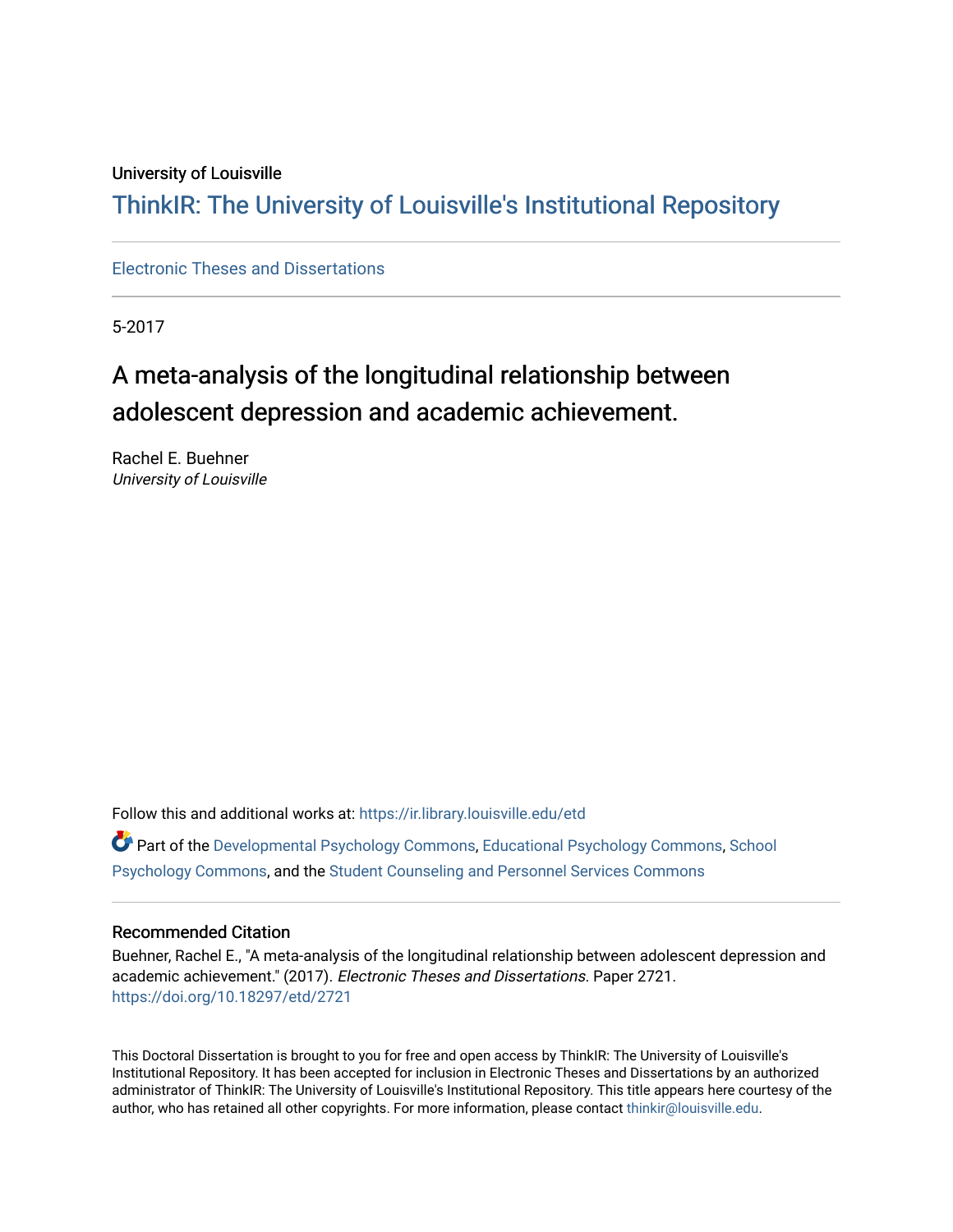### A META-ANALYSIS OF THE LONGITUDINAL RELATIONSHIP BETWEEN ADOLESCENT DEPRESSION AND ACADEMIC ACHIEVEMENT

By

Rachel E. Buehner B.A., University of Louisville, 2003 M.Ed., University of Louisville, 2009

A Dissertation Submitted to the Faculty of the College of Education and Human Development of the University of Louisville in Partial Fulfillment of the Requirements for the Degree of

Doctor of Philosophy in Counseling and Personnel Services

Department of Counseling and Human Development University of Louisville Louisville, KY

May 2017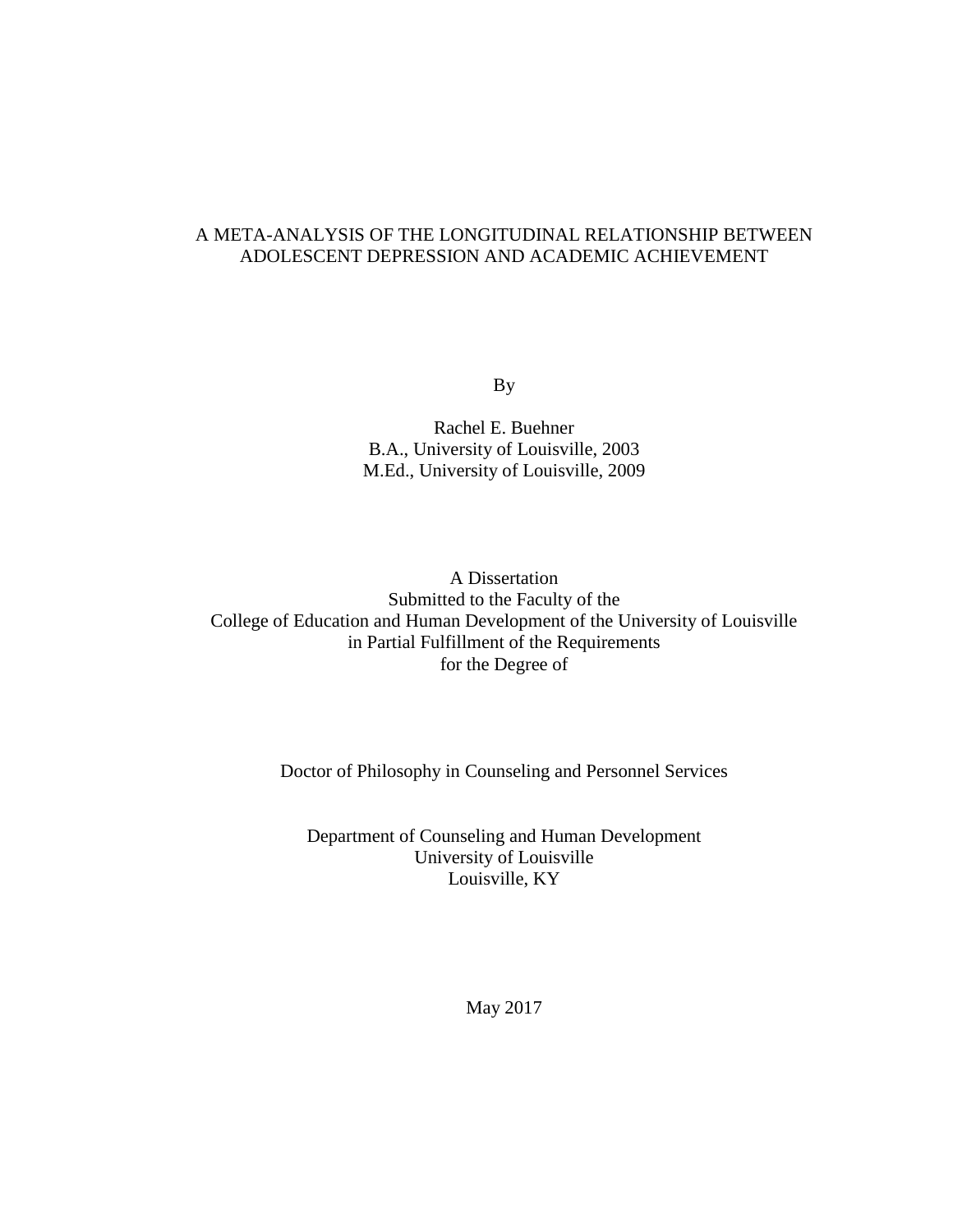Copyright 2017 by Rachel Elizabeth Buehner

All rights reserved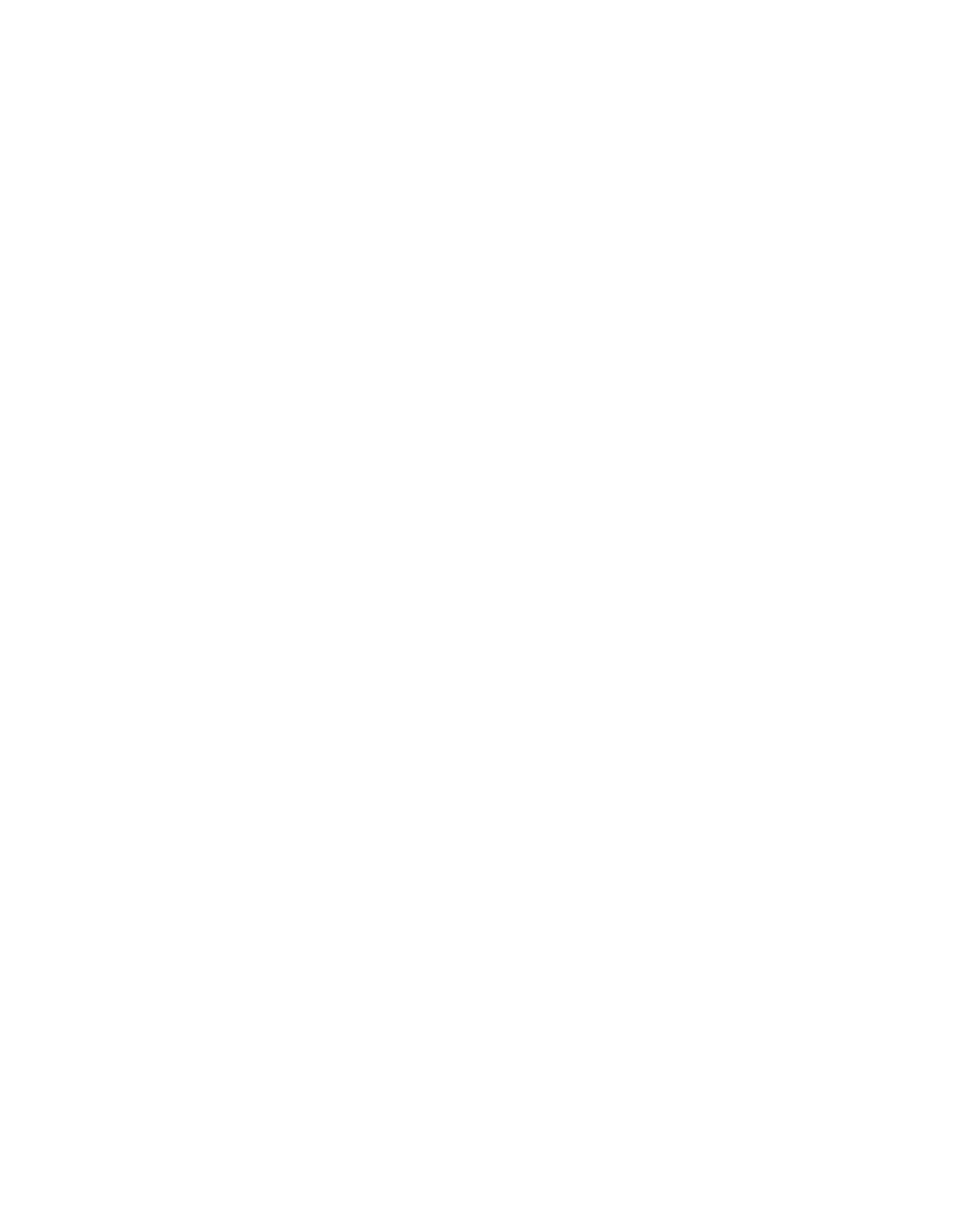# A META-ANALYSIS OF THE LONGITUDINAL RELATIONSHIP BETWEEN ADOLESCENT DEPRESSION AND ACADEMIC ACHIEVEMENT

By

Rachel E. Buehner B.A., University of Louisville, 2003 M.Ed., University of Louisville, 2009

A Dissertation Approved on

April 18, 2017

by the following Dissertation Committee

Dissertation Director Patrick Pössel, Dr. rer. Soc.

\_\_\_\_\_\_\_\_\_\_\_\_\_\_\_\_\_\_\_\_\_\_\_\_\_\_\_\_\_\_\_\_\_\_\_\_\_\_\_\_\_\_\_\_\_

Dissertation Co-Director Jeffrey Valentine, Ph.D.

\_\_\_\_\_\_\_\_\_\_\_\_\_\_\_\_\_\_\_\_\_\_\_\_\_\_\_\_\_\_\_\_\_\_\_\_\_\_\_\_\_\_\_\_\_

\_\_\_\_\_\_\_\_\_\_\_\_\_\_\_\_\_\_\_\_\_\_\_\_\_\_\_\_\_\_\_\_\_\_\_\_\_\_\_\_\_\_\_\_\_ A. Scott LaJoie, Ph.D.

\_\_\_\_\_\_\_\_\_\_\_\_\_\_\_\_\_\_\_\_\_\_\_\_\_\_\_\_\_\_\_\_\_\_\_\_\_\_\_\_\_\_\_\_\_ Patrick Hardesty, Ph.D.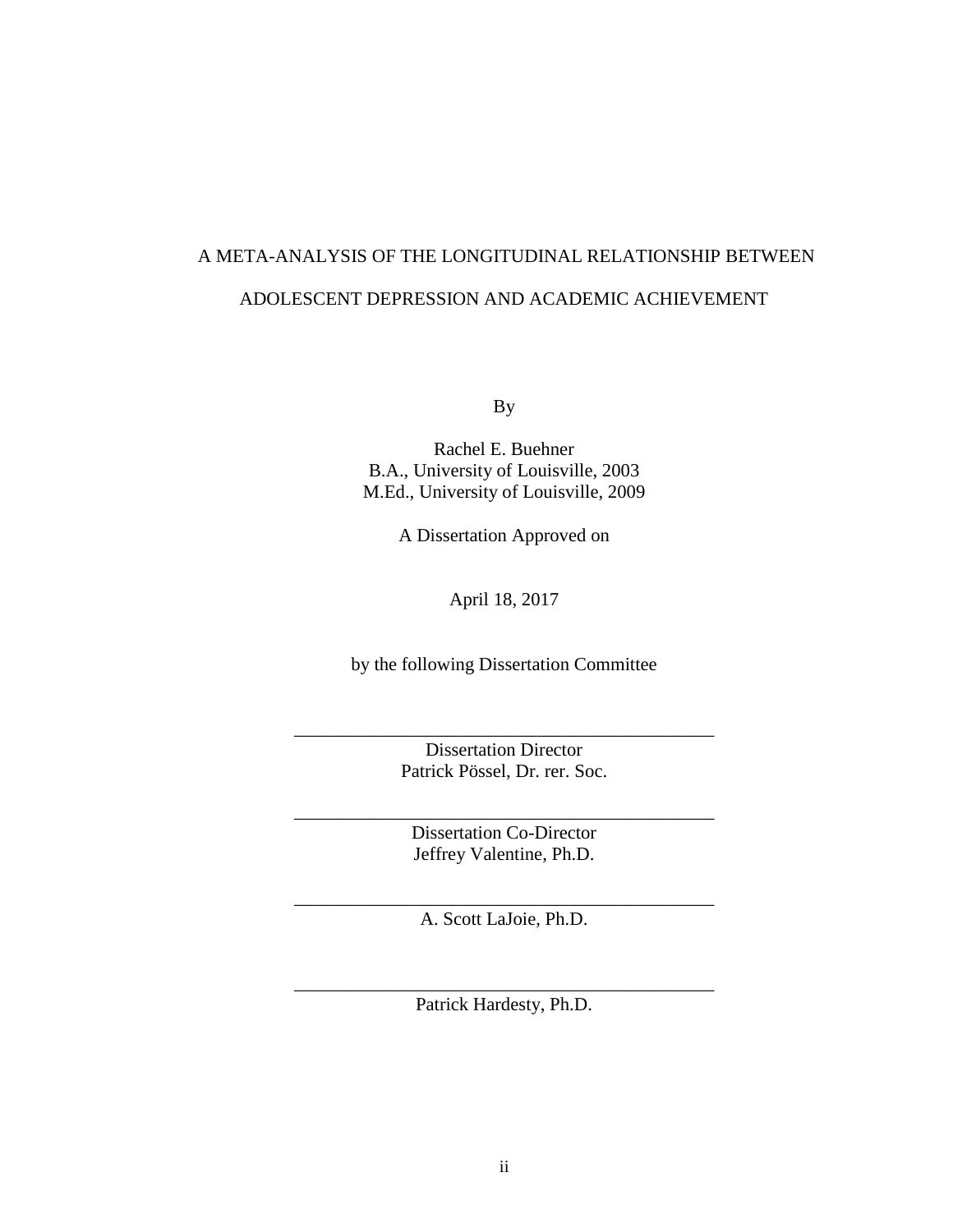## DEDICATION

To D. Thank you for climbing this mountain with me.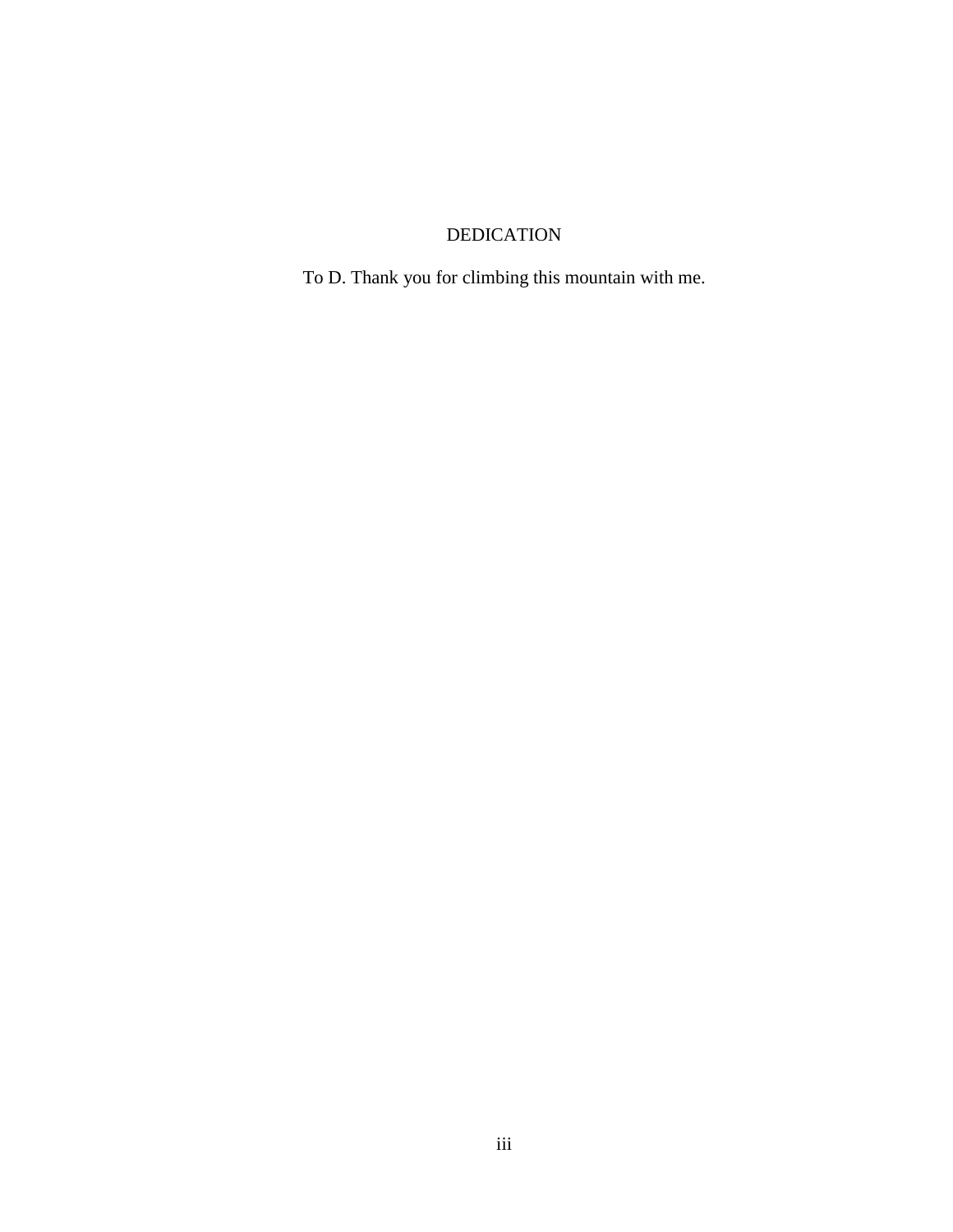#### ACKNOWLEDGEMENTS

A lot of people provided a lot of support and cheering to help me bring this project and degree to fruition. First, I wish to extend my thanks to my work family for supporting my efforts to complete a dissertation while I work and have more babies. I am lucky to have landed in a place where I can enjoy my career while I begin a family, all while making this dissertation a reality. Thanks in particular are due to my supervisor, Dr. Brian King, for his endless support of my advancement and his unrelenting validation of my efforts.

Drs. Patrick Hardesty and Scott LaJoie have been agreeable, upbeat, warm, and knowledgeable at every turn. Thanks to you both for being parts of my committee, for giving insightful guidance as well as moral support where needed. I have appreciated your input during the many, many years (more than a decade!) that we've worked together.

Dr. Jeff Valentine has continuously provided patient wisdom and guidance, and allowed me to grow in confidence and ability during the course of this project. You have helped me in immeasurable ways to become a better and kinder therapist, just by pushing me (ever so patiently) to expand my skills set and see academic challenges as opportunities and even as fun. Thank you for your mentorship and for being my coding partner and guide.

iv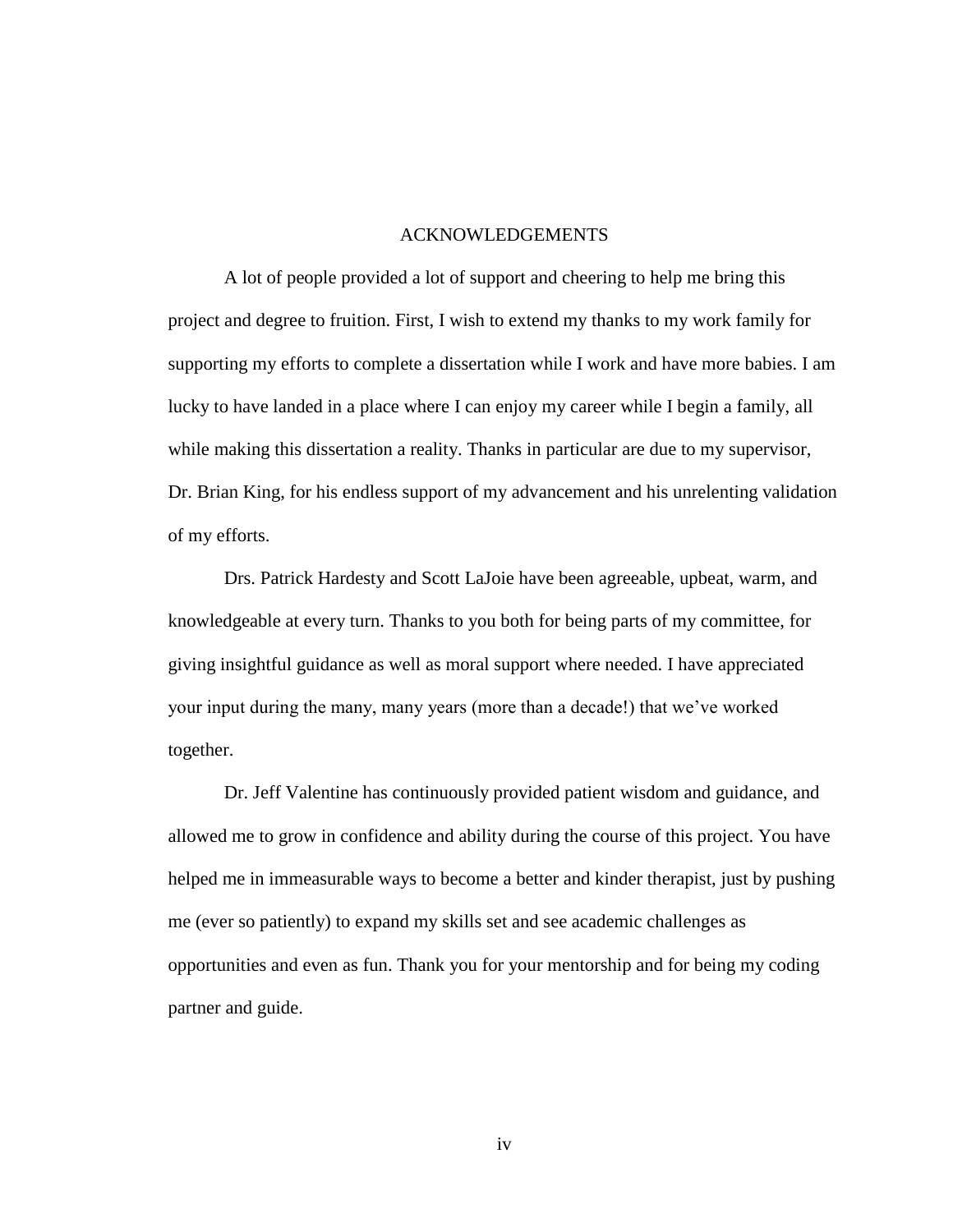To Dr. Patrick Pössel… thank you. You have pushed me and mentored me. You've set an extraordinary example of what kindness, work ethic, knowledge, and scientific rigor look like wrapped up in one person. The contributions you've made to the field and to the community and to my life are immeasurable. You never gave up on me.

My parents and sisters deserve acknowledgements for the unending love and cheerleading they've provided to help me to this finishing point. Dad, you have always, always made me feel like I am doing something important, and that the effort is worth it to help the people in the world who need me. You've continuously reminded me of the mission, and for that I am grateful to you. Mom, you deserve pages and pages of acknowledgements for the unconditional and never ending love you've given to me throughout this journey. Thank you for setting an example of working hard and balancing earnest professionalism with being a great mother. I have always known that you were with me as I chose this road, and that, in the words of Robert Frost, made all the difference.

In the course of writing this dissertation, I've had three children. Someday kids, I will tell you about why I undertook this endeavor while you were so young. Please know that the time I spent on finishing this project is meant to help me eventually reach more people who need support and help in this world. You are all smart, loving, little people and I know you, like me, will help the world to be a happier place. I am so, so proud to be your mother.

Finally, to my husband, we did it! From the moment we've met, you never stopped telling me that I can do everything that I set my mind to. From internship to job applications to dissertation, not to mention having three great kids, you and I have

v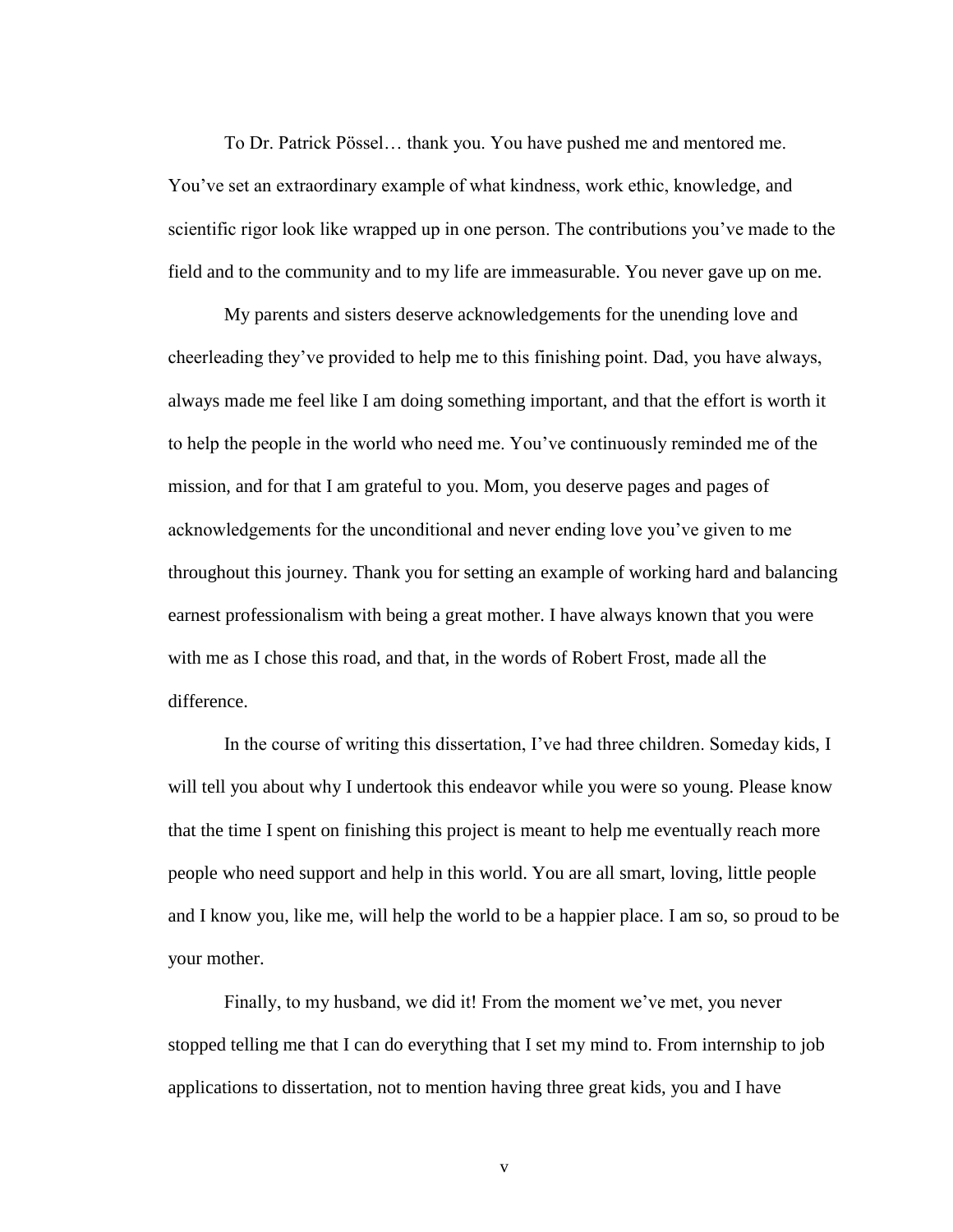accomplished so much so fast, and the fun is just beginning. Thank you for your strength, thank you for your nudging, thank you for making it work. You've been such a good partner to me through this journey. I love you.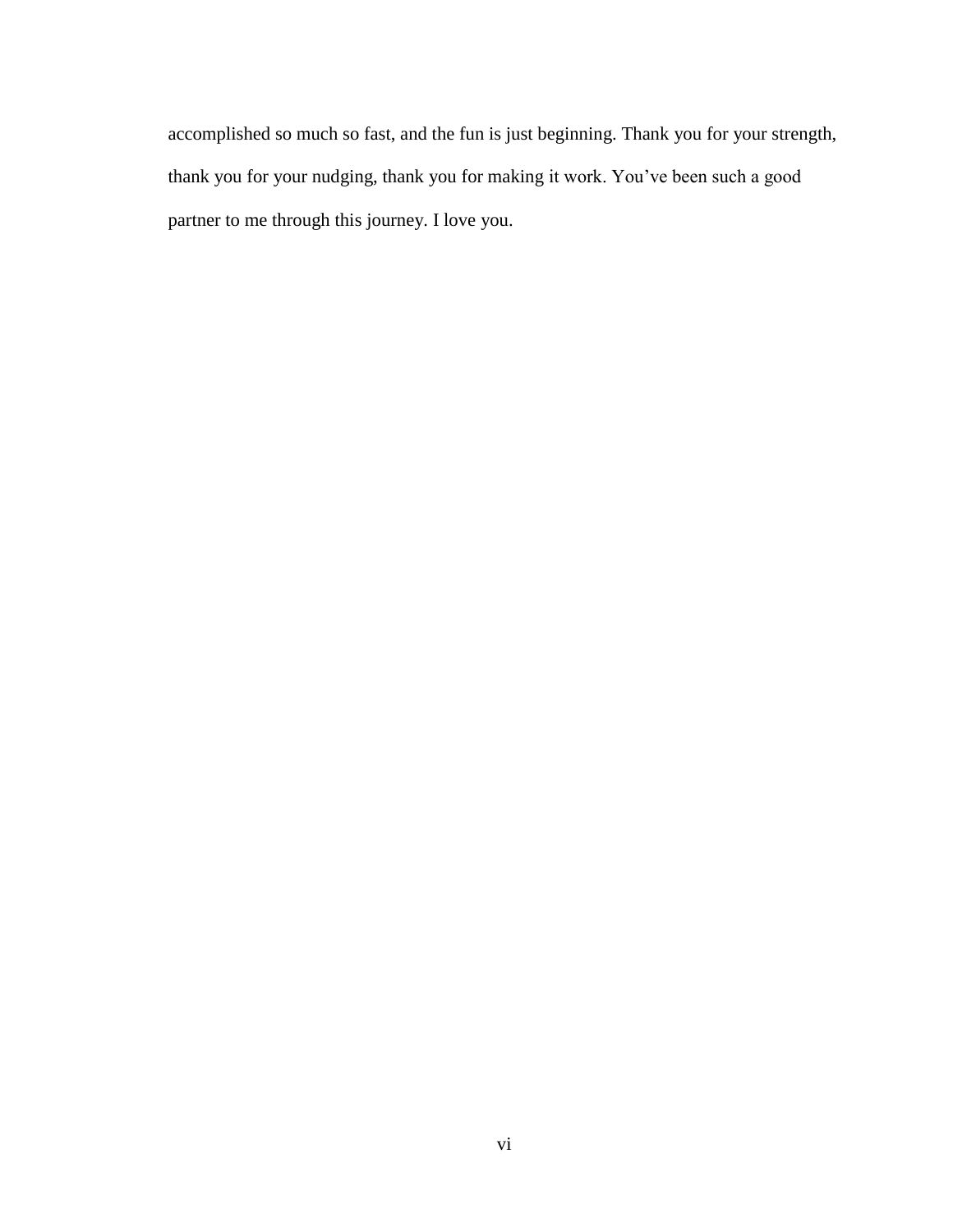#### ABSTRACT

#### A META-ANALYSIS OF THE LONGITUDINAL RELATIONSHIP BETWEEN ADOLESCENT DEPRESSION AND ACADEMIC ACHIEVEMENT

Rachel Elizabeth Buehner

#### April 18, 2017

Researchers in the fields of both education and mental health endeavor to develop and implement interventions which will bring children and adolescents greater academic success and optimally address mental health issues. Educators seek to target risk factors which might impede a student's success in the classroom, while mental health providers seek to reduce issues within a child's environment which might be risk factors for depression. Evidence for a cross-sectional relationship between adolescent depression and academic achievement is well-supported, with depression and achievement being negatively correlated in adolescents. The longitudinal relationship between these two variables is not fully understood, however. While primary studies provide evidence of a negative longitudinal correlation between depression and achievement among adolescents (Haines, Norris, & Kashy, 1996), to date there has yet to be a state-of-the-art metaanalysis that aggregates and examines the bidirectional relationship between depression and achievement over time. The purpose of this analysis is to fill this gap, with an exploration of the magnitude of the relationship between achievement and depression, as well as consideration of moderators which may impact the relationships between depression and achievement over time. Longitudinal studies  $(N = 26)$  that assess both depression scores and achievement at multiple time points were synthesized in order to estimate the overall relationship between the variables, and to elucidate the role of moderator variables which may impact any relationship over time, including biological

vii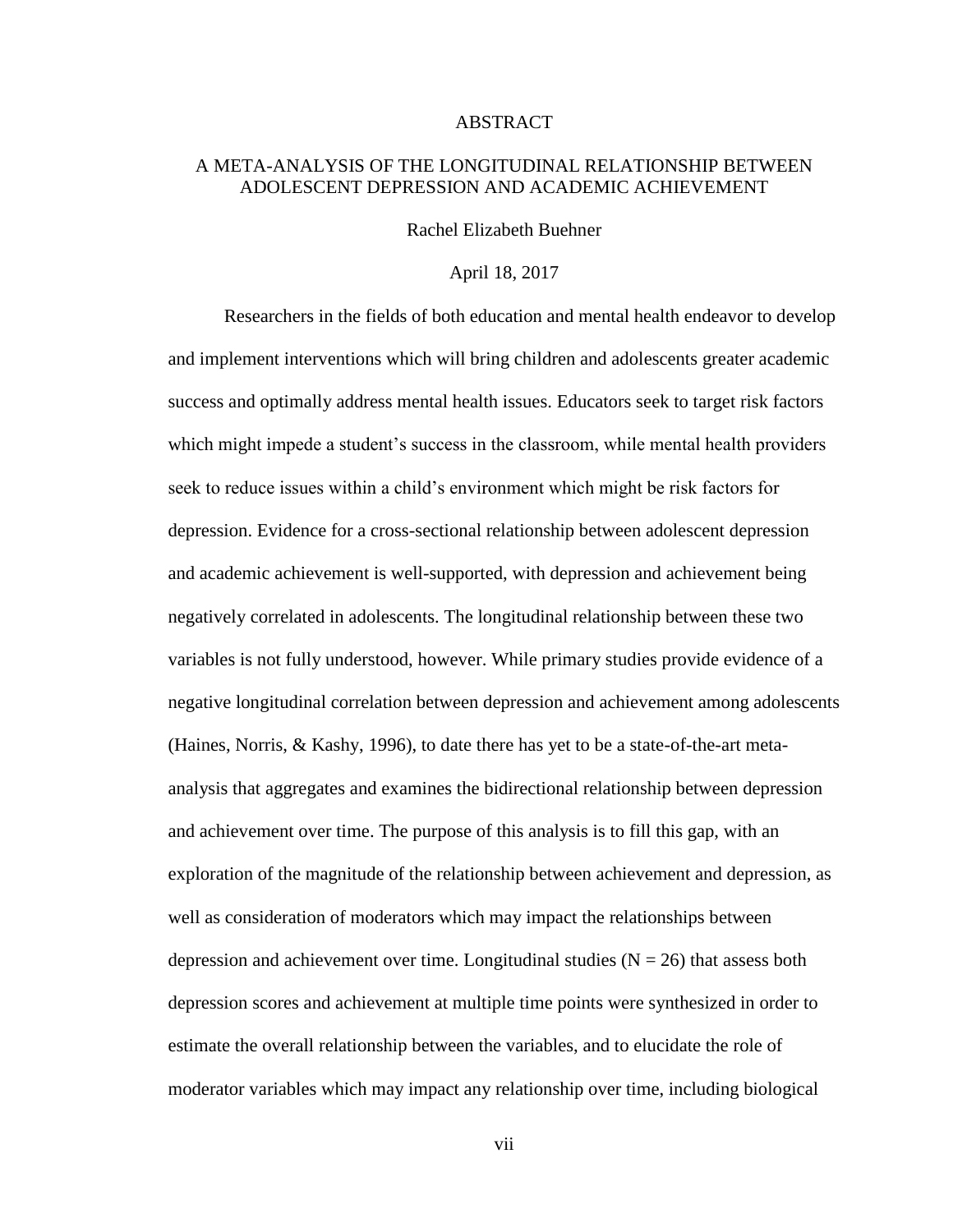sex, age, lapse between data waves, and method of measurement of both achievement and depression. The intention of the current study is to enhance the ability to predict scholastic or mental health issues, and to understand whether methodological considerations might better target when and for whom achievement and depressive issues are most correlated. Results indicate a small but statistically significant relationship between achievement and subsequent depression ( $r = -0.0824$ ,  $p < 0.001$ , 95% CI = -0.1171 to -.0478). The relationship between depression and subsequent achievement was not statistically significant. None of the above mentioned variables examined as potential moderators were statistically significant.

Keywords: depression, adolescent, achievement, meta-analysis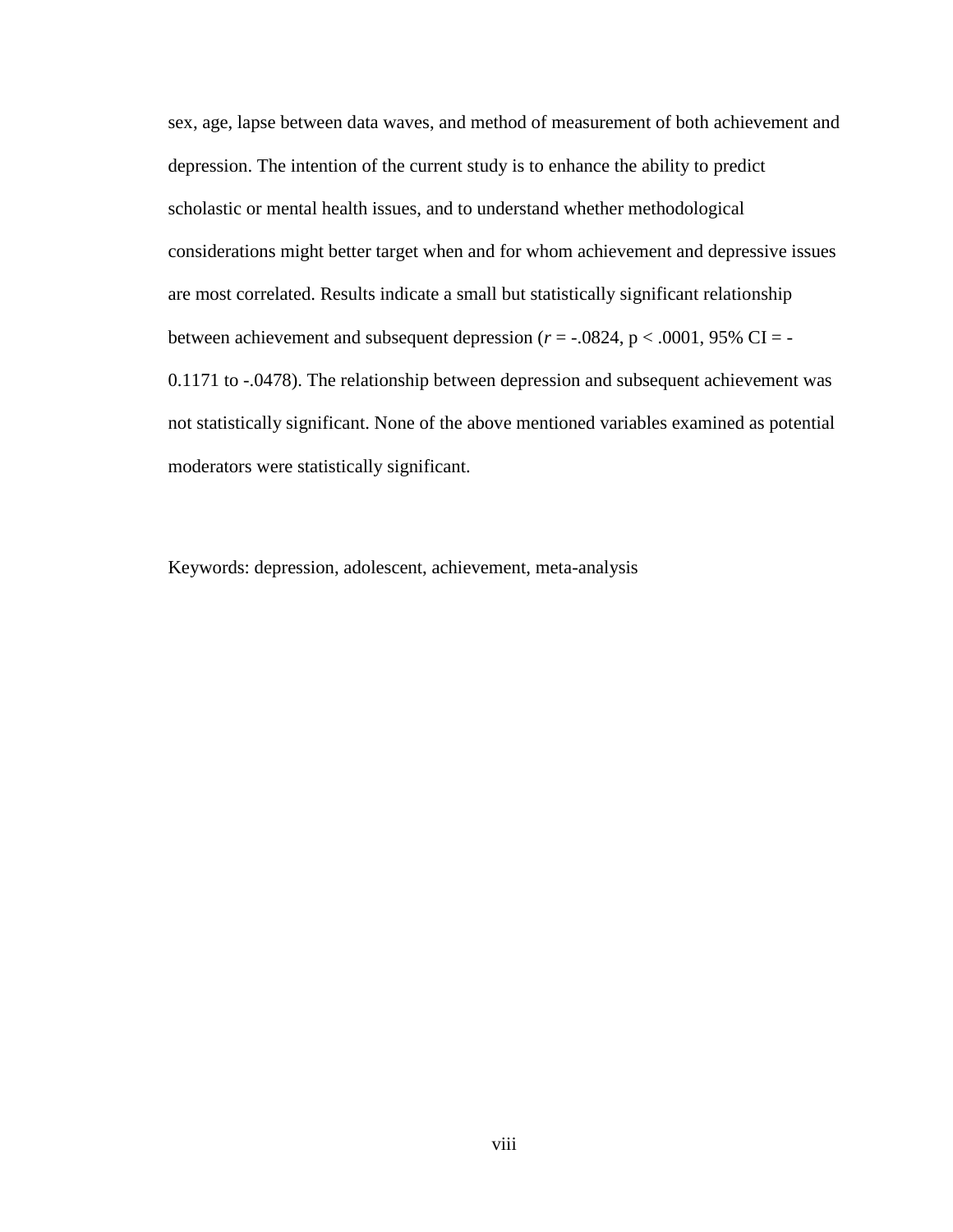## TABLE OF CONTENTS

## PAGE

| <b>DEDICATION</b>                                 | $\overline{111}$ |
|---------------------------------------------------|------------------|
|                                                   | iv               |
| <b>ABSTRACT</b><br><b>LIST OF TABLES</b>          | vii<br>xi        |
|                                                   |                  |
| <b>CHAPTER I INTRODUCTION</b>                     | 1                |
| Relationship Between Depression and Achievement   | $\mathbf{1}$     |
| Mechanisms Explaining the Association Between     |                  |
|                                                   | $\overline{4}$   |
| Moderators of the Relationship Between Depression |                  |
| And Achievement                                   | 7                |
| Age                                               | 7                |
|                                                   | 9                |
|                                                   | 10               |
| Measure of Depression                             | 11               |
| Measure of Achievement                            | 13               |
| The Current Study                                 | 14               |
| <b>CHAPTER II METHODS</b>                         | 17               |
| <b>Study Inclusion Criteria</b>                   | 17               |
| Search Criteria                                   | 19               |
| Date and Form of Publications                     | 19               |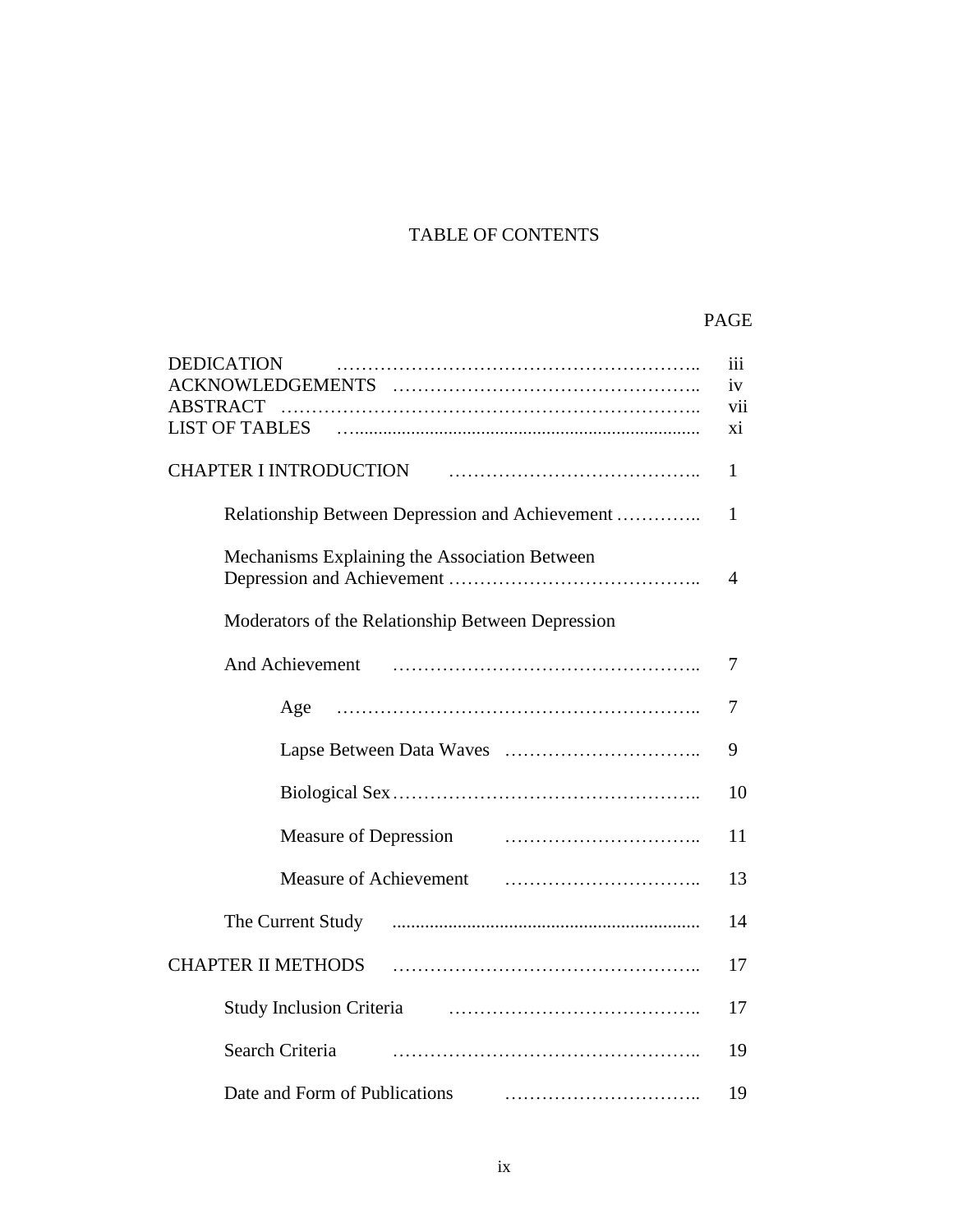| <b>Study Inclusion Decision-Making</b>                                                                                                                                                                                                                                                 | 20 |
|----------------------------------------------------------------------------------------------------------------------------------------------------------------------------------------------------------------------------------------------------------------------------------------|----|
| Selection and Coding of Studies                                                                                                                                                                                                                                                        | 21 |
| Meta-analytic Model Selection                                                                                                                                                                                                                                                          | 21 |
| <b>Effect Size Calculation</b>                                                                                                                                                                                                                                                         | 22 |
|                                                                                                                                                                                                                                                                                        | 23 |
|                                                                                                                                                                                                                                                                                        | 24 |
| <b>CHAPTER III RESULTS</b>                                                                                                                                                                                                                                                             | 26 |
|                                                                                                                                                                                                                                                                                        | 27 |
|                                                                                                                                                                                                                                                                                        | 30 |
| <b>CHAPTER IV DISCUSSION</b>                                                                                                                                                                                                                                                           | 33 |
|                                                                                                                                                                                                                                                                                        | 37 |
|                                                                                                                                                                                                                                                                                        | 42 |
| <b>Areas for Future Research</b>                                                                                                                                                                                                                                                       | 44 |
| Implications for Practice <i>maturemation</i> and <i>maturemation</i> and <i>maturemation</i> and <i>maturemation</i> and <i>maturemation</i> and <i>maturemation</i> and <i>maturemation</i> and <i>maturemation</i> and <i>maturemation</i> and <i>maturemation</i> and <i>matur</i> | 47 |
| <b>REFERENCES</b>                                                                                                                                                                                                                                                                      | 50 |
| <b>CURRICULUM VITA</b>                                                                                                                                                                                                                                                                 | 80 |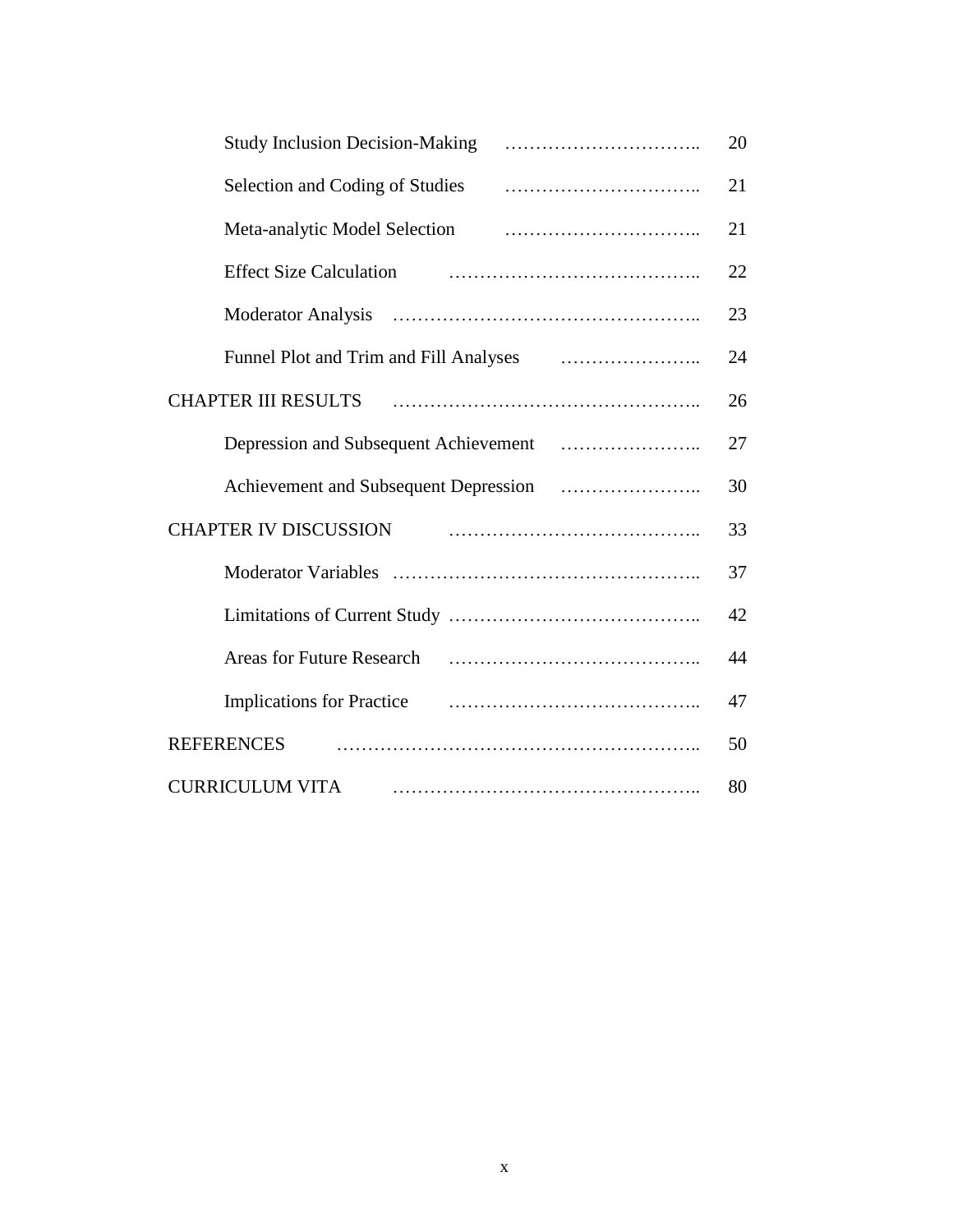## LIST OF TABLES

| TABLE                                                               | <b>PAGE</b> |
|---------------------------------------------------------------------|-------------|
|                                                                     |             |
| 1.                                                                  |             |
| 2.                                                                  |             |
| 3.                                                                  |             |
| 4. References of Included Studies                                   |             |
| 5. Publication and Methodology Information for Included Studies  73 |             |
| Trim and Fill Analysis<br>6.                                        | 75          |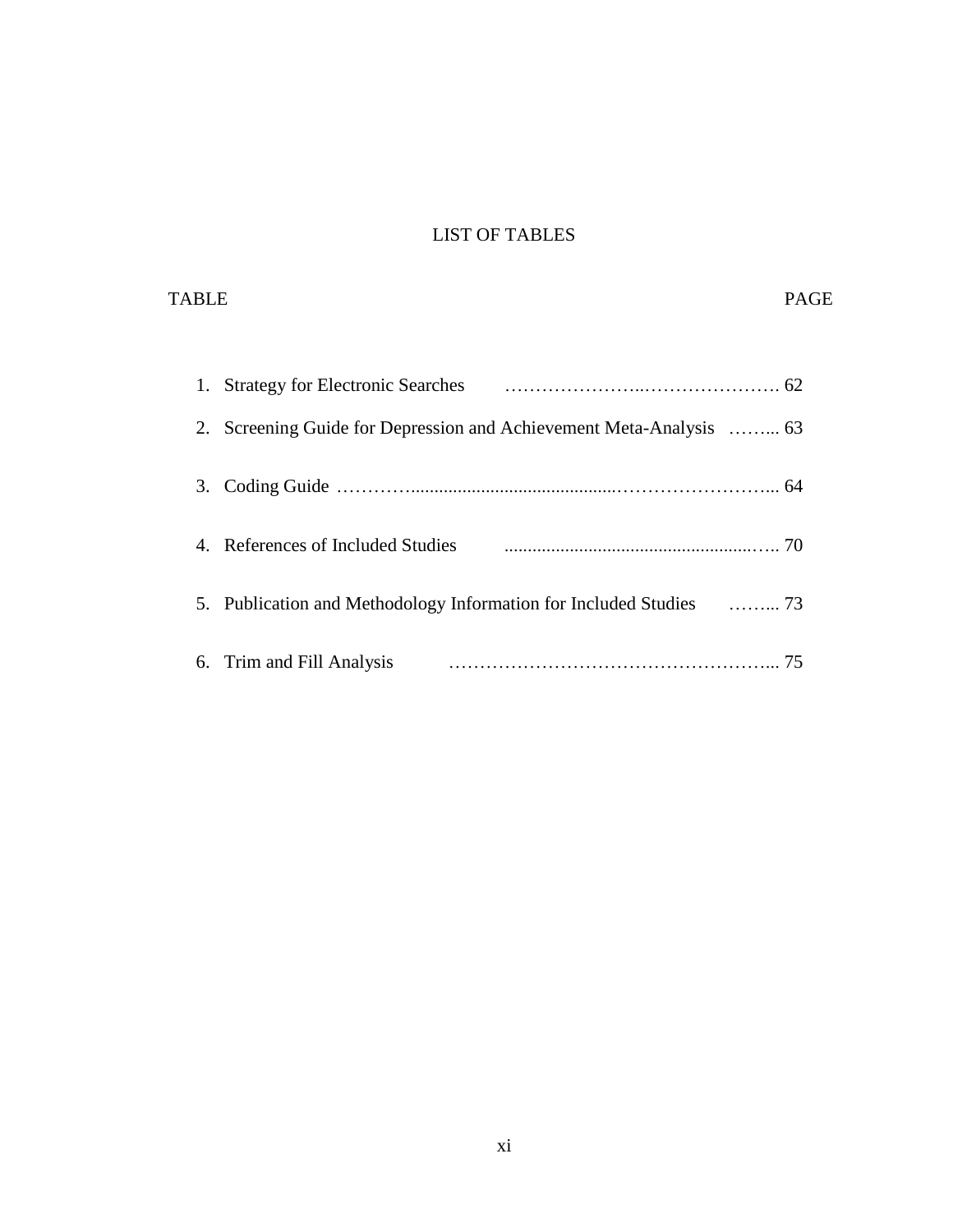#### CHAPTER I INTRODUCTION AND LITERATURE REVIEW

Depression can be characterized by feelings of worthlessness, diminished interest or pleasure in daily activities, depressed mood, reduced concentration or focus, lack of motivation, and suicidality or thoughts of death (American Psychiatric Association, 2015). Symptoms of depression often manifest before age 18 and continue into adulthood (Weissman, Goldstein, Moreau, Adams, Greenwald, et al., 1999). Incidence rates of depression among adolescents continue to rise precipitously in the United States, with over three million adolescents having sought treatment for a major depressive episode in the past twelve months and a higher percentage of adolescents reporting having sought recent treatment for a depressive episode in 2015 than reported annually in the years 2004-2014 (National Survey on Drug Use and Health, Substance Abuse and Mental Health Services Administration, 2015). Depression is frequently co-morbid with other psychological disorders, including anxiety, conduct disorders, and substance abuse (Angold & Costello, 1993; Gladstone & Beardslee, 2009). In numerous cross-sectional studies of achievement and depression, depression and academic achievement are found to be negatively associated (Fauber, Forehand, Long, Burke, & Faust, 1987; Patterson & Capaldi, 1990; Patterson & Stoolmiller, 1991).

#### **Relationship Between Depression and Achievement**

The following review of empirical findings, first of results related to depression and subsequent achievement, followed by a review of studies of achievement and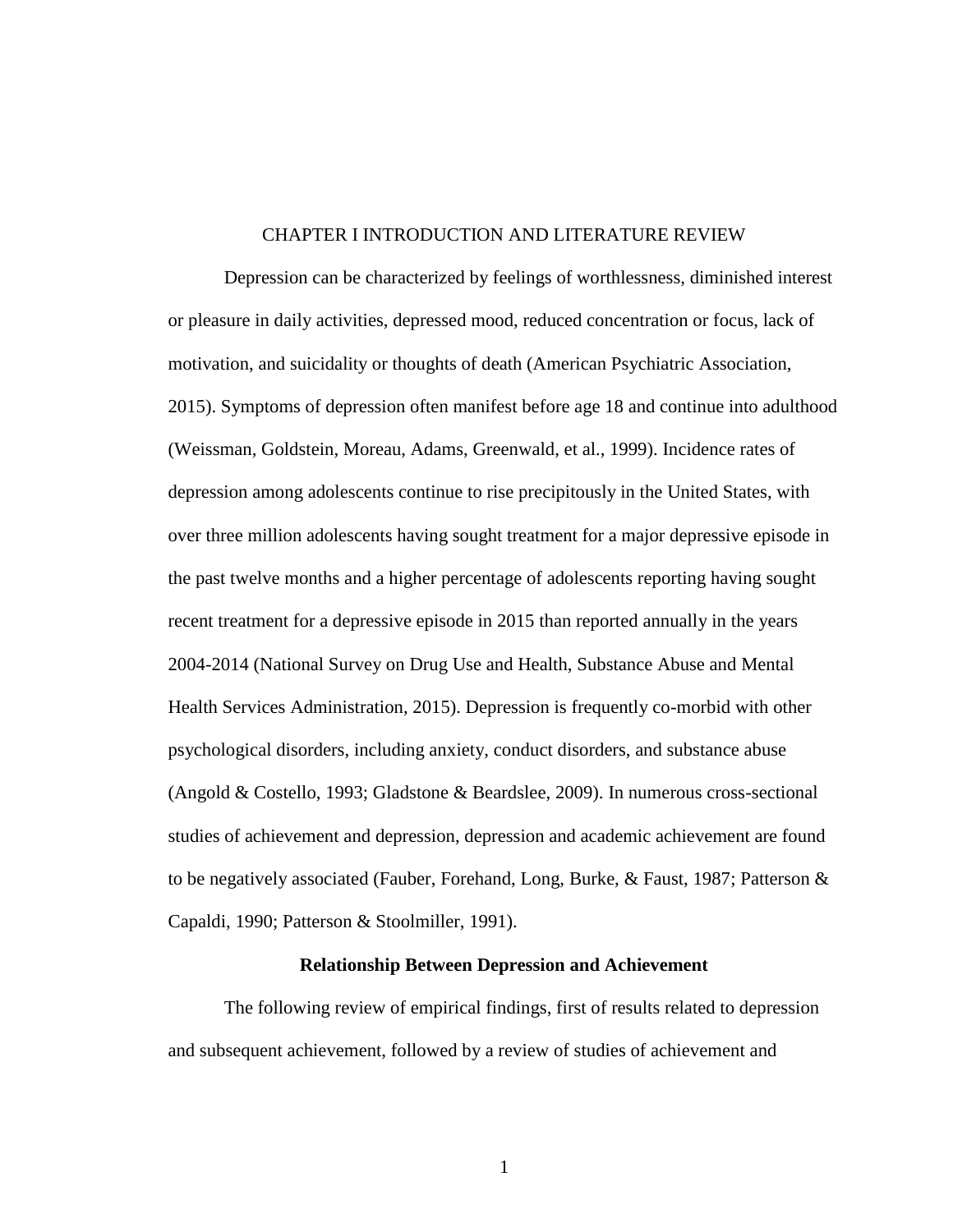subsequent depression, is meant to evidence the significance of the longitudinal interrelationship between these two constructs and to add to our understanding of how best to predict depressive and academic issues. With regard to the impact of depression on subsequent achievement, clinically depressed children are more likely than nondepressed children to incur academic difficulties, and there is longitudinal evidence that childhood depression may be a risk factor for academic difficulties in a child's future (Bardone, Moffitt, Casi, & Dixon, 1996; Bernstein & Borchardt, 1991; Kovacs & Devlin, 1998). Hishinuma, McArdle, & Chang (2012) reported a statistically significant relationship between depression and subsequent achievement among a large, ethnically diverse sample of adolescents. Roeser, Eccles, & Sameroff (2000) reported a statistically significant relationship between depression and subsequent achievement among a sample of middle school students. Depression among middle school-aged children is associated with increased dropout rates, (Quiroga, Janosz, Bisset, & Morin, 2013) and adolescent depression has a statistically significant, negative impact on graduation rates and postsecondary education (Fletcher 2008; Needham 2009). Fletcher (2008) found that depressive symptoms were negatively correlated with years of schooling. Other studies obtained results indicating that depression is in fact not associated with subsequent achievement. Patterson & Stoolmiller (1991) did not find a statistically significant relationship between depression and subsequent achievement in an all-male sample. Cole, Martin, Powers, and Truglio (1996), on the other hand, failed to find any correlation between depression and subsequent achievement. Similarly, there is evidence from largescale longitudinal studies that depression is not correlated with subsequent educational attainment. Breslau, Lane, Sampson, & Kessler (2008) found no statistically significant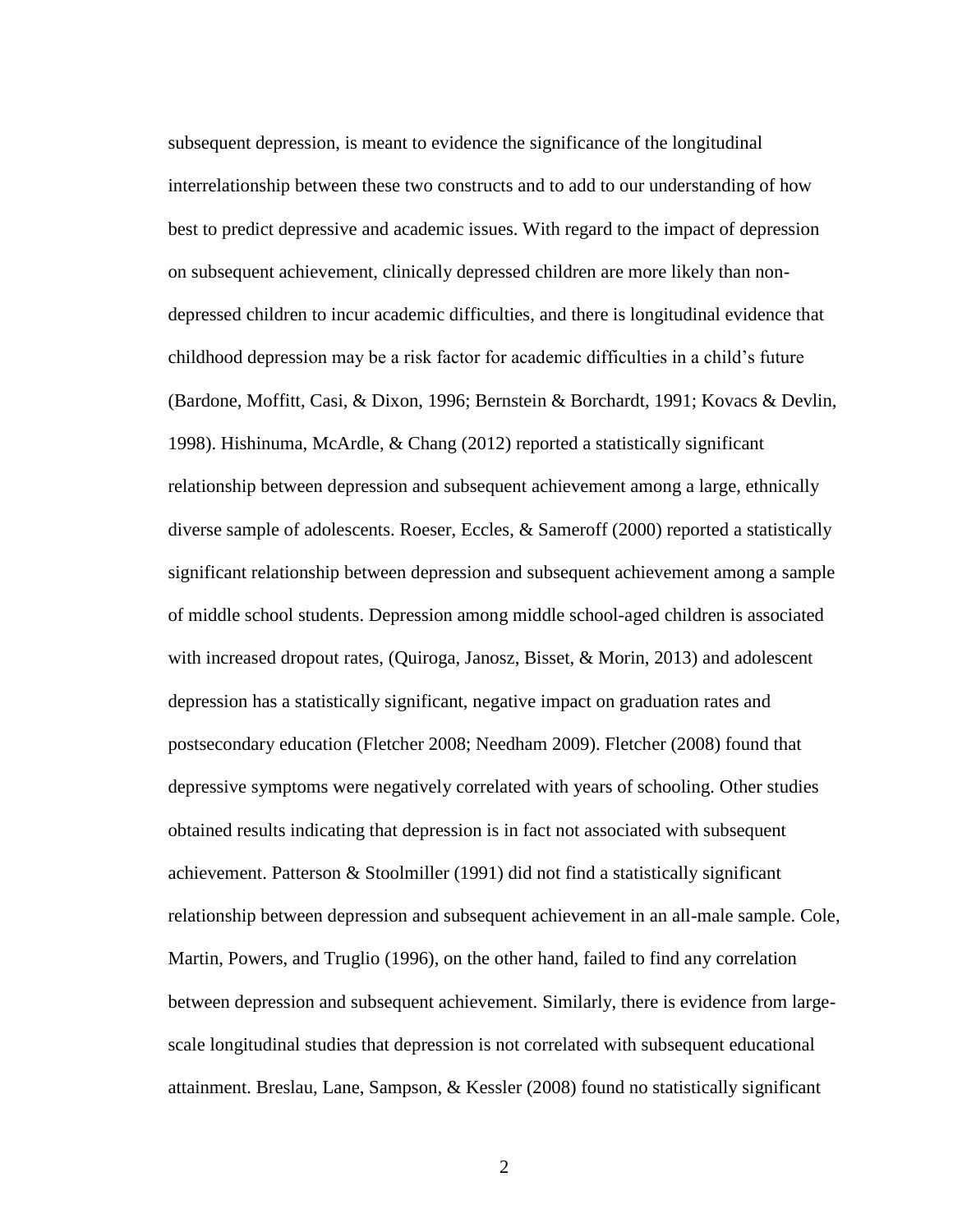relationship between depression and subsequent achievement in a sample of adults who provided retrospective data related to childhood indicators of achievement and mental health. Miech, Caspi, Moffitt, Wright, & Silva (1999) reported that depression at age 15 was not statistically significantly related to either completion of educational certificate or continuation on to secondary schooling. Hanson, Austin, & Lee- Bayha, (2004) similarly found no correlation between depression and subsequent achievement in their examination of risk factors for depression among adolescents. Other longitudinal studies have yielded results that indicate depression negatively impacts graduation rates, but only among females (Berndt, Koran, Finkelstein, Gelenberg, Kornstein, Miller, et al., 2000; Needham, 2009). Mikami and Hinshaw (2006) also found that depression and subsequent achievement were negatively, statistically significantly correlated among participants in an all-female sample.

A search for studies in which correlations between achievement and subsequent depression were reported yielded fewer results than for the above described correlation between depression and subsequent achievement. A decrease in school performance (as measured by a drop in GPA) is associated with worsening severity of depressive symptoms (Fröjd, Nissinen, Pelkonen, Marttunen, Koivisto, & Kaltiala-Heino, 2008). Feshbach and Feshbach (1987) describe a longitudinal sequence in which depressive symptomology at ages 8 and 9 predicts poorer academic performance two years later, particularly for girls. Undheim and Sund (2005) similarly found that a statistically significant longitudinal relationship between achievement and subsequent depression, only among female participants. Huang's 2015 meta-analysis of 43 studies related to achievement and subsequent depression indicated that biological sex was not a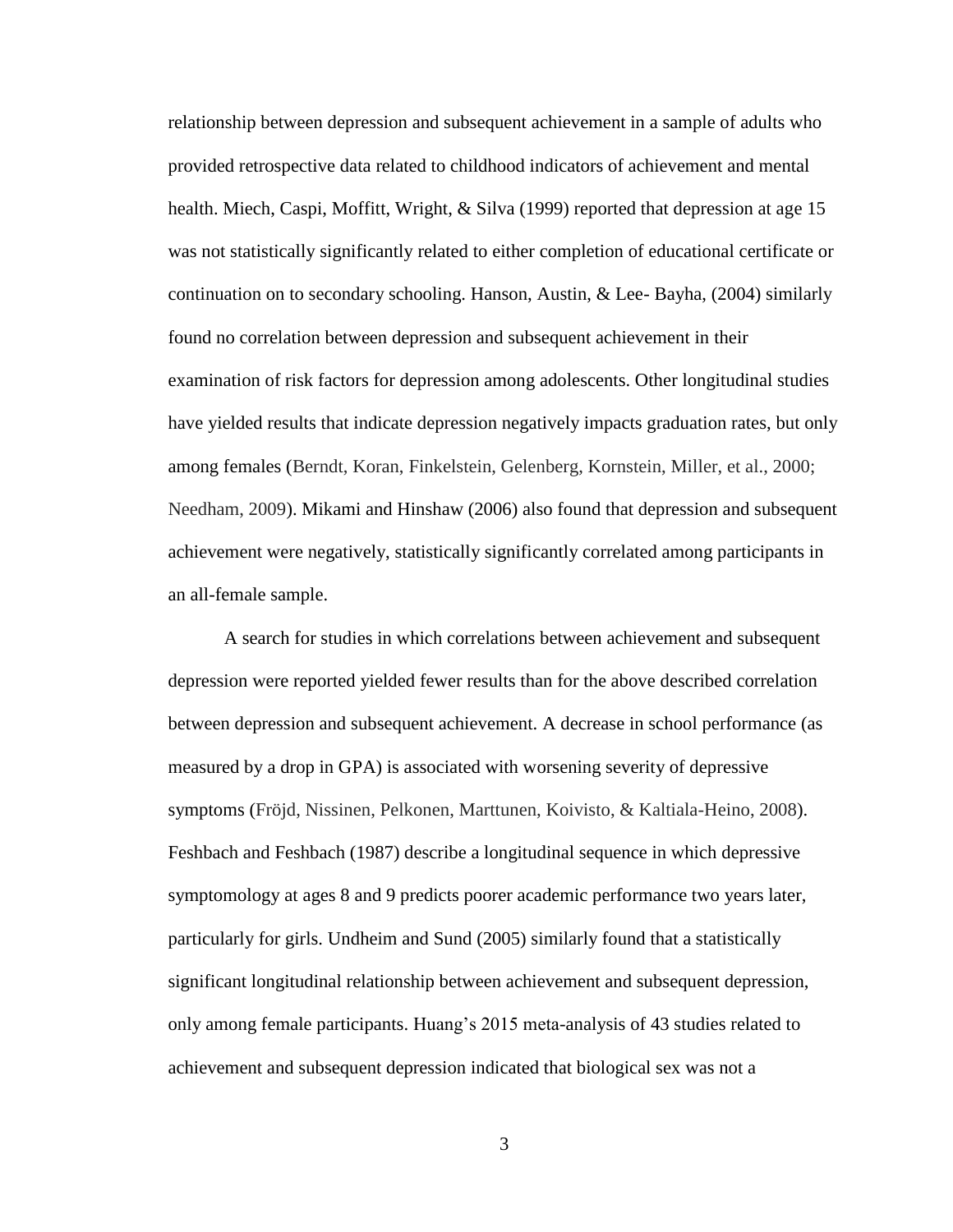statistically significant moderator of the relationship between achievement and subsequent depression.

#### **Mechanisms Explaining the Associations between Depression and Achievement**

The above described findings raise questions regarding what mechanism(s) might explain the associations between depression and academic achievement. First, one of the symptoms of depression is poor concentration (American Psychiatry Association, 2015). In addition, negative affect, a hallmark symptom of depression, is negatively correlated with concentration and performance on memory-related tasks (Dux, et al., 2008) and cognitive tasks (Kaslow, Rehm, & Siegel, 1984). As poor concentration, memory problems, and low performance on cognitive tasks are associated with low academic achievement (Dux et al., 2008), it seems obvious that depression and academic achievement are negatively associated. In addition, it may be that issues in one area of a child's life have effects on other domains of functioning. Masten et al. (2005) describe developmental cascades in which deficits in one part of a child's life have cascading effects into other areas of that child's life. This model provides a possible framework for conceptualizing how depression and achievement issues might impact one another, potentially altering a child's developmental course. Performance in different domains do not operate independently of one another, and well-being in one area of a child's life can act as a promotive or protective function for a child with regard to their performance in another domain of their life. Conversely, problems in one domain of a child's life can also have negative impacts on other areas of that child's life (Masten, Best,  $\&$  Garmezy, 1990). To what degree achievement problems impact a child's mental health, and how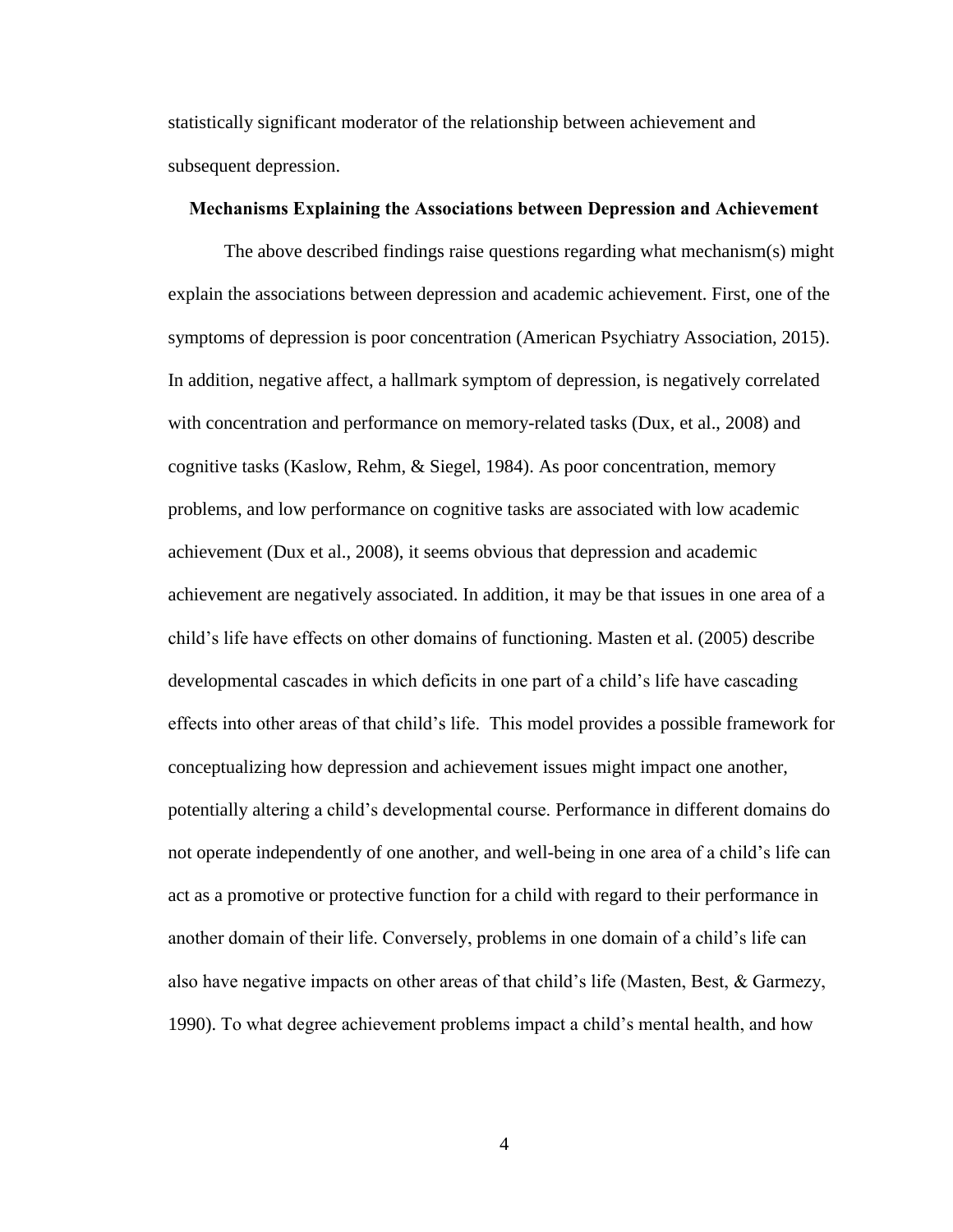much mental health issues might impact academic functioning, are questions for the current study.

A different explanation for the association between achievement and depression can be found in form of the cognitive diathesis-stress models explaining the development and maintenance of depression. Cognitive diatheses are individual psychological characteristics or patterns which likely develop early in life and manifest as predispositions toward certain behaviors or reactions (O'Hara, 1995). Cognitive diathesis-stress theories conceptualize depression as the result of particular cognitive diatheses interacting with difficult or stressful events such as academic problems (Hammen, 2005). While these models share a negative cognitive pattern + negative event conceptualization of depression, they differ on the specific cognitive mechanisms underlying the disorder. As an example, the response styles theory of depression (Nolen-Hoeksema, 1991) describes distinct reaction styles to negative events and the ways in which these varying responses may alter the course of depressive symptoms (Nolen-Hoeksema, 1991). After a negative event (such as a bad grade or poor performance on a test), an individual might either ruminate about their feelings and response to the event, find ways to distract themselves from thoughts of the event, or engage in problem-solving behavior (Hilt, McLaughlin, & Nolen-Hoeksema, 2010). Thus, problems with academic achievement act as a stressor interacting with an individual's cognitive diathesis such as rumination, and depression may develop as a result. Conversely, attributional style may also impact the relationship between depression and subsequent achievement. An attributional style in which positive events are attributed to stable, internal, and global causes is correlated with higher academic performance, particularly in low-achieving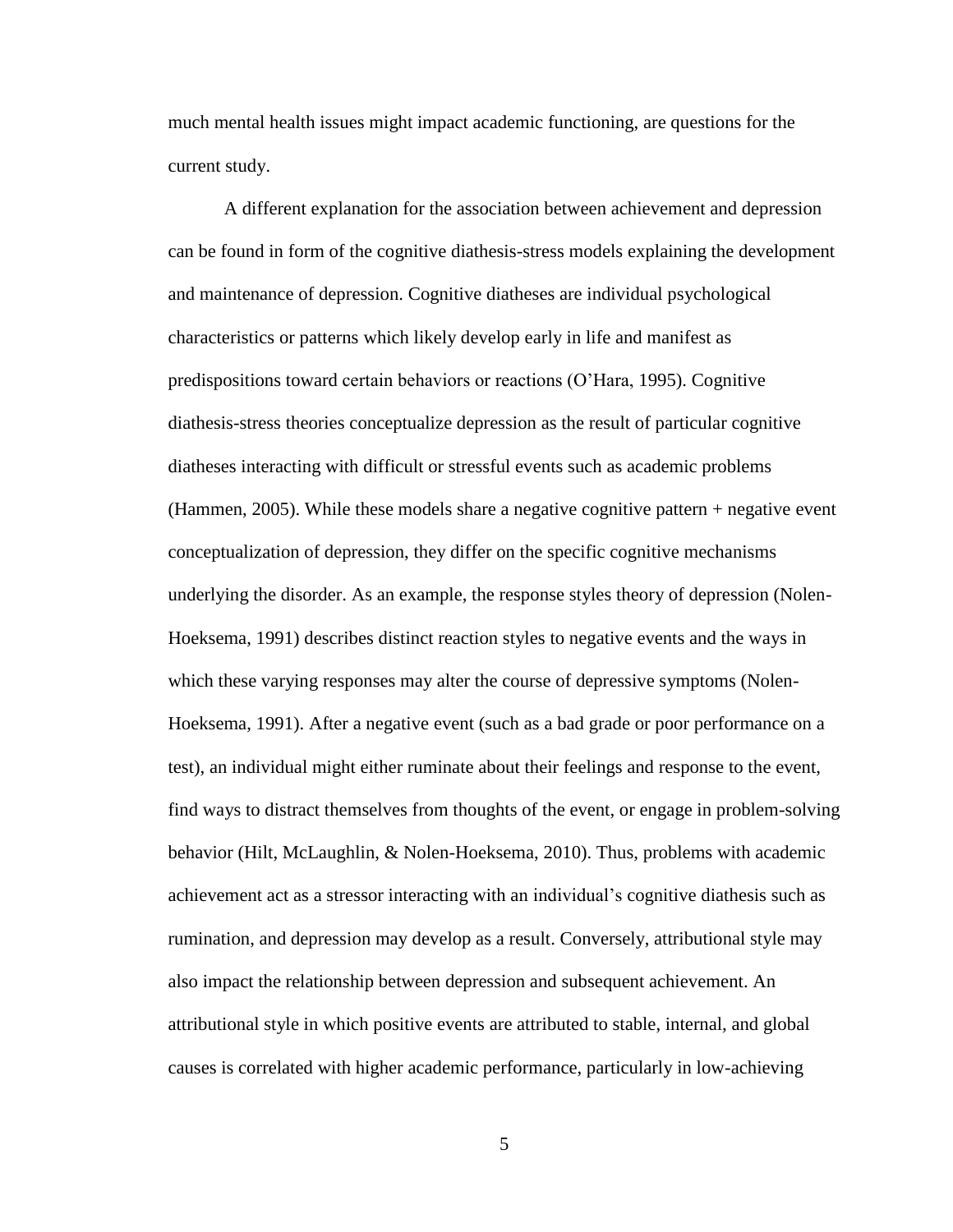schools (Houston, 2015). In that study, when stable attributions were made related to negative events, these were statistically significantly correlated with academic performance, particularly in high achieving schools. That author summarized the role of attributional style in predicting achievement: "Stable and internal attributional style *can* lead to better academic performance" (page 198).

Another possible explanation for the association between achievement and depression relates to the concept of competence, defined as the "multidimensional characteristics of a learner – including skills, attitudes, and behaviors – that factor into academic success" (Kreutzer, deLuca, & Caplan, 2011, page 12). Cole (1991) describes a sequence in which problems (such as those related to competency in the academic arena) can result in the development of negative self-schemata, a well-established diathesis of depression (Kovacs & Beck, 1978). To be more precise, a student may receive a low grade or test score, and begin to internalize this feedback as indicative that they are not competent. From the feedback (low grade), the internalized messages then morph into a feeling that one is incompetent (rather than this low mark being a reflection on the one performance), which may lead to depressive symptoms.

What remains unclear based on any of the above described models and mixed results from primary studies is whether any longitudinal relationship between achievement and depression in fact exists, when any relationships are strongest, and how moderating variables may impact the strength of the achievement – depression relationship over time. Interventions to address adolescent depression and achievement concerns can conceivably be better targeted once it is clearer when the relationships and directionality peaks. While cross-sectional studies have determined that depression is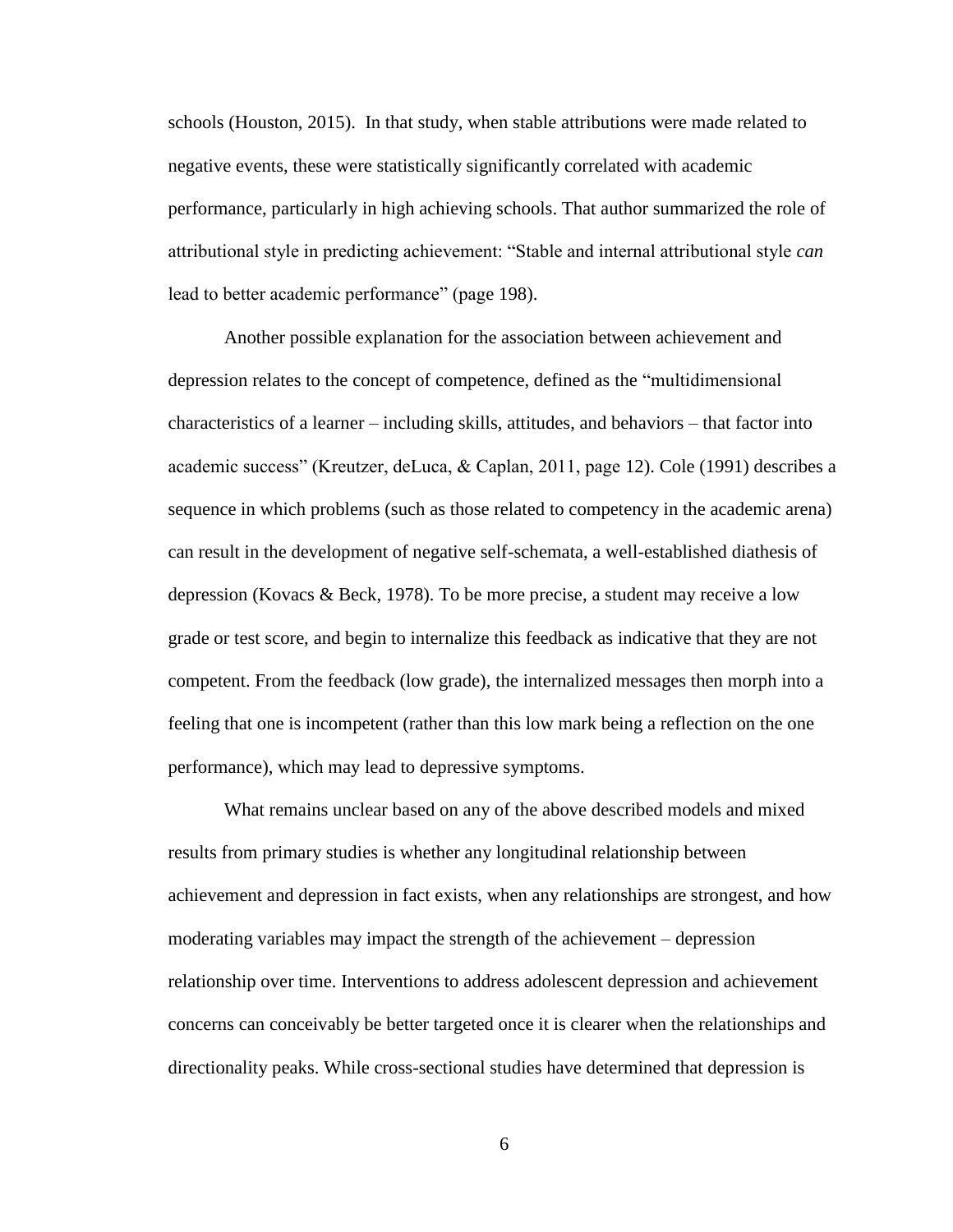associated with poor academic outcomes (Bardone, et al., 1996; Bernstein et al., 1991; Dux et al., 2008; Fröjd, et al., 2008; Hishinuma et al., 2012; Kaslow et al., 1994; Kovacs et al., 1998), the longitudinal relationship between these two variables is not fully understood. In addition, the direction of the relationship between achievement and depression likely is moderated by different variables over time, however there are mixed results regarding whether and the degree to which moderators impact the relationship between achievement and depression over time (Huang, 2015; Latendresse, 2004; Colarossi, 2000).

#### **Moderators of the Relationship Between Achievement and Depression**

Certain study participant characteristics and methodological variables may moderate the relationship between achievement and depression among adolescents. These include age at which depression and achievement are measured, biological sex of study participants, time elapsed between data waves, as well as the metrics used to measure depression and to describe achievement.

#### **Age**

Among children and adolescents, the emergence of depressive symptoms typically peaks between the ages of 13 and 16, then usually exhibits a plateau or will decrease during later years of adolescence (Ge, Natsuaki, & Conger, 2006; Wichstrom, 1999). Various models of development and depression attempt to explain ways in which children are differentially susceptible to the effects of depressive symptoms and academic problems based upon their respective ages. The following is a review of two such models, in addition to cross-sectional results which describe previous findings that younger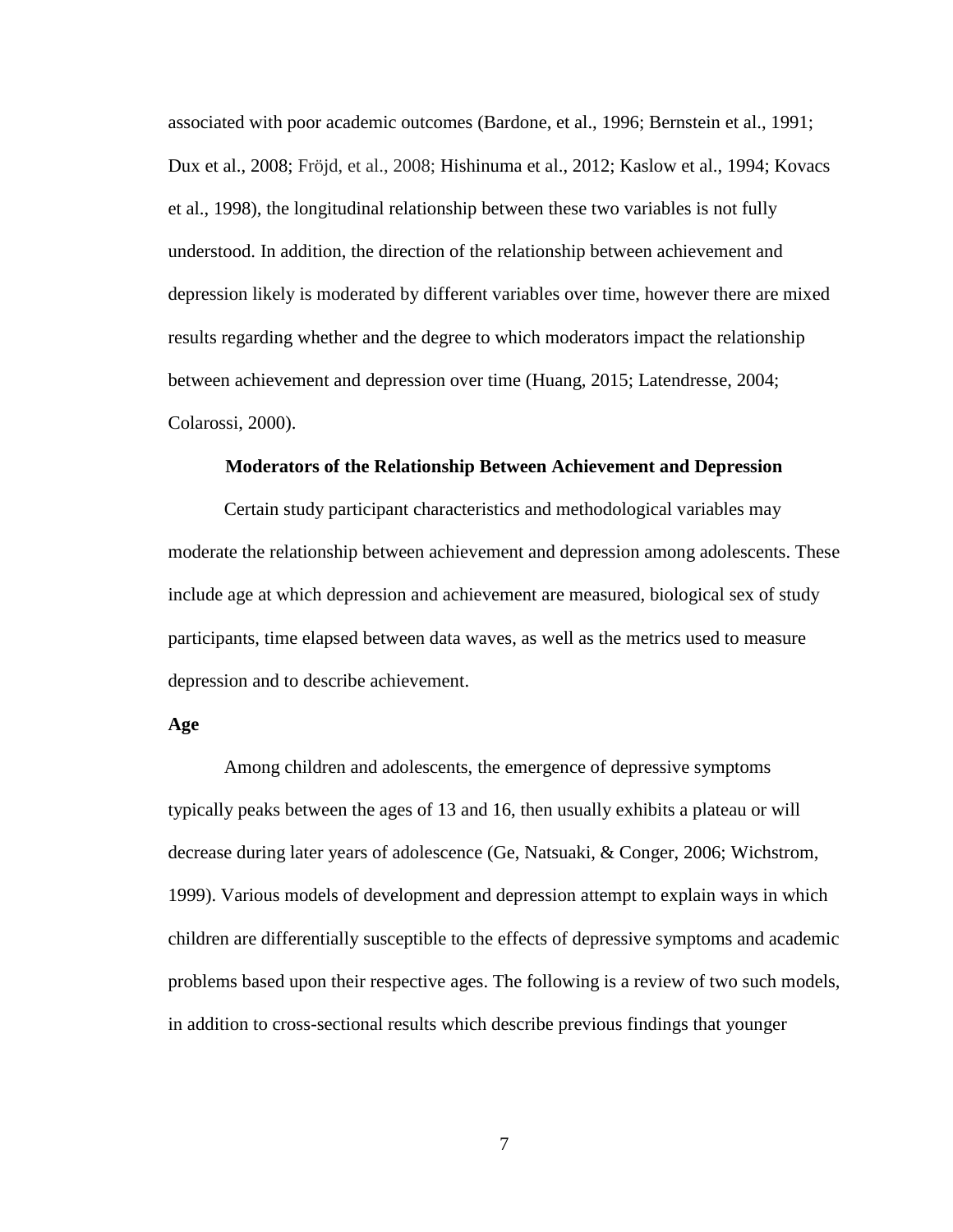children are more impacted by issues related to achievement and depression than older children and adolescents.

First, Cole's (1997) competency-based model of depression describes younger children as being more influenced by the evaluative feedback of teachers and caregivers than older adolescents, who more greatly value the input of peers over the feedback of caregivers or teachers. Similar to the looking glass hypothesis, in which individuals shape their self-perceptions based on how others view them (Cooley, 1902), Cole et al. (2001) found that children became more prone to assume the opinions of others as they move from middle childhood into adolescence, and evaluative feedback from teachers such as a failing grade could lead to a generalized sense of incompetence, which may put the child at risk for depressive symptoms. Espousing a cascading effects conceptualization of early achievement issues, learning problems in younger years often foretell of both future learning issues (Masten et al., 2005), as well as subsequent depression problems (Topitzes, Godes, Mersky, Ceglarek, & Reynolds, 2009).

There is evidence that the cross-sectional correlation between achievement and depression is weaker for older adolescents than for younger children (Topitzes et al., 2009), that younger children may also be more sensitive to feedback related to negative academic performance than older children (Rudolph, Lambert, Clark, & Kurlakowsky, 2001), and that school difficulties act as a risk factor for children up through the middle school years (Herman, Lambert, Ialongo, & Ostrander, 2007)). Further, Huang's (2015) meta-analysis finding that previous achievement has a stronger association with subsequent depression for children at ten years old  $(r = -0.20)$  than for participants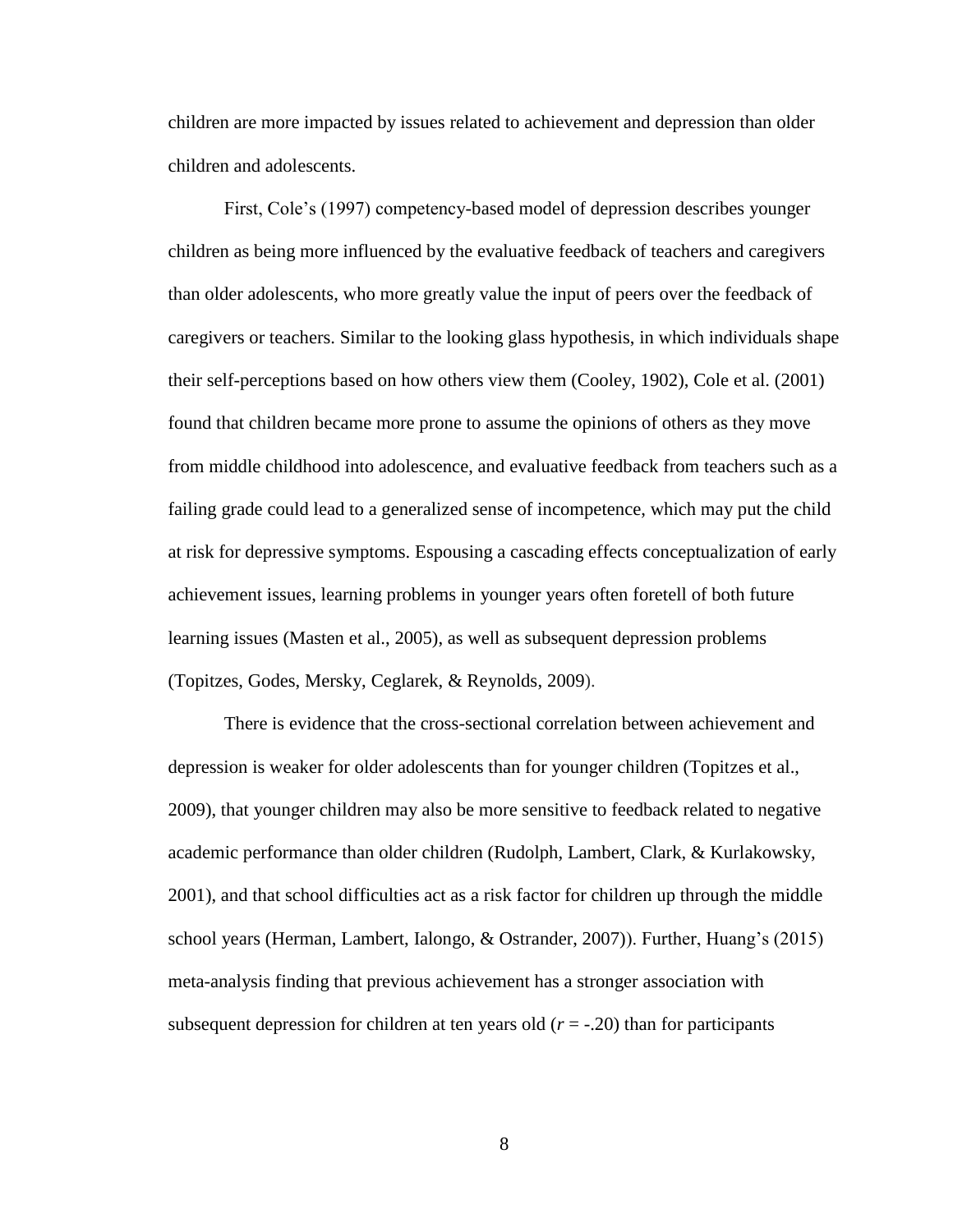assessed at age 20  $(r = -10)$  indicate that achievement is more strongly correlated to subsequent depression in children and younger adolescents than to depression in adults.

Understanding of when the depression/achievement correlation is most and least pronounced may help to foster support for age appropriate interventions to assess depression symptoms and academic assistance when it is most needed. Thus, the current study seeks to examine the bidirectional relationship between depression and achievement, including whether age of participants impacts how these variables possibly affect one another over time. Based on Cole's (1997) competency-based model of depression, cross-sectional studies (Topitzes et al., 2009; Herman et al., 2007; Rudolph et al., 2001), and Huang's meta-analysis of achievement and subsequent depression (2015) it is hypothesized that the correlation between achievement and subsequent depression will be stronger for younger children than for older children. With regard to depression and subsequent achievement, the aforementioned results from cross-sectional studies in which this relationship is strongest among younger children lead to a hypothesis that this relationship will, in fact, be strongest among younger children relative to their older peers.

#### **Lapse Between Data Waves**

Grimm (2007) reports that few primary longitudinal studies have explored whether the lapse(s) of time between data waves when achievement and depression data are collected impacts the strengths of the association between depression and achievement. In the empirical part of this study, Grimm found no statistically significant change in the correlation between achievement and subsequent depression depending on the lapse of time between data waves. This result indicates that the relationship between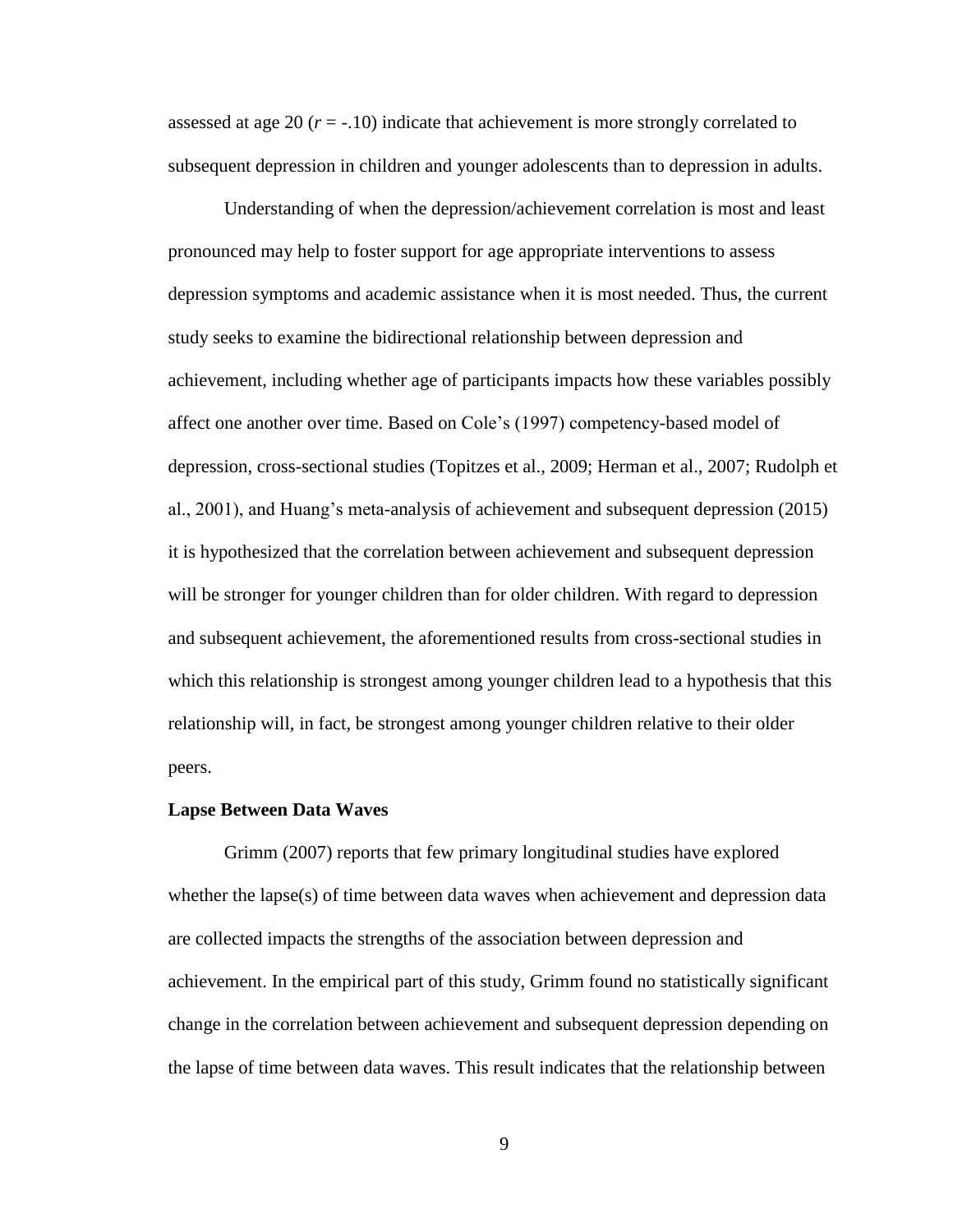achievement and subsequent depression did not diminish over time. Grimm's findings, Huang's 2015 meta-analysis of on the relationship between achievement and subsequent depression indicated that the correlation between achievement and future depression weakens over time, such that "for every 1-year increase in the time interval between waves of data collection the correlation between academic achievement and subsequent depression was expected to decrease by an average of .01 unit in studies with a time interval shorter than 19 years" (page 439). A review of relevant literature indicates that other than Grimm and those studies included in Huang's analysis, lapses between data waves remains an area largely unexamined in previous longitudinal studies. Any possible moderating effect of lapse between data waves is relevant as interventions to address scholastic or mood-related issues among adolescents might best be targeted once it is determined how long of a "window" administrators and mental health professionals optimally have to address issues in the academic and mental health realms once problems are detected.

#### **Biological Sex**

In her seminal article "Early Childhood Experiences and Women's Achievement Motivations," Lois Hoffman (1972) describes female achievement as "motivated by a desire for love, rather than mastery" (p. 136). Girls may be more sensitive to social problems, including those which might impact the academic realm such as social awkwardness or issues with speech, than their male counterparts (Oldehinkel, Rosmalen, Veenstra, Dijkstra, & Ormel, 2007). Further, girls tend to attribute poor academic performance to their low competence or abilities, whereas boys tend to view their academic potential more positively (Frey  $\&$  Ruble, 1987). Both considerations would hint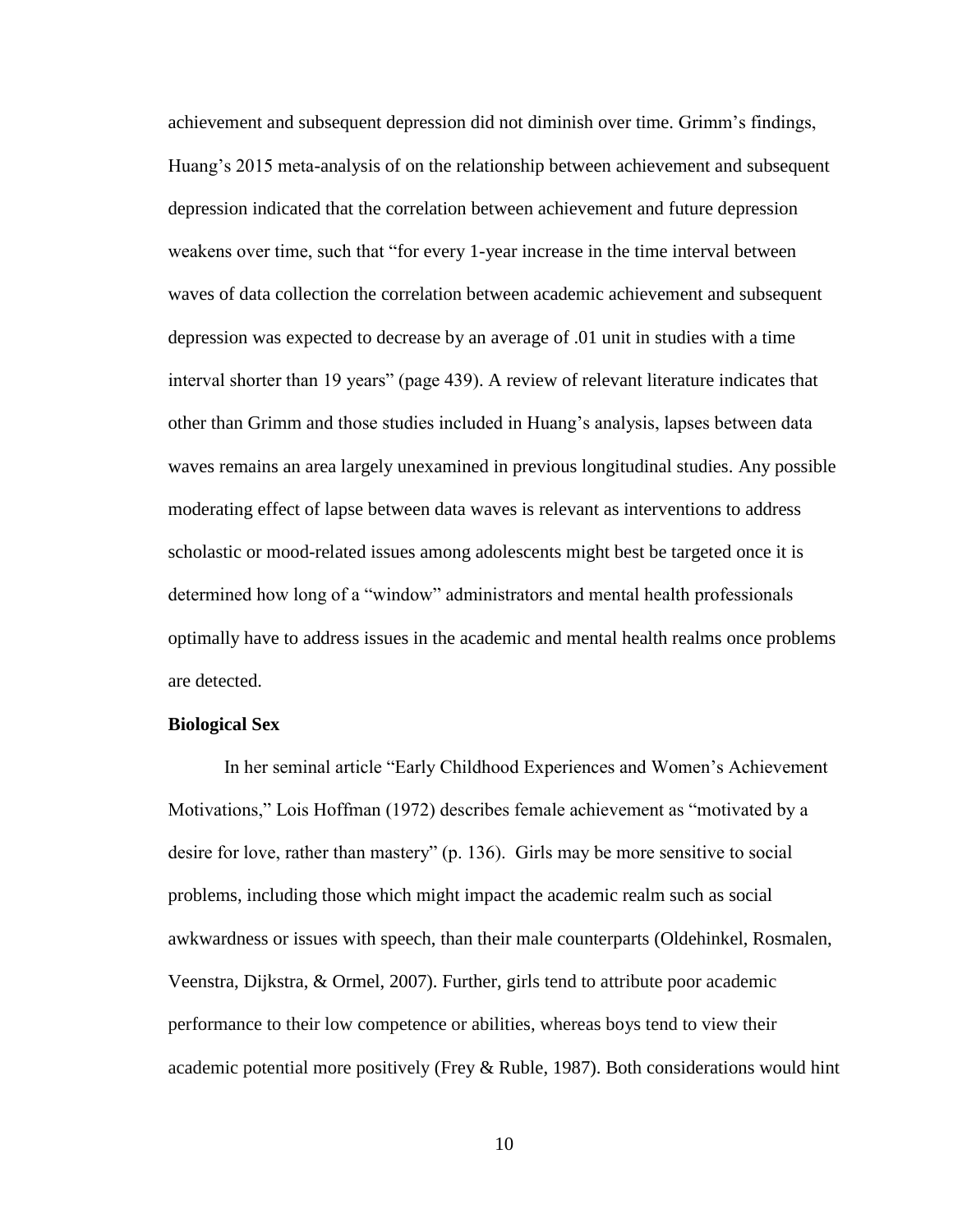at a stronger relationship between achievement and depression for girls than for boys. These theoretical considerations are supported by several cross-sectional studies that found achievement and subsequent depression to be more strongly correlated among girls than boys (Herman et al., 2008; McCarty, Mason, Kosterman, Hawkins, Lengua, & McCauley, 2008). Derdikmon-Eiron et al. (2001) on the other hand found that the negative correlation between depression and academic performance was stronger among boys than girls. Finally, in longitudinal studies including Latendresse (2004) and Colarossi (2000), biological sex did not moderate the relationship between achievement and subsequent depression. Huang's (2015) meta-analysis of achievement on subsequent adolescent depression confirmed the findings of those longitudinal studies. In other words, Huang found no difference in the correlation between prior academic achievement and subsequent depression based on biological sex. However, whether and to what degree biological sex impacts the association from depression to subsequent achievement is unclear and is examined in the current meta-analysis. In light of the results from the aforementioned studies in which biological sex did not moderate the longitudinal relationship between achievement and depression (Latendresse, 2004; Colarossi, 2000), and Huang's meta-analysis (2015), it is hypothesized that biological sex does not moderate the relationship between these variables over time.

#### **Measure of Depression**

Huang's 2015 meta-analysis yielded a small but not statistically significant moderating effect of depression measure on achievement and subsequent depression. In a post hoc analysis, Huang focused on three main measures, all self-report assessments, to explore whether depression measure might moderate the relationship between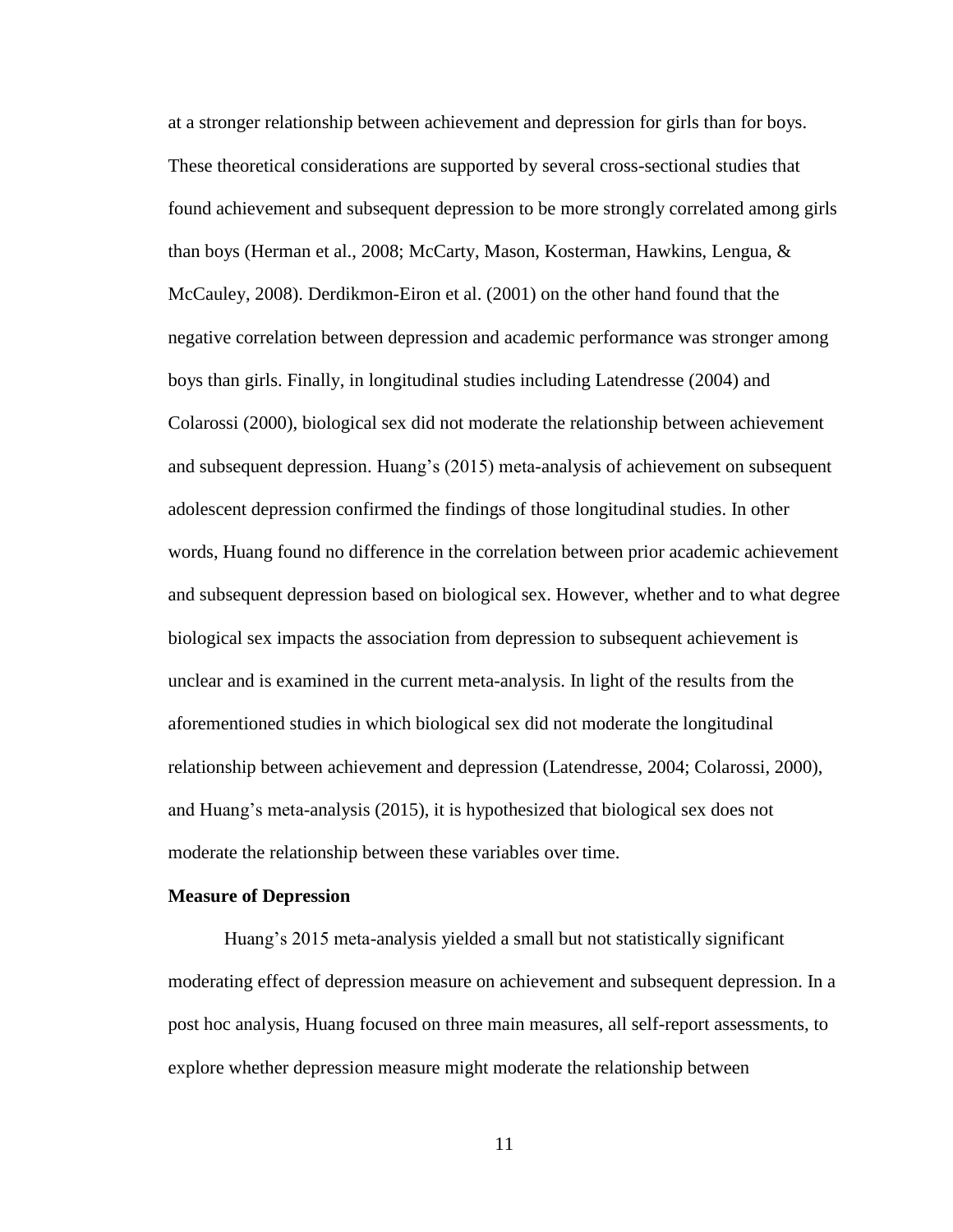achievement and depression: The Children's Depression Inventory (CDI, Kovacs, 1992), the Center for Epidemiologic Studies Depression Scale (CES-D, Radloff, 1977) and the Beck Depression Inventory – Second Edition (BDI-II, Beck, Steer, & Brown, 1996). The CES-D, (Radloff, 1977) is indicated for use with adolescents aged fourteen years old and older (Muller & Erford 2012), while the BDI-II (Beck, Steer, & Brown, 1996), is a questionnaire that measures the intensity of depression in individuals aged 13 years and older (Beck & Steer 1993). Finally, the CDI (Kovacs, 1992) is an instrument administered with children and adolescents aged seven to seventeen. The CES-D and BDI are both desirable for use in clinical and research settings due to their relatively low costs and ease of administration and scoring (Sharp & Lipsky, 2002). These measures for assessing depressive symptoms are highly correlated with one another, making comparisons of their moderating effects on the correlation between achievement and depression feasible. In the 2015 meta-analysis of on the relationship between achievement and subsequent depression, Huang reported, however, that the mean correlation "was small-to moderate for the CDI and small for the BDI and CES-D" (page 440). The Achenbach Youth Self Report (YSR) is another self-report measure commonly utilized in studies of mental health symptomology among children ages 11-18. It includes clinical and competency related scales, as well as diagnosis-driven scales to enhance diagnostic clarity (Achenbach, Dumenci, & Rescorla, 2001). Other methods for measuring depressive symptomology include assessments which utilize reports from other informants, such as caregivers and teachers, though it should be noted that there is often discrepancy between the symptomology which is self-reported by children and the symptomology of those children described by their respective caregivers (Cytryn  $\&$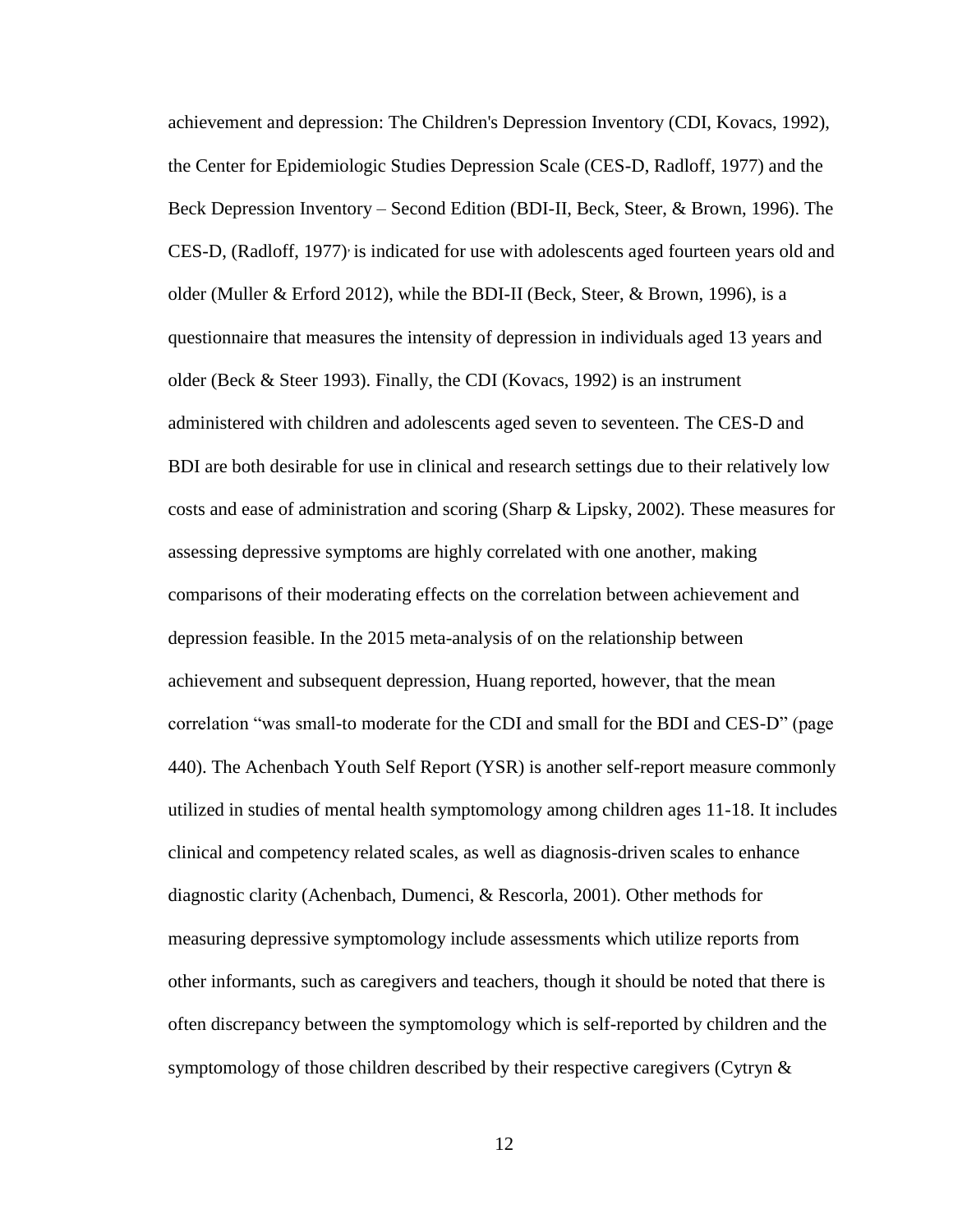McKnew, 1980). The Achenbach Child Behavior Checklist (CBCL/6-18), and its Teacher Report Form (CBCL-TRF) are commonly utilized assessments of symptomology that utilize caregiver and teacher ratings of symptomology among children. The CBCL's Anxiety/Depression narrow-band scale and the parallel TRF allow the rater to describe internalizing behaviors using a 0-4 Likert scale. The empirically-based scales to the CBCL's Anxious/Depressed and Withdrawn/Depressed scales have good internal consistency, with Cronbach's alpha of .84 and .80, respectively (Achenbach & Rescorla, 2001).

While Huang's (2015) meta-analysis of achievement and subsequent depression indicated that depression measure did not moderate the relationship, the current metaanalysis seeks to explore whether this is the case for depression and subsequent achievement. Moderator analyses for both directions, achievement to subsequent depression and depression to subsequent achievement, will examine whether the depression measure impacts the correlation between the variables, whether the commonly-utilized CDI impacts the relationship more or less than other measures, and whether the type of informant affects the correlations. Based on Huang's results, a moderating effect of depression measure is not expected.

#### **Measure of Achievement**

Various methods for assessing academic performance and achievement outcomes are available. In cross-sectional studies, the negative correlation between adolescent depression and achievement is evident when observing various academic achievement measures, including standardized tests (Herman et al., 2008) and academic grades (Shahar et al., 2006). These measures for assessing academic achievement are highly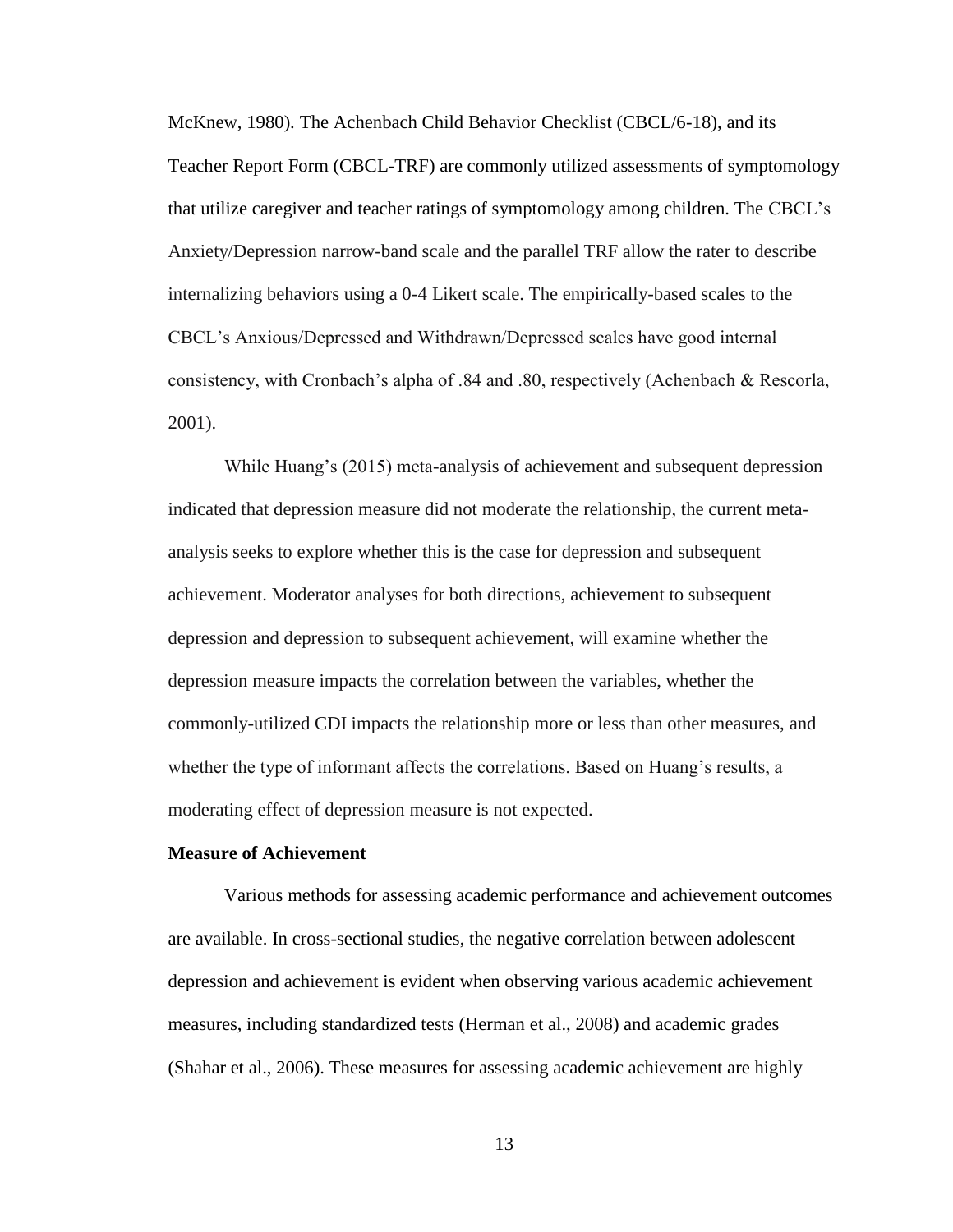correlated with one another (D'Agostino & Powers, 2009). There is, on the other hand, evidence that the way in which achievement is measured can impact the observed correlations between constructs. For example, Roorda, Koomen, Spilt, and Oort (2011) studied the effect of positive teacher-student relationships on achievement. They found that the effect of positive teacher-student relationships on achievement is larger when grades are used as indicators of students' achievement compared to other measures of achievement. Thus, it might be that the way in which achievement is measured has a statistical bearing on the longitudinal relationship between achievement and depression. However, Huang (2015) found that whether achievement was measured using GPA, selfreport or school records, or standardized test scores, had no statistically significant bearing on the relationship between achievement and subsequent depression. Nevertheless, because Huang exclusively focused on analyzing the impact of achievement on subsequent depression, whether the way in which academic achievement is measured bears any impact on any observable relationship between depression and subsequent achievement (the path not examined in Huang's meta-analysis) is a question explored in the current meta-analysis. Based on the results from Huang, (2015), it is expected that the way in which achievement is measured will not moderate the longitudinal relationship between achievement and depression.

#### **The Current Study**

The objective of this study is to examine the relationship between adolescent depression and academic achievement, over time. While a negative cross-sectional association between depression and achievement among adolescents has been demonstrated (Fauber et al., 1987; Patterson et al., 1990; Patterson et al., 1991), whether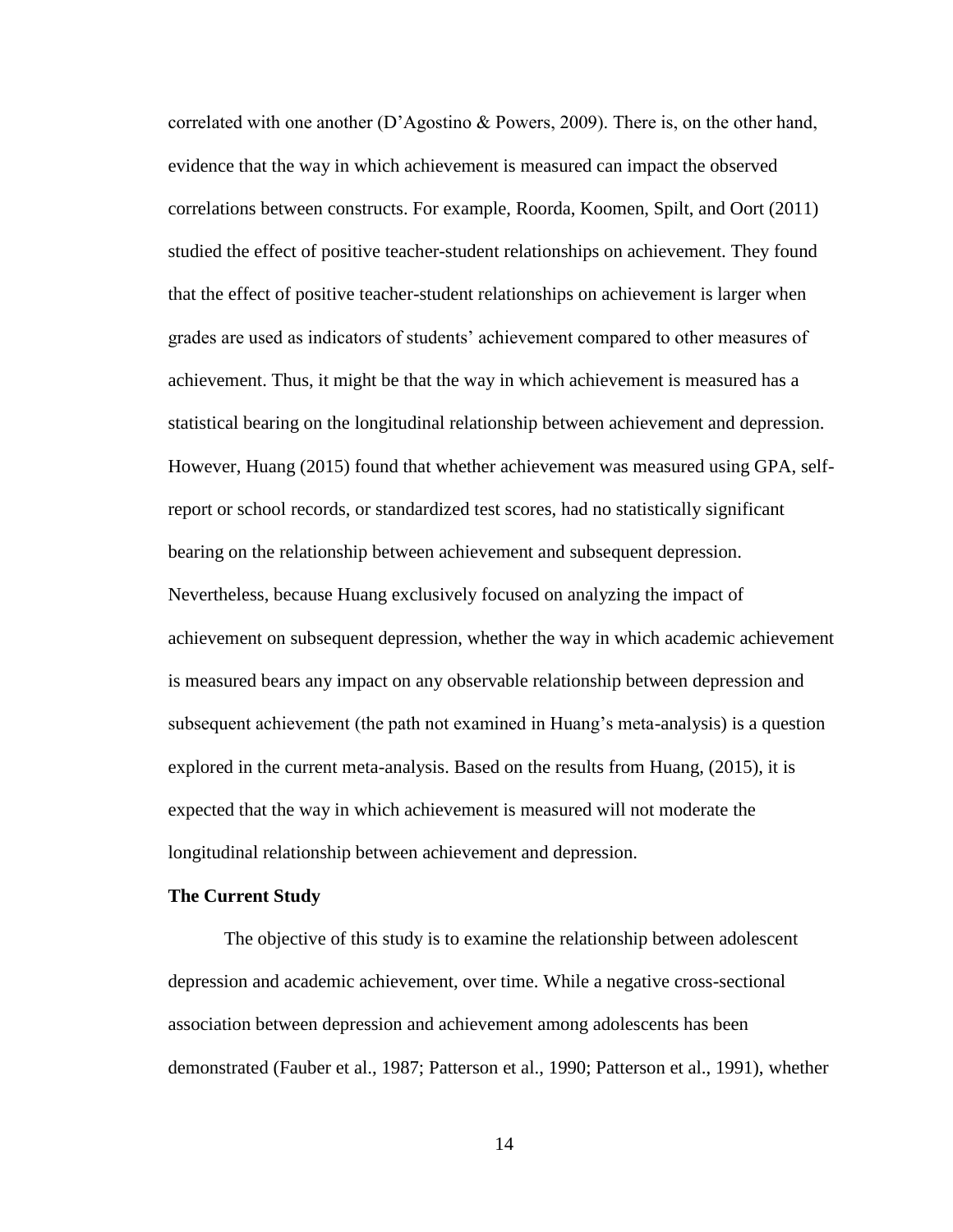depression predicts changes in academic performance or is a reaction to it remains the question to be explored. Previous large-scale longitudinal studies indicate that depression is not correlated with subsequent educational attainment (Breslau et al., 2008; Hanson et al., 2004; Miech et al., 1999; Needham, 2009), while other studies yielded a statistically significant negative effect of adolescent depression on graduation rates and postsecondary education (Fletcher 2008; Needham 2009). Fewer primary studies examined the impact of achievement on subsequent depression, but there is limited evidence that achievement problems predict future depressive symptomology (Feshbach et al., 1987; Huang, 2015; Undheim et al., 2005).

The purpose of the current study is to clarify the directionality and strength of the relationship between depression and achievement based on multiple time points at which both are measured. Further, examination of whether moderating variables such as participant age, lapse of time between data waves, biological sex, and depression and achievement measures impact the achievement-depression relationship over time is needed. This is especially true in light of the fact that there has yet to be a meta-analysis that examines the *directionality* of the relationship between depression and achievement over time and relevant moderating variables.

This current study seeks to replicate Huang's (2015) results, in which a statistically significant negative correlation was observed between adolescent achievement and subsequent depression. With regard to the depression to subsequent achievement path, it is hypothesized, based on numerous studies of depression and achievement (Bardone et al., 1996; Bernstein et al., 1991; Kovacs et al., 1998), that there will be a negative correlation between depression and subsequent achievement. Based on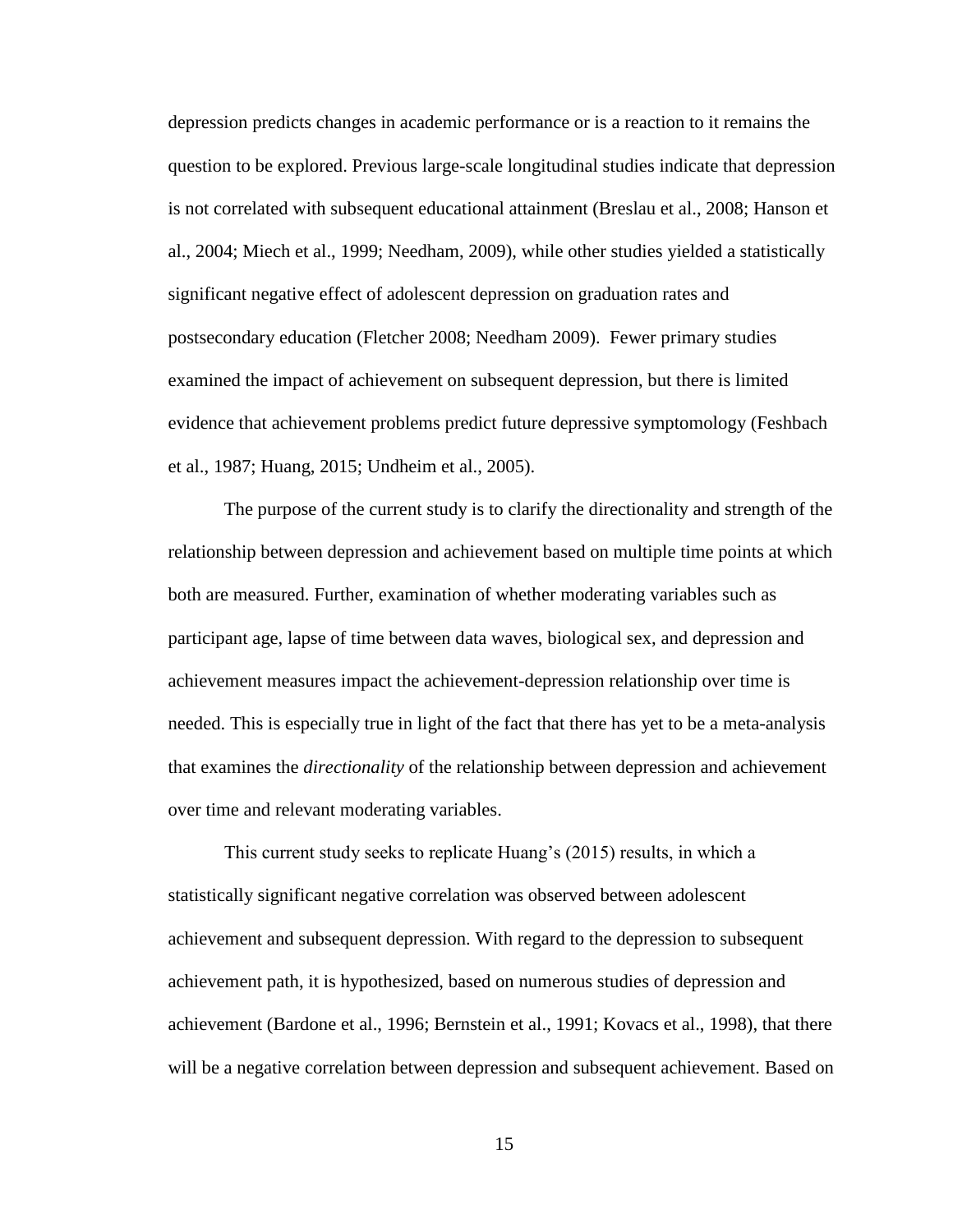Cole's (1997) competency-based model of depression, cross-sectional studies (Herman et al., 2007; Rudolph et al., 2001; Topitzes et al., 2009), and Huang's meta-analysis of achievement and subsequent depression (2015) it is further hypothesized that the correlation between achievement and subsequent depression will be stronger for younger children than for older children. With regard to depression and subsequent achievement, the aforementioned results from cross-sectional studies in which this relationship is strongest among younger children lead to a hypothesis that this relationship will, in fact, be strongest among younger children relative to their older peers as well. Further, based on theoretical considerations (Abramson, Seligman, & Teasdale, 1978; Cole, 1991) and Huang (2015),it is hypothesized that the strengths of the association between achievement and subsequent depression will be statistically significantly impacted by the lapse of time between data waves. While Roorda, et al (2011), on the other hand, found that studies which utilize grades or GPA will evidence a stronger correlation between achievement and depression than those studies in which achievement is measured using standardized testing. Based on Huang's 2015 meta-analysis of 43 studies, it is hypothesized that achievement measures do not moderate the relationship between achievement and subsequent depression. Finally, based on previous empirical data (Colarossi, 2000; Huang, 2015; Latendresse, 2004;) it is predicted that neither biological sex nor depression measure will significantly impact the association between achievement and depression.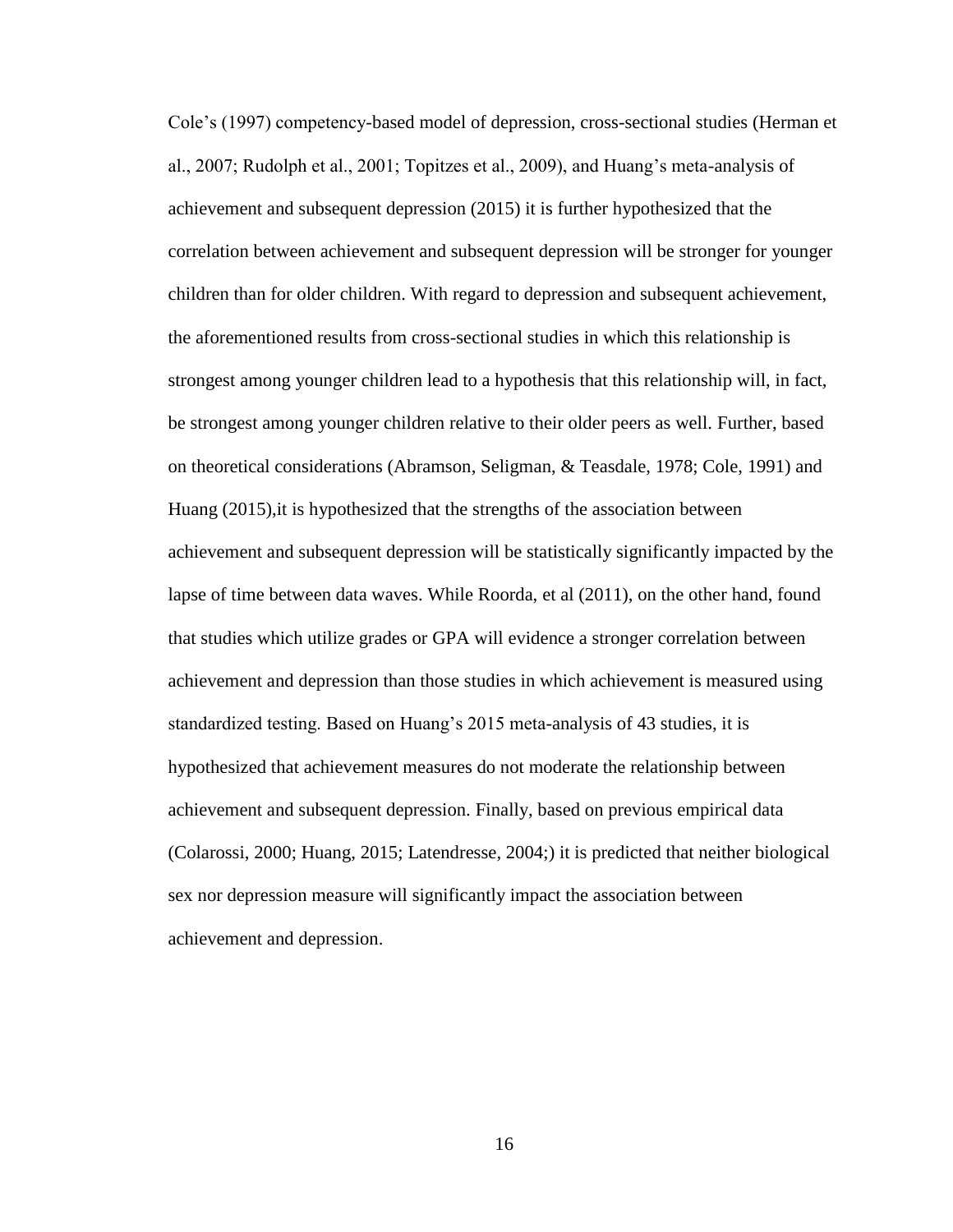#### CHAPTER II METHODS

Two meta-analyses were undertaken: one analysis examined the impact of depression on subsequent achievement, while the other focused on the relationship between achievement and subsequent depression. Based on Huang's (2015) metaanalysis, if the overall average effect size depression on later achievement (controlling for prior achievement) is very small (.06), the typical sample size is about 500, and the degree of heterogeneity is small, then according to Valentine, Pigott, & Rothstein (2010), the current meta-analyses will need to include 18 studies to have power > .80. When determining the number of studies needed to reach a desirable level of statistical power in a meta-analysis, less heterogeneity between studies can result in increased prospective power, while more heterogeneity between included studies often reduces the power in the meta-analysis (Valentine et al., 2010). The current study was completed using a total of 26 studies which met the inclusion criteria described below. The 26 studies included a total of 29 independent samples, and comprised of a total of 31,966 participants (for an average sample size of about 1,100 per independent sample), suggesting that there should be adequate statistical power for the overall analysis given the assumptions derived from Huang's meta-analysis.

#### **Study Inclusion Criteria**

This systematic review involved an exhaustive search for studies that included measures of adolescent depression and achievement, measured at multiple time points. The goal of this study was to aggregate the results of included studies to enhance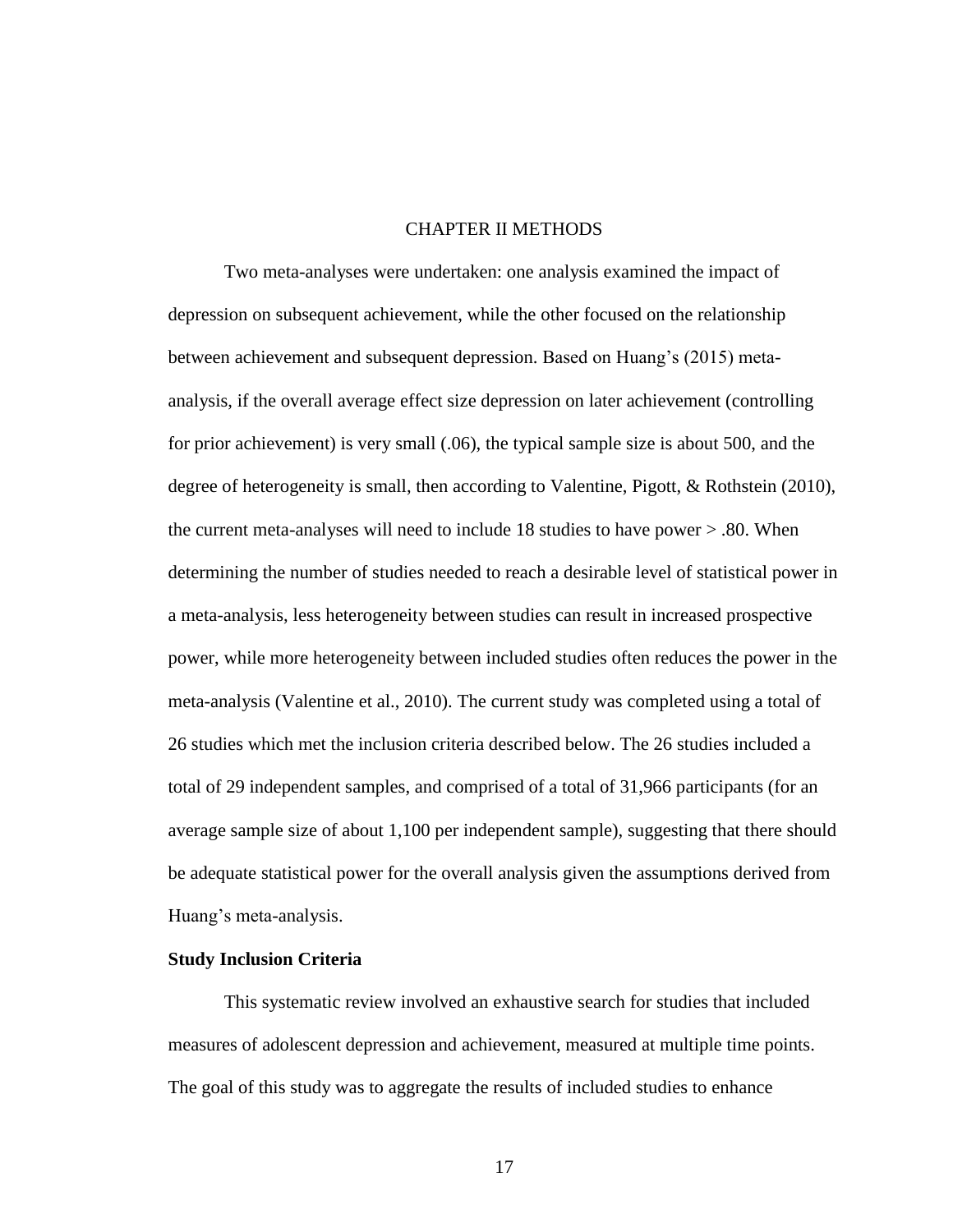understanding of how achievement and depression affect one another over time. To be included in this review, studies were required to meet several criteria, including (a) assessment of depression at multiple time points; (b) assessment of academic achievement at multiple time points (with acceptable measures of achievement including GPA, self-reports of academic performance, standardized test score(s), grades, and/or grade retention); and (c) sampled participants between the ages of five and eighteen years at the first data collection point. Allowable participants included children and adolescents from a number of various settings and populations, including both clinical and nonclinical populations, special education settings, and children or adolescents experiencing co-morbid physical or mental health issues; no exclusions were made based on comorbid conditions of study participants. A final criterion for inclusion in the current analysis was that studies must have reported a full correlation matrix that incorporated both the correlation between achievement and subsequent depression, and the correlation depression and subsequent achievement. I actively sought to include studies beyond those whose relationships are statistically significant or supportive of the researchers' hypotheses (Higgins & Green, 2009), referred to broadly as "reporting bias." One approach for reducing the chance of potential outcome reporting bias (one type of reporting bias) is to target studies which include full correlation matrices (because a full correlation matrix presents correlations regardless of their statistical significance). The decision to require a correlation matrix of all of the included studies in the current analysis, then, was made in an effort to capture both statistically significant and nonsignificant correlations for inclusion.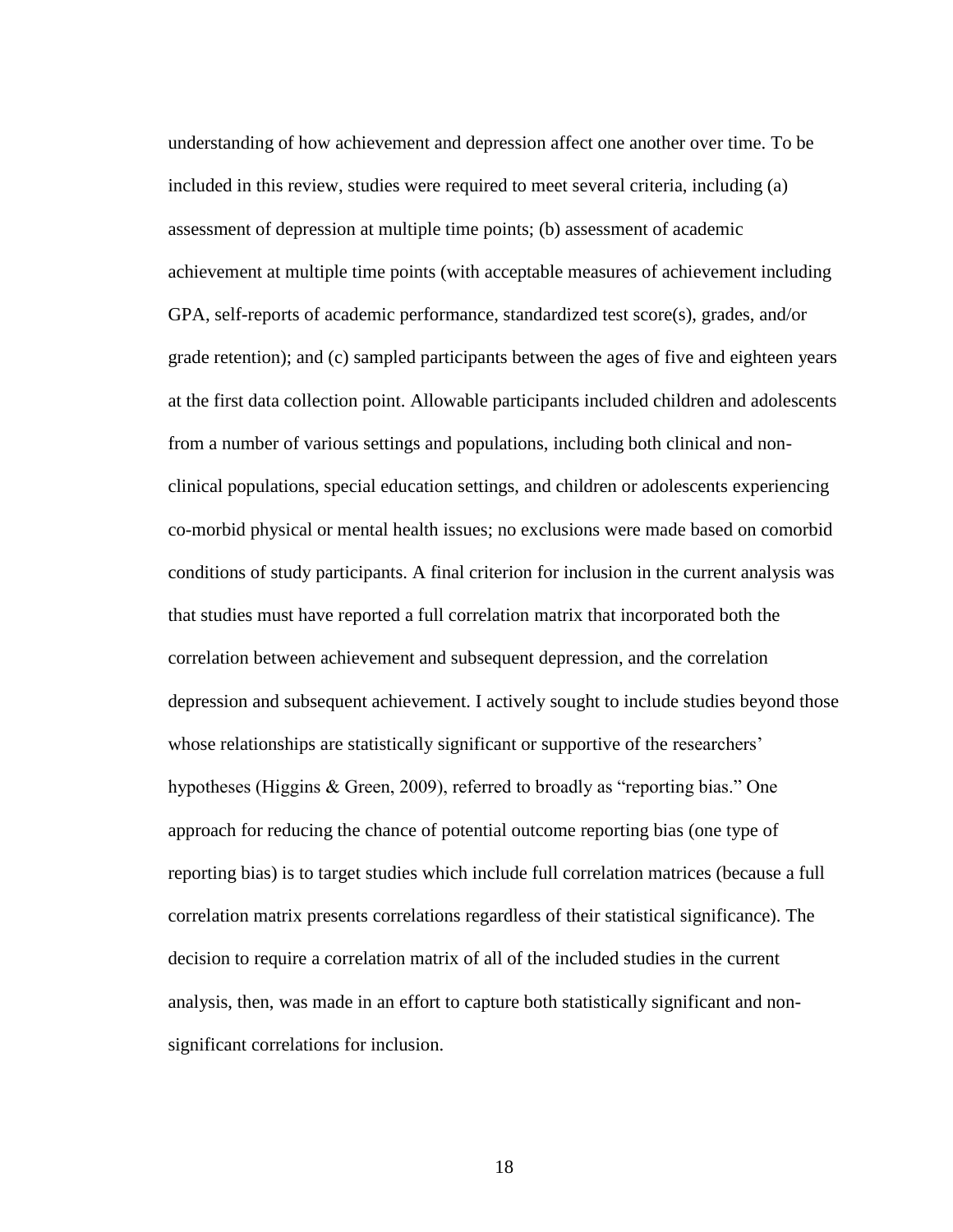In an effort to reduce the likelihood of publication bias, I included relevant studies regardless of publication status. Another type of reporting bias, publication bias refers to the tendency for studies that yield statistically significant results (i.e. those which indicate a particular intervention is beneficial or works) to be likely to be published, and therefore be easier to find, and therefore to be more likely to be included in a study such as the current one. This potentially creates biased evidence against the null hypothesis, which could cause overestimation of the overall effect size. Once meta-analysis is completed, post hoc analysis can examine for the presence and potential impact of publication bias.

#### **Search Criteria**

The following search terms were used to capture studies that met the aforementioned inclusion criteria: "Depress\* or internaliz\* or mood\* or affect\*". The search terms utilized to find studies analyzing academic achievement were: "Achieve\* or attend\* or Grade\* or GPA or Retent\* or Academic\*". To ensure that only studies which included child or adolescent participants were included, the search terms "Child\* or Student\* or Adolesc\*" were employed. Finally, in order to meta-analyze studies which included data at multiple time points, the search terms "longitudinal or prospective or retrospective or time points" were utilized.

#### **Date and Form of Publications**

Several methods were used to develop an exhaustive literature search. Included studies were located through a search of the following electronic databases: Cochrane Database of Systematic Reviews, ERIC, MEDLINE, and PsycInfo. No date limitations were used. Reference lists of all included studies were examined to find additional studies for inclusion. Hand searches of abstracts from recent (2010-2016) national and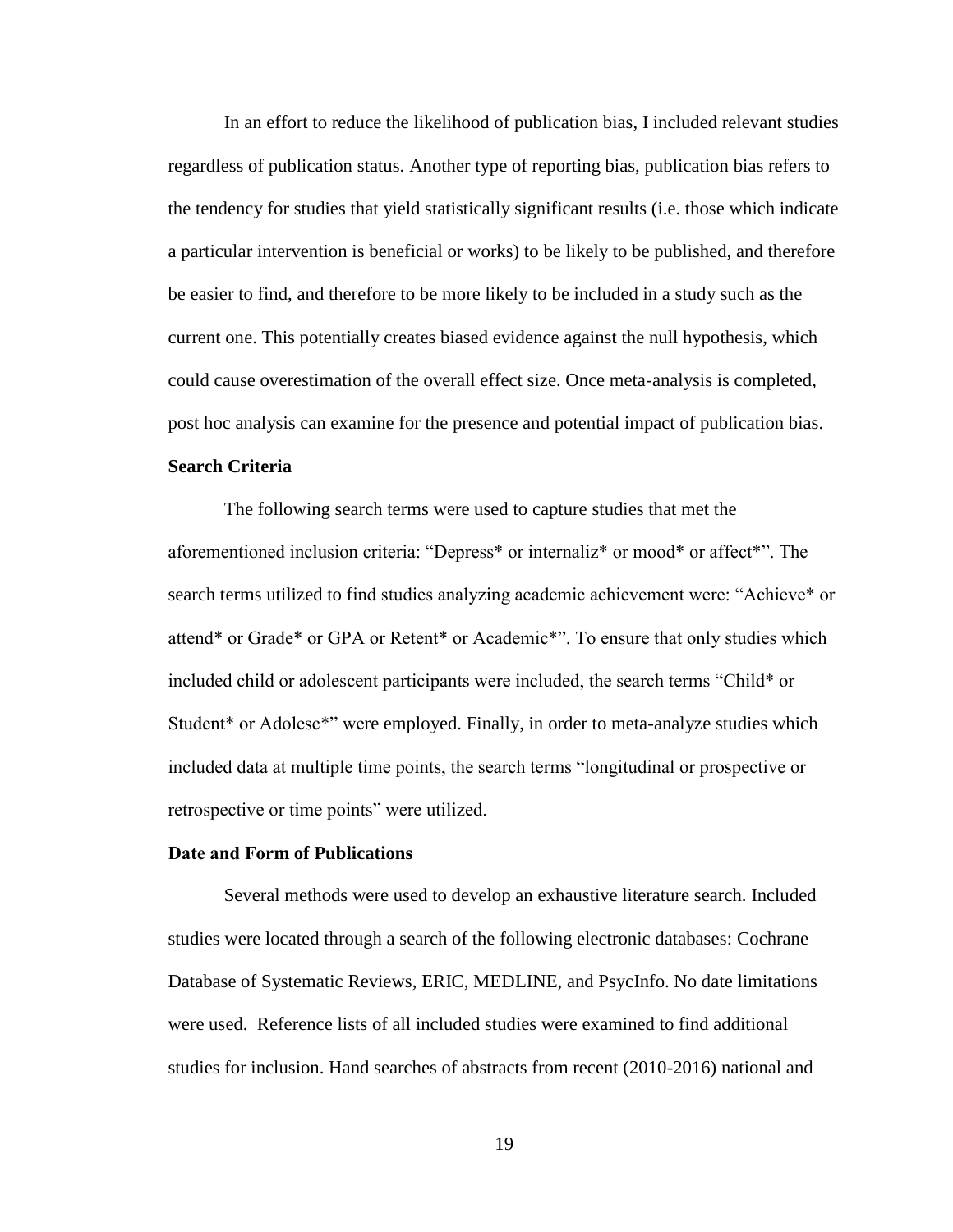international psychiatry and psychology conferences (American Psychological Association, American Psychiatric Association, National Education Association, International School Psychology Association, European Association of Counselling, and European Federation of Psychologists' Associations) were evaluated to identify unpublished studies. Endnote7 was used to import database search results and the results attained from hand search results to produce a list of all abstracts from retrieved studies. Duplicate results that were yielded from the various database and searches were removed and then abstracts of all remaining studies were reviewed.

#### **Study Inclusion Decision-Making**

The search strategy yielded 5,640 potentially relevant works. All of these were retrieved from the ERIC, PsycInfo, and Medline searches. No studies were yielded from a search of Cochrane Database of Systematic Reviews or from hand searches of 2010-2016 conference proceedings from American Psychological Association, American Psychiatric Association, National Education Association, International School Psychology Association, European Association of Counselling, or the European Federation of Psychologists' Associations.

#### **Selection and Coding of Studies**

Inclusion and exclusion decisions were based initially on a review of titles and abstracts by a single reader using a screening guide (see Table 1). The goal of this screening process was to rule out studies that did not meet eligibility criteria (i.e., studies that were not quantitative, did not sample children or adolescents, did not include both a measure of depression and a measure of academic achievement). Studies that could not be excluded definitively were retrieved in order for a full-text review, again using the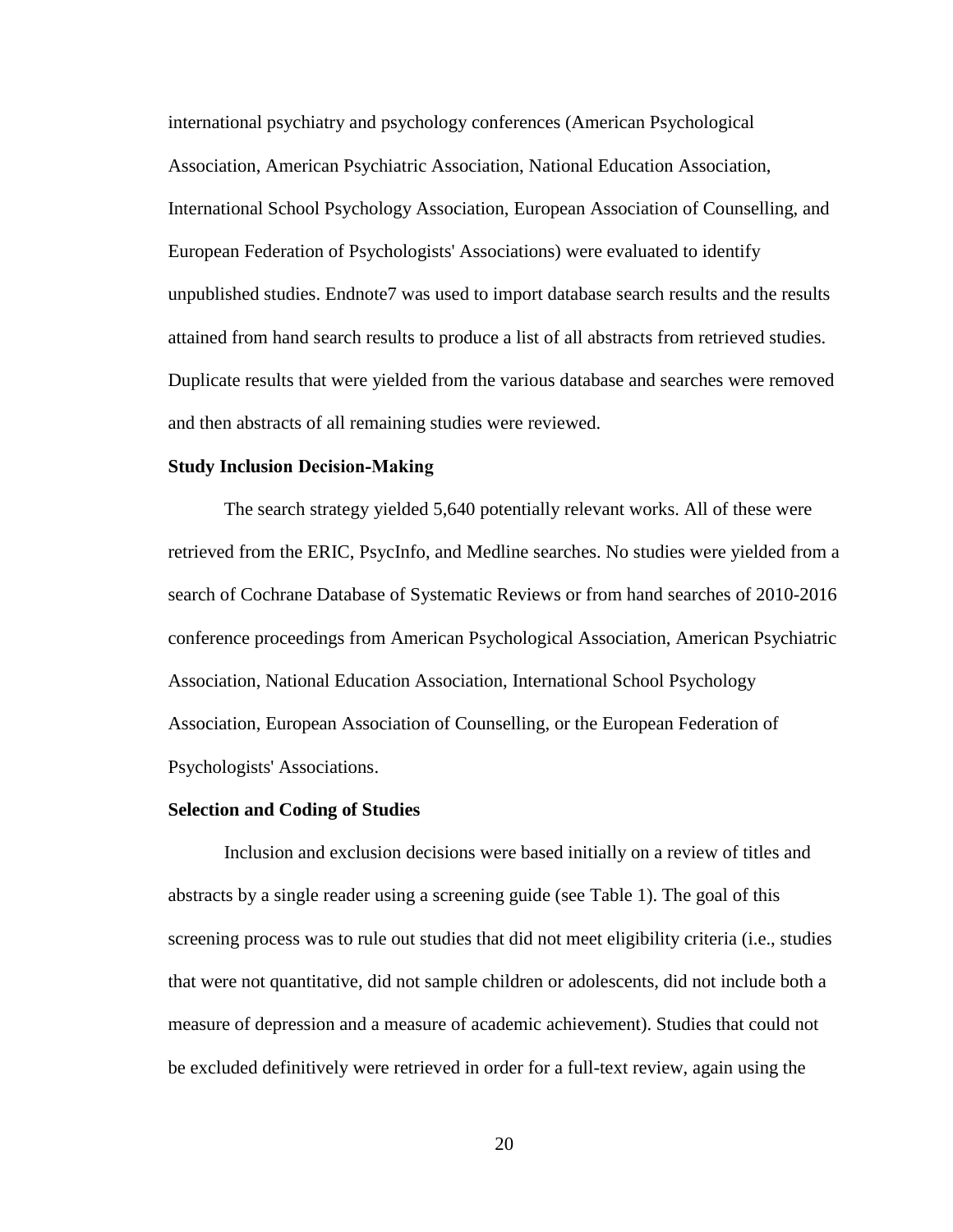screening guide, completed by a single screener. A second screener examined a random sample of 10% of the abstracts as a check of the reliability of the screening process.

Once a final list of studies which met all inclusion criteria was developed, relevant data from each included study was initially coded by a single reader using a coding guide developed for this project (See Table 2). This coding guide includes demographic information about participants and study design (sample size, time lapse between waves of data collection, etc.) as well as other variables (authors, publication year) and additional information related to study design and demographics. All study characteristics that were eventually used in analyses were coded by two researchers who worked independently. Disagreements were resolved in conference.

#### **Meta-Analytic Model Selection**

When designing a meta-analysis, a fixed effects model may be used when included studies are highly similar in design and sample characteristics. When included studies utilize dissimilar participants, or differing metrics or instruments are utilized to describe variables, a random effects model is more appropriate (Borenstein, Hedges, Higgins, & Rothstein, 2009). Due to the wide variety of depression and achievement metrics, and differences among study participants and methodologies used, a random effects model was used in this study.

#### **Effect Size Calculation**

In order to explore the question of the impact of depression on subsequent achievement while controlling for initial levels of academic achievement, or the impact of achievement on subsequent depression while controlling for initial levels of depression, I first extracted the relevant correlations (i.e., the correlation between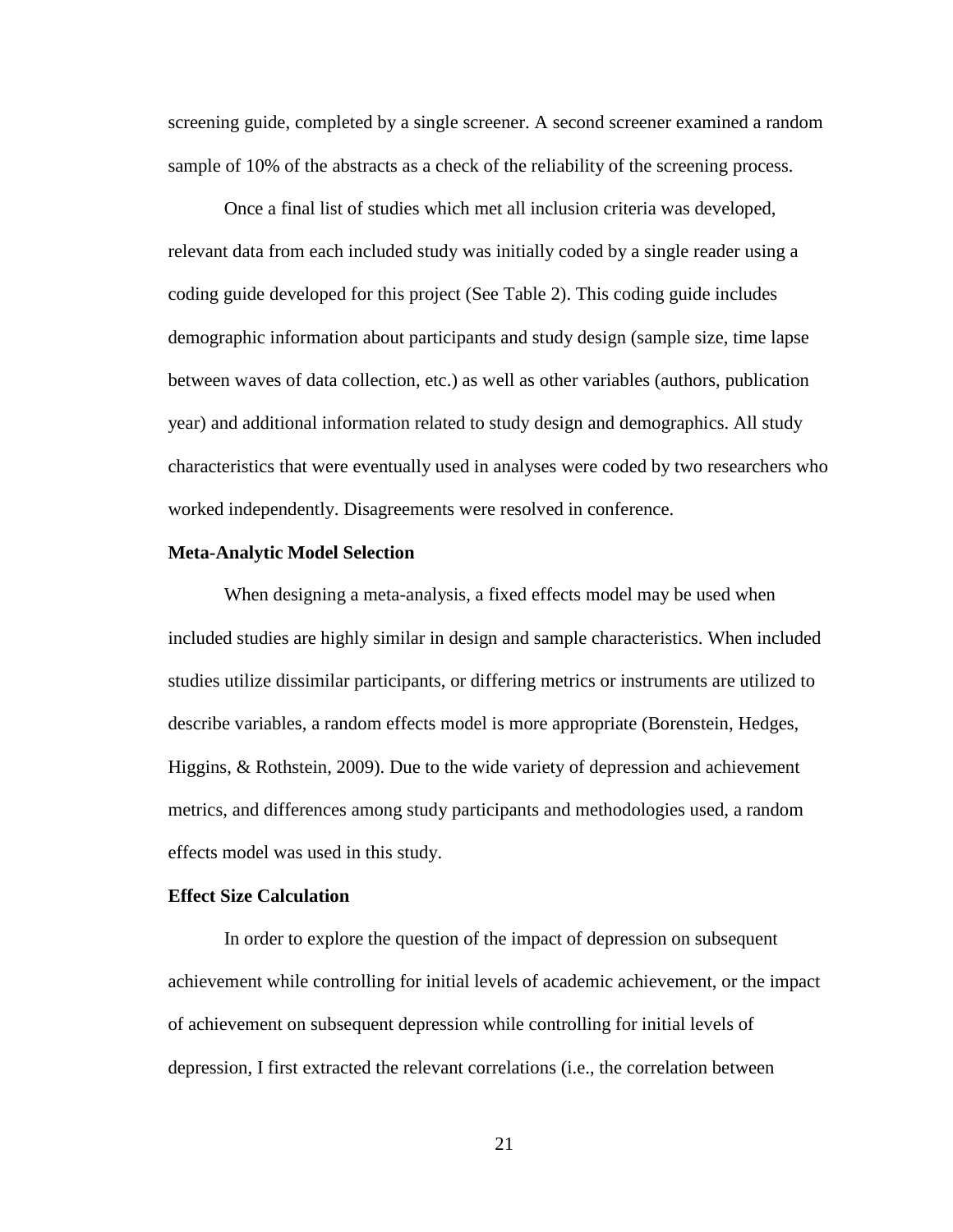depression and achievement at time 1, the correlation between depression at time 1 and achievement at time 2, the correlation between achievement at time 1 and depression at time 2, the correlation between achievement at time 1 and achievement at time 2, and the correlation between depression at time 1 and depression at time 2). Then, the bivariate correlations listed above were used to simulate the underlying data structure (using R; R Development Core Team, 2013); this process was carried out 99 times for each study in a meta-analysis. The result was two important statistics for each meta-analysis: a mean standardized regression coefficient that describes the relationship between a T1 variable (e.g., academic achievement) and a T2 variable (e.g., depression) controlling for the baseline measure of the T2 variable (e.g., T1 depression), and the standard deviation of that distribution of standardized regression coefficients. The square of this standard deviation (i.e., the variance of the distribution of regression coefficients) was used to form the inverse variance meta-analytic weight.

#### **Moderator Analysis**

In order to determine whether the included studies were estimating the same population effect size, homogeneity analysis was undertaken. This study used the statistic Cochrane's *Q,* which tests for the presence of heterogeneity between studies. Cochrane's *Q* is distributed as a chi-square statistic with degrees of freedom equal to the number of studies minus one. This statistic is calculated as:

$$
Q = \sum w_i (ES_i - ES)^2
$$

in which the value  $w_i$  represents the weight for the individual study,  $ES_i$  is the mean effect size for study *i*, and *ES* is the overall effect size for the included studies. Often, metaanalysts argue that a statistically significant *Q* indicates there is sufficient heterogeneity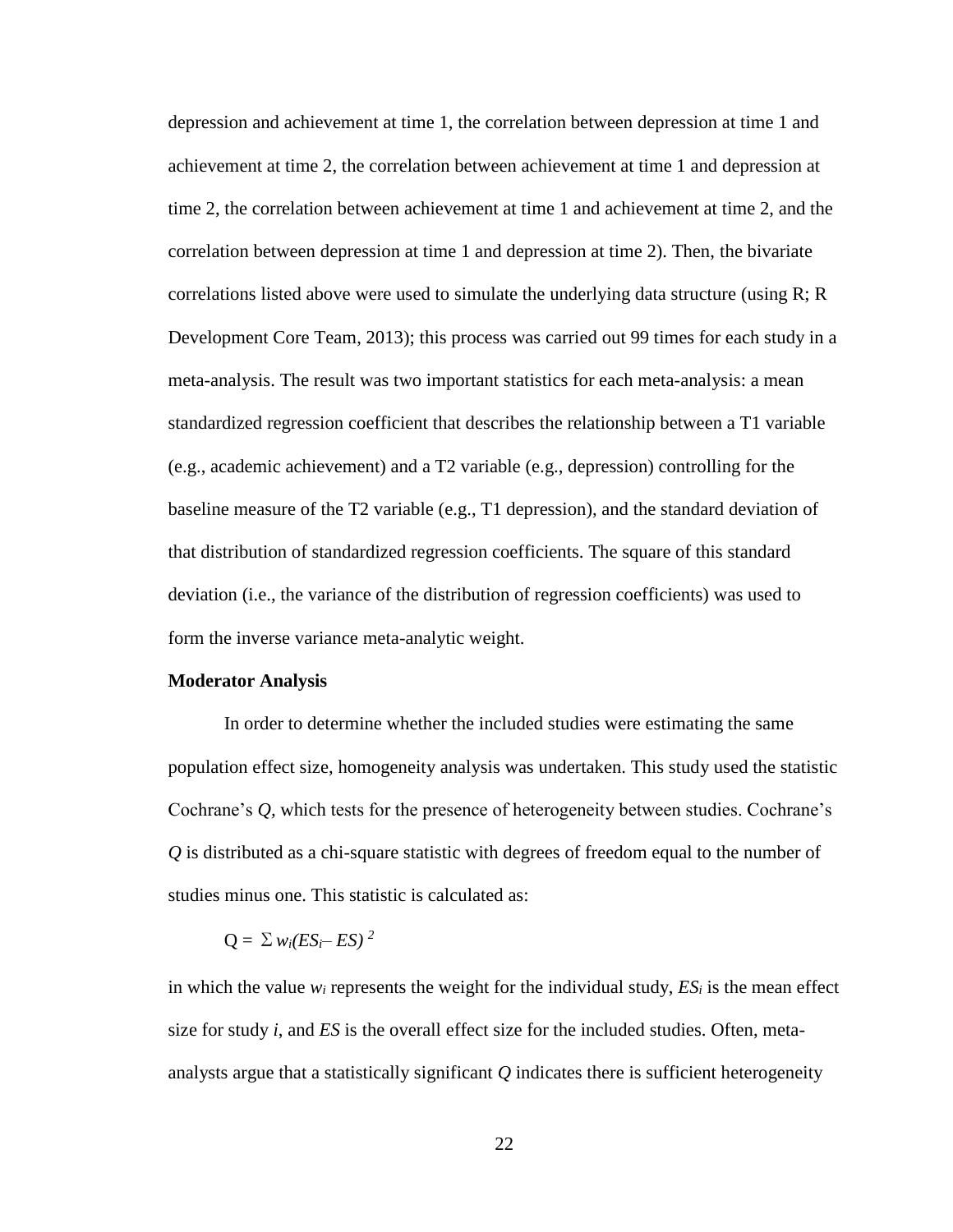in effect sizes to have warranted use of the random effects model and to evidence a need for analysis of moderator variables, though experts in meta-analysis often argue that model choice should be based on conceptual factors not empirical factors, as should the search for moderators (Huedo-Medina, Sánchez-Meca, Marín-Martínez, & Botella, 2006); this is the approach I adopted. Moderator analysis was performed using analogs to multiple regression analysis and analysis of variance using the following study-level variables: (1) biological sex, operationalized as the percentage of female students in the sample, (2) age at baseline, operationalized as the average age listed for participants at the first wave of data collection, (or the grade level as represented by number added to the value 5.5 if grade level was provided rather than numerical age in samples), (3) lapse between first and final data waves (as measured in months), (4) measure of depression (coded as self-report or "other" report, and CDI vs. non-CDI, and (5) measure of achievement, operationalized as either GPA, standardized test, or "other". When studies provided achievement and depression data separately for female and male participants, these were treated as separate samples, thereby potentially allowing for finer-grained analysis of the role of biological sex as a moderator. When participant data was not broken down by biological sex, the percentage of female participants was used. The metafor package (Viechtbauer, 2010) of the R software program (R Development Core Team, 2013) was then utilized to perform a random-effects meta-regression, and to analyze the role of moderating variables biological sex, participant age, lapse between data waves, and the type of depression and achievement measures used in included studies.

## **Funnel Plot and Trim and Fill Analyses**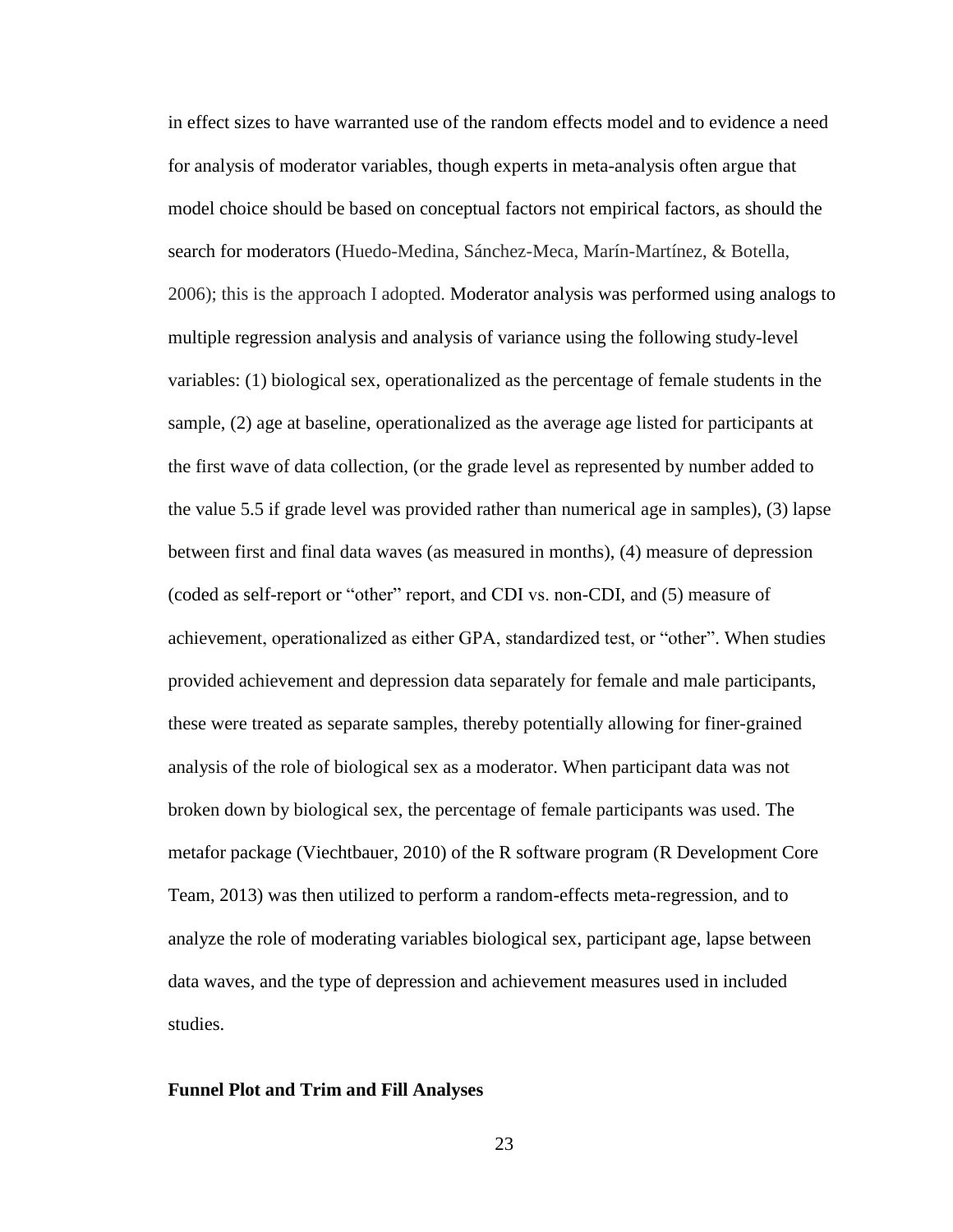In examining the effect sizes from each of the included studies, it is helpful to explore how studies with smaller samples impact the overall effect. In meta-analysis, weighting is used to prevent studies with smaller samples from contributing too much to the overall analysis, but this weighting does not ensure that small studies are not overly influencing the estimated effect size. Funnel plots provide a visual of how small study effects may potentially overinflate the overall effect size (Sterne, Higgins, & Reeves, 2014). A funnel plot was developed to pictorially graph included studies' effect sizes (on the x-axis) and standard error, a function of sample size (on the y-axis). Studies with smaller samples tend to result in more dispersed data points, while effect sizes for larger studies theoretically would tend to cluster closer to the overall effect size. The funnel plot can be symmetrical, indicating studies' effect sizes are dispersed uniformly, or asymmetrical with empty spaces, indicating possible presence of publication bias, heterogeneous samples, or chance (Mavridis & Salanti, 2014).

To further examine how sensitive effects might be to publication bias, a trim and fill analysis was conducted to further analyze the potential impact of publication bias. Outlying, smaller studies which resulted in an asymmetrical funnel were removed, or "trimmed," from the funnel, and a new analysis was run to determine a more precise overall effect minus the trimmed studies, and then replacement values were "filled" back in to the funnel. The intention of the trim and fill procedure is to hopefully reduce outliers and create more precise estimates of effect and tighter confidence intervals around the overall effect size. This potentially yields a much higher proportion of correct estimates than if publication bias is not addressed (Taylor & Tweedie, 1998). When studies were imputed to improve the symmetry of the funnel, the new overall effect size for any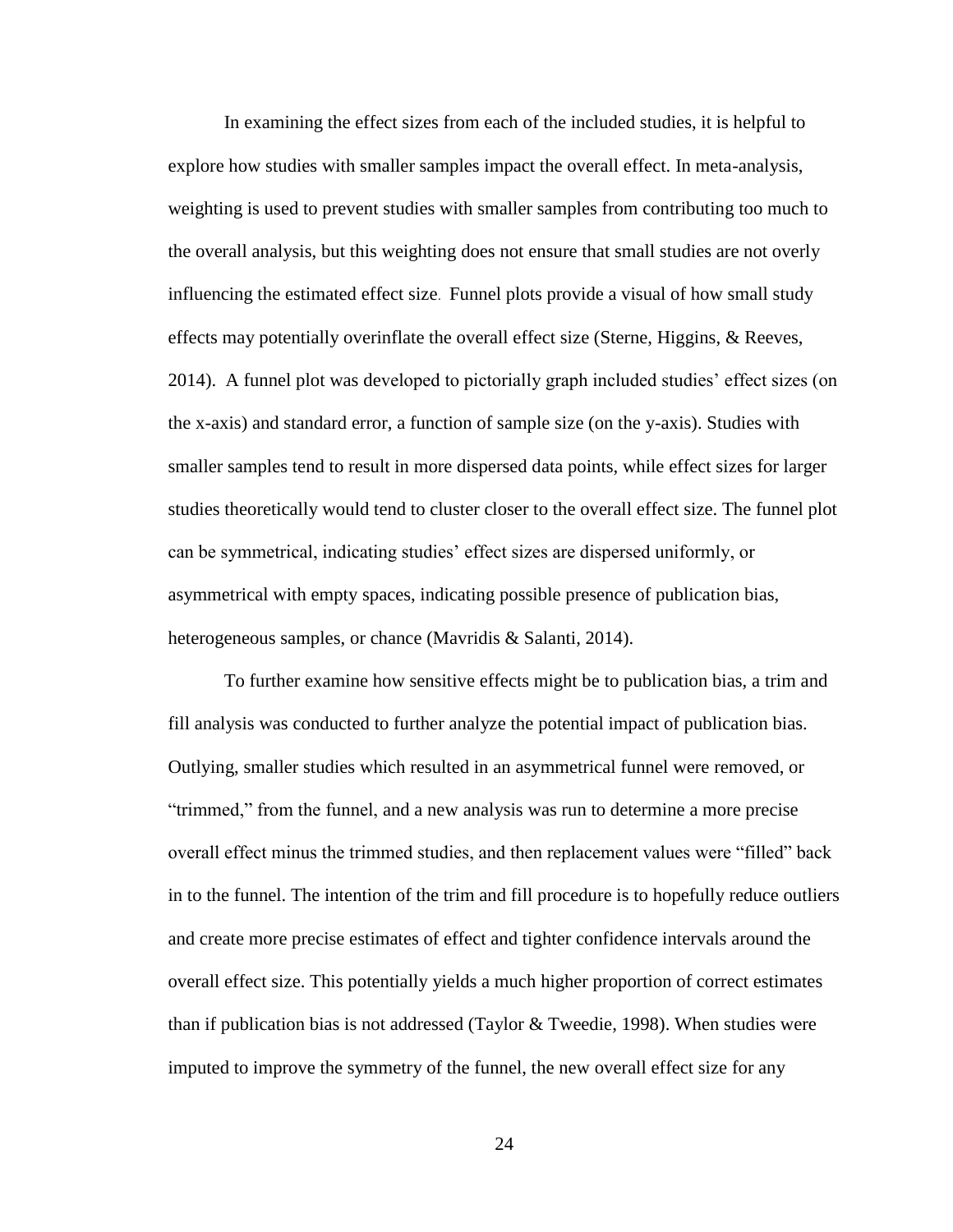longitudinal relationship between achievement and depression might reflect a more precise point estimate.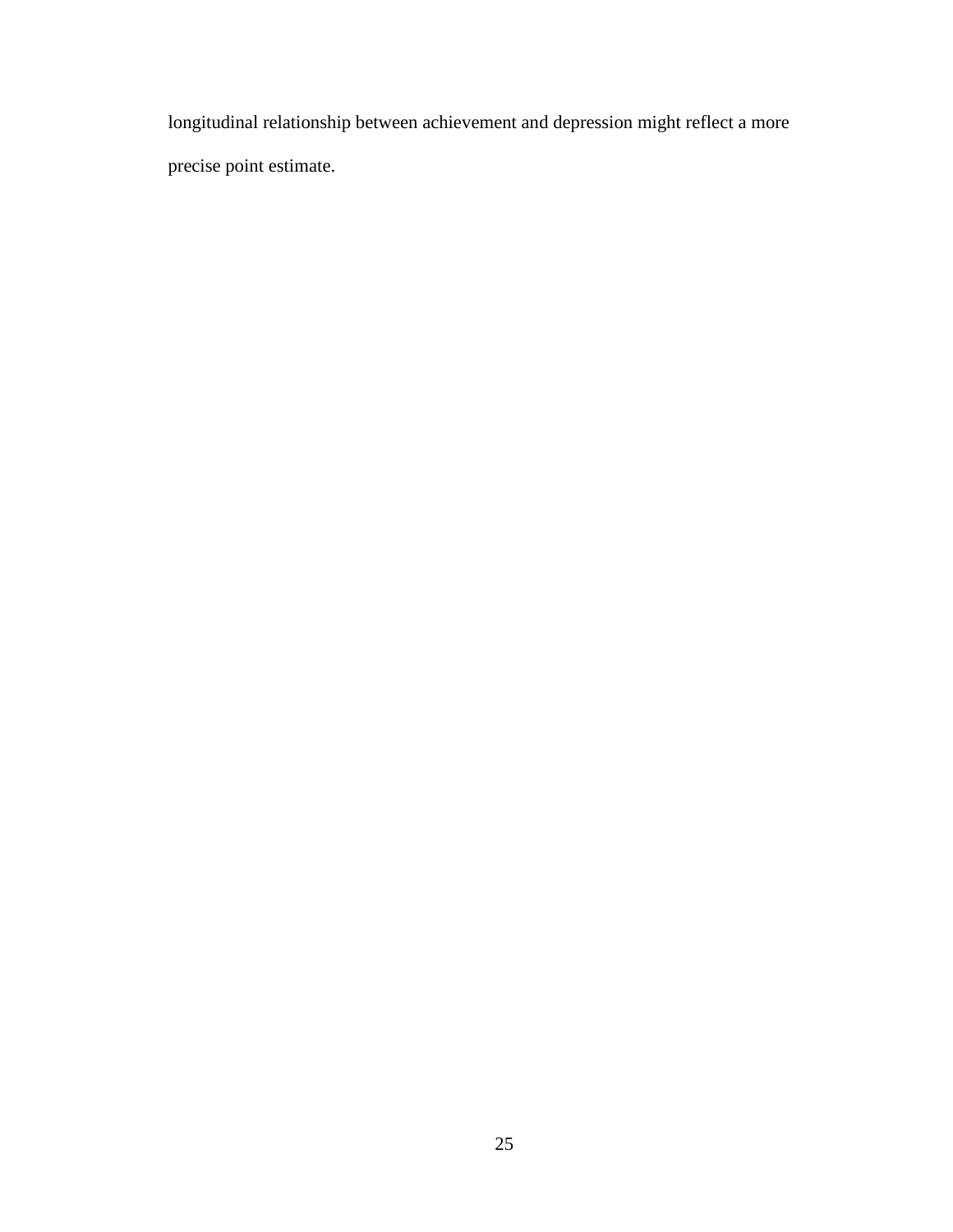# CHAPTER III RESULTS

The search strategies that I outlined in the Methods chapter identified a total of 5,640 abstracts. Abstract screening using the EndNote X7 program condensed the number of germane articles or papers (those meeting the inclusion criteria) to 520. Nineteen articles were unavailable from the University of Louisville's interlibrary loan service (these were either unobtainable or required a fee to obtain) and/or could not be located online. Full-text screening to double check eligibility and to assess for the presence of correlation matrices revealed 26 studies, including 29 total independent samples on a total of 31,966 participants. These 26 studies were published or produced between 1998 and 2015, consisting of nine dissertations and 17 published studies.

Two studies provided separate estimates for reading and math achievement (Morales & Guerra, 2016; Useche, 2016). Further review of these studies indicated that in each case, the reading and math samples were not independent of one another. (i.e., they were based on the same students). The bivariate correlations garnered from each sample (time one depression to time two depression, time one depression to time two achievement, time one achievement to time two achievement, time one achievement to time two depression, time one achievement and time one depression) samples were therefore averaged into one composite for each study. The composites were transformed using the Fisher's *z* transformation prior to being averaged, then the inverse of each study's Fisher's *z* transformed composite was used in the analysis.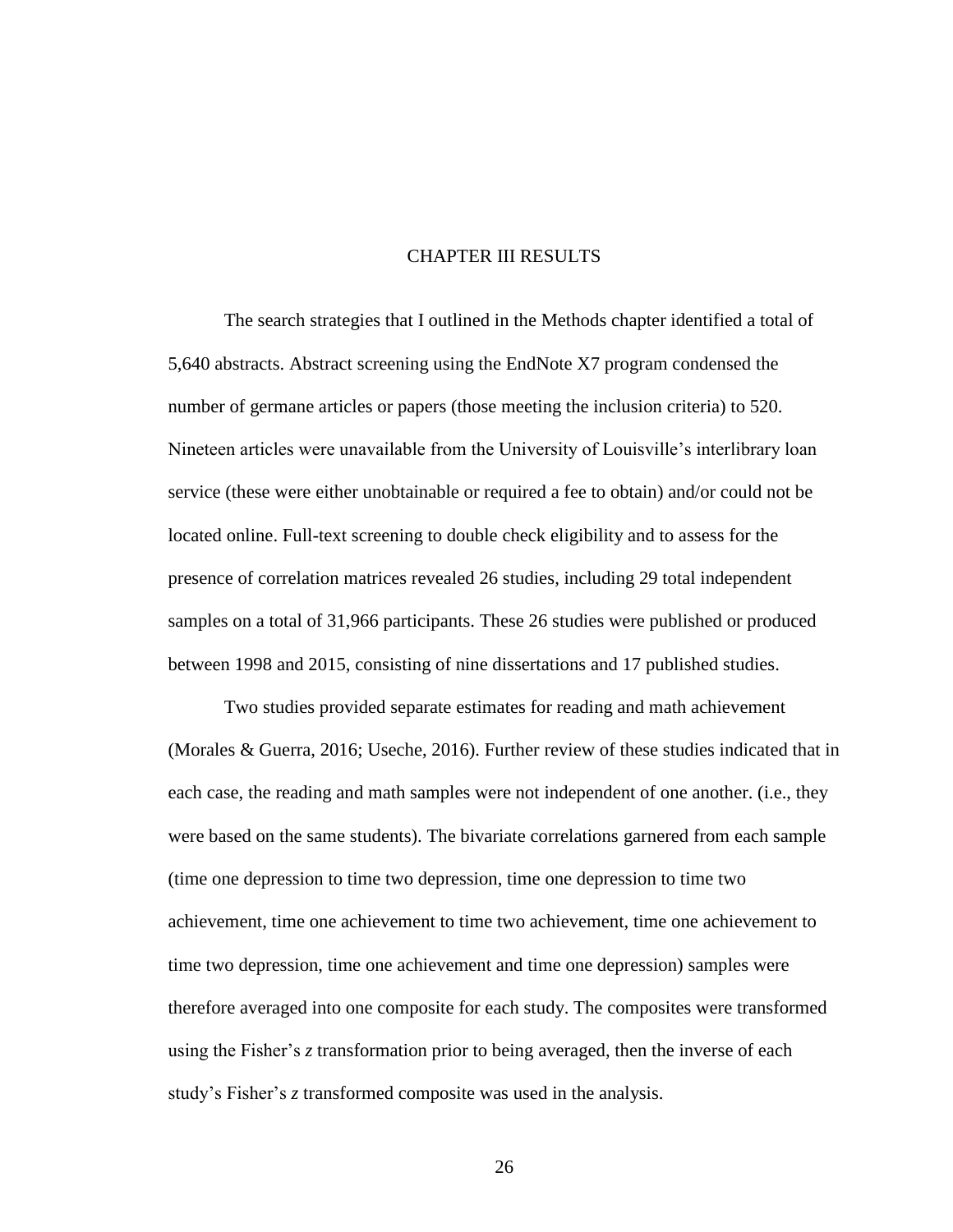#### **The Relationship between Depression and Subsequent Achievement**

Results from utilization of the statistical bootstrapping technique on effect sizes from depression at baseline and subsequent achievement in the samples (while controlling for achievement at baseline) indicate that this longitudinal relationship is not statistically significant. The overall effect size was  $r = -0.024$ , with a standard error of .021 and a 95% confidence interval of -0.0661 to 0.017.

With regard to the homogeneity in the 29 samples, after bootstrapping was used to analyze the depression to achievement path, the resulting  $Q(28) = 198.4$ ,  $p < .001$  is statistically significant and indicates that there is substantially more variability in effect sizes than would be predicted by chance alone. The  $I^2$  statistic, which represents the proportion of total heterogeneity to of the amount effect size variability that is due to true between study variability (as opposed to sampling error) for the depression to achievement path, was 94%, indicating that the variability between included studies is due to heterogeneity rather than just chance. This means that a relatively large portion of the variance in effect sizes appears to be related to real differences among studies.

I conducted moderator analyses to explore the impact of baseline participant age, lapse between first and final data waves, and achievement and depression measures. None of these variables moderated the relationship between depression and subsequent achievement. Table 1 includes these moderator values from each of the studies included in the current analysis.

The baseline range of ages of participants in the current meta-analysis ranged from 5.5 to 18, with an average of 10.65. Age at baseline was not a statistically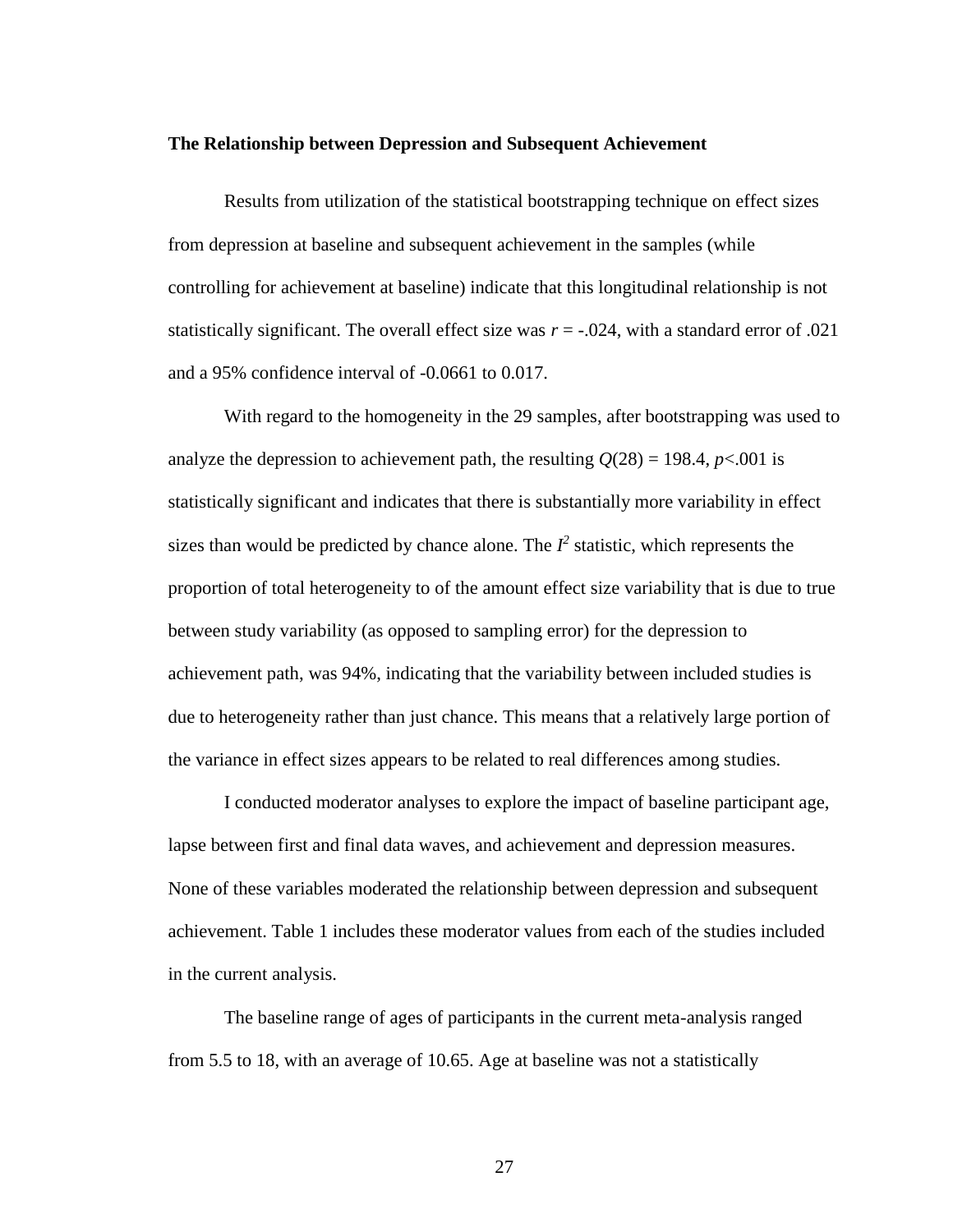significant moderator of depression and subsequent achievement, (*r* = 0. 006, *SE* 0.008, *p*  $= 0.42$ ). The 95% confidence interval for this effect estimate was  $-0.009$  to 0.021.

Percentage of female participants of all 29 samples was examined to see whether biological sex moderated the relationship between depression and subsequent achievement. This was not a statistically significant moderator, with  $r = 0.001$ ,  $p = .183$ . The 95% confidence interval for this effect estimate was -0.0006 to 0.029.

Lapse between data waves was not a statistically significant moderator of the relationship between depression and subsequent achievement, with  $r = -0.007$ ,  $p = 0.495$ and a standard error of 0.046. The 95% confidence interval for this effect estimate was - 0.04 to 0.026.

After studies were evaluated for the specific means by which each measured achievement, it became apparent that the most common measure of achievement used was GPA, as reported by student, parent, or through school records. I made the decision to compare the effects from those studies utilizing GPA against effects sizes yielded from studies using some other measure of achievement. Those studies utilizing GPA  $(k = 19)$ were coded as a 1 and compared with those studies using other means of measuring achievement ( $k = 7$ ), which was coded as a 0. Type of achievement measure did not moderate the relationship between depression and subsequent achievement, with  $r =$ 0.037 (SE 0.046),  $p = 0.42$ . The 95% confidence interval for this effect estimate was -0.052 to 0.126.

After evaluating the included studies to determine the specific means by which each had measured depression, two issues were apparent. First, the Children's Depression Inventory (CDI) was the most commonly utilized measure in the included studies.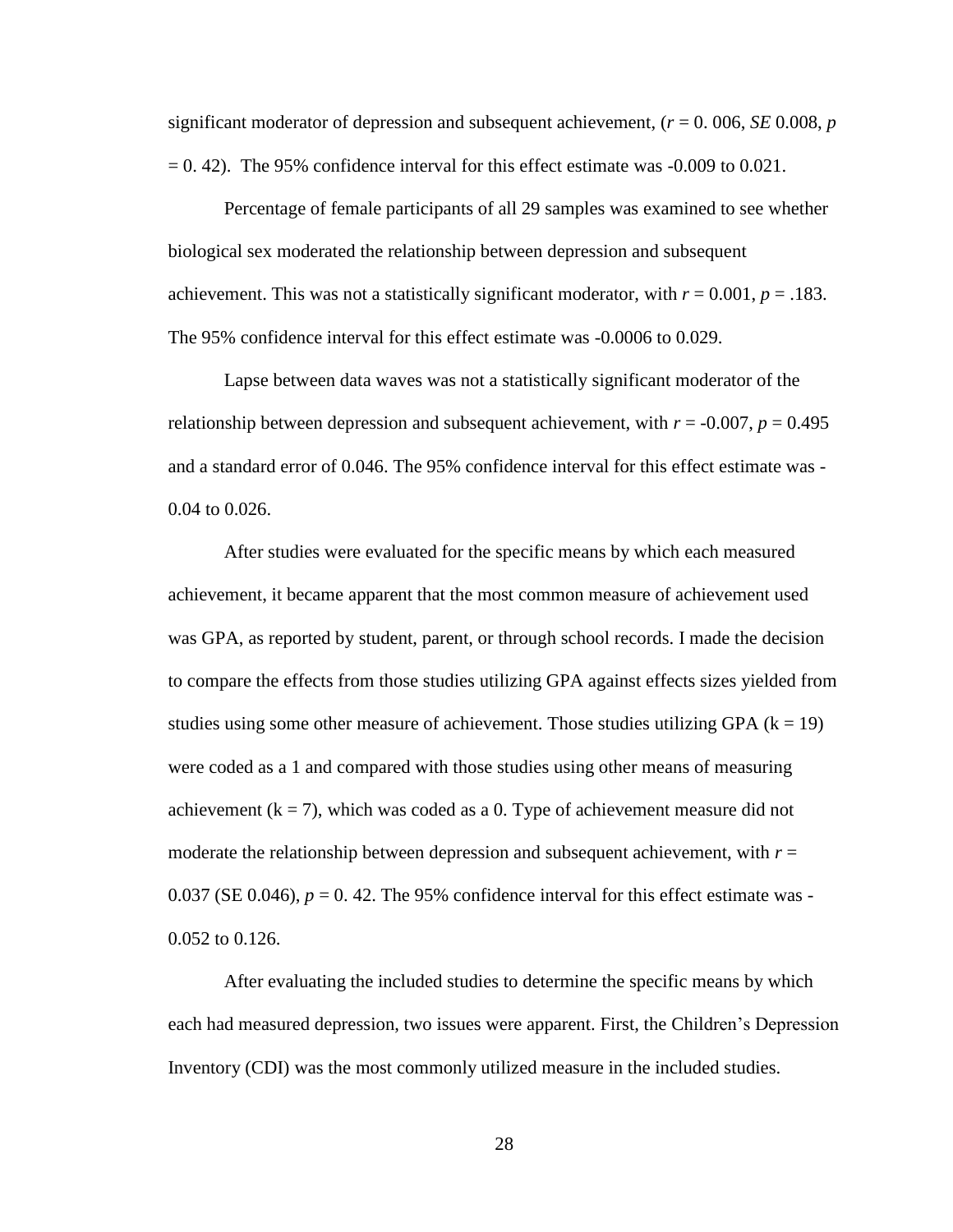Second, the number studies utilizing a self-rating compared with those utilizing rating from "other" informants was sufficient to constitute an adequate moderator analysis of the role of informant. To assess the extent to which measurement of depression was related to effect sizes, I therefore decided to conduct two sub-analyses to explore not only the source of depression data but the commonly utilized CDI versus other measures. Source of depression data, defined here as studies utilizing self-report  $(k = 20)$  was coded as a 1 and compared with those studies utilizing reports from others  $(k = 5)$ , which were coded as a 0. Source of depression data was not a statistically significant moderator of the relationship between depression and subsequent achievement, with  $r = -0.005$  (SE 0.038),  $p = 0.89$ . The 95% confidence interval for this effect estimate was  $-0.080$  to 0.070.

Effect sizes from those samples utilizing the CDI ( $k = 20$ ) were coded as a 0 and compared with those using some other measure  $(k = 9)$ , coded as a 1. I found that relative to other measures, use of the CDI did not statistically significantly moderate the relationship between depression and subsequent achievement, with *r* = 0.07 (SE 0.045), *p*   $= 0.12$ . The 95% confidence interval for this effect estimate was  $-0.019$  to 0.157.

Effect sizes and standard errors from published studies ( $k = 17$ ) were compared with those from unpublished dissertations  $(k = 9)$  to examine for the presence of publication bias. A funnel plot was developed to pictorially graph included studies' effect sizes (on the x-axis) and standard error, a function of sample size, on the y-axis. This funnel plot is available in Figure 3. I conducted a trim and fill analysis to further explore how sensitive the effects were to possible publication bias. Results of the trim and fill analysis are available in Table 9. With six studies imputed from the right of the mean, the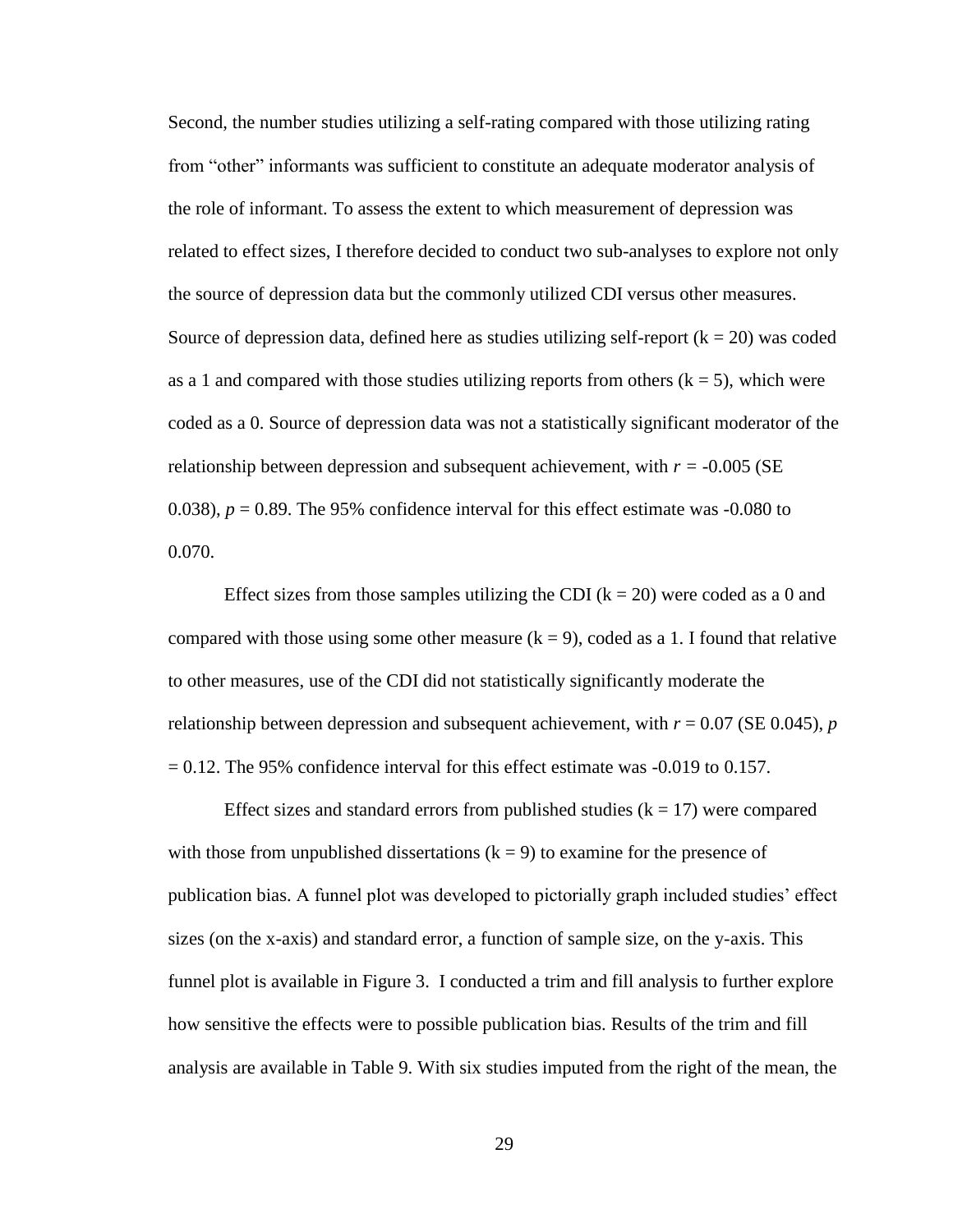trim and fill analysis indicated that the resulting modified effect size of 0.008 (SE 0.022) was not very different than the originally derived effect.

#### **The Relationship Between Achievement and Subsequent Depression**

Results from utilization of the statistical bootstrapping technique on effect sizes from achievement at baseline and subsequent depression in the 29 included samples (while controlling for depression at baseline) indicate that this longitudinal relationship is statistically significant. The overall effect size was  $r = -0.082$ ,  $p < .0001$ , with a 95% confidence interval of -0.1171 to -0.0478. With regard to the homogeneity in the 29 samples, after bootstrapping was used to analyze the achievement to depression path, the resulting  $O(28) = 149.1$ ,  $p < .001$  is both statistically significant and indicates that there is substantially more variability in effect sizes than would be expected by chance alone. The  $I^2$  statistic, representing total heterogeneity to the proportion of effect size variability that is due to true between study variability (as opposed to sampling error) for the achievement to depression path, was 87%. This indicates that a relatively large portion of the variance in effect sizes appears to be related to real differences among studies, rather than just chance.

I conducted moderator analyses to explore the impact of baseline participant age, lapse between first and final data waves, and achievement and depression measures. None of these variables moderated the relationship between achievement and subsequent depression. Age at baseline was not a statistically significant moderator of depression and subsequent achievement, with  $r = 0.004$  (SE 0.006),  $p = 0.489$ . The 95% confidence interval for this effect estimate was -0.008 to 0.016.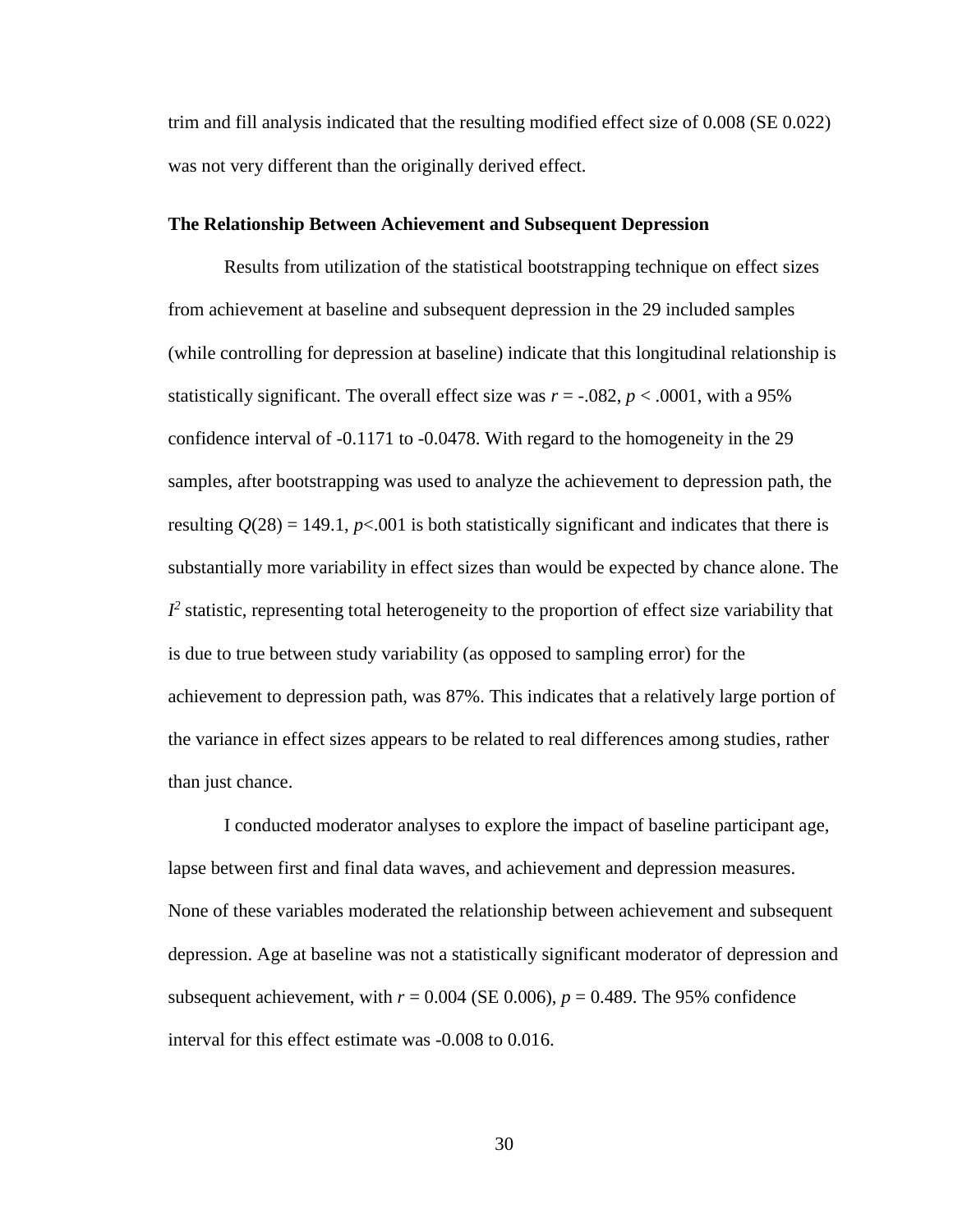Percentage of female participants of all 29 samples was examined to see whether biological sex moderated the relationship between achievement and subsequent depression. This was not a statistically significant moderator, with  $r = -0.0002$  (SE 0.0008),  $p = 0.81$ . The 95% confidence interval for this effect estimate was  $-0.018$  to 0.001.

Lapse between data waves was not a statistically significant moderator of the relationship between achievement and subsequent depression, with  $r = 0.001$  (SE 0.0014),  $p = 0$ . 49. The 95% confidence interval for this effect estimate was  $-0.002$  to 0.004.

Type of achievement measure, defined here as studies utilizing GPA  $(k = 19)$ compared with those studies using other means of measuring achievement  $(k = 7)$ , did not moderate the relationship between achievement and subsequent depression, with  $r = 0.01$ (SE 0.037),  $p = 0.80$ . The 95% confidence interval for this effect estimate was  $-0.064$  to 0.083.

To explore the impact of depression measure on the relationship between achievement and subsequent depression, I conducted two sub-analyses: one exploring the source of depression data (self vs. other), and the comparing those studies using the CDI versus those studies which used a different depression measure. Source of depression data, defined here as studies utilizing self-report  $(k = 20)$  compared with those studies utilizing reports from others  $(k = 5)$ , was not a statistically significant moderator of the relationship between achievement and subsequent depression, with  $r = -0.034$  (SE 0.045),  $p = 0.45$ . The 95% confidence interval for this effect estimate was  $-0.1219$  to 0.054. Effect sizes from those samples utilizing the CDI  $(k = 20)$  compared with those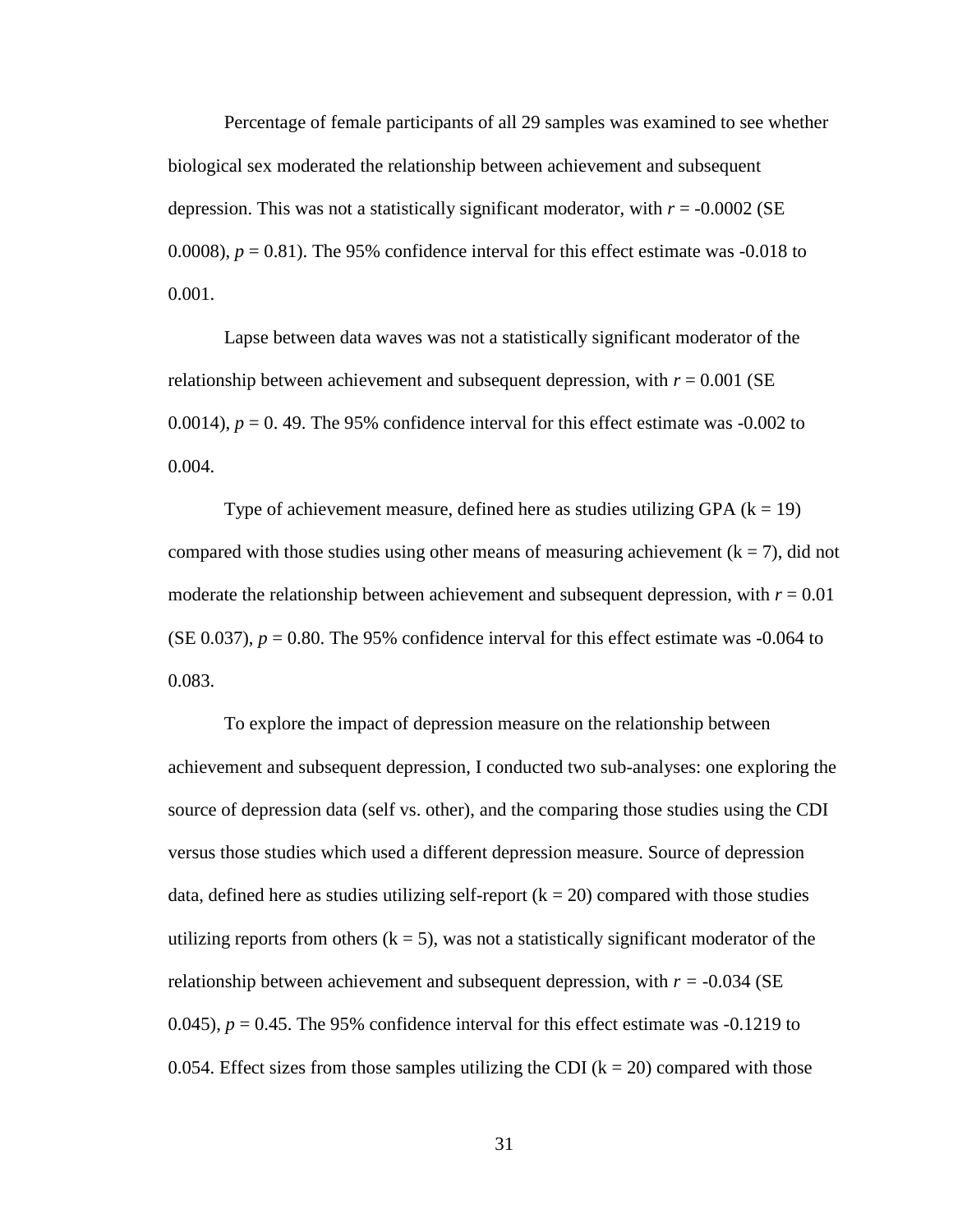using some other measure  $(k = 9)$  indicate that the use of the CDI was not a statistically significant moderator of the relationship between achievement and subsequent depression, with  $r = 0.006$  (SE 0.039),  $p = 0.89$ . The 95% confidence interval for this effect estimate was -0.071 to 0.082.

Effect sizes and standard errors from published studies  $(k = 17)$  were compared with those from unpublished dissertations  $(k = 9)$  to examine for the presence of publication bias. I conducted a trim and fill analysis to further explore how sensitive the effects were to possible publication bias. Results of the trim and fill analysis are available in Table 9. With five studies imputed from the left of the mean, the trim and fill analysis indicated that the resulting modified effect size of -0.102 (SE 0.018) was statistically significant, although not very different from the originally derived effect size of -0.0824.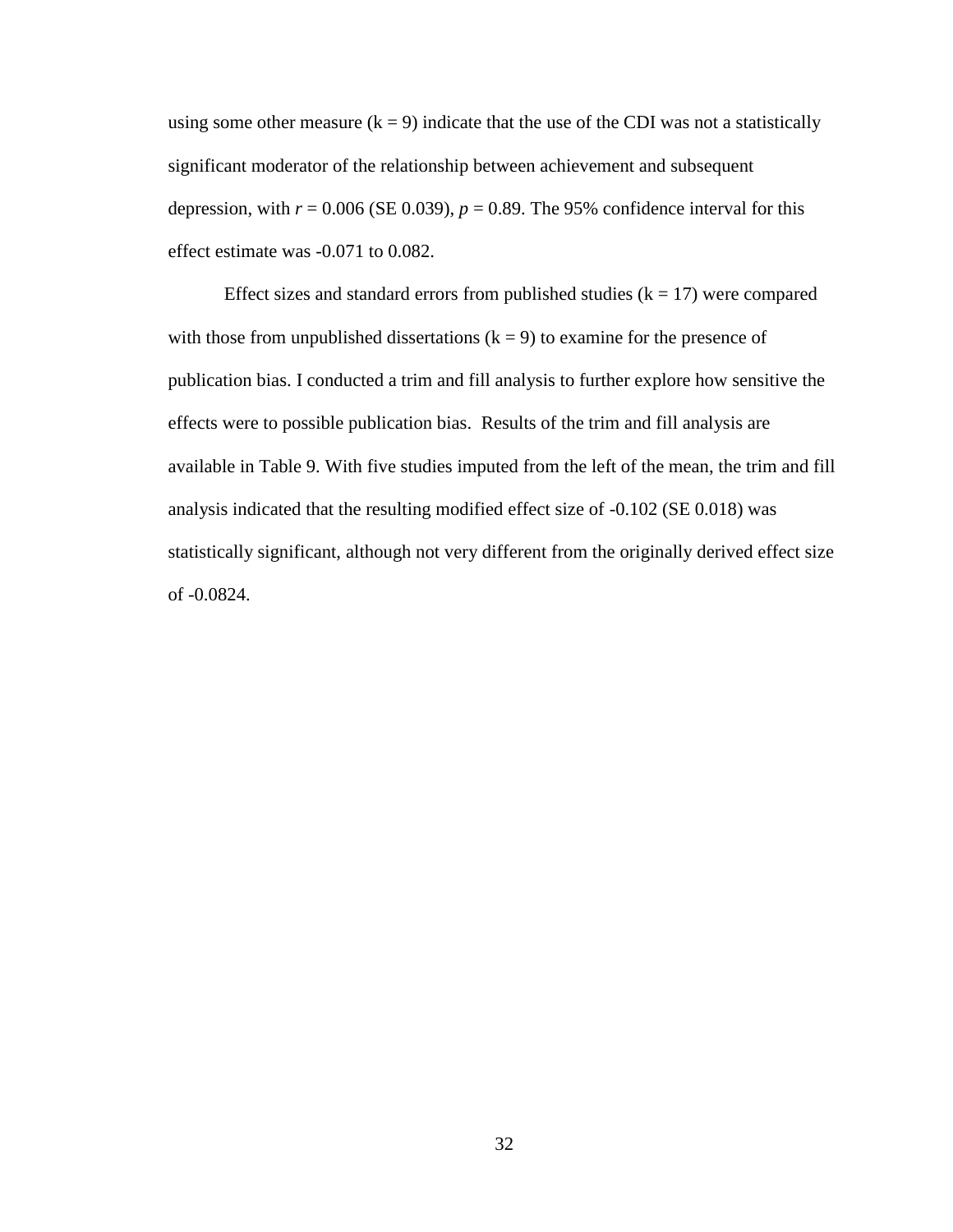#### CHAPTER IV DISCUSSION

While a negative, cross-sectional association between depression and achievement among adolescents has been demonstrated (Bardone et al., 1996; Bernstein et al., 1991; Kovacs et al., 1998; Quiroga et al., 2013; Fröjd et al., 2008) the magnitude and directionality of the relationship between achievement and depression over time remained the subject of some debate. Thus, the purpose of the current study was to clarify the directionality and strength of the relationship between depression and achievement based on multiple time points at which both are measured, and to elucidate the role of moderator variables to increase the understanding of for whom this interrelationship may be strongest. In order to yield this information, I completed two separate meta-analyses: one related to the impact of depression on subsequent achievement and the other related to the impact of achievement on subsequent depression. I hypothesized that there would be statistically significant, negative correlation between achievement and subsequent depression controlling for baseline depression, and depression and subsequent achievement.

After an exhaustive literature search, studies included in the analyses were comprised of 30,966 participants in 26 different studies and a total of 29 samples. First, regarding the path from depression to subsequent achievement, I found that this relationship was not statistically significant. Practically speaking, the presence of depressive symptomology was not correlated with future academic achievement. When I combined studies for the current analysis I found the relationship between depression and subsequent achievement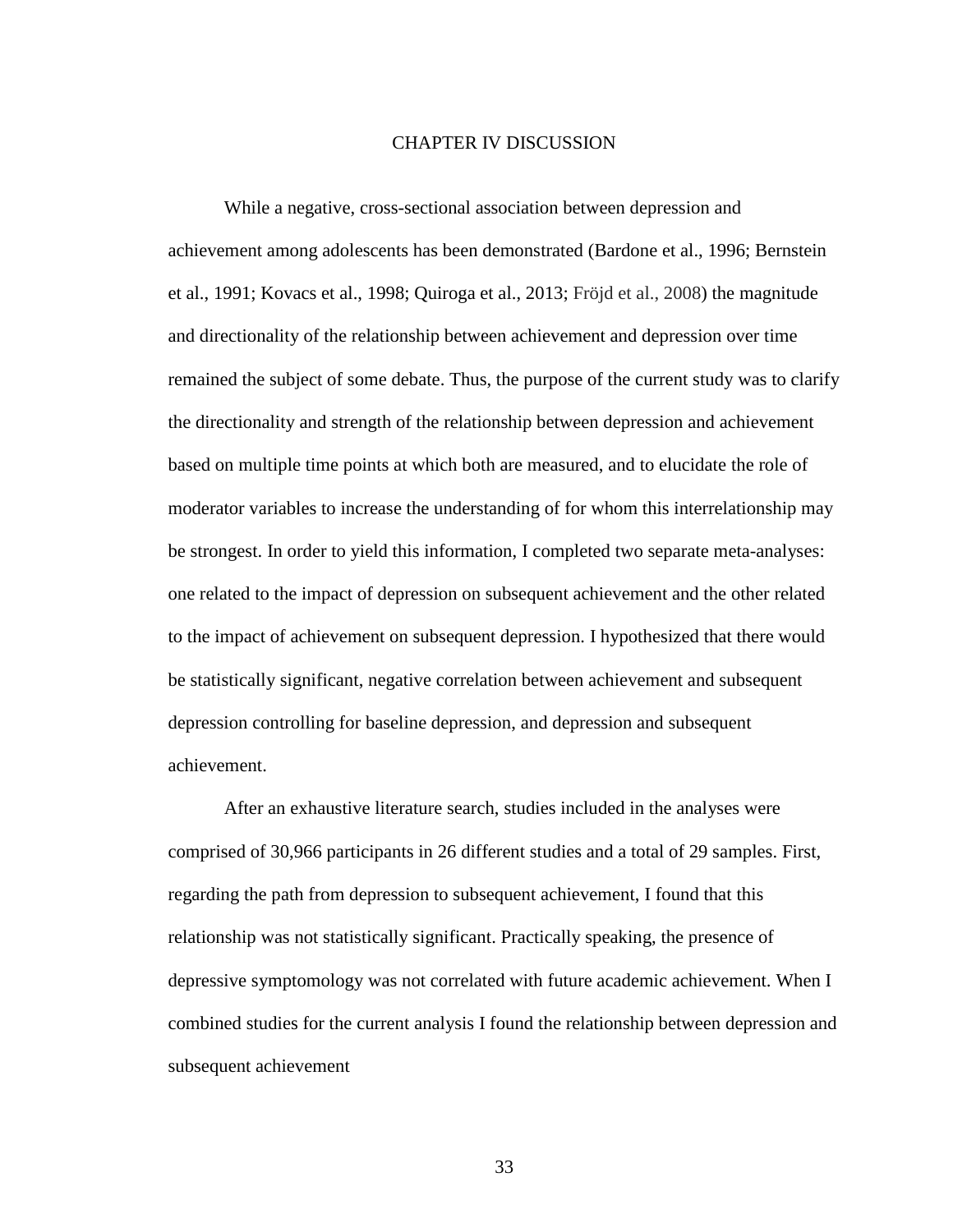was not statistically significant once baseline achievement was accounted for. It is worth noting that baseline achievement was highly correlated with later achievement with a correlation of .73, which resulted in much less variability in achievement at the final data wave which could be possibly explained or predicted by depression. In essence, if achievement is the best predictor of future achievement, it becomes more difficult to evidence a statistically significant relationship with any other predictor variable when controlling for baseline achievement.

These results indicating that depression is not a statistically significant predictor of later achievement are in line with the results from several previous studies that yielded no statistically significant relationship between depression and subsequent achievement (Breslau et al., 1998; Cole et al, 1996; Hanson et al., 2004; Miech et al., 1999; Patterson et al., 1991). While symptoms of depression include poor concentration (APA, 2015), and negative affect, which is negatively correlated with concentration and performance on memory-related tasks (Dux et al., 2008) and cognitive tasks (Kaslow et al., 1984), it does not seem that depressive symptoms predict achievement problems based on the results of my analysis. There are several possible explanations for this finding.

First, moderating variables such as biological sex, learning disabilities, and the presence of comorbid disorders might impact the magnitude of the relationship between depression and subsequent achievement. Verboom, Sijtsema, Verhulst, Penninx, & Ormel, (2014) found that biological sex plays a role in the causal relationship between depression and subsequent achievement. These authors found only for girls but not for boys a statistically significant relationship. Boys typically exhibit a stronger relationship between *externalizing* problems and subsequent academic achievement than girls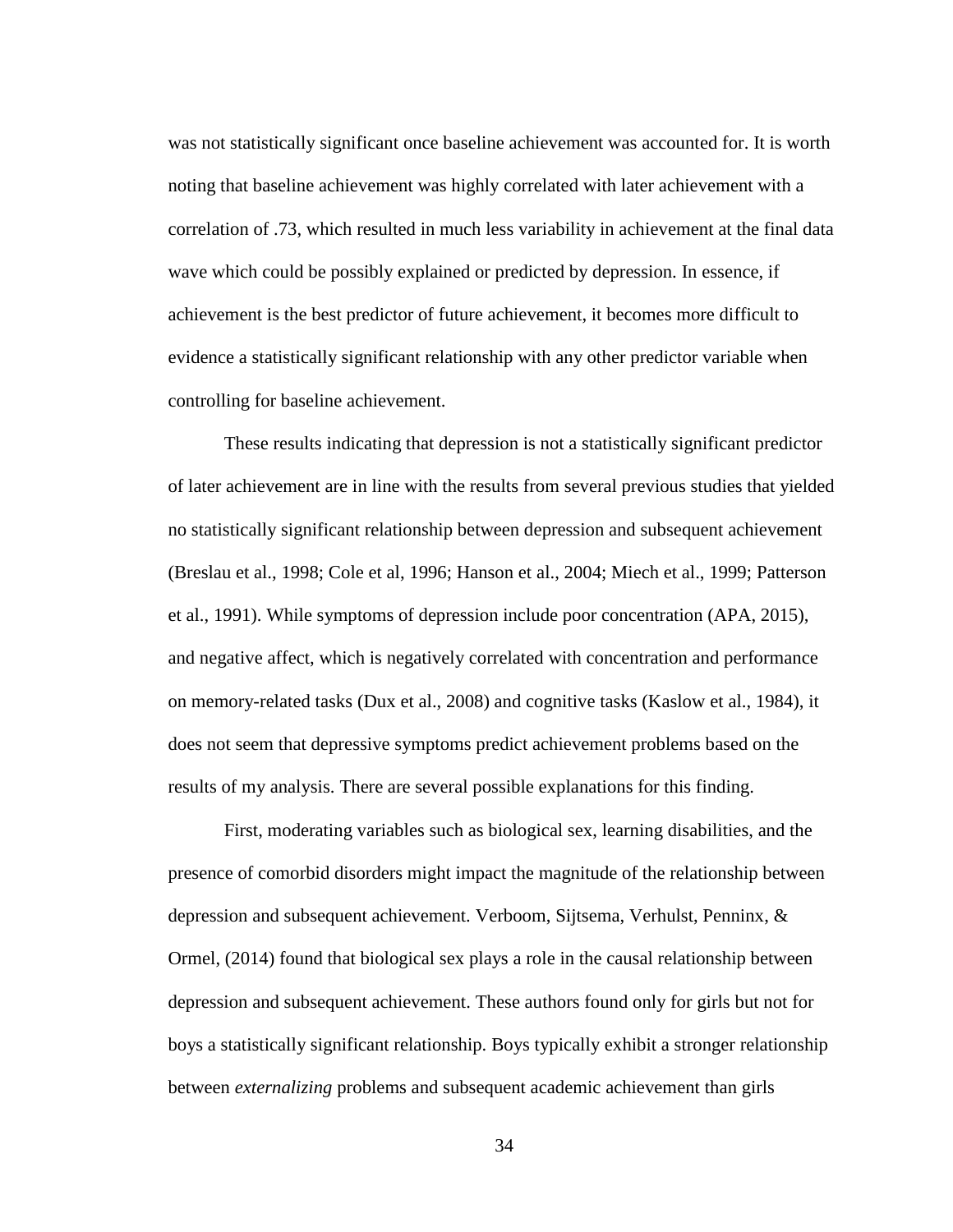(Duncan et al., 2007; McCarty et al., 2008), indicating that perhaps the types of psychological symptom burdens which might precede academic issues are somewhat predicted by biological sex. If indeed females are more likely to exhibit achievement problems after depression, then it is possible the current analysis did not include enough all-female samples to pick up on this potentially significant relationship among females. For both males and females, there is evidence that, in the presence of additional comorbid psychopathology or learning disability, depression may be correlated with subsequent achievement issues (Breslau et al., 1998; Heath & Ross, 2000). Assessment for internalizing disorders (not just depression) as predictors of achievement problems may allow for more effective identification of children and adolescents dealing with multiple diagnoses, potentially reducing the chances of subsequent achievement problems.

Whether a child faces adverse life events, and what type of support and abilities they possess, may bear impacts on why depressive symptoms do not necessarily lead to achievement problems. First, ability or a sense of competency in one arena (such as school performance) might lead to positive affect in general and about one's self (Bandura, 1977; White, Moffitt, & Silva, 1989), conceivably preventing mental health problems. In other words, academic achievement is not necessarily impacted by depressive symptoms. This hypothesis is supported by findings (Moon, Kwon, & Chung, 2015) demonstrating that academic resiliency buffers students from the effects of their depression. Adverse life experiences during childhood are associated with future achievement problems, and the presence of depressive symptoms moderates the relationship between these negative events and future school issues (Miech et al., 1999). Masten et al. (1999) found that better intellectual functioning and parenting resources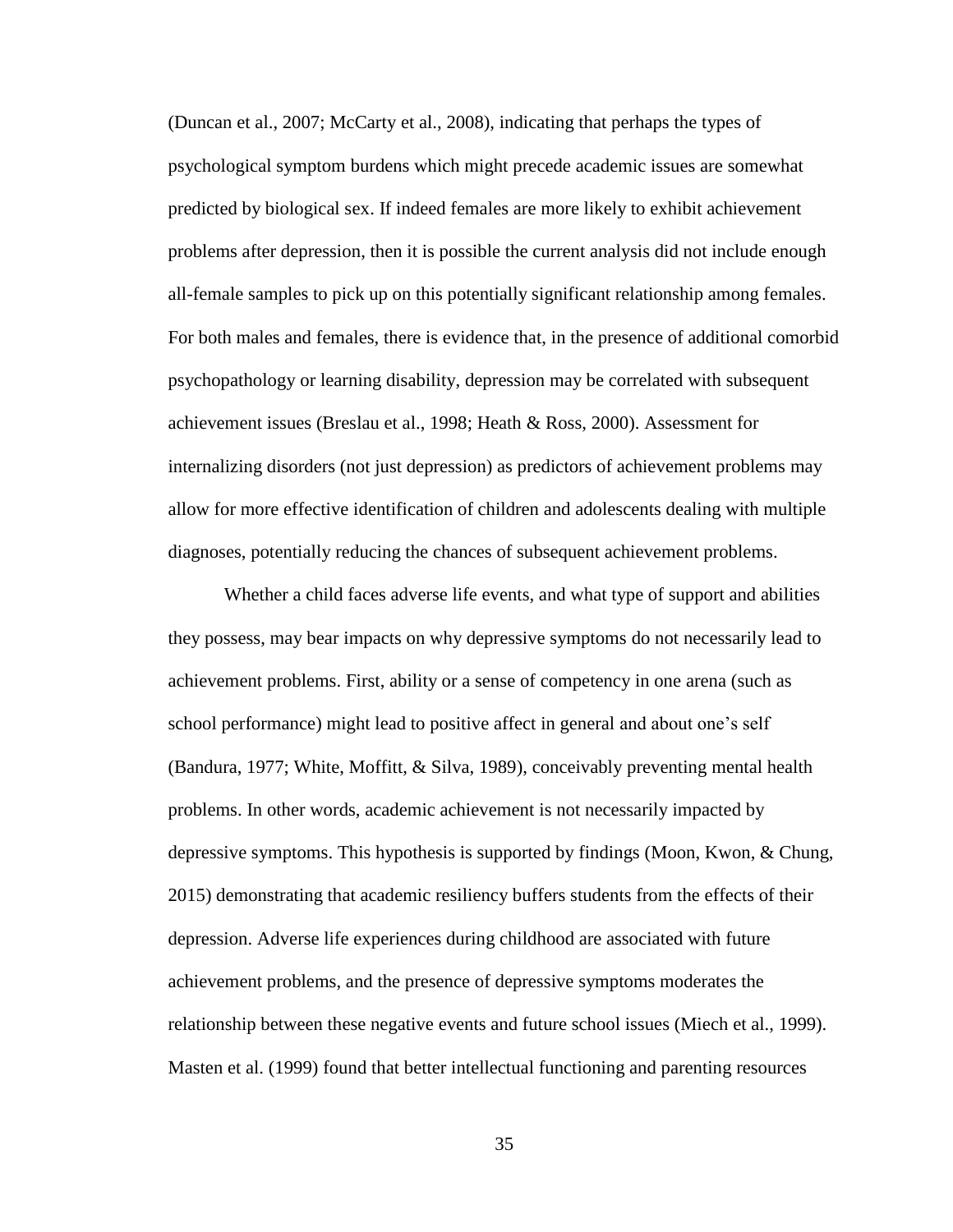enhance students' resiliency and competence and are associated with improved outcomes across developmental domains (including the academic domain), even in the presence of severe adversity. Essentially, when facing difficult circumstances, having supportive caregivers and a high IQ buffers the negative effect of adversity on a child's academic achievement. Future research might examine whether those children who experience less parental support do in fact exhibit significant achievement problems after experiencing depression.

With regard to the relationship between achievement and subsequent depression, I found a small, but statistically significant, negative relationship between these two variables. While the relationship between depression and subsequent achievement was not statistically significant, problems with achievement are associated with emergence of depressive symptoms at a later time. These results are in line with those reported by Huang (2015) and support the cascading effects model proposed by Masten et al. (2005). This statistically significant connection between achievement and subsequent depression also supports the response styles theory of depression (Nolen-Hoeksema, 1991) as well as the competency model described by Cole (1991). It appears that issues in the academic sphere have implications for a child's mental health. Based on these results, I feel it is important for teachers to be aware of potential mental health effects that might encumber those students who receive low grades, so that future depressive issues can be proactively addressed. Perhaps when grades begin to drop, support for both academic achievement and mental health can be offered. This could manifest in the form of automatic referrals to counseling staff when students appear to suffer academically, in addition to providing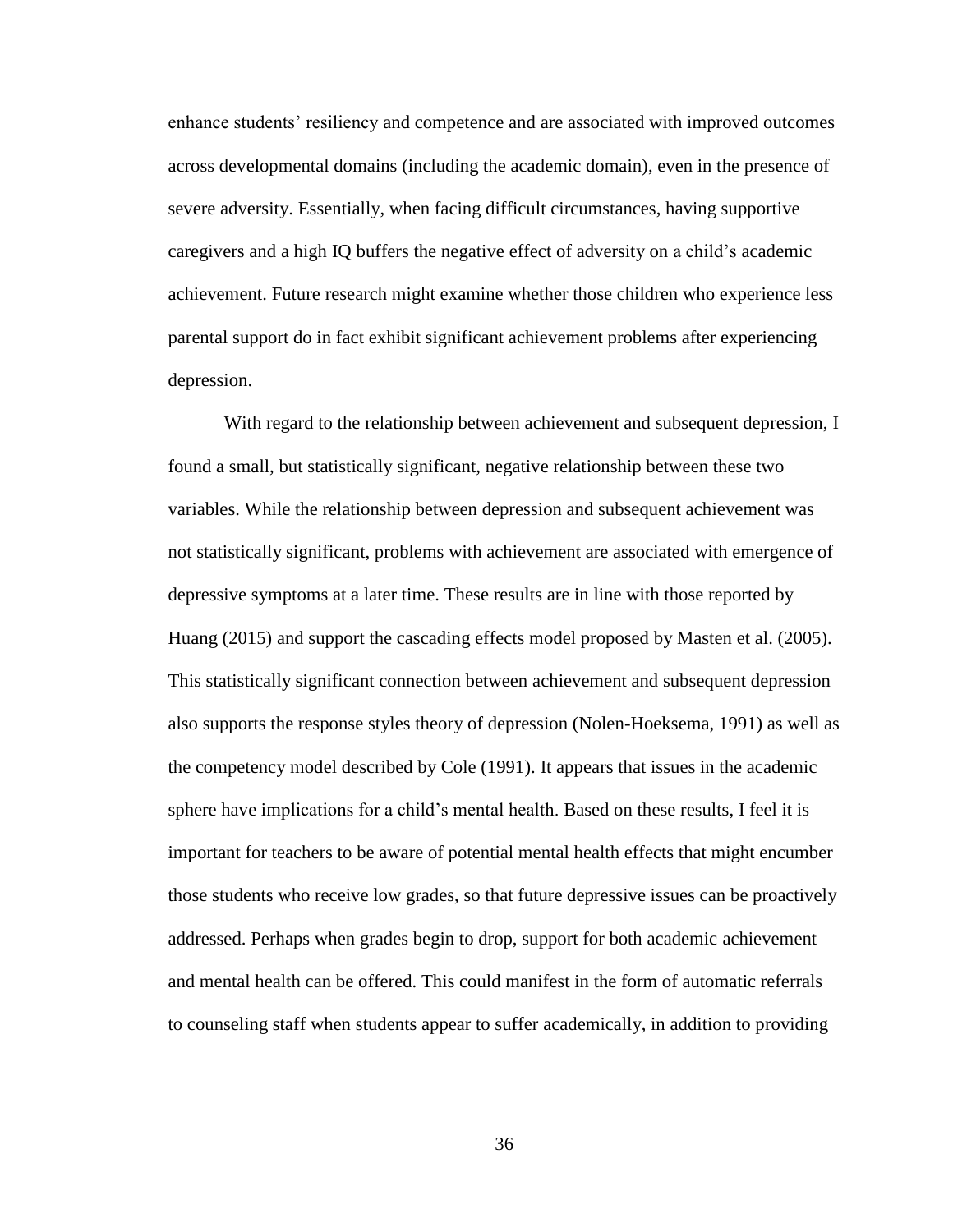psycho-education to caregivers related to the possible mental health implications of decreasing academic performance.

#### **Moderator Variables**

There was substantial variability observed between the samples included in the current analysis for both longitudinal paths between achievement and depression, which suggests that other variables likely impact the relationship. Despite this variability, however, none of the moderator variables had statistically significant impacts on the longitudinal relationships between achievement and depression. This lack of an interaction effect for either path between achievement and depression could be due to a number of factors. The upper bounds of confidence intervals around yielded moderator effects can sometimes represent how these real-world moderation effects might manifest. Indeed, I examined confidence intervals around the yielded moderator effect sizes to explore whether any of these moderators might be nearing either statistical or practical significance; none appeared to be clinically significant. This indicates that these moderator variables weren't found to have sufficient impact on the relationships between achievement and depression so as to be detectable in practice. Even those upper bounds of confidence intervals that neared significance represented such small effects that any practical effects would be negligible.

The lack of a moderating effect of baseline age, lapse between data waves, biological sex, or depression/achievement measures might also indicate that there were not enough studies, or low power, in each of these analyses. Initially, I had hoped to find at least 18 samples to provide enough data for an adequate meta-analytic comparison (Valentine et al., 2010). In the end, I was able to locate 26 studies (29 samples), which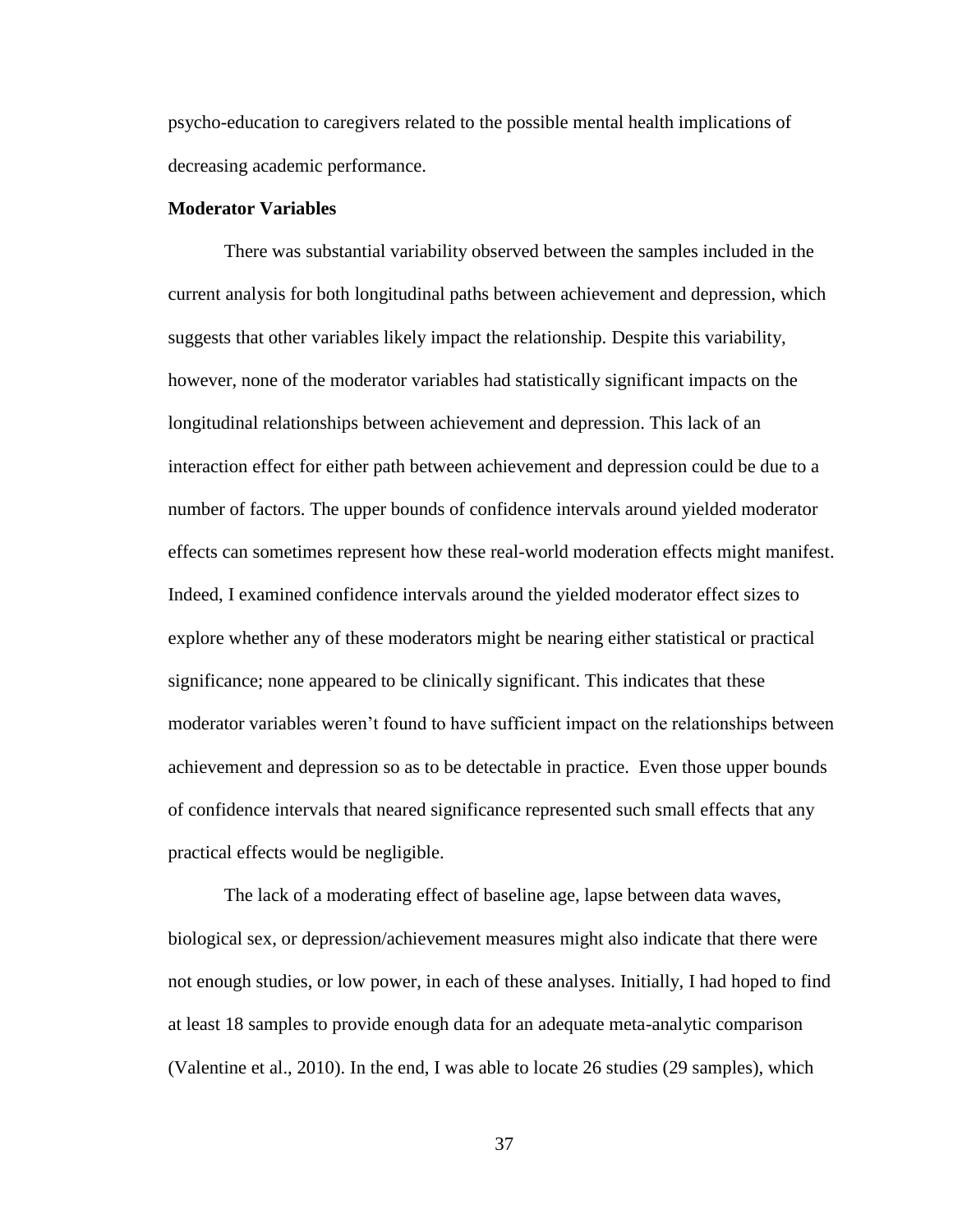should indicate ample data to meet this threshold. However, the number of studies and participants that I was able to compare at the *moderator* level was significantly fewer than the 26 studies examined for overall analyses. Thus, the low number of samples is another possible explanation for my not finding a statistically significant moderating effect of baseline age, lapse between data waves, biological sex, or depression and achievement measures. For example, all female or all male samples were not common in my literature search, which meant I utilized percentage female to describe the role of biological sex in the longitudinal relationship between achievement and depression. Similarly, there was not enough variety in depression measures or achievement measures to allow for any potential effects to be detected. Future studies which examine achievement and depression might provide additional data points needed to allow for such comparisons. Other possible explanations for the lack of statistically significant effects of specific moderators are discussed below.

The age of participants at baseline was not statistically significantly associated with the longitudinal correlation between achievement and depression in the current meta-analysis. Baseline ages were relatively well-dispersed from 5.5 to 18 years, with an average baseline age of 11.5 years. This wide dispersion allowed me to treat age as a continuous variable in the moderator analysis, and therefore a surer interpretation of this moderator analysis' results. While I hypothesized that younger children would evidence stronger correlations for both longitudinal paths based on previous research (Herman et al., 2007; Rudolph et al., 2001; Topitzes et al., 2009), this was not the case for either achievement and subsequent depression or depression and subsequent achievement. Thus, my results are contrary to my hypotheses and those suggested by Cole's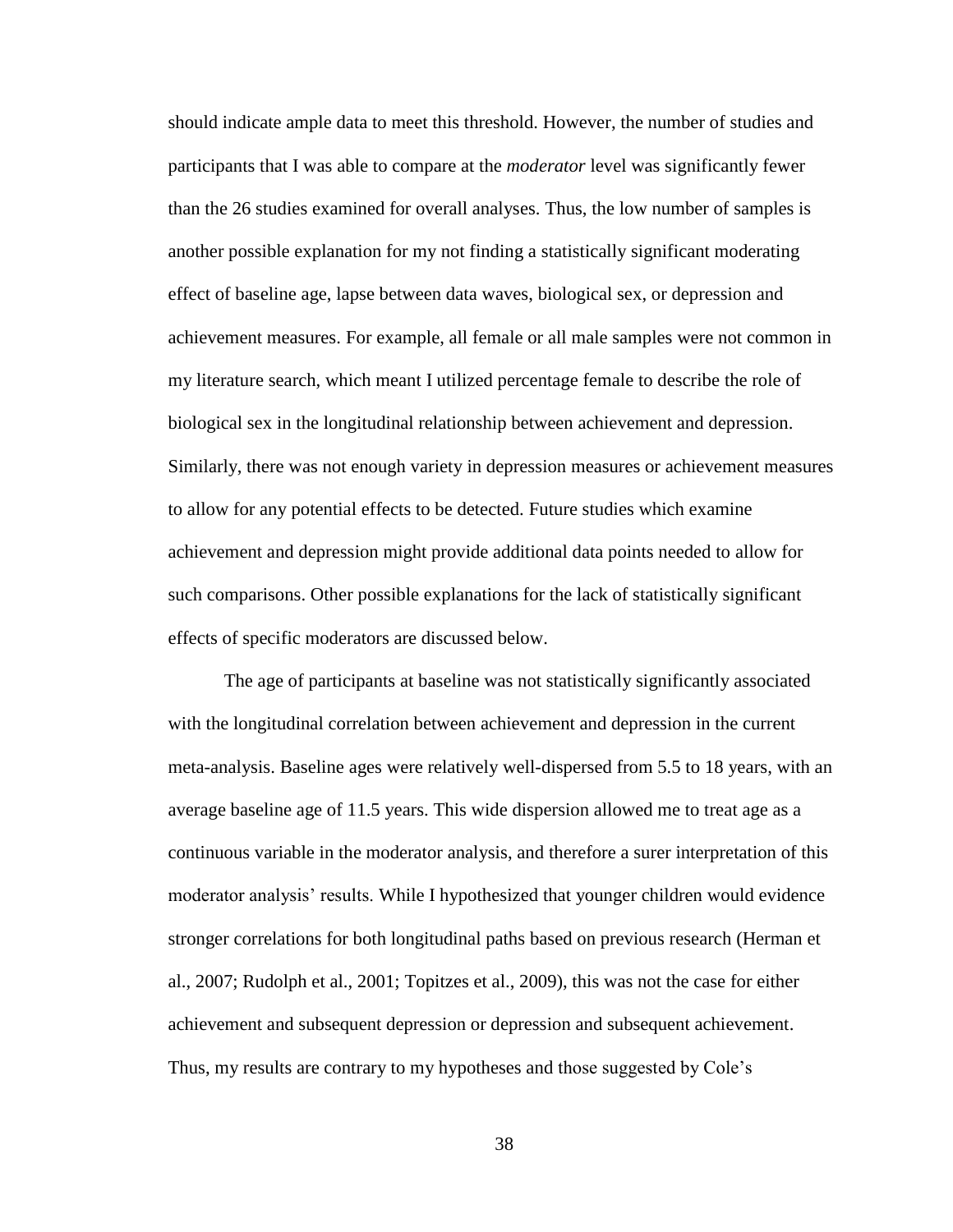competency model (1997) which describes younger children as being more influenced by the evaluative feedback of teachers and caregivers than older adolescents. Depression was predicted by achievement problems consistently throughout the childhood and adolescent years.

The length of time elapsed from the date of first wave of data collection until the final data collection did not statistically significantly moderate the longitudinal relationships between achievement and depression. This seems contrary to Huang (2015) who found that as the lapse between data waves increased, the correlation between achievement and subsequent depression decreased. However, while the average span from first data wave to final data wave was 24.5 months, with a range from 6 to 60.2 months in my meta-analysis, the lapse between data waves in Huang's meta-analysis was up to 19 years. Thus, it might be that the association between achievement and depression decreases until it reaches a point where the association is not statistically significant. This hypothesis would be supported by Masten et al. (2005) who found no statistically significant correlation between depression and subsequent achievement in their study with time lags of 7, 10, and 25 years. Perhaps in the shorter period of time (6 years or less in the current meta-analysis), a child is likely still enrolled within one school (i.e., has not transitioned to the next level of school) and therefore school environment effects (like grades) are more salient than for a child who has developed in ten years since their depression and school data was gathered. To test this hypothesis, future research might allow for measurement of depression and achievement at more regular intervals, particularly upon entry to and exit from a particular school level, to see when the correlations between achievement and depression are most pronounced.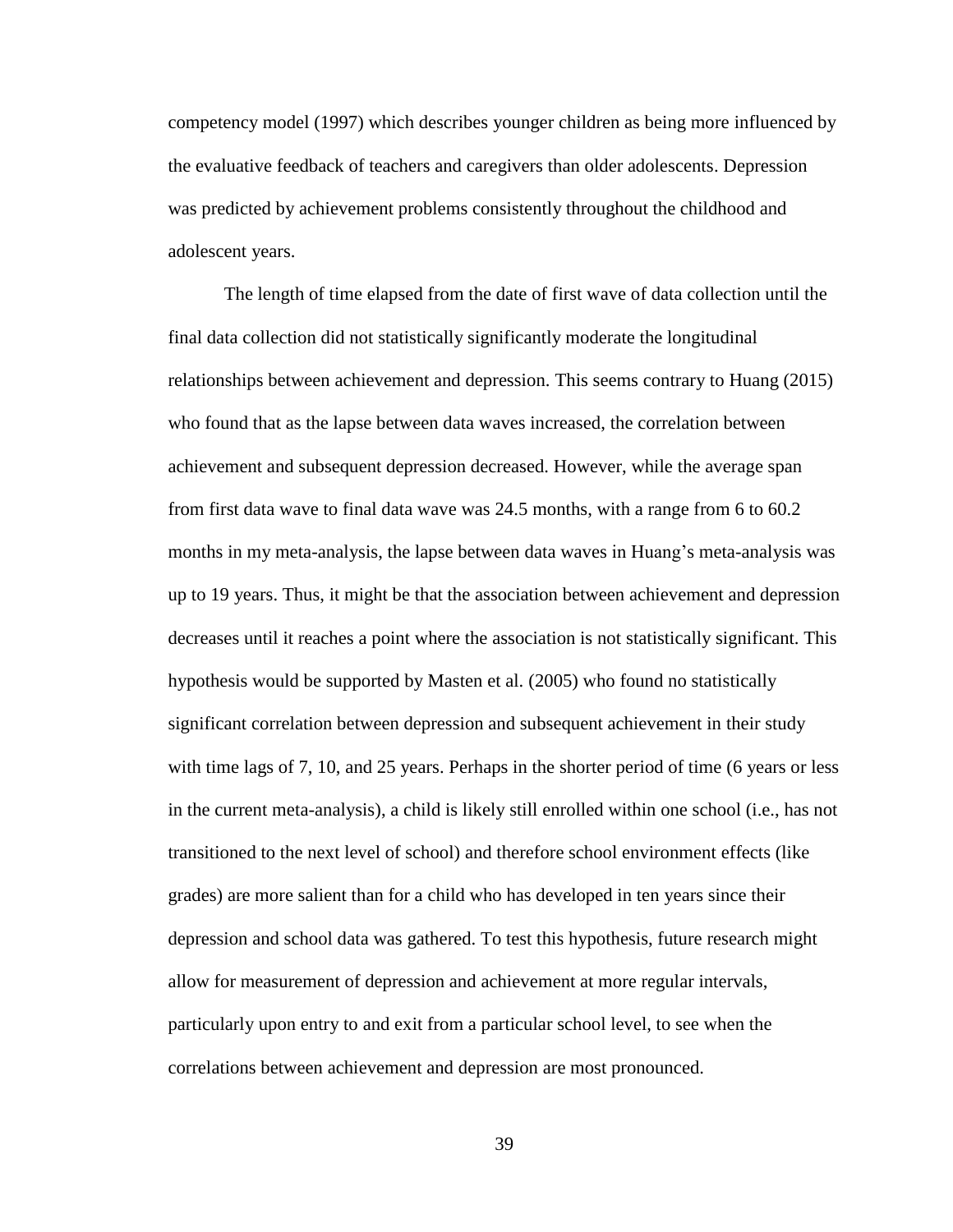Based on my search for studies that met my inclusion criteria, there were not enough samples utilizing the same depression measures to compare various measures to one another. However, I was able to compare CDI vs. non-CDI studies. I found that type of measure of depression did not moderate the relationship between achievement and subsequent depression, or depression and subsequent achievement, which is consistent with the results found in Huang's 2015 meta-analysis of achievement and subsequent depression. Of the 26 included studies, six utilized the CDI. CDI versus non-CDI study analysis indicated that this distinction was not a statistically significant moderator of the relationship between achievement and subsequent depression or depression and subsequent achievement.

To further explore how method of depression measurement might impact the longitudinal relationship between achievement and depression, I considered whether the source of depression data (self or other) might impact the longitudinal relationship between achievement and depression; it was not a statistically significant moderator of either path. As The CES-D, CDI, and BDI-II are highly correlated with other common measures of depressive symptomology (Brooks & Kutcher, 2001; Myers & Winter, 2002), it makes sense that their differing impact on the longitudinal relationship between achievement and depression might not be substantial.

Type of achievement measure (GPA versus standardized test) was not a statistically significant moderator of the longitudinal relationship between achievement and depression. Dickinson et al. (2016) reported that GPA and standardized tests (single administration) may measure decidedly different aspects of performance, with standardized tests designed to measure specific learning content, while GPA allowing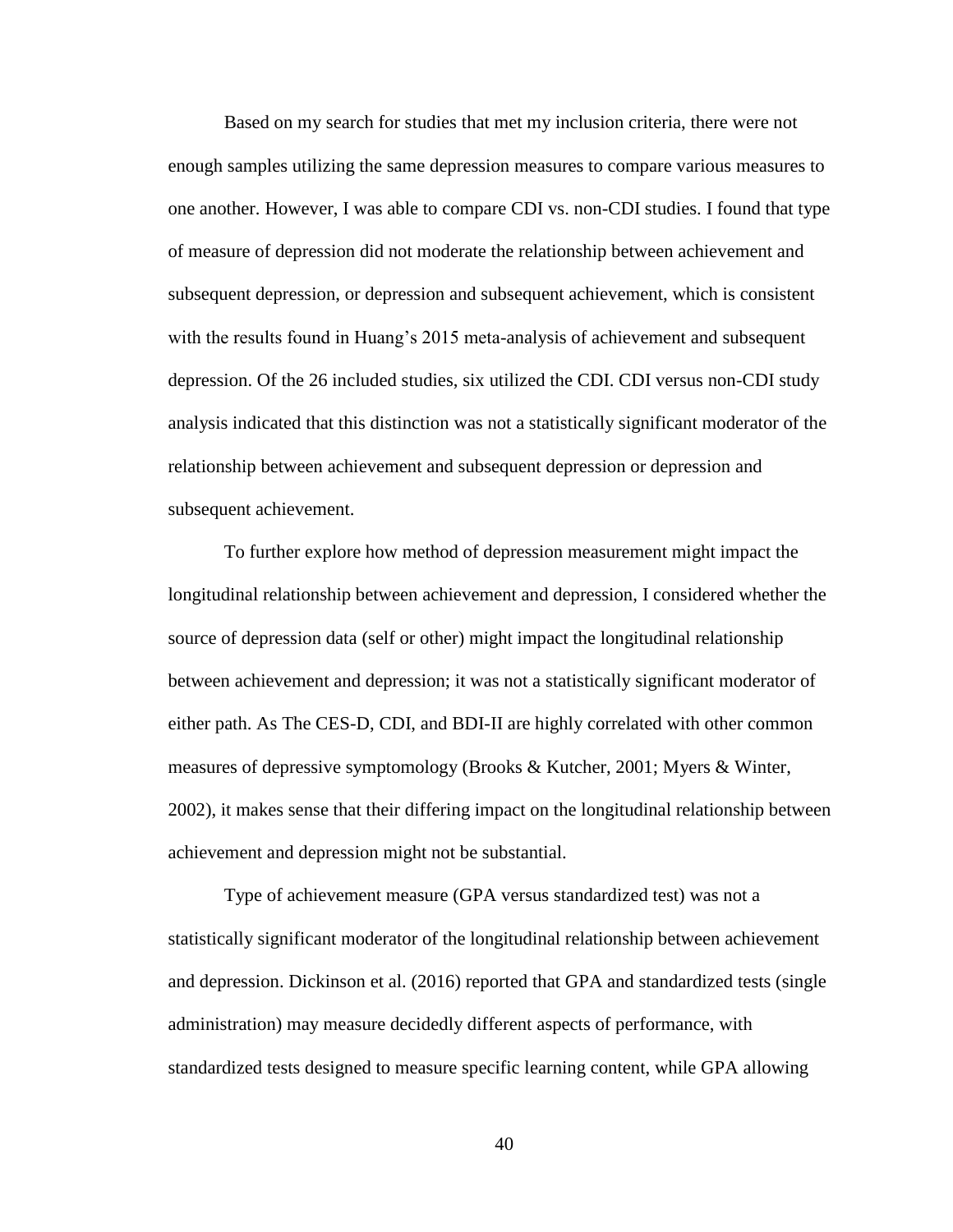more flexibility for subjective analysis and rating of the grader (Guskey, 2000). In addition, self-reported GPAs may not be entirely accurate, with variation in accuracy being based on performance, indicating students are more likely to report good grades than true grades (Kuncel, Crede, & Thomas, 2005). An additional consideration here is that achievement measures cannot necessarily be used interchangeably, as different measures correlate to other educational or psychological constructs in distinct ways (Dickinson et al., 2016). While Roorda et al. (2011) found that achievement measure (in that study, GPA versus test scores) did impact cross-sectional correlations between achievement and psychological constructs, in the current analysis, this was not the case. Future research which examines the relationships between depression and achievement could contribute a more exhaustive exploration of this nuanced difference by measuring both GPA *and* standardized testing results to help discern the potential different presentation or correlations between the two measurements.

Regarding the role of biological sex as a moderator in the longitudinal relationships between achievement and depression in the 26 included studies, I did not find enough studies to adequately make a comparison between male and female participants. Two studies included only female participants, (Mikami & Hinshaw, 2006; Trost & el-Khouri, 2008), and two studies offered separate effect sizes for male vs. female participants (Colarossi, 2000; Cunningham, 2009). The remaining 22 studies offered "percentage female" to describe their participant demographics where biological sex is concerned. This dearth of samples broken down by biological sex (or studies examining these constructs for separate male and female samples) is unfortunate, as targeting the conditions and demographics most susceptible to the progressions between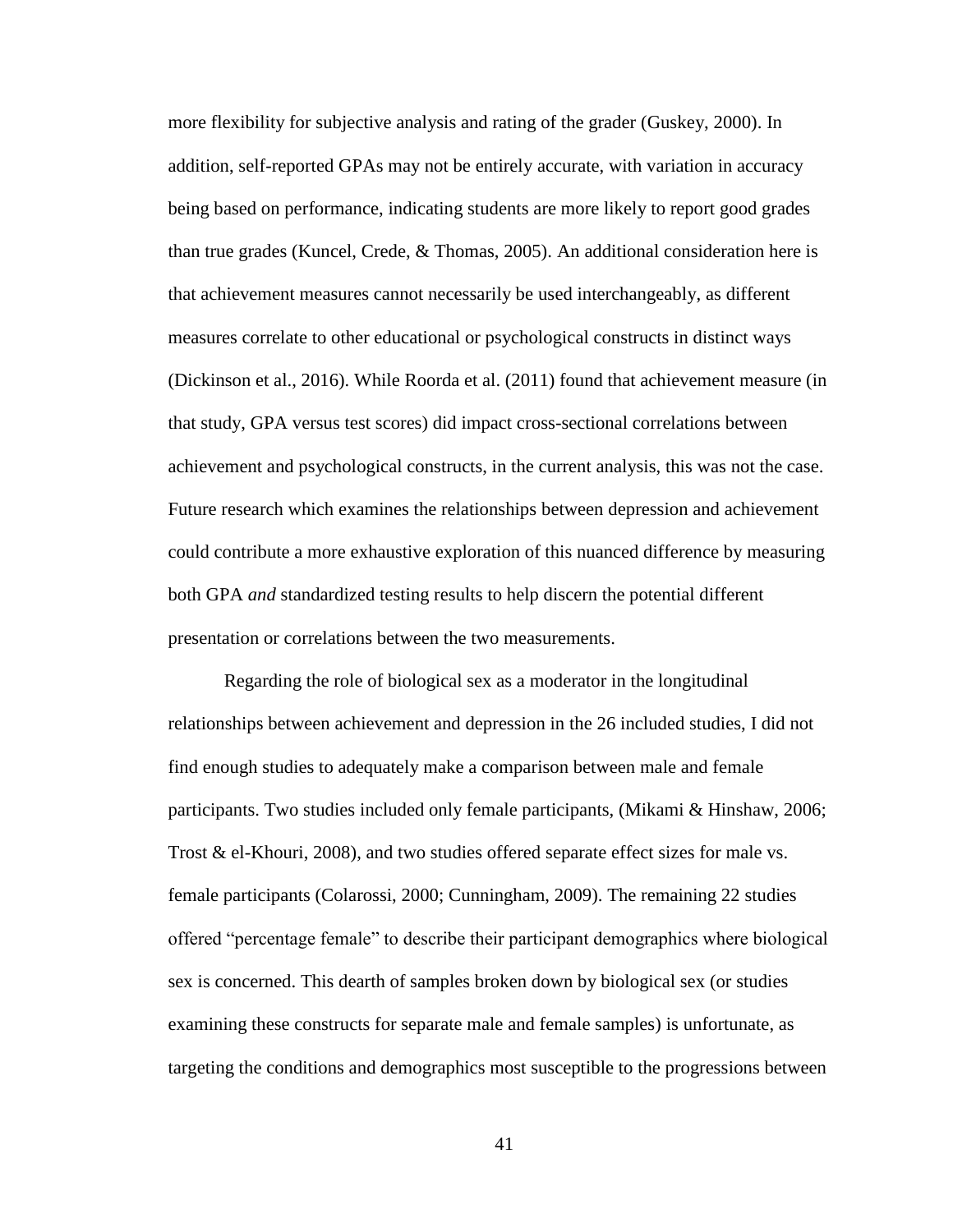depressive and academic problems may allow for quicker and more effective relief of issues in either or both areas of a child's life.

#### **Limitations of the Current Meta-Analysis**

I began the current meta-analysis with the intention of providing a comprehensive and exhaustive review of studies which examined achievement and depression. I made efforts to access literature and research beyond the areas of mental health and education by using the Medline database (as well as PsycInfo and ERIC), in addition to searching the conference proceedings of several professional organizations. I consulted with practitioners and researchers in the field of mental health and education measurement to develop appropriate search terms. However, the search criteria and methods I used may have still allowed for some studies to escape the literature, conference, and dissertation/theses searches I performed. Further, any studies which have been published or completed since the searches were performed in January 2016 for the current study would not have been included.

Heterogeneity testing of included studies indicated that the studies differed in methodology, sample characteristics, study lengths, and a number of other different characteristics. I hoped that by combining every study that I could access through a careful search, eventually any real effects would be detected. The validity of my results depends on those included studies being undertaken with integrity and accurately reflecting the characteristics of their respective samples. The results yielded from the current meta-analysis are only as valid as the studies that were combined to yield metaeffects. While many cross-sectional studies found contrary results, when combined, statistically significant overall effects (for the achievement to depression path) were detected. So, regardless of any differences in methodology or quality, the results found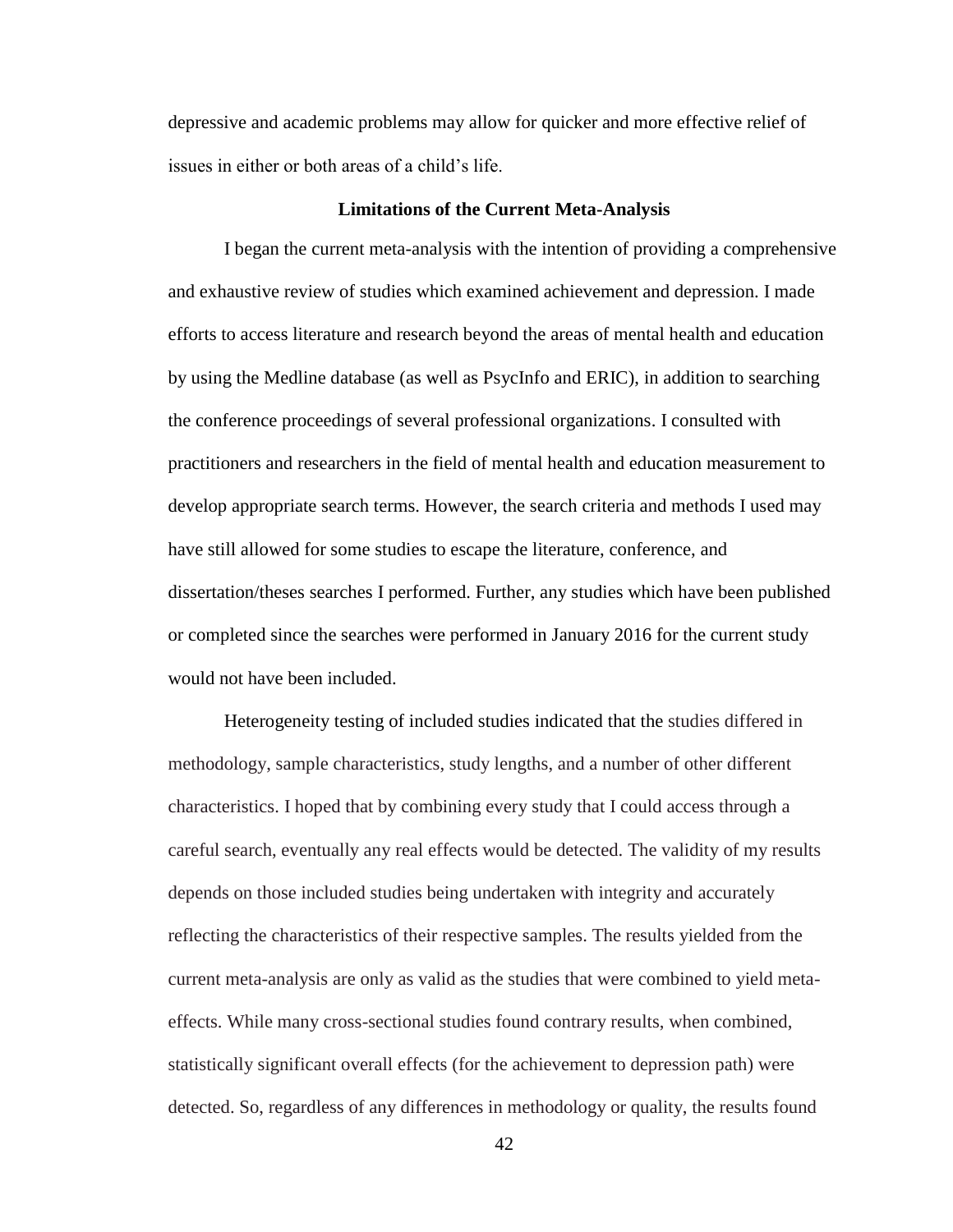here cannot be attributed to chance and should be regarded as meaningful and significant. Further, while ten percent of the yielded abstracts were double reviewed to ensure that inclusion decisions were reliable, further review of abstracts by a second coder may have enhanced the reliability of inclusion decisions and therefore strengthened the inferences which can be made from yielded results. Finally, while I was able to combine enough studies to make an adequate analysis of overall effects, the number of studies and participants that I was able to compare at the *moderator* level did not allow for as thorough an examination of moderating variables as I had hoped to undertake. For example, overwhelmingly, studies combined data for male and female participants, with only six of the 29 samples broken down into either all female or all male data. This prevented the more in-depth examination of how biological sex impacts the relationship between achievement and depression. I am hopeful that future studies which examine achievement and depression might provide the data points needed to analyze moderation effects with more precise estimates.

In my literature search, I encountered a number of studies whose abstracts alluded to measurement of depression or achievement, but upon further review these did not provide adequate assessment of achievement or depressive symptoms to meet my inclusion criteria. Studies in which participants might be asked a question about sad mood, but not given further assessment were not included. Further, studies which measured achievement and depression at multiple time points, but could not provide correlations for achievement and depression measured at the same data wave were excluded. Therefore, I might not have captured every study that examined achievement and depression longitudinally. Those that I did include, however, each used a sufficiently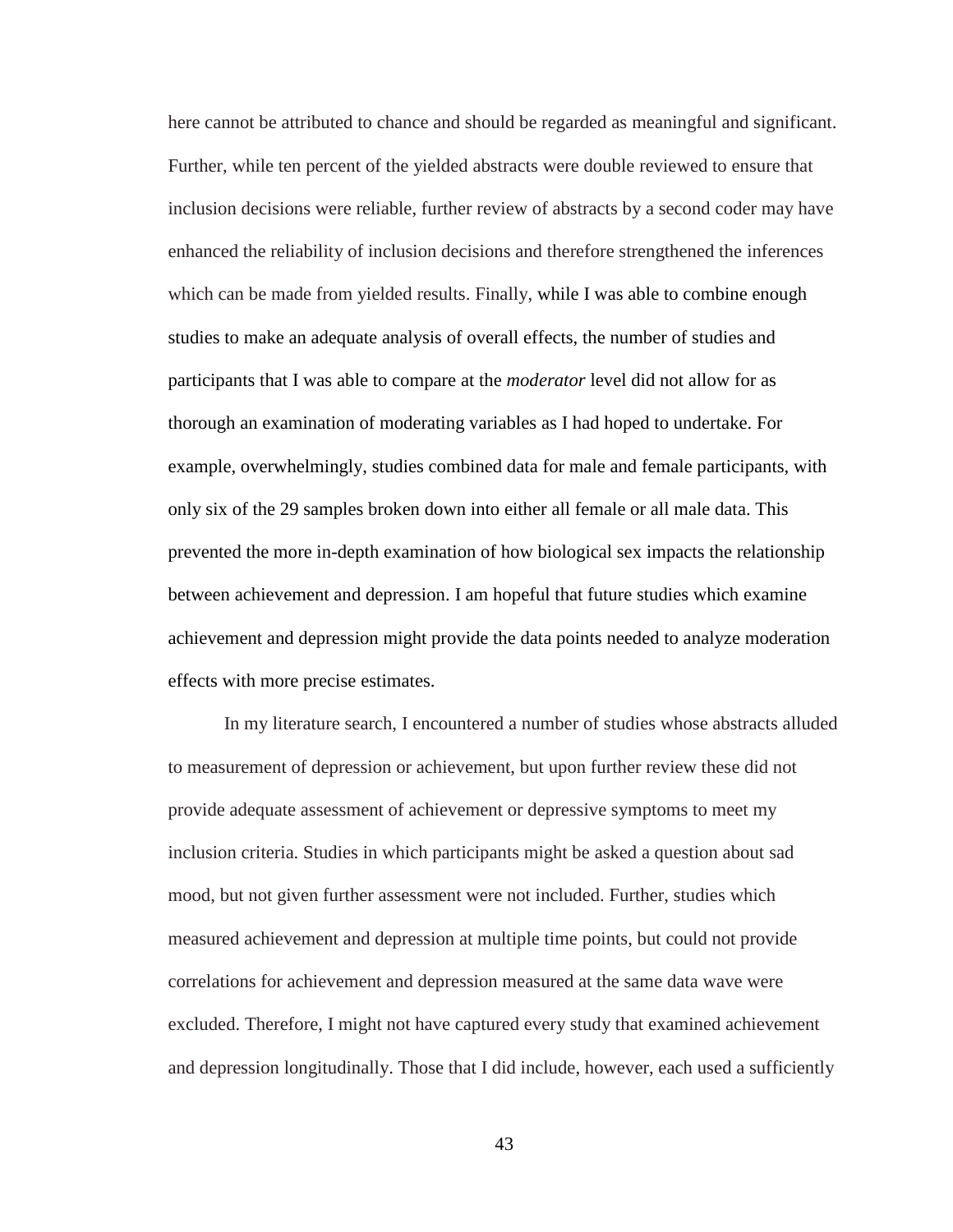valid measurement of achievement and depression to contribute to the meta-analyses. Additionally, after I reviewed abstracts in the initial stages of these meta-analyses, 19 studies were unavailable due to either all search resources being exhausted or the University of Louisville Library being unable to procure the studies free of charge. While I cannot be sure that these studies would have included the data required for inclusion in these meta-analyses, I am unable to confirm that they would not have been appropriate for inclusion.

## **Areas for Future Research**

The relatively small number of samples in which achievement measures (GPA versus test scores) were compared suggests that future studies examining achievement might also include test scores and GPA or grades. Using both types of metrics to measure achievement would then allow for enhanced comparison to examine whether they both assess the construct of achievement in the same manner, and are answering the same questions. This may help to reduce the chance that a moderating effect of achievement measure is missed. Regarding the moderating variable of depression measure, the current meta-analysis's inclusion criteria yielded too few studies to run a robust comparison between various measures for depression. Future studies which can undertake more nuanced analysis of depression measure (comparing measures beyond CDI vs. non-CDI), might indicate a statistically significant effect for depression measure. Perhaps future studies examining depression and achievement might also utilize clinical interviews as a means for measuring depression, as none of the studies which met the current study's inclusion criteria utilized this type of depression measure. Although clinical interviews can be more expensive and time-intensive to conduct, relative to self-reports such as the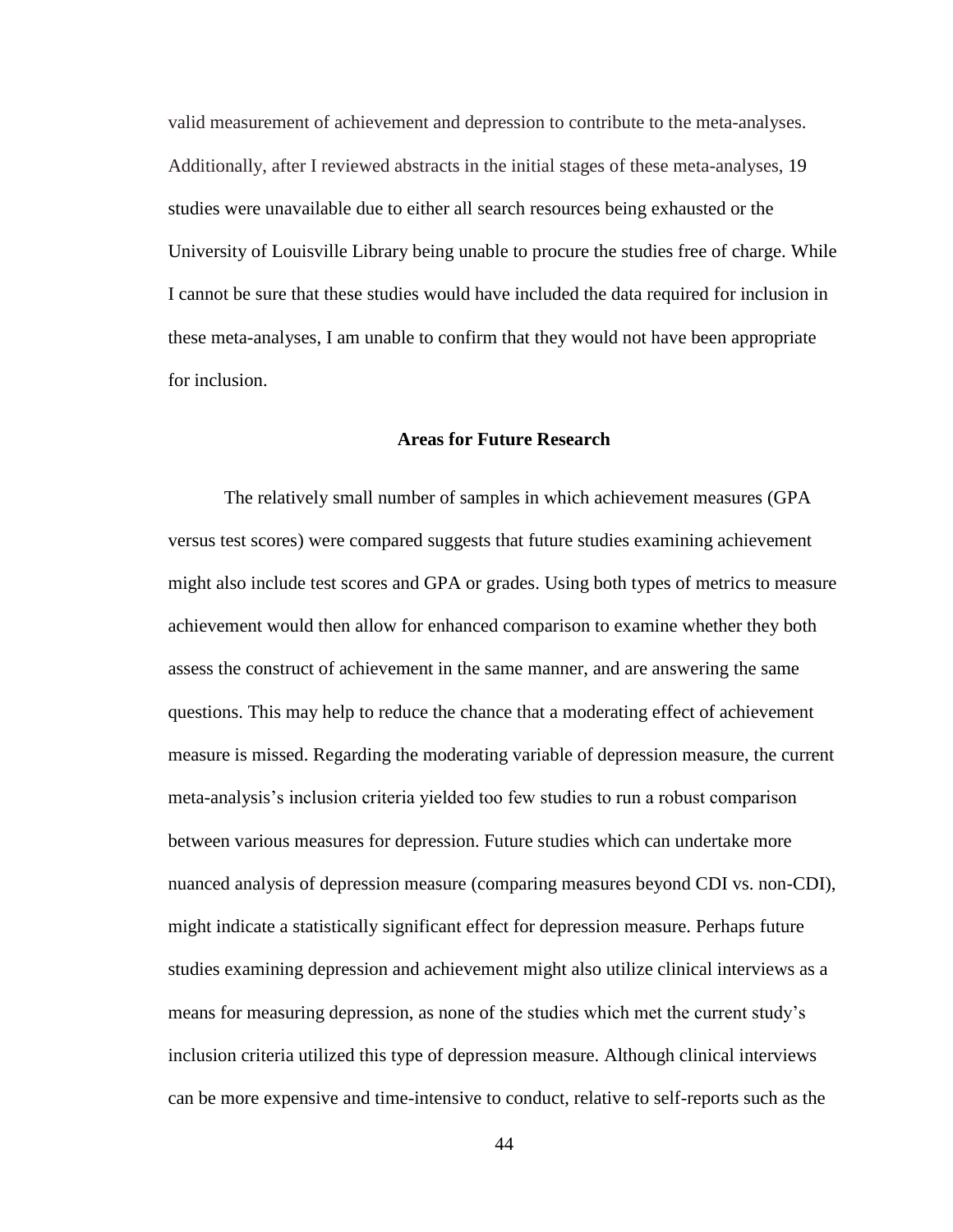CDI or BDI, the structured clinical interview provides superior diagnostic accuracy and is considered the "gold standard for a research diagnosis of depression" (Cohen, 1998). Structured interviews as a means for assessing for depression would allow for more accurate identification of depressed individuals in future studies, even among novice interviewers (Ventura, Liberman, & Green, 1998).

An exhaustive literature search did not identify a sufficient number of articles to evaluate whether biological sex impacts the longitudinal relationship between achievement and depression. Future research is needed to address the role of biological sex in moderating the longitudinal relationship between achievement and depression. While a few primary studies reported a moderating effect of biological sex on the relationships between achievement and depression (Derdikmon-Eiron et al., 2001; Herman et al., 2008; McCarty et al., 2008; Needham, 2009), there are other longitudinal results that did not yield a moderating effect of biological sex (Colarossi, 2000; Latendresse, 2004). The dearth of samples broken down by biological sex for the current study and contrary results from cross-sectional and longitudinal studies indicate a need for further exploration of biological sex as a moderator of these two constructs over time.

Initially, I made the decision to only include studies which provided effect sizes between multiple time points based on the same participants, thereby hopefully reducing sampling error and allowing for stronger inferences about effects (Diggle, Liang, & Zeger, 1994). In the future, an analysis which includes primary studies which examined either, but not necessarily both, paths between achievement and depression over time could be undertaken to see if effects are different from those found in the current study. As the number of included studies here was reduced greatly by the requirements that both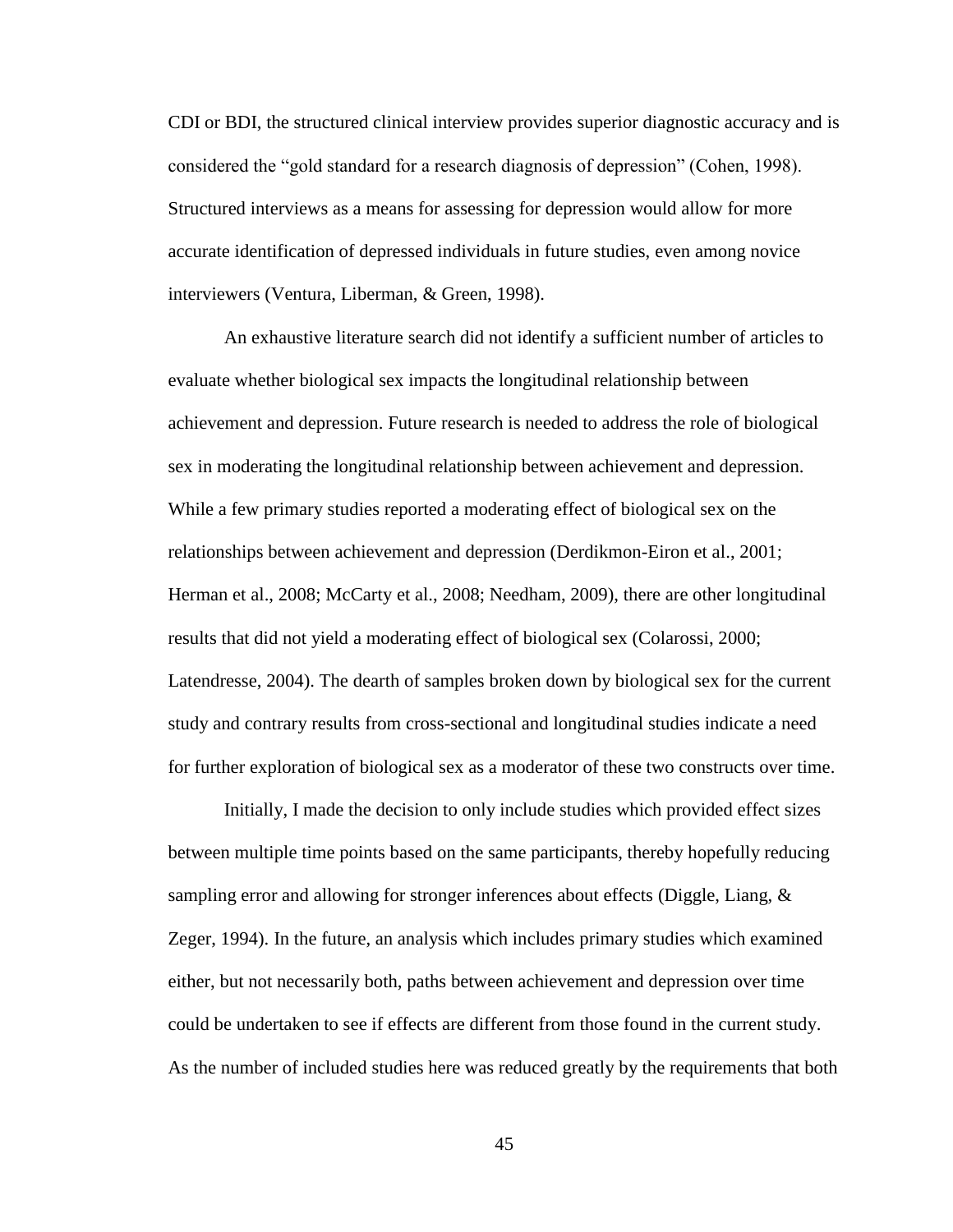achievement and depression had to be measured at least twice, future analyses (of both longitudinal paths between depression and achievement) which do not require multiple time points for both depression and achievement might then allow for the inclusion of many more participants. While assessing the same participants for depression and achievement on multiple occasions might conceivably reduce sampling error, requiring only one longitudinal path between achievement and depression might open up the pool of includable studies to many other studies or publicly available data sets in which only one path is measured. More includable studies results lead to more data-points for future meta-analyses, and more data points theoretically will lead to more precise estimates of effects (Lakens, Hilgard, & Staaks, 2016).

I also included a requirement that included studies must have incorporated a correlation matrix. My reason for the decision to include this specific criterion was to reduce outcome reporting bias by including studies beyond those in which yielded correlations are statistically significant or supporting the researchers' hypotheses (Higgins & Green, 2009). Inclusion of a correlation matrix often yields more effects than those found to be statistically significant. Therefore, one of my goals of this metaanalysis was to include as many correlations from previous studies as possible, including those that did not indicate an expected relationship between depression and achievement, or those results which may not have been previously published. Future analyses could compare results yielded from studies with correlation matrices with those studies that only report specific statistics in the text. If any difference is found, it might indicate that indeed, some outcome reporting bias exists, with the implication that inclusion of a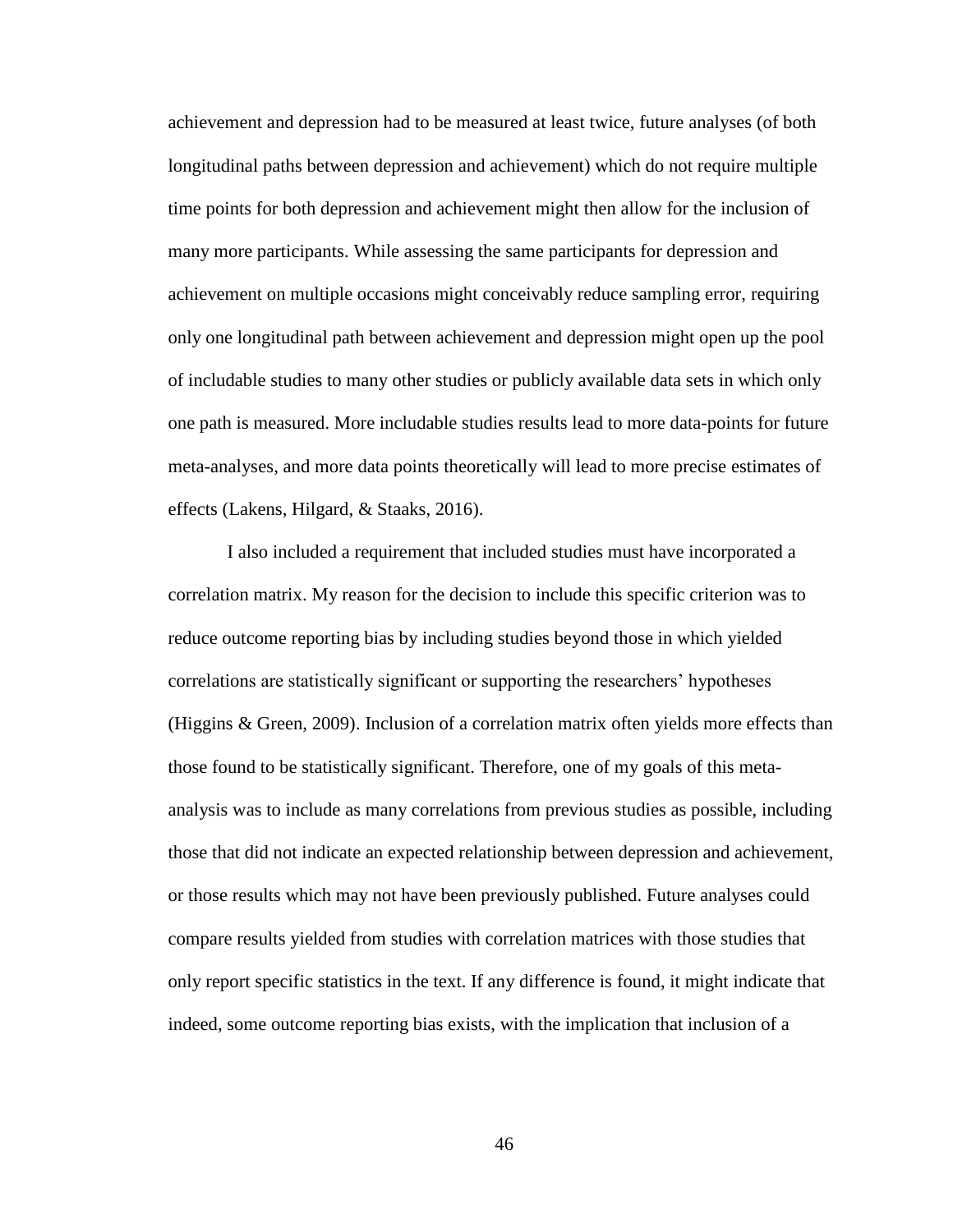correlation matrix enhances the likelihood that statistically significant and non-significant results will be reported.

#### **Implications for Practice**

With the results of the current analyses in mind, there are several ways in which practice might be enhanced to address the needs of children and adolescents. The results that academic achievement and subsequent depression are negatively correlated will hopefully spark targeted prevention programming toward those individuals most in need. While a *causal* relationship cannot be implied because a third variable confounding the relationships between achievement and depression cannot be ruled out, these results do indicate a need for action when grades academic performance begins to suffer. Further, the third variable most likely impacting a relationship between achievement and subsequent depression is prior baseline achievement, which was controlled for through the use of partial correlations. While the negative effect of achievement on subsequent depression found here indicates a statistically significant but weak relationship, when bearing in mind the cascading effects described by Masten et al. (2005), problems in one domain of functioning may impact other areas of functioning and can have a larger, potentially cumulative effects. It therefore behooves practitioners to heed the results found here, and to intervene when academic performance signals a problem. Several ideas for how this might look in practice are suggested, including an automatic referral system, universal screening, and interdisciplinary treatment team support.

First, automatic referrals to school counseling staff after a student's grades decrease might be one avenue for addressing the mental health implications of poor academic performance. Further, efforts to increase the effective identification of students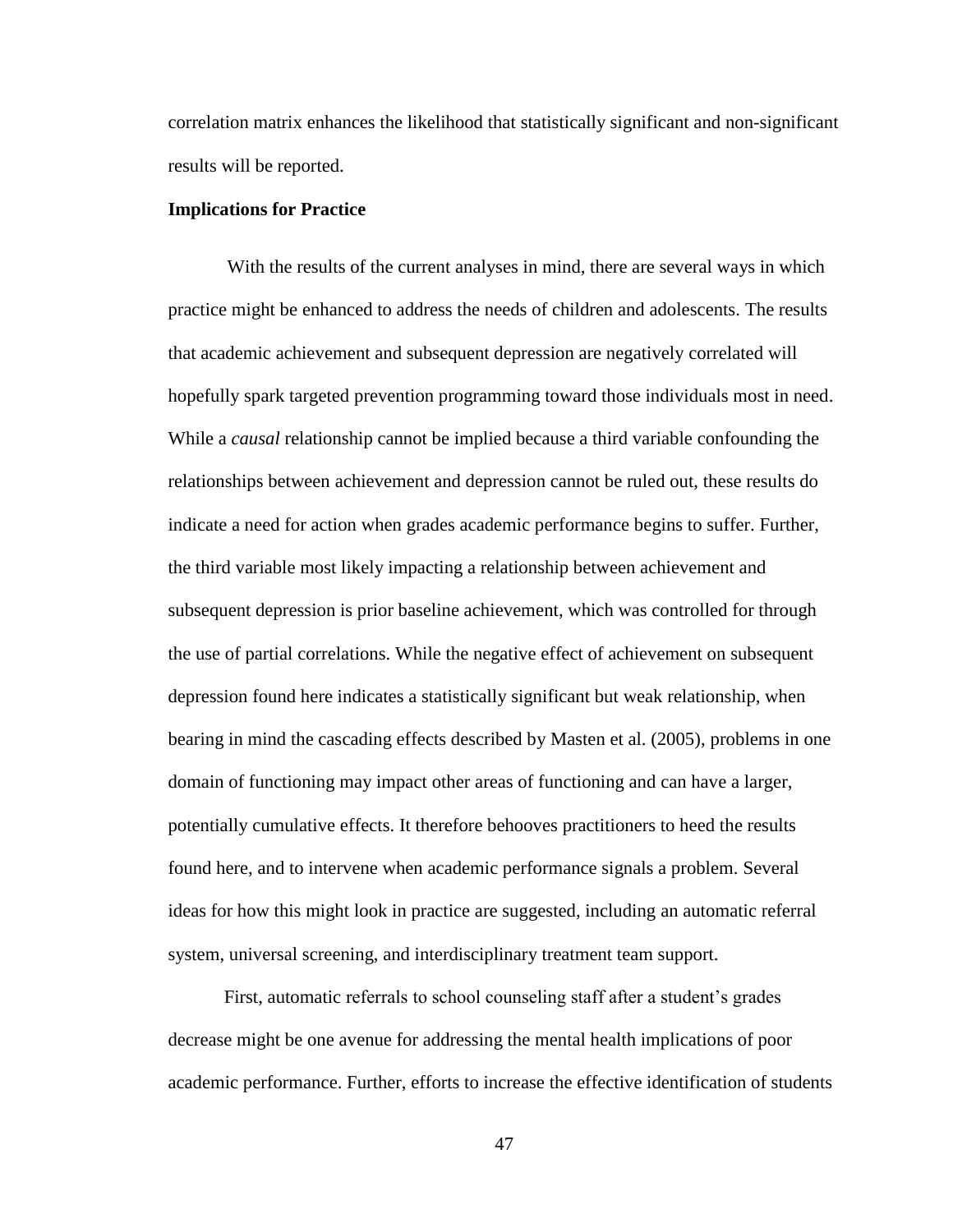suffering academically as well as with mental health issues might benefit schools. For example, according to the Suicide Prevention Research Center's "The Role of Teachers in Preventing Suicide," (2012), universal screening for suicidality is undertaken in many middle and high school districts in the United States during each September, which is Suicide Awareness Month. Results which indicate that a student may be at risk for suicide can (with the student's permission) be shared with school counseling personnel. There is evidence that while many students will be identified through such universal measures, gatekeepers such as teachers are needed to enhance the likelihood that depressed students are identified, in addition to routine record review to see if behavioral or emotional problems have been observed in the school setting (Scott et al., 2010). An interdisciplinary treatment team approach, in which stakeholders interested in the wellbeing of a child (teachers, counselors, caregivers) can work together to provide support across domains, might be useful in the school setting to address the needs of students whose grades begin to drop. My results provide further empirical support to the idea that school personnel crossing disciplinary lines to support children across multiple domains in one area may enhance their success in multiple domains down the road. Further, moderator analyses here indicated that the connection between academics and future mental health is statistically significant for children at all levels of schooling. This indicates that school personnel in primary, middle, and high schools should concern themselves with the mental health of their students in order to enhance mental health outcomes for students in the future.

In closing, the small but statistically significant correlation between achievement and subsequent depression indicate that difficulties in the classroom have implications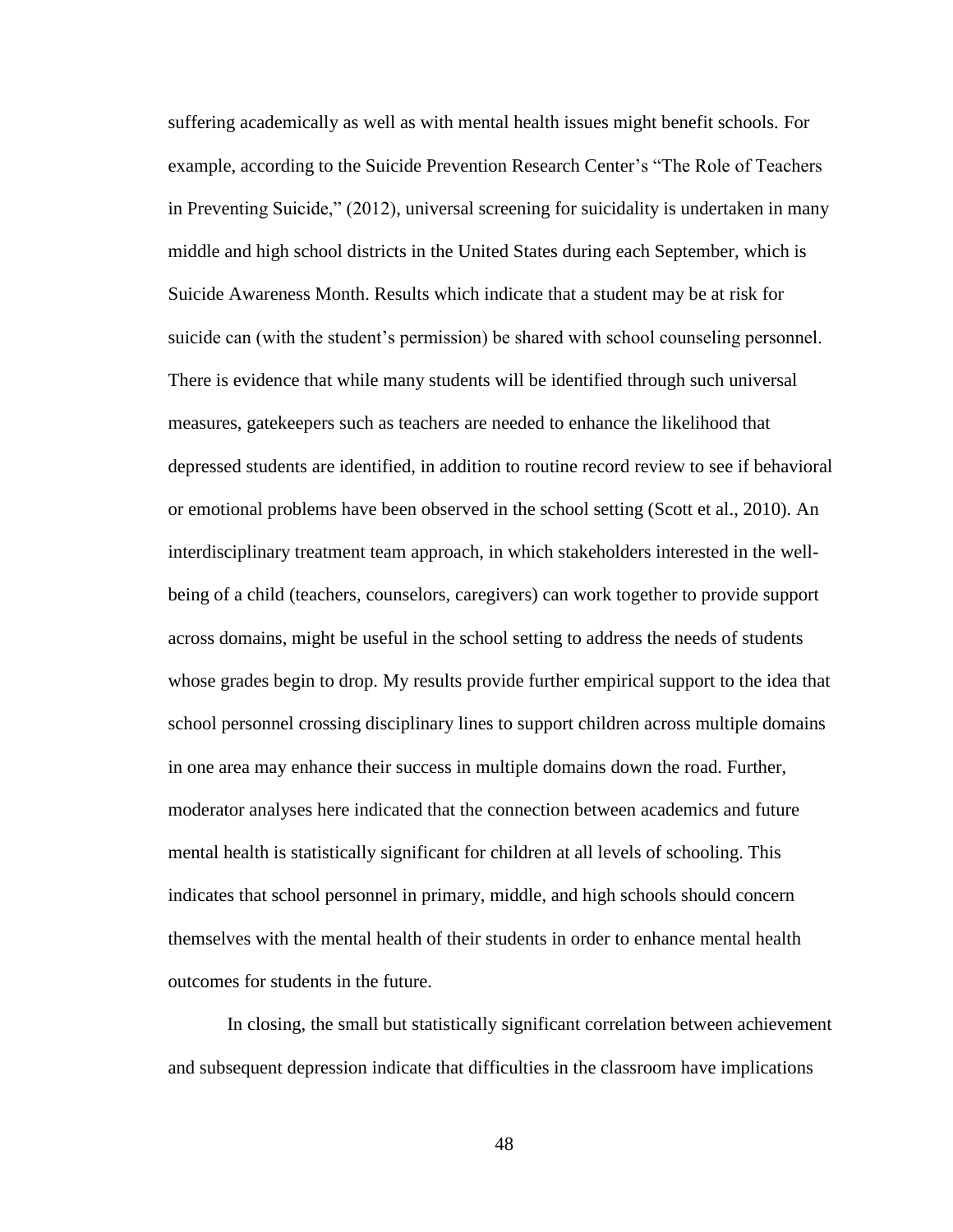beyond the school setting. My results lend empirical support to interventions that cross disciplinary lines and see the child or adolescent as more than just a therapy client or student, but an individual whose needs in one area overlap with their needs in others. For example, depression is listed as a type of Emotional Disturbance which may qualify a student for either specialized instruction or accommodations as part of Individualized Education Plan or 504 plan in schools. My results indicate that, across the school age years, whether academic success is measured by standardized tests or grades, the academic performance of a child today bears an impact on their mental health in the future.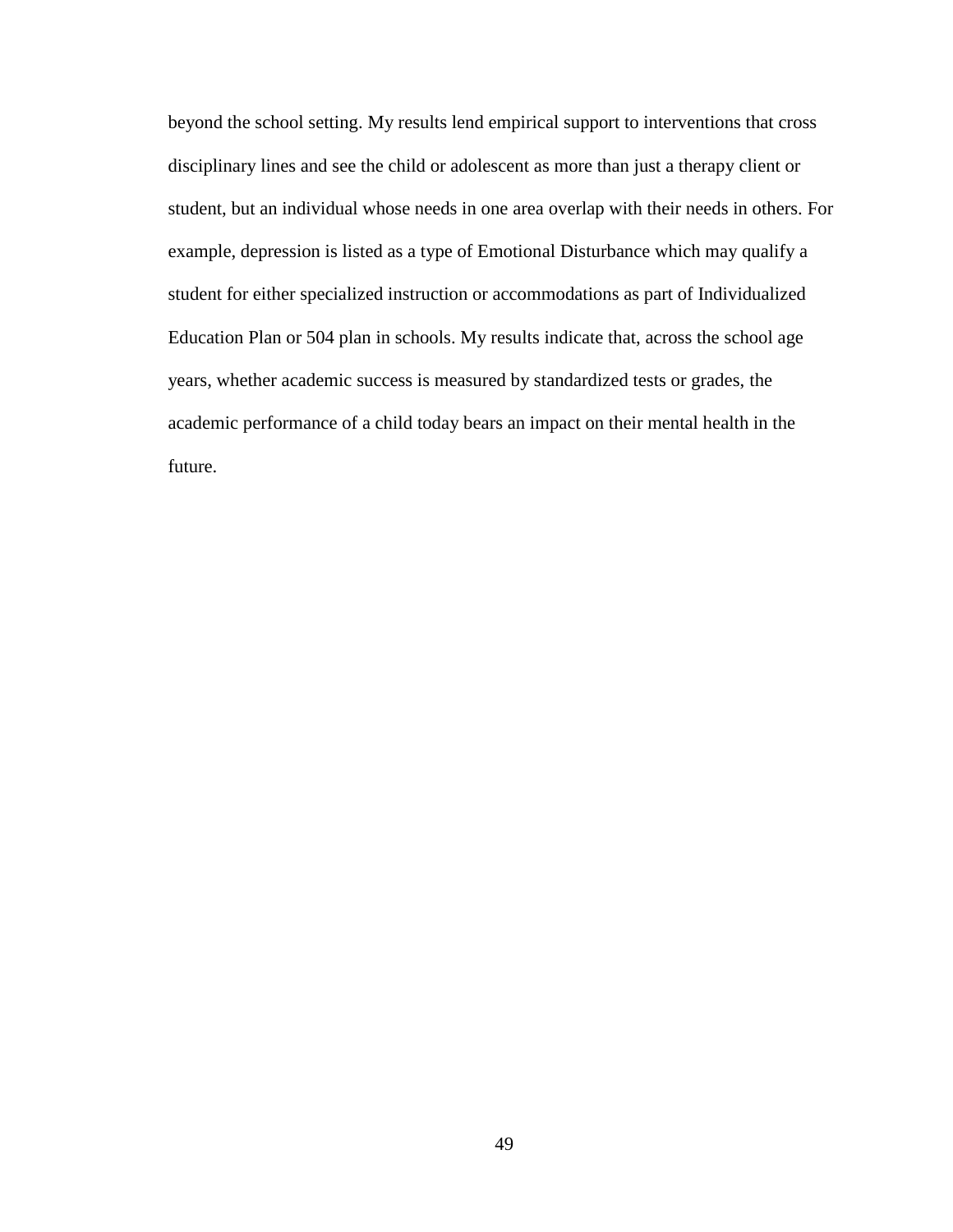### **REFERENCES**

- Abramson, L. Y., Seligman, M. E., & Teasdale, J. D. (1978). Learned helplessness in humans: Critique and reformulation. *Journal of Abnormal Psychology*, *87*, 49.
- Achenbach, T. M., Dumenci, L., & Rescorla, L. A. (2003). DSM-Oriented and Empirically Based Approaches to Constructing Scales from the Same Item Pools. *Journal Of Clinical Child And Adolescent Psychology*, *32*, 328-340. doi:10.1207/S15374424JCCP3203\_02
- Achenbach, T. M., & Rescorla, L. A. (2004). The Achenbach System of Empirically Based Assessment (ASEBA) for Ages 1.5 to 18 Years. In M. E. Maruish, M. E. Maruish (Eds.) , *The use of psychological testing for treatment planning and outcomes assessment: Instruments for children and adolescents, Volume 2, 3rd ed* (pp. 179-213). Mahwah, NJ, US: Lawrence Erlbaum Associates Publishers.
- American Psychiatric Association. (2013). *Diagnostic and statistical manual of mental disorders* (5th ed.). Arlington, VA: American Psychiatric Publishing.
- Angold, A., & Costello, E. J. (1993). Depressive comorbidity in children and adolescents: Empirical, theoretical, and methodological issues. *The American Journal Of Psychiatry*, *150*, 1779-1791. doi:10.1176/ajp.150.12.1779
- Bandura A. (1977). Self-efficacy: toward a unifying theory of behavioral change. *Psychological Review*, *84*, 191-215.
- Bardone, A. M., Moffitt, T., Caspi, A., & Dickson, N. (1996). Adult mental health and social outcomes of adolescent girls with depression and conduct disorder. *Development and Psychopathology*, *8*, 811-829. doi:10.1017/S0954579400007446
- Beck, A., Steer, R., & Brown, G. (1996). *Beck Depression Inventory—Second Edition. Manual.* San Antonio, TX: The Psychological Corporation.
- Berndt, E. R., Koran, L. M., Finkelstein, S. N., Gelenberg, A. J., Kornstein, S. G., Miller, I. M., & ... Keller, M. B. (2000). Lost human capital from early-onset chronic depression. *American Journal of Psychiatry*, *157*, 940-947. doi:10.1176/appi.ajp.157.6.940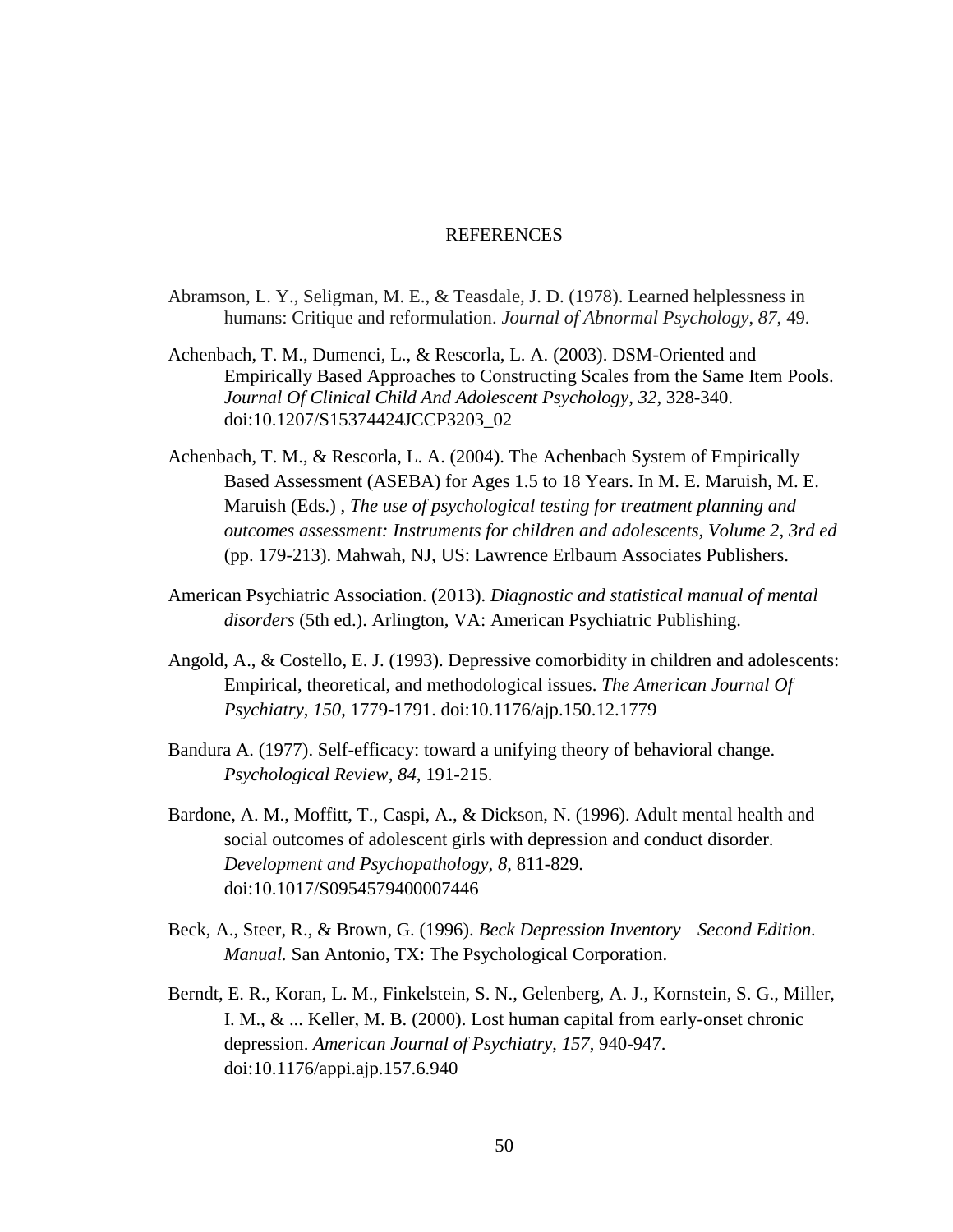- Bernstein, G. A., & Borchardt, C. M. (1991). Anxiety disorders of childhood and adolescence: A critical review. *Journal of the American Academy of Child & Adolescent Psychiatry*, *30*, 519-532. doi:10.1097/00004583-199107000-00001
- Borenstein, M., Hedges, L., Higgins, J., & Rothstein, H. R. (2009). *Introduction to metaanalysis*. Chichester, West Sussex: Wiley.
- Breslau, J., Lane, M., Sampson, N., & Kessler, R. C. (2008). Mental disorders and subsequent educational attainment in a US national sample. *Journal of Psychiatric Research*, *42*, 708-716. doi:10.1016/j.jpsychires.2008.01.016
- Brooks, S. J., & Kutcher, S. (2001). Diagnosis and measurement of adolescent depression: A review of commonly utilized instruments. *Journal of Child and Adolescent Psychopharmacology*, *11*, 341-376. doi:10.1089/104454601317261546
- Chang, E. S., Greenberger, E., Chen, C., Heckhausen, J., & Farruggia, S. P. (2010). Nonparental adults as social resources in the transition to adulthood. *Journal of Research on Adolescence*, *20*, 1065-1082. doi:10.1111/j.1532-7795.2010.00662.x
- Chen, H. (2010). Robust protective factors that help youths with a parent experiencing depression achieve positive adjustment. (Unpublished doctoral dissertation). Virginia Commonwealth University, Richmond, VA.
- Chen, X., Yang, F., & Wang, L. (2013). Relations between shyness-sensitivity and internalizing problems in Chinese children: Moderating effects of academic achievement. *Journal of Abnormal Child Psychology*, *41*, 825-836. doi:10.1007/s10802-012-9708-6
- Cohen, S. (1998). John D. and Katherine T. MacArthur Foundation Research Network on SES & Health: Measures of Depression as a Clinical Disorder. Retrieved from <http://www.macses.ucsf.edu/research/psychosocial/depression.php> .
- Colarossi, L. G. (2000, August). Gender differences in social support from parents, teachers, and peers: Implications for adolescent development. (Unpublished doctoral dissertation). University of Michigan, Ann Arbor, MI.
- Cole, D. A. (1991). Preliminary support for a competency-based model of depression in children. *Journal of Abnormal Psychology*, *100*, 181-190. doi:10.1037/0021- 843X.100.2.181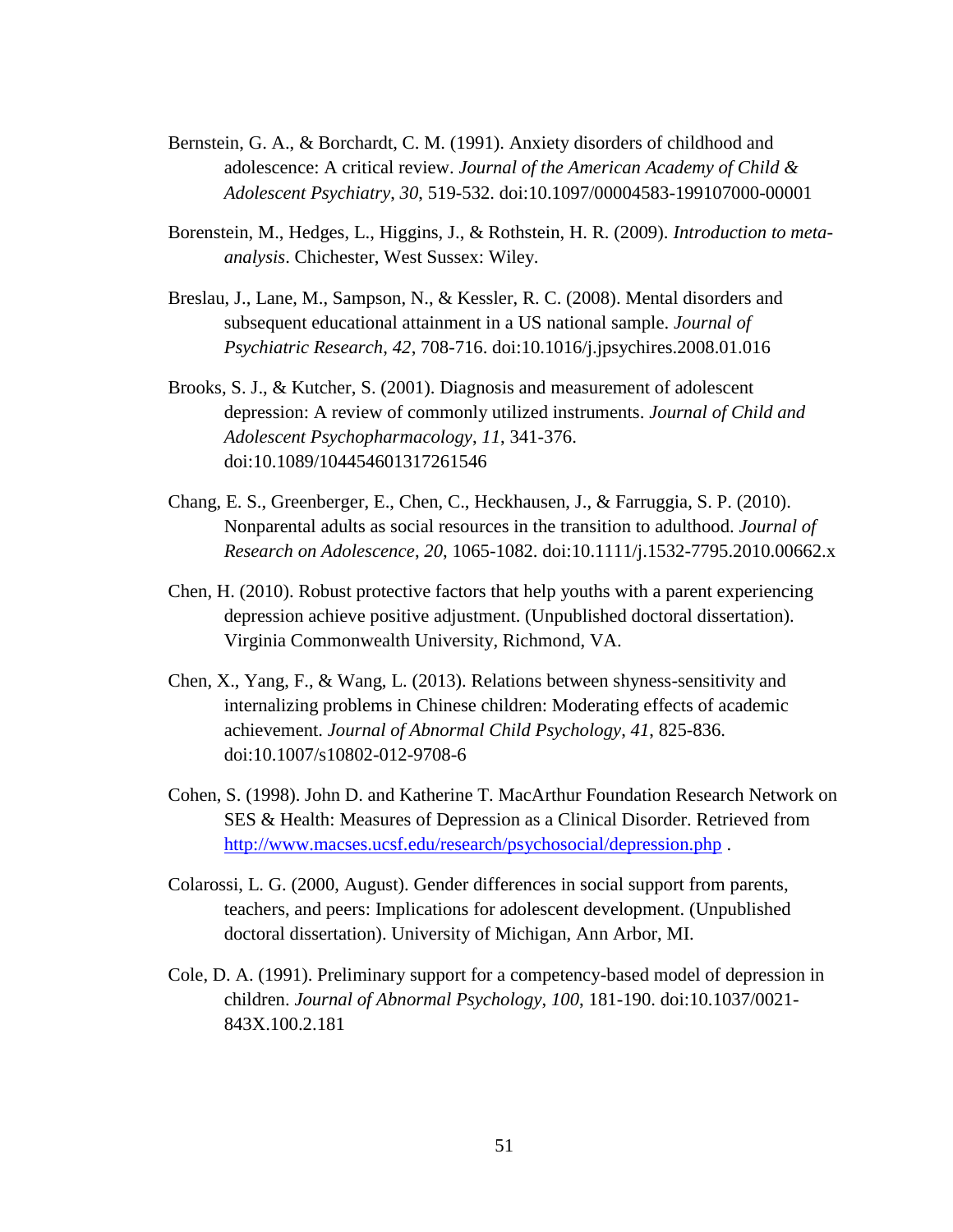- Cole, D. A., Jacquez, F. M., & Maschman, T. L. (2001). Social origins of depressive cognitions: A longitudinal study of self-perceived competence in children. *Cognitive Therapy and Research*, *25*, 377-395. doi:10.1023/A:1005582419077
- Cole, D. A., Martin, J. M., & Powers, B. (1997). A Competency-based Model of Child Depression: A Longitudinal Study of Peer, Parent, Teacher, and Self-evaluations. *Journal of Child Psychology and Psychiatry*, *38*, 505-514. doi:10.1111/j.1469- 7610.1997.tb01537.x
- Cole, D. A., Martin, J. M., Powers, B., & Truglio, R. (1996). Modeling causal relations between academic and social competence and depression: A multitrait, multimethod longitudinal study of children. *Journal of Abnormal Psychology*, *105*, 258-270.
- Cooley, C. H. (1902). *Human nature and the social order.* New York: Scribner.
- Cunningham, J. N., Kliewer, W., & Garner, P. W. (2009). Emotion socialization, child emotion understanding and regulation, and adjustment in urban African American families: Differential associations across child gender. *Development and Psychopathology*, *21*, 261-283. doi:10.1017/S0954579409000157
- Cytryn, L., McKnew, D. H., & Bunney, W. E. (1980). Diagnosis of depression in children: A reassessment. *The American Journal of Psychiatry*, *137*, 22-25. doi:10.1176/ajp.137.1.22
- D'Agostino, J. V., & Powers, S. J. (2009). Predicting teacher performance with test scores and grade point average: A meta-analysis. *American Educational Research Journal*, *46*, 146-182. doi:10.3102/0002831208323280
- Denault, A., Poulin, F., & Pedersen, S. (2009). Intensity of participation in organized youth activities during the high school years: Longitudinal associations with adjustment. *Applied Developmental Science*, *13*, 74-87. doi:10.1080/10888690902801459
- Derdikman-Eiron, R., Indredavik, M. S., Bakken, I. J., Bratberg, G. H., Hjemdal, O., & Colton, M. (2012). Gender differences in psychosocial functioning of adolescents with symptoms of anxiety and depression: Longitudinal findings from the Nord-Trøndelag Health Study. *Social Psychiatry and Psychiatric Epidemiology*, *47*, 1855-1863. doi:10.1007/s00127-012-0492-y
- Dickinson, E. R., & Adelson, J. L. (2016). Choosing among multiple achievement measures: Applying multitrait-multimethod confirmatory factor analysis to measures of state assessment, ACT, and student GPA data. *Journal of Advanced Academics, 27*, 4-22. doi: 10.1177/1932202X15621905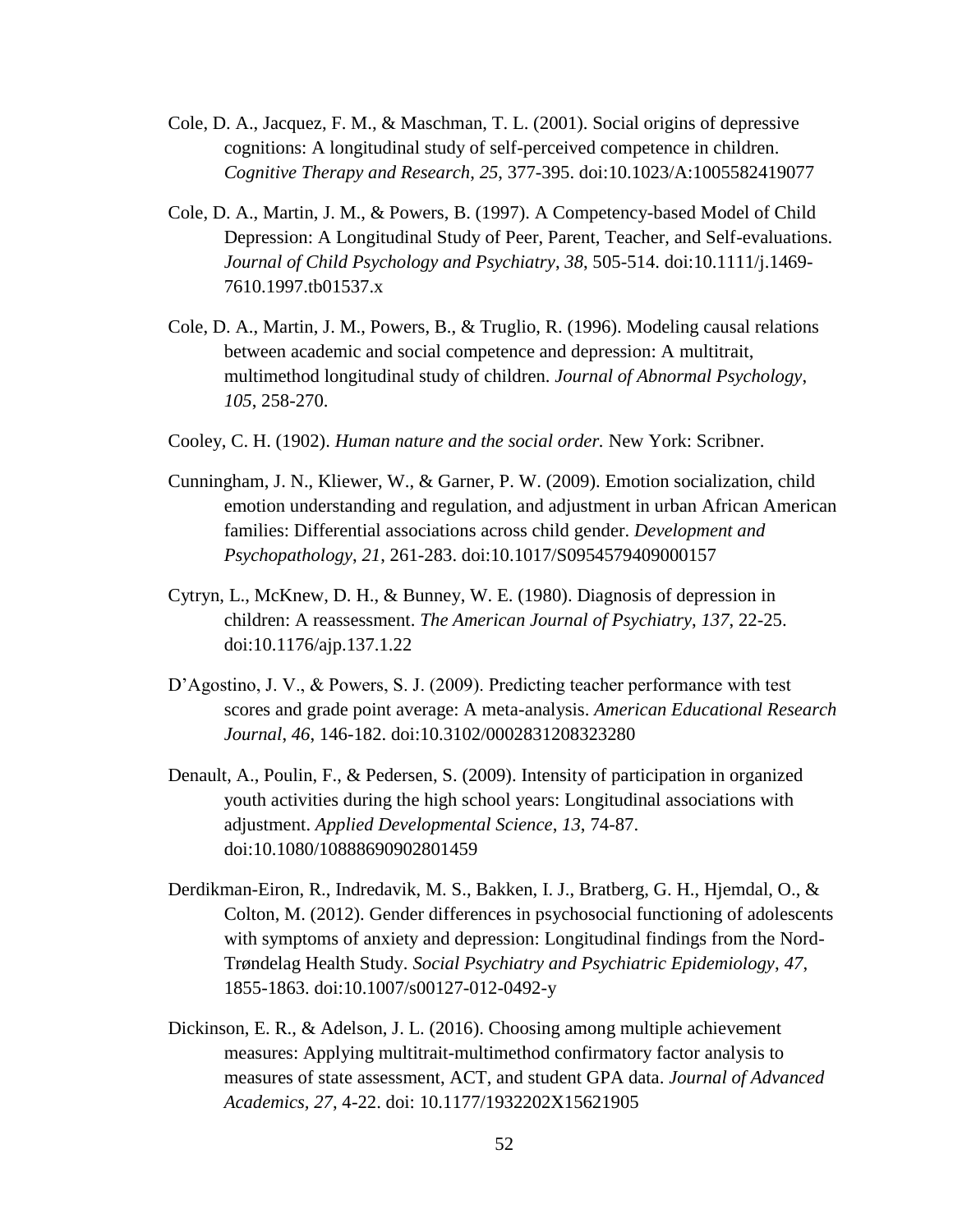- Diggle, P., Liang, K., & Zeger, S. *Analysis of Longitudinal Data*. Oxford, United Kingdom: Oxford University Press, 1994.
- Duncan, G., Dowsett, C., Claessens, A., Magnuson, K., Huston, A., Klebanov, P, ... Japel, C. (2007). School readiness and later achievement. *Developmental Psychology*, *43*, 1428-46. doi: 10.1037/0012-1649.43.6.1428
- Dux, M. C., Woodard, J. L., Calamari, J. E., Messina, M., Arora, S., Chik, H., & Pontarelli, N. (2008). The moderating role of negative affect on objective verbal memory performance and subjective memory complaints in healthy older adults. *Journal of the International Neuropsychological Society*, *14*, 327-336. doi:10.1017/S1355617708080363
- Fauber, R., Forehand, R., Long, N., Burke, M., & Faust, J. (1987). The relationship of young adolescent Children's Depression Inventory (CDI) scores to their social and cognitive functioning. *Journal of Psychopathology and Behavioral Assessment*, *9*, 161-172. doi:10.1007/BF00960572
- Feshbach, N. D., & Feshbach, S. (1987). Affective processes and academic achievement. *Child Development*, *58*, 1335-1347. doi:10.2307/1130625
- Fletcher, J. M. (2010). Adolescent depression and educational attainment: Results using sibling fixed effects. *Health Economics*, *19*, 855-871. doi:10.1002/hec.1526
- Fredriksen, K., Rhodes, J., Reddy, R., & Way, N. (2004). Sleepless in Chicago: Tracking the Effects of Adolescent Sleep Loss During the Middle School Years. *Child Development*, *75*, 84-95. doi:10.1111/j.1467-8624.2004.00655.x
- Frey, K. S., & Ruble, D. N. (1992). Gender constancy and the 'cost' of sex-typed behavior: A test of the conflict hypothesis. *Developmental Psychology*, *28*, 714- 721. doi:10.1037/0012-1649.28.4.714
- Fröjd, S. A., Nissinen, E. S., Pelkonen, M. I., Marttunen, M. J., Koivisto, A., & Kaltiala-Heino, R. (2008). Depression and school performance in middle adolescent boys and girls. *Journal of Adolescence*, *31*, 485-498. doi:10.1016/j.adolescence.2007.08.006
- Ge, X., Natsuaki, M. N., & Conger, R. D. (2006). Trajectories of depressive symptoms and stressful life events among male and female adolescents in divorced and nondivorced families. *Development and Psychopathology*, *18*, 253-273. doi:10.1017/S0954579406060147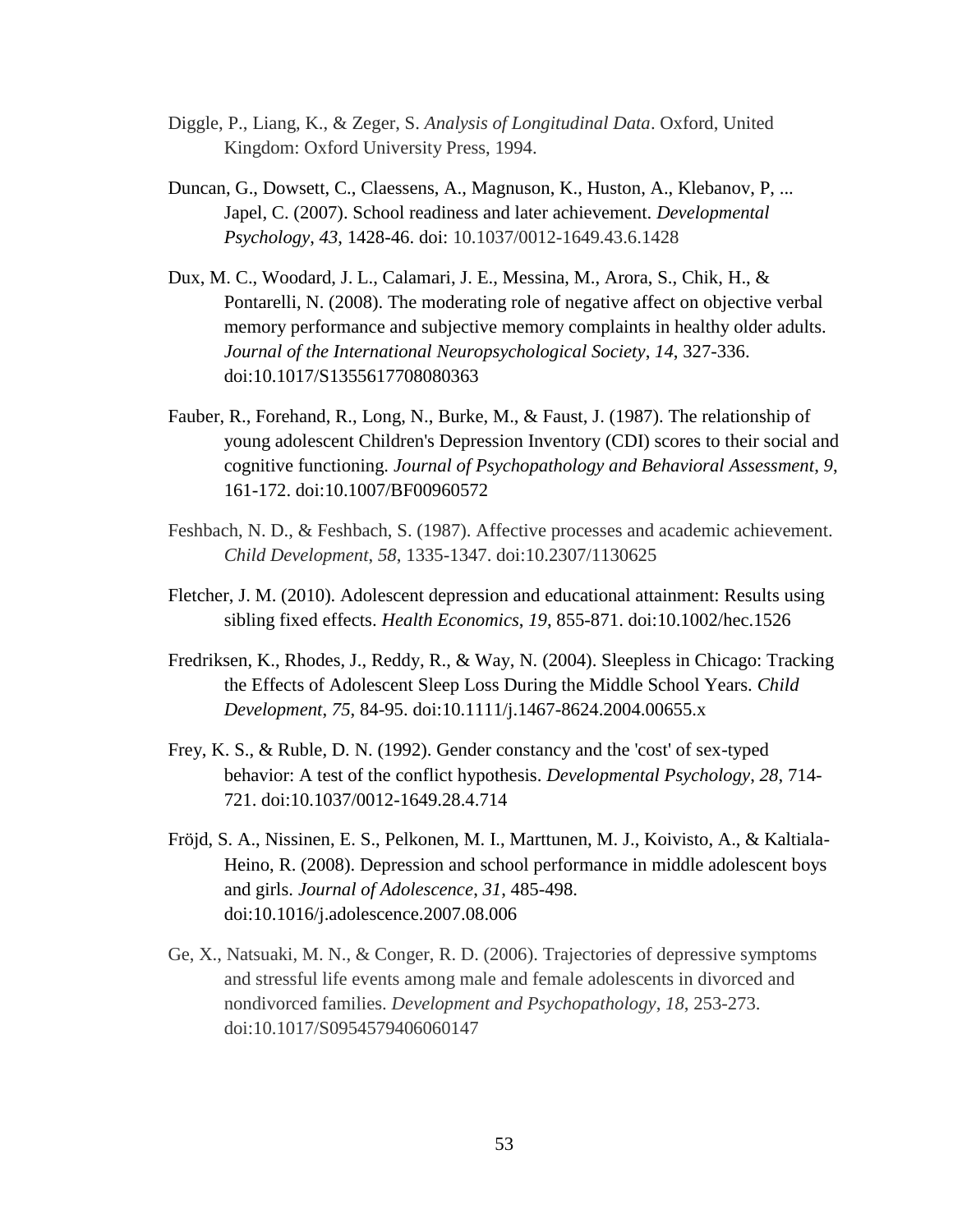- Gladstone, T. G., & Beardslee, W. R. (2000). The prevention of depression in at-risk adolescents: Current and future directions. *Journal of Cognitive Psychotherapy*, *14*, 9-23.
- Grimm, K. J. (2007). Multivariate longitudinal methods for studying developmental relationships between depression and academic achievement. *International Journal of Behavioral Development*, *31*, 328-339. doi:10.1177/0165025407077754
- Guskey, T. R. (2000). Grading policies that work against standards . . . and how to fix them. National Association of Secondary School Principals. *NASSP Bulletin*, *84*, 20-27. doi:10.1177/019263650008462003
- Haines, M. E., Norris, M. P., & Kashy, D. A. (1996). The effects of depressed mood on academic performance in college students. *Journal of College Student Development*, *37*, 519-526.
- Halonen, A., Aunola, K., Ahonen, T., & Nurmi, J. (2006). The role of learning to read in the development of problem behaviour: A cross-lagged longitudinal study. *British Journal of Educational Psychology*, *76*, 517-534. doi:10.1348/000709905X51590
- Hammen, C. (2005). Stress And Depression. *Annual Review of Clinical Psychology*, *1*, 293-319. doi:10.1146/annurev.clinpsy.1.102803.143938
- Hanish, L. D., & Guerra, N. G. (2002). A longitudinal analysis of patterns of adjustment following peer victimization. *Development And Psychopathology*, *14*, 69-89. doi:10.1017/S0954579402001049
- Hanson, T., Austin, G., & Lee-Bayha, J. (2004). Ensuring that no child is left behind: How are student health risks and resilience related to the academic progress of schools? San Francisco: WestEd.
- Heath, N. L., & Ross, S. (2000). Prevalence and expression of depressive symptomatology in students with and without learning disabilities. *Learning Disability Quarterly, 23,* 24–36.
- Herman, K. C., Lambert, S. F., Ialongo, N. S., & Ostrander, R. (2007). Academic pathways between attention problems and depressive symptoms among urban African American children. *Journal of Abnormal Child Psychology*, *35*, 265-274. doi:10.1007/s10802-006-9083-2
- Herman, K. C., Lambert, S. F., Reinke, W. M., & Ialongo, N. S. (2008). Low academic competence in first grade as a risk factor for depressive cognitions and symptoms in middle school. *Journal of Counseling Psychology*, *55*, 400-410. doi:10.1037/a0012654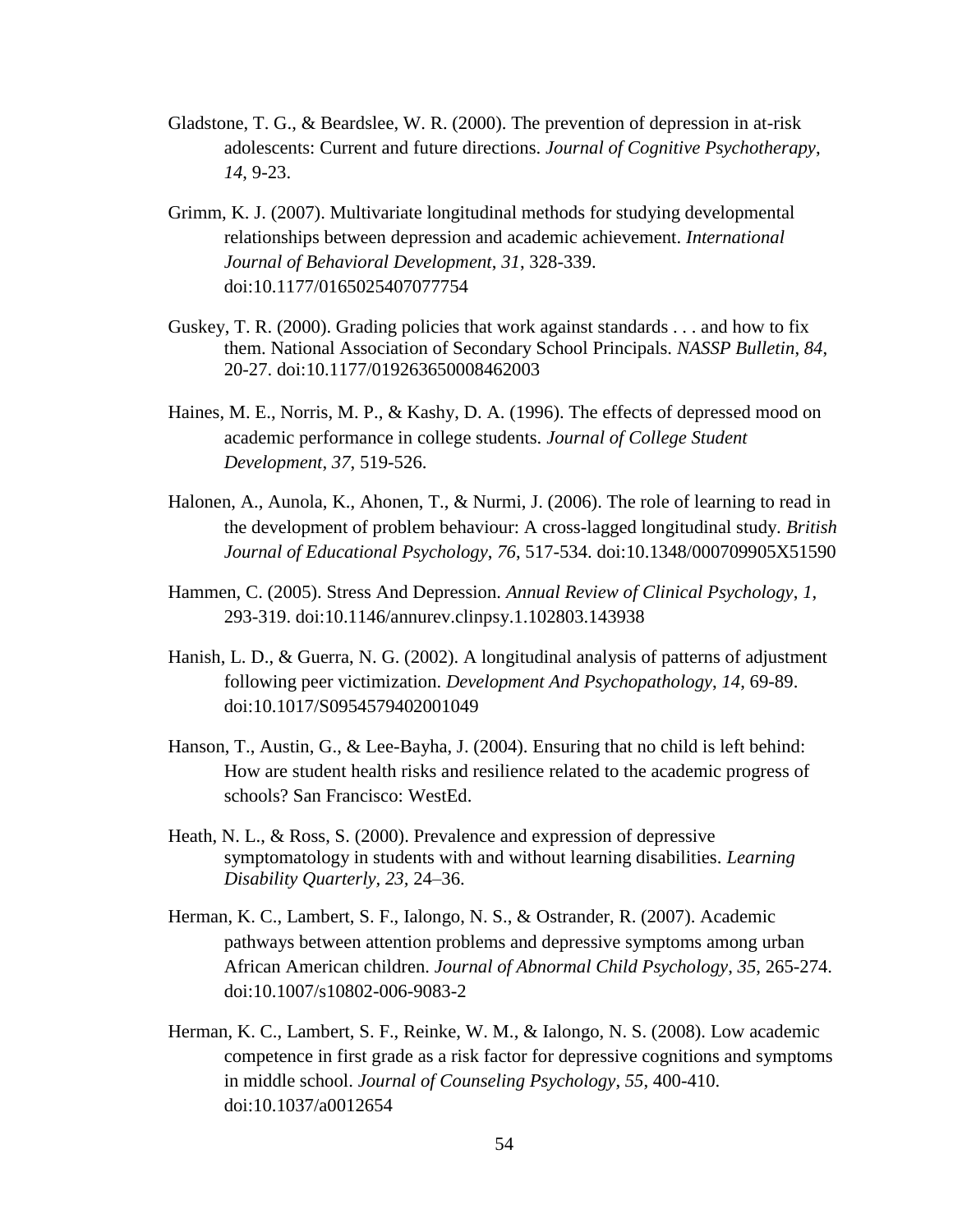- Higgins, J. & Green, S. (editors). *Cochrane Handbook for Systematic Reviews of Interventions* Version 5.0.2 [updated September 2009]. The Cochrane Collaboration, 2009.
- Hilt, L. M., McLaughlin, K. A., & Nolen-Hoeksema, S. (2010). Examination of the Response Styles Theory in a community sample of young adolescents. *Journal of Abnormal Child Psychology*, *38*, 545-556. doi:10.1007/s10802-009-9384-3
- Hishinuma, E. S., Chang, J. Y., McArdle, J. J., & Hamagami, F. (2012). Potential causal relationship between depressive symptoms and academic achievement in the Hawaiian high schools health survey using contemporary longitudinal latent variable change models. *Developmental Psychology*, *48*, 1327-1342. doi:10.1037/a0026978
- Hoffman, L. W. (1972). Early childhood experiences and women's achievement motives. *Journal of Social Issues*, *28*, 129-155. doi:10.1111/j.1540-4560.1972.tb00022.x
- Houston, D. M. (2015). Revisiting the relationship between attributional style and academic performance. *Journal of Applied Social Psychology, 46*, 192-200. doi:10.1111/jasp.12356
- Huang, C. (2015). Academic achievement and subsequent depression: A meta-analysis of longitudinal studies. *Journal of Child and Family Studies*, *24*, 434-442. doi:10.1007/s10826-013-9855-6
- Huedo-Medina, T. B., Sánchez-Meca, J., Marín-Martínez, F., & Botella, J. (2006). Assessing heterogeneity in meta-analysis: Q statistic or I² index?. *Psychological Methods*, *11*, 193-206. doi:10.1037/1082-989X.11.2.193
- Janosz, M., Archambault, I., Pagani, L. S., Pascal, S., Morin, A. S., & Bowen, F. (2008). Are there detrimental effects of witnessing school violence in early adolescence?. *Journal of Adolescent Health*, *43*, 600-608. doi:10.1016/j.jadohealth.2008.04.011
- Kaslow, N. J., Rehm, L. P., & Siegel, A. W. (1984). Social-cognitive and cognitive correlates of depression in children. *Journal of Abnormal Child Psychology*, *12*, 605-620. doi:10.1007/BF00916853
- Kim, S. Y., Chen, Q., Wang, Y., Shen, Y., & Orozco-Lapray, D. (2013). Longitudinal linkages among parent–child acculturation discrepancy, parenting, parent–child sense of alienation, and adolescent adjustment in Chinese immigrant families. *Developmental Psychology*, *49*, 900-912. doi:10.1037/a0029169
- Kovacs, M. (1992). *The Children's Depression Inventory (CDI) manual.* Multi-Health Systems. Toronto, ON.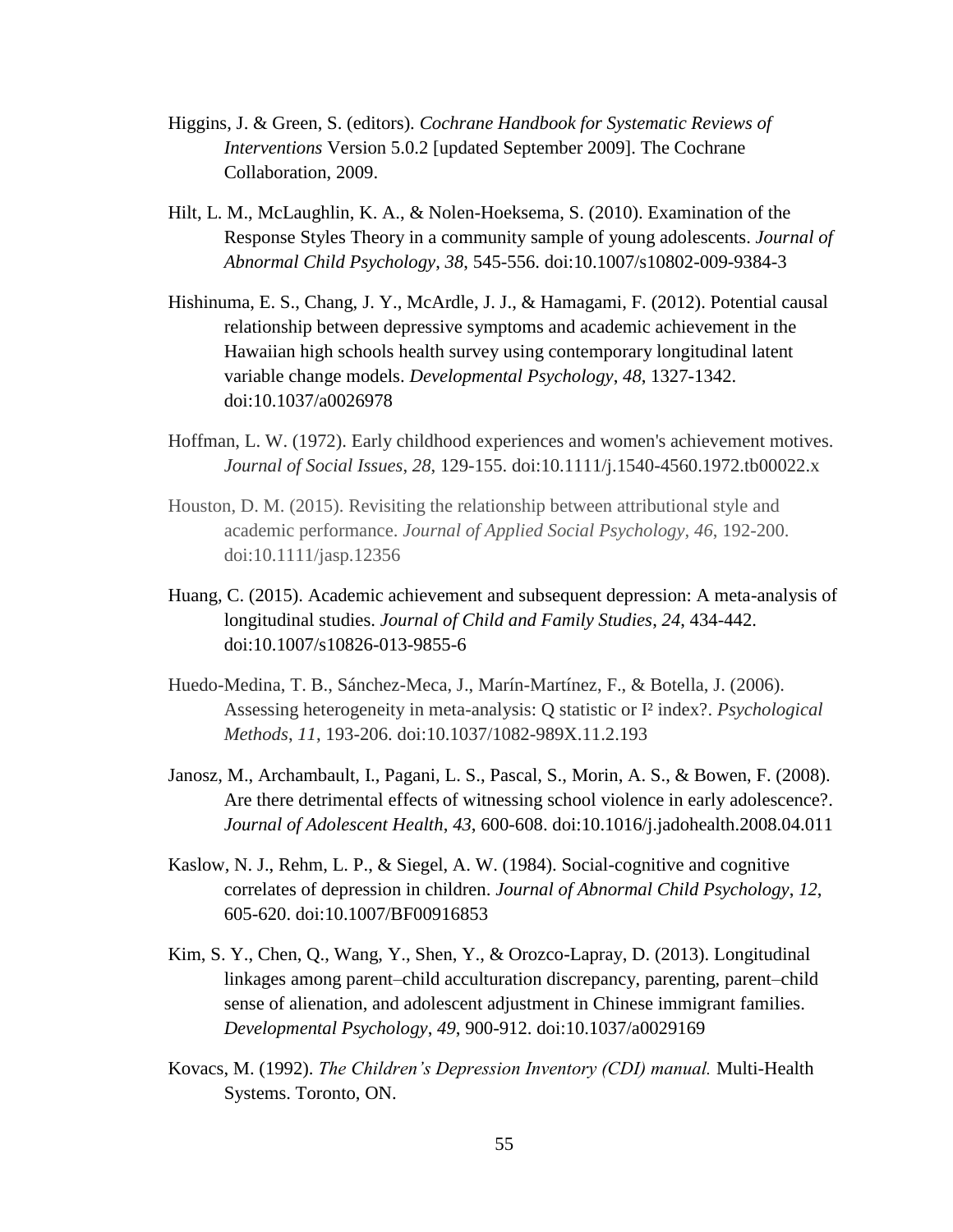- Kovacs, M., & Beck, A. T. (1978). Maladaptive cognitive structures in depression. *The American Journal of Psychiatry*, *135*, 525-533. doi:10.1176/ajp.135.5.525
- Kovacs, M., & Devlin, B. (1998). Internalizing disorders in childhood. *Journal of Child Psychology And Psychiatry*, *39*(1), 47-63. doi:10.1017/S0021963097001765
- Kreutzer, J. S., Caplan, B., & DeLuca, J. (2011). *Encyclopedia of clinical neuropsychology.* New York: Springer.
- Kuncel, N. R., Crede, M., & Thomas, L. L. (2005). The validity of self-reported grade point averages, class ranks, and test scores: A meta-analysis and review of the literature. *Review of Educational Research*, *75*, 63-82. doi:10.3102/00346543075001063
- Lakens, D., Hilgard, J., & Staaks, J. (2016). On the reproducibility of meta-analyses: Six practical recommendations. *BMC Psychology*, *4*
- Latendresse, S. J. (2004). Perceptions of parenting among affluent youth: Exploring antecedents of middle school adjustment trajectories. (Unpublished doctoral dissertation). Columbia University, New York, NY.
- Masten, A. S., Best, K. M., & Garmezy, N. (1990). Resilience and development: Contributions from the study of children who overcome adversity. *Development and Psychopathology, 2*, 425–444.
- Masten, A., Hubbard, J., Gest, S., Tellegen, A., Garmezy, N., & Ramirez, M. (1999). Competence in the context of adversity: pathways to resilience and maladaptation from childhood to late adolescence. *Development and Psychopathology*, *11*, 143- 69.
- Masten, A. S., Roisman, G. I., Long, J. D., Burt, K. B., Obradović, J., Riley, J. R., & ... Tellegen, A. (2005). Developmental Cascades: Linking Academic Achievement and Externalizing and Internalizing Symptoms Over 20 Years. *Developmental Psychology*, *41*, 733-746. doi:10.1037/0012-1649.41.5.733
- Mavridis, D., & Salanti, G. (2014) *.*Exploring and accounting for publication bias in mental health: A brief overview of methods. *Evidence-Based Mental Health, 17.*  30-35.
- McCarty, C. A., Mason, W. A., Kosterman, R., Hawkins, J. D., Lengua, L. J., & McCauley, E. (2008). Adolescent school failure predicts later depression among girls. *Journal of Adolescent Health*, *43*, 180-187. doi:10.1016/j.jadohealth.2008.01.023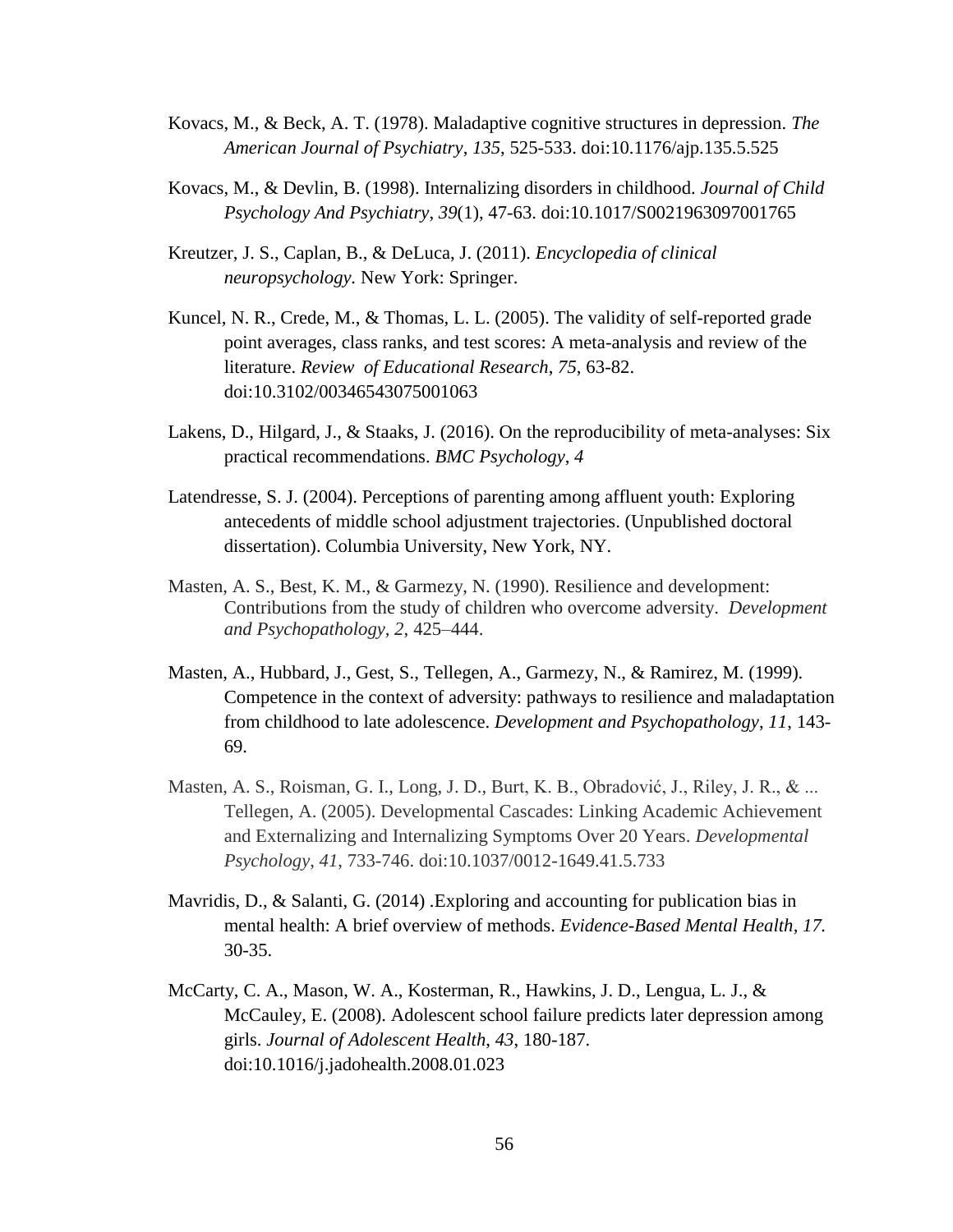- Mcgrath, E. P. (2000). Depressive symptoms and negative self-perceptions in childhood: Cognitive distortion, academic performance, peer relationships. (Unpublished dissertation). University of California at Los Angeles, Los Angeles, CA.
- Miech, R. A., Caspi, A., Moffitt, T. E., Wright, B. E., & Silva, P. A. (1999). Low socioeconomic status and mental disorders: A longitudinal study of selection and causation during young adulthood. *American Journal of Sociology*, *104*, 1096- 1131. doi:10.1086/210137
- Mikami, A. Y., & Hinshaw, S. P. (2006). Resilient Adolescent Adjustment Among Girls: Buffers of Childhood Peer Rejection and Attention-Deficit/Hyperactivity Disorder. *Journal of Abnormal Child Psychology*, *34*, 825-839. doi:10.1007/s10802-006-9062-7
- Moon, W., Kwon, M., & Chung, K. (2015) Influence of academic resilience, self-efficacy and depression on college life adjustment in Korea's nursing college students. *Indian Journal of Science and Technology, 8*. 1-8. doi: 10.17485/ijst/2015/v8i19/77003
- Morales, J. R., & Guerra, N. G. (2006). Effects of multiple context and cumulative stress on urban children's adjustment in elementary school. *Child Development*, *77*, 907- 923. doi:10.1111/j.1467-8624.2006.00910.x
- Muller, B. E., & Erford, B. T. (2012). Choosing assessment instruments for depression outcome research with school‐age youth. *Journal of Counseling & Development*, *90*, 208-220. doi:10.1111/j.1556-6676.2012.00026.x
- Myers, K., & Winters, N. C. (2002). Ten-year review of rating scales. II. Scales for internalizing disorders. *Journal of the American Academy of Child & Adolescent Psychiatry*, *41*, 634-659. doi:10.1097/00004583-200206000-00004
- National Survey on Drug Use and Health, Substance Abuse and Mental Health Services Administration, 2015. Retrieved from [https://www.samhsa.gov/data/sites/default/files/NSDUH-DetTabs-2015/NSDUH-](https://www.samhsa.gov/data/sites/default/files/NSDUH-DetTabs-2015/NSDUH-DetTabs-2015/NSDUH-DetTabs-2015.pdf%20on%20January%2030)[DetTabs-2015/NSDUH-DetTabs-2015.pdf on January 30,](https://www.samhsa.gov/data/sites/default/files/NSDUH-DetTabs-2015/NSDUH-DetTabs-2015/NSDUH-DetTabs-2015.pdf%20on%20January%2030) 2017.
- Needham, B. L. (2009). Adolescent depressive symptomatology and young adult educational attainment: An examination of gender differences. *Journal of Adolescent Health*, *45*, 179-186. doi:10.1016/j.jadohealth.2008.12.015
- Nolen-Hoeksema, S. (1991). Responses to depression and their effects on the duration of depressive episodes. *Journal of Abnormal Psychology*, *100*, 569-582. doi:10.1037/0021-843X.100.4.569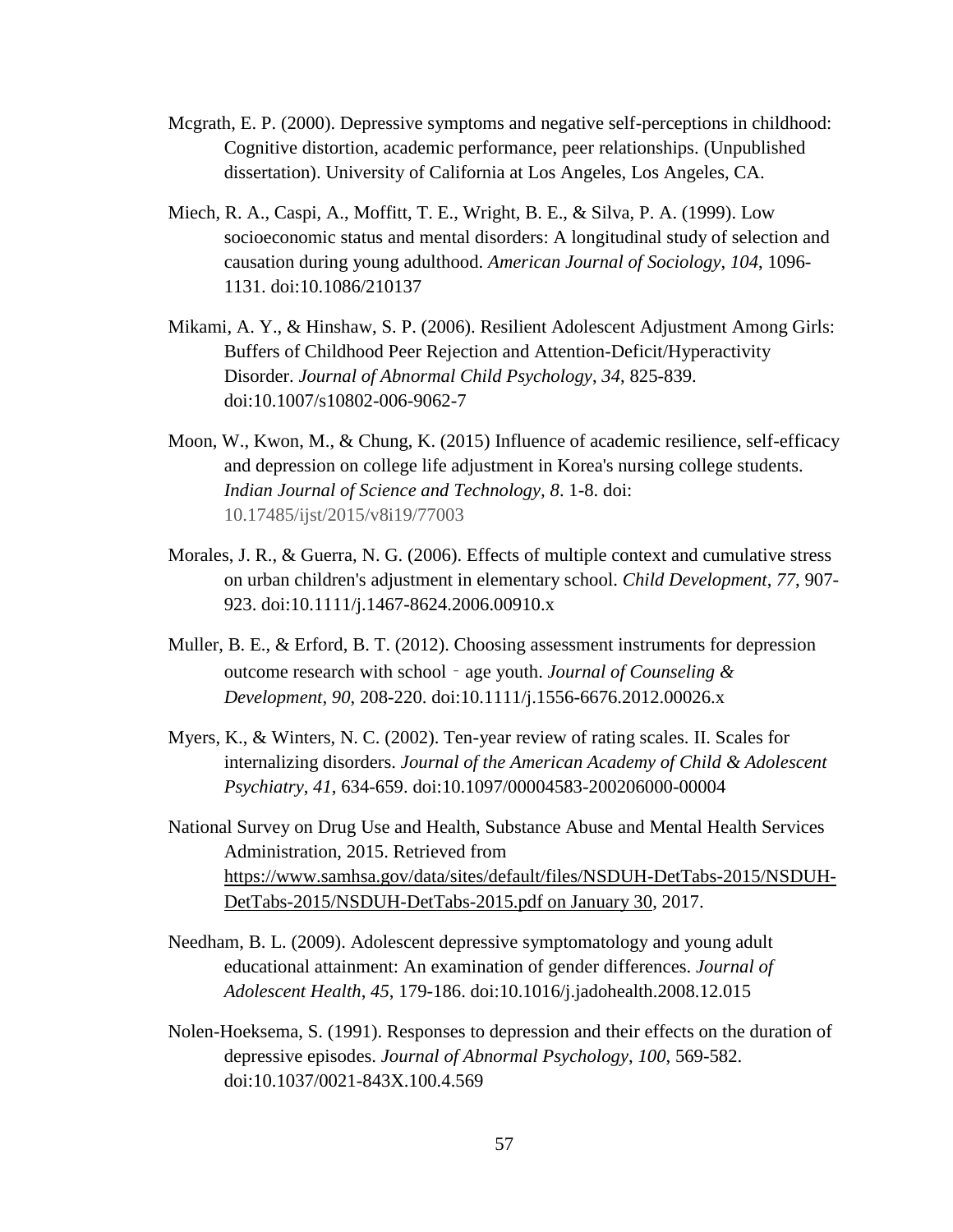- Nolen-Hoeksema, S., & Morrow, J. (1991). A prospective study of depression and posttraumatic stress symptoms after a natural disaster: The 1989 Loma Prieta earthquake. *Journal of Personality and Social Psychology*, *61*, 115-121. doi:10.1037/0022-3514.61.1.115
- O'Hara, M. (1995). The Cognitive Diathesis for Depression. In G. Miller (Ed.), *The Behavioral High-Risk Paradigm in Psychopathology* (250-270). New York, NY: Springer.
- Oldehinkel, A. J., Rosmalen, J. G., Veenstra, R., Dijkstra, J. K., & Ormel, J. (2007). Being admired or being liked: Classroom social status and depressive problems in early adolescent girls and boys. *Journal of Abnormal Child Psychology, 35,* 417– 427. doi:10.1007/s10802-007- 9100-0
- Patterson, G., & Capaldi, D. (1990). A comparison of models for boys' depressed mood. In J.E. Rolf, A. Masten, D. Ciccheti, K. Neuchterlein, & S. Weintraub (Eds.), Risk and protective factors in the development of psychopathology. Boston: Cambridge University Press.
- Patterson, G. R., & Stoolmiller, M. (1991). Replications of a dual failure model for boys' depressed mood. *Journal of Consulting and Clinical Psychology*, *59*, 491-498. doi:10.1037/0022-006X.59.4.491
- Quiroga, C. V., Janosz, M., Bisset, S., & Morin, A. S. (2013). Early adolescent depression symptoms and school dropout: Mediating processes involving selfreported academic competence and achievement. *Journal of Educational Psychology*, *105*, 552-560. doi:10.1037/a0031524
- R Core Team (2013). R: A language and environment for statistical computing. R Foundation for Statistical Computing, Vienna, Austria.
- Radloff, L. S. (1991). The use of the Center for Epidemiologic Studies Depression Scale in adolescents and young adults. *Journal of Youth and Adolescence*, *20*, 149-166. doi:10.1007/BF01537606
- Repetto, P. B. (2003). A longitudinal study of depressive symptoms among African-American adolescents: Their patterns of change and effects on school outcomes and substance use. (Unpublished dissertation). University of Michigan, Ann Arbor, MI.
- Roeser, R. W., & Eccles, J. S. (1998). Adolescents' perceptions of middle school: Relation to longitudinal changes in academic and psychological adjustment. *Journal of Research on Adolescence*, *8*, 123-158. doi:10.1207/s15327795jra0801\_6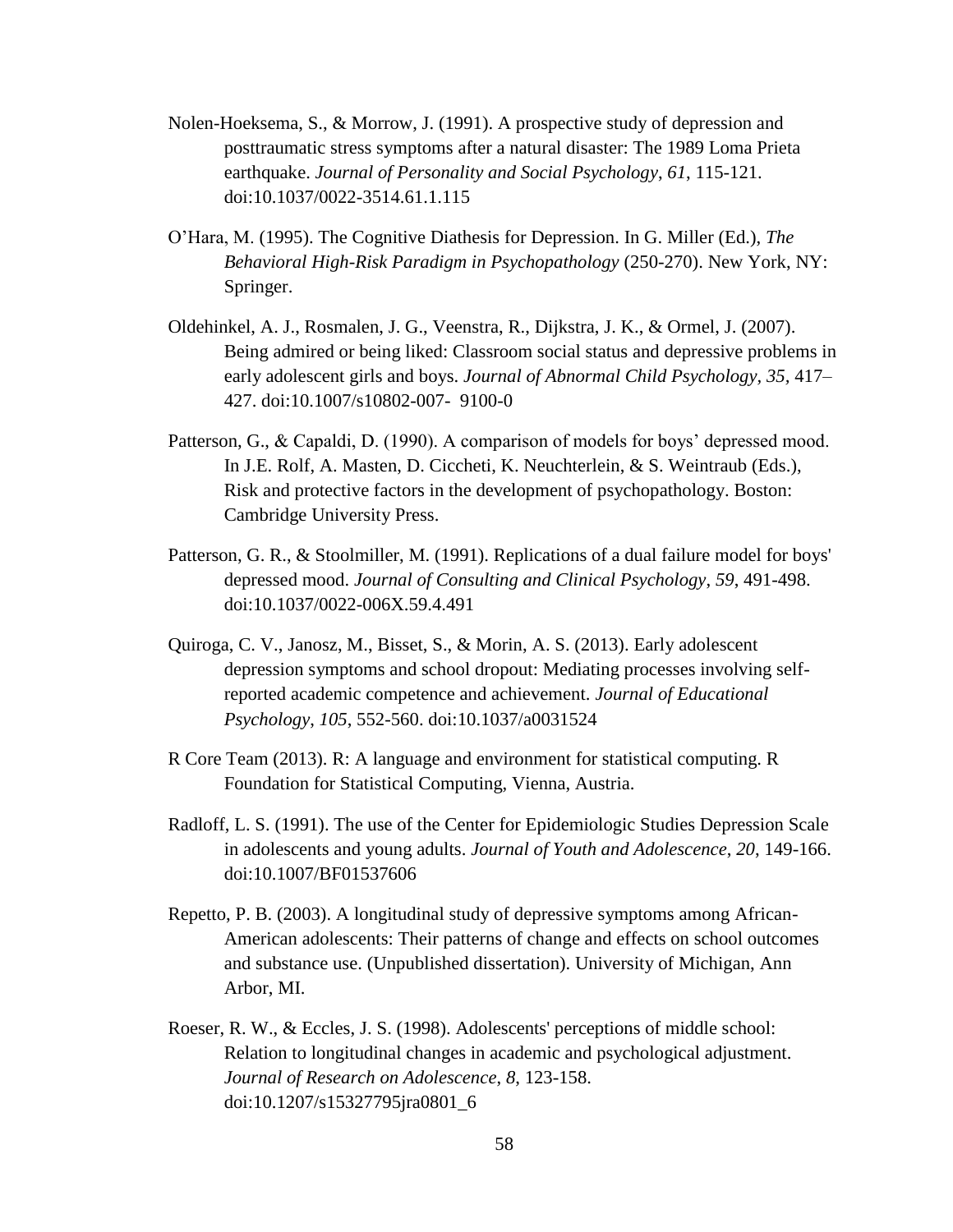- Roeser, R. W., Eccles, J. S., & Sameroff, A. J. (2000). School as a context of early adolescents' academic and social-emotional development: A summary of research findings. *The Elementary School Journal*, *100*, 443-471. doi: 10.1086/499650
- Roorda, D. L., Koomen, H. M. Y., Spilt, J. L., & Oort, F. J. (2011). The influence of affective teacher-student relationships on students' school engagement and achievement: A meta-analytic approach. *Review of Educational Research*, *81*, 493-529. doi:10.3102/0034654311421793
- Rudolph, K. D., Lambert, S. F., Clark, A. G., & Kurlakowsky, K. D. (2001). Negotiating the transition to middle school: The role of self-regulatory processes. *Child Development*, *72*, 929-946. doi:10.1111/1467-8624.00325
- Schwartz, D., Gorman, A. H., Duong, M. T., & Nakamoto, J. (2008). Peer relationships and academic achievement as interacting predictors of depressive symptoms during middle childhood. *Journal of Abnormal Psychology*, *117*, 289-299. doi:10.1037/0021-843X.117.2.289
- Scott, M., Wilcox, H., Huo, Y., Turner, J. B., Fisher, P., & Shaffer, D. (2010). School-Based Screening for Suicide Risk: Balancing Costs and Benefits. *American Journal of Public Health*, *100*, 1648–1652. doi:10.2105/AJPH.2009.175224
- Shahar, G., Henrich, C. C., Winokur, A., Blatt, S. J., Kuperminc, G. P., & Leadbeater, B. J. (2006). Self-criticism and depressive symptomatology interact to predict middle school academic achievement. *Journal of Clinical Psychology*, *62*, 147-155. doi:10.1002/jclp.20210
- Sharp, L. K., & Lipsky, M. S. (2002). Screening for depression across the lifespan: a review of measures for use in primary care settings. *American Family Physician*, *66*, 1001-1008.
- Shin, H. (2010). Does depression moderate or mediate the relations between deficits in competence and aggression?: A short-term longitudinal study of Korean children. *School Psychology International*, *31*(4), 331-352. doi:10.1177/0143034310377139
- Sterne, J., Higgins, J., & Reeves, B. on behalf of the development group for ACROBAT-NRSI. (2014). A Cochrane risk of bias assessment tool: For non-randomized studies of interventions (ACROBAT-NRSI), Version 1.0.0. Available from [http://www.riskofbias.info](http://www.riskofbias.info/) [accessed October 22, 2015].
- Taylor, S., & Tweedie, R. (1998).A non-parametric "trim and fill" method of assessing publication bias in meta-analysis. Available from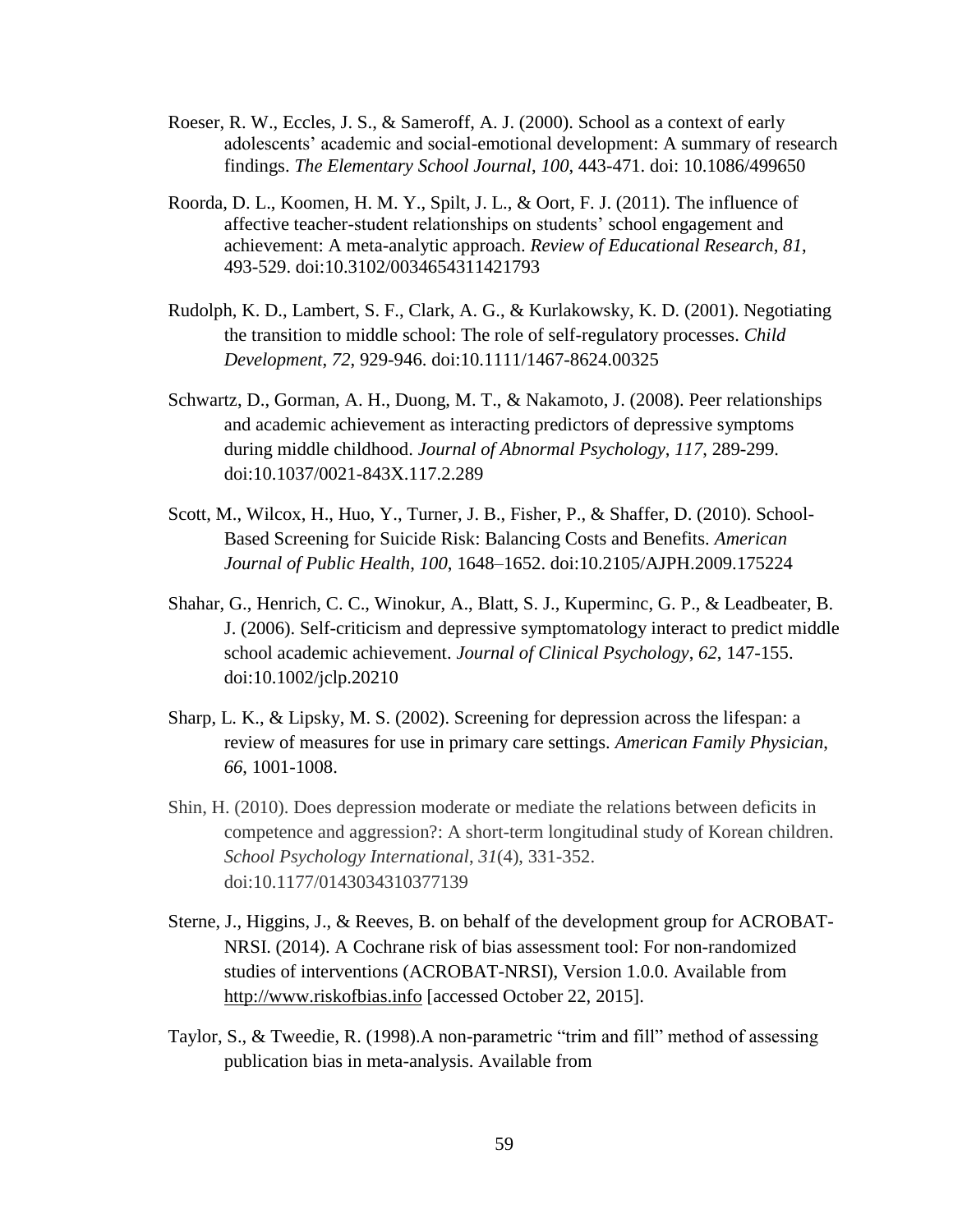[http://citeseerx.ist.psu.edu/viewdoc/download?doi=10.1.1.54.2343&rep=rep1&ty](http://citeseerx.ist.psu.edu/viewdoc/download?doi=10.1.1.54.2343&rep=rep1&type=pdf) [pe=pdf](http://citeseerx.ist.psu.edu/viewdoc/download?doi=10.1.1.54.2343&rep=rep1&type=pdf) [accessed October 22, 2015].

- *The role of high school teachers in preventing suicide* [pamphlet]. 2012 Waltham, MA: Suicide Prevention Resource Center.
- Topitzes, J., Godes, O, Mersky, J. P., Ceglarek, S. & Reynolds, A. J. (2009). [Educational](http://www.springerlink.com/content/a83757514826m518)  [success and adult health: Findings from the Chicago Longitudinal Study.](http://www.springerlink.com/content/a83757514826m518) *Prevention Science, 10*(2), 175-95.
- Trost, K., & El-Khouri, B. M. (2008). Mapping Swedish females' educational pathways in terms of academic competence and adjustment problems. *Journal of Social Issues*, *64*, 157-174. doi:10.1111/j.1540-4560.2008.00553.x
- Undheim, A. M., & Sund, A. M. (2005). School factors and the emergence of depressive symptoms among young Norwegian adolescents. *European Child & Adolescent Psychiatry*, *14*, 446-453. doi:10.1007/s00787-005-0496-1
- Useche, A. C. (2015). Effects of family, schools, and community contexts on children's self-regulation, competence in mathematics and reading, and social and emotional adjustment. (Unpublished dissertation). University of Florida, Gainesville, FL.
- Valentine, J. C., Pigott, T. D., & Rothstein, H. R. (2010). How many studies do you need? A primer on statistical power for meta-analysis. *Journal of Educational and Behavioral Statistics*, *35*, 215-247. doi:10.3102/1076998609346961
- van Lier, P. C., Vitaro, F., Barker, E. D., Brendgen, M., Tremblay, R. E., & Boivin, M. (2012). Peer victimization, poor academic achievement, and the link between childhood externalizing and internalizing problems. *Child Development*, *83*, 1775-1788. doi:10.1111/j.1467-8624.2012.01802.x
- Vargas, D. A., Roosa, M. W., Knight, G. P., & O'Donnell, M. (2013). Family and cultural processes linking family instability to Mexican American adolescent adjustment. *Journal of Family Psychology*, *27*, 387-397. doi:10.1037/a0032863
- Ventura J., Liberman, R., & Green, M. (1998). Training and quality assurance with the Structured Clinical Interview for DSM-IV (SCID-I/P). *Psychiatry Research, 79,*163–173. doi:10.1016/S0165-1781(98)00038-9
- Verboom, C. E., Sijtsema, J. J., Verhulst, F. C., Penninx, B. H., & Ormel, J. (2014). Longitudinal associations between depressive problems, academic performance, and social functioning in adolescent boys and girls. *Developmental Psychology*, *50*, 247-257. doi:10.1037/a0032547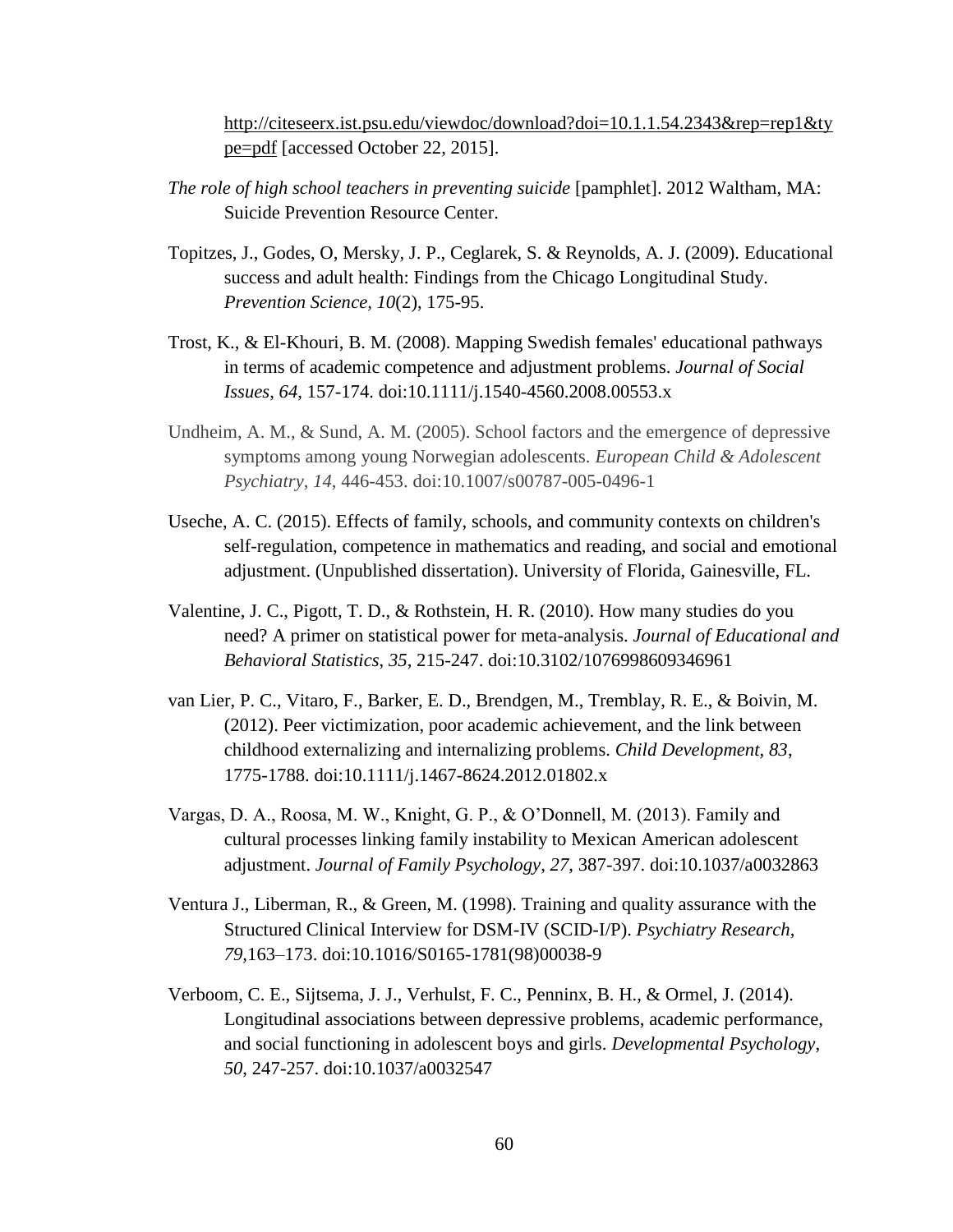- Viechtbauer, W. (2010). Conducting meta-analyses in R with the metafor package. *Journal of Statistical Software, 36*, 1-48. URL:<http://www.jstatsoft.org/v36/i03/>
- Wang, M., Chow, A., Hofkens, T., & Salmela-Aro, K. (2015). The trajectories of student emotional engagement and school burnout with academic and psychological development: Findings from Finnish adolescents. *Learning and Instruction*, *36.*  57-65. doi:10.1016/j.learninstruc.2014.11.004
- Weissman, M. M., Wolk, S., Goldstein, R. B., Moreau, D., Adams, P., Greenwald, S., & ... Wickramaratne, P. (1999). Depressed adolescents grown up. *Journal of the American Medical Association*, *281*, 1707-1713.
- White JL, Moffitt TE, & Silva PA. (1989). A prospective replication of the protective effects of IQ in subjects at high risk for juvenile delinquency. *Journal of Consulting and Clinical Psychology*, *57*, 719-24.
- Wichstrøm, L. (1999). The emergence of gender difference in depressed mood during adolescence: The role of intensified gender socialization. *Developmental Psychology*, *35*, 232-245. doi:10.1037/0012-1649.35.1.232
- Yong, M., Fleming, C. B., McCarty, C. A., & Catalano, R. F. (2014). Mediators of the associations between externalizing behaviors and internalizing symptoms in late childhood and early adolescence. *The Journal of Early Adolescence*, *34*, 967- 1000. doi:10.1177/0272431613516827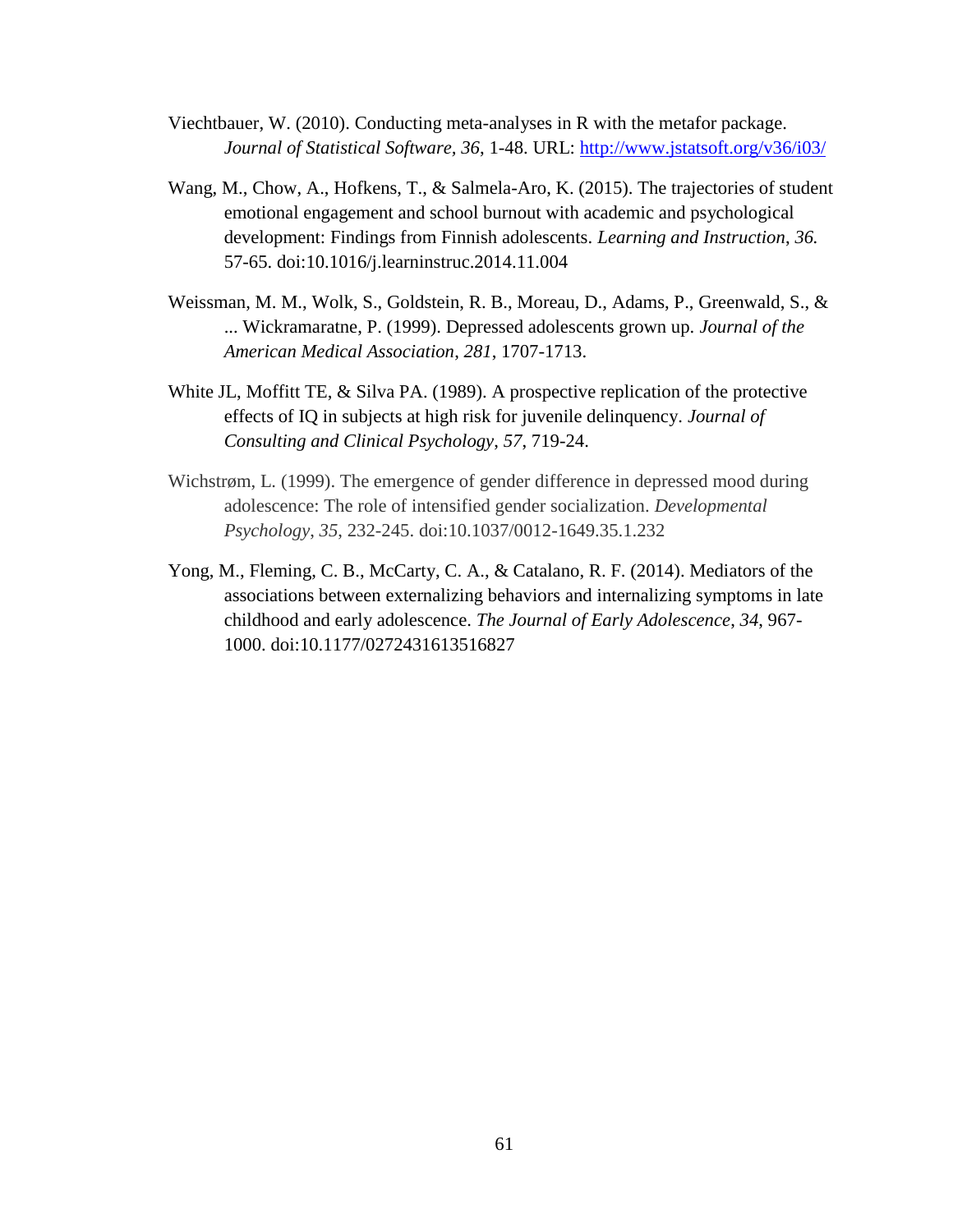Table 1: Database Search Strategy

1. To search for article that included a depression measure:

Depression measures were administered to the child or adolescent study participants, either as the independent measure as reported as one variable among many others reported as components of a larger survey.

Search terms: Depress\* or internaliz\* or mood\* or affect\*

2. To search for article that included academic achievement measures:

A measure of academic achievement must have been reported. This could include GPA, standardized test score(s), grade retention records, or graduation rates.

Search terms: Achieve\* or attend\* or Grade\* or GPA or Graduation or Retent\* or Academic\*

3. Types of Participants

This meta-analysis examined correlations reported for school-aged children and adolescents at multiple time points. Participants of studies included in this meta-analysis varied in age from five to eighteen years. The studies included students from a variety of settings and populations, including clinical and non-clinical populations, special education settings, and children or adolescents experiencing co-morbid issues in either physical or mental health arenas. General population samples and samples consisting exclusively of special populations (e.g. students who met criteria for special education services, had chronic diseases, or had co-morbid mental health diagnoses) were included. Details related to distinguishing characteristics of study participants were provided.

Search terms: Child\* or Student\* or Adolesc\*

4. Types of Research Designs

Only quantitative studies were included in this meta-analysis. Studies could be of any type of design, including correlational, causal, experimental, and longitudinal.

Search terms: quantitative or longitudinal or prospective or retrospective or time points

5. Types of Outcomes

To be included in this meta-analysis, studies must have either included a correlation of depression and achievement provided as part of a correlation matrix.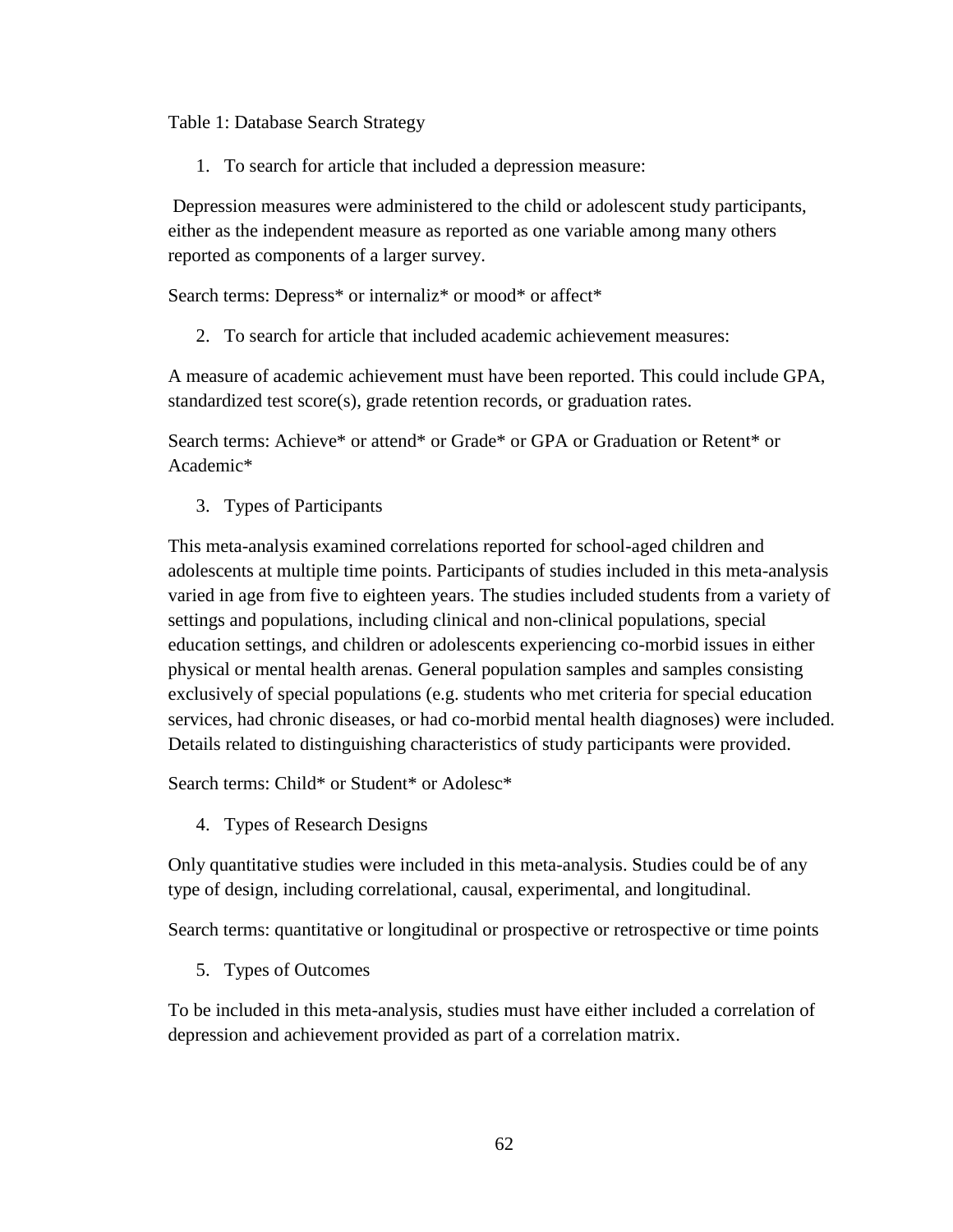|    | <b>Study Inclusion Criteria</b>                                                                             |                                                                       |
|----|-------------------------------------------------------------------------------------------------------------|-----------------------------------------------------------------------|
| 1. | Does the study include a measure of depression?                                                             | 1. No<br>2. Yes<br>3. Can't tell/unsure<br><b>IF NO, THEN STOP</b>    |
| 1. | Does the study include a measure of academic achievement?                                                   | 1. No<br>2. Yes<br>3. Can't tell/unsure<br><b>IF NO, THEN STOP</b>    |
| 1. | Does the study include school-aged children and adolescents,<br>ranging in age from five to eighteen years? | 1. No<br>2. Yes<br>Can't tell/unsure<br>3.<br><b>IF NO, THEN STOP</b> |
| 1. | Does the study report on an empirical study with quantitative<br>results?                                   | 1. No<br>2. Yes<br>3. Can't tell/unsure<br><b>IF NO, THEN STOP</b>    |
| 1. | Does the study include a metric of the statistical relationship<br>between depression and achievement?      | 1. No<br>Yes<br>2.<br>3. Can't tell/unsure<br><b>IF NO, THEN STOP</b> |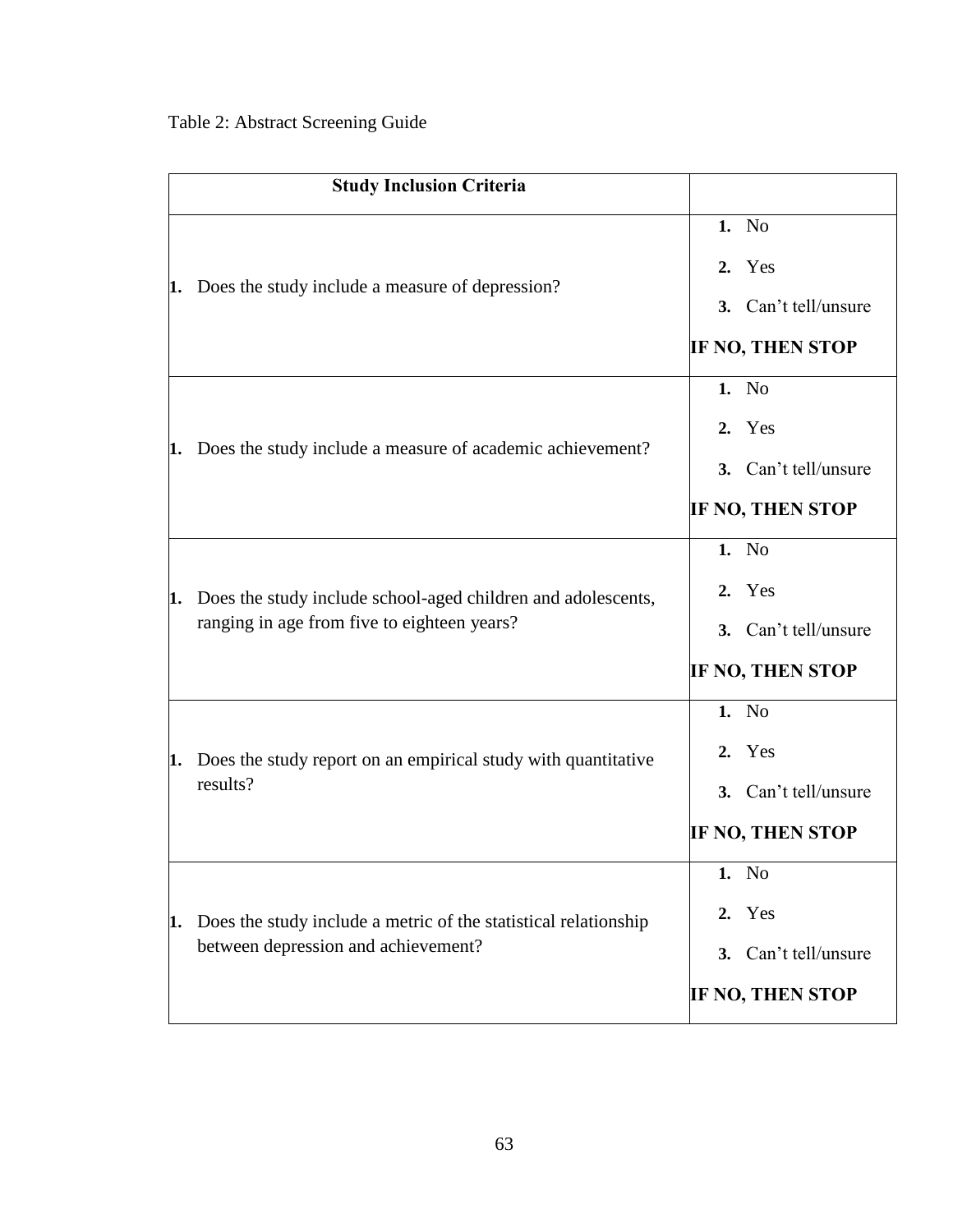| Table 3: Coding Guide for Depression & Academic Achievement Meta-Analysis |  |  |  |
|---------------------------------------------------------------------------|--|--|--|
|                                                                           |  |  |  |

| Report<br><b>Characteristics</b>                          | <b>Response</b>                         |
|-----------------------------------------------------------|-----------------------------------------|
| 1. Report ID Number                                       |                                         |
| 2. Author (First<br>author last name)                     |                                         |
| 3. Publication year                                       |                                         |
| 4. Study source                                           | 0. Electronic search                    |
|                                                           | 1. Researcher                           |
|                                                           | 0. Journal article                      |
|                                                           | 1. Dissertation/thesis                  |
| 5. Type of publication                                    | Conference poster or presentation<br>2. |
|                                                           | 3. Other                                |
|                                                           | 99. Unknown                             |
| <b>Study Design</b>                                       |                                         |
|                                                           | <b>0.</b> Random from local population  |
|                                                           | Convenience<br>1.                       |
| 6. Participant<br><b>Selection</b>                        | 2. Current symptoms                     |
|                                                           | 3. Other                                |
|                                                           | 99. Unknown                             |
| 7. Lapse between first<br>and last data waves<br>(months) |                                         |
| <b>Sample</b><br>Demographics                             |                                         |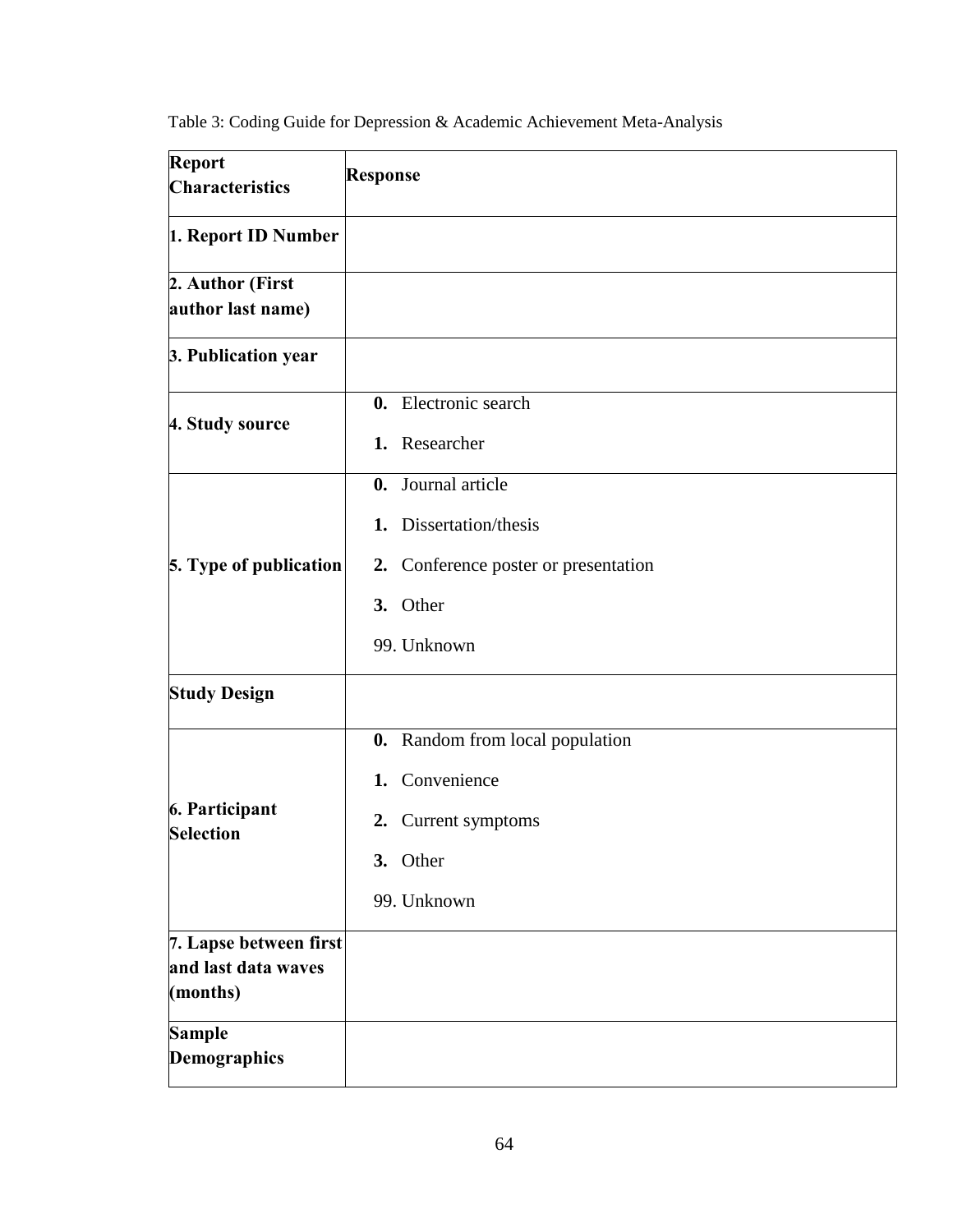| 8. Participant Age        |                                                 |
|---------------------------|-------------------------------------------------|
|                           |                                                 |
| 9. Participant Gender     | % Female:_____                                  |
|                           | NR - Not reported                               |
|                           | Report % in each category:                      |
|                           | 1. Caucasian ______                             |
|                           | 2. African American                             |
| 10. Participant           |                                                 |
| ethnicity                 |                                                 |
|                           |                                                 |
|                           |                                                 |
|                           | 99. Not reported                                |
|                           | 1. United States                                |
| 11. Country of study      | 2. Canada                                       |
| 12.Date range of          |                                                 |
| study                     |                                                 |
| 13.Attrition              | Percent retained:                               |
|                           | 99. Not reported                                |
|                           | Description of how attrition bias was assessed: |
| 14. Attrition bias        |                                                 |
|                           | 99. Not reported                                |
| <b>Depression Measure</b> |                                                 |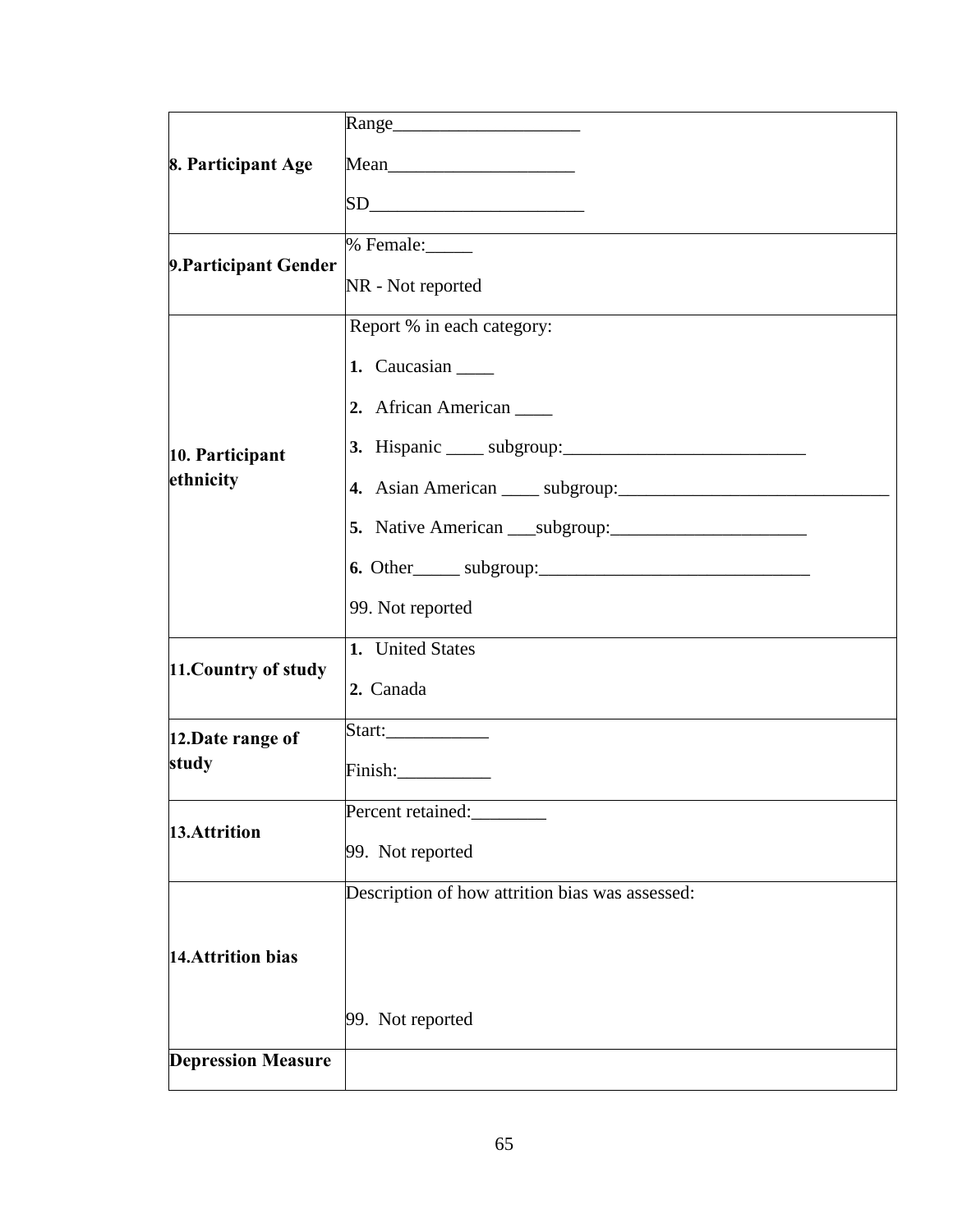|                | 1. Beck Depression Inventory (BDI)                                                         |  |  |  |  |  |  |  |  |
|----------------|--------------------------------------------------------------------------------------------|--|--|--|--|--|--|--|--|
| 15.Depression  | 2. Center for Epidemiological Studies – Depression Scale for Children<br>(CES-DC)          |  |  |  |  |  |  |  |  |
| <b>Measure</b> | 3 Reynolds Adolescent Depression Inventory (RADS)                                          |  |  |  |  |  |  |  |  |
|                | 4. Children's Depression Inventory (CDI)                                                   |  |  |  |  |  |  |  |  |
|                |                                                                                            |  |  |  |  |  |  |  |  |
|                |                                                                                            |  |  |  |  |  |  |  |  |
|                | 2. GPA – Using school records, timeframe:                                                  |  |  |  |  |  |  |  |  |
|                | 3. Graduation                                                                              |  |  |  |  |  |  |  |  |
| 16. Academic   | 4. Grade retention                                                                         |  |  |  |  |  |  |  |  |
| <b>Measure</b> | 5. Standardized Assessment, National: ACT, SAT, ITBS, CTBS, ACT<br>Explore, ACT Plan, NAEP |  |  |  |  |  |  |  |  |
|                | 6. Standardized Assessment, State:                                                         |  |  |  |  |  |  |  |  |
|                | 7. Other:                                                                                  |  |  |  |  |  |  |  |  |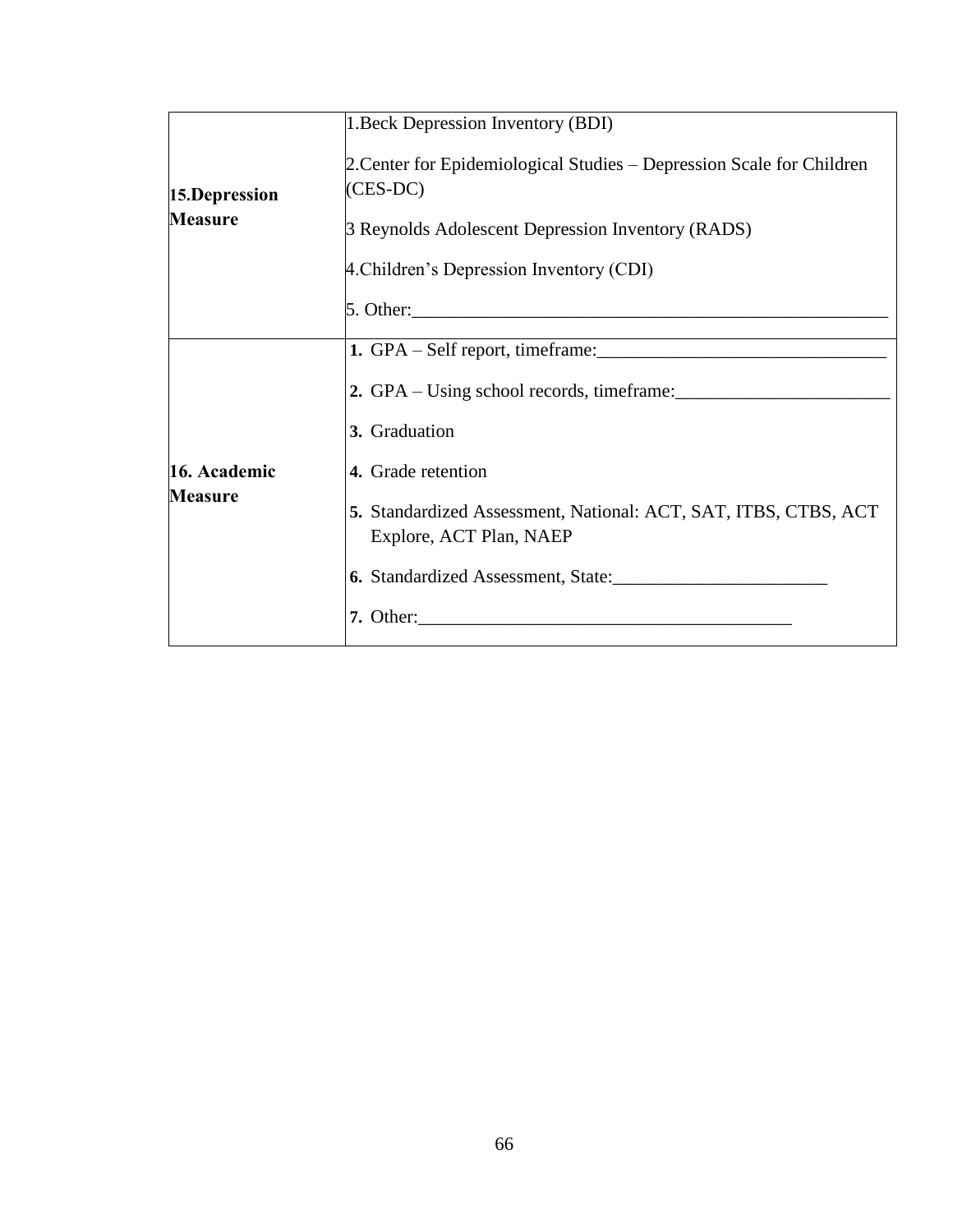|                                                    | $1.$ Beck (BDI) | 1. Beck (BDI)  | $1.$ Beck (BDI) | 1. Beck (BDI)  |
|----------------------------------------------------|-----------------|----------------|-----------------|----------------|
|                                                    | 2. CES-DC       | 2. CES-DC      | 2. CES-DC       | 2. CES-DC      |
|                                                    | 3. RADS         | 3. RADS        | 3. RADS         | 3. RADS        |
|                                                    | 4. CDI          | 4. CDI         | 4. CDI          | 4. CDI         |
|                                                    | 5. Other:       | 5. Other:      | 5. Other:       | 5. Other:      |
|                                                    | 1. GPA-self     | 7. GPA-self    | 7. GPA-self     | 7. GPA-self    |
|                                                    | 2. GPA-records  | 8.GPA-records  | 8.GPA-records   | 8.GPA-records  |
|                                                    | 3. Graduation   | 9.Graduation   | 9.Graduation    | 9.Graduation   |
| 17. Please provide the<br>$name(s)$ of the test(s) | 10.Retention    | 10.Retention   | 10.Retention    | 10.Retention   |
| if available.                                      | 11. ACT         | 11. ACT        | 11. ACT         | 11. ACT        |
|                                                    | 12.SAT          | 12.SAT         | 12.SAT          | 12.SAT         |
|                                                    | 13.ITBS         | 13.ITBS        | 13.ITBS         | 13.ITBS        |
|                                                    | 14.CTBS         | 14.CTBS        | 14.CTBS         | 14.CTBS        |
|                                                    | 15.ACT Explore  | 15.ACT Explore | 15.ACT Explore  | 15.ACT Explore |
|                                                    | 16.ACT Plan     | 16.ACT Plan    | 16.ACT Plan     | 16.ACT Plan    |
|                                                    | 17.NAEP         | 17.NAEP        | 17.NAEP         | 17.NAEP        |
|                                                    | 18. Other:      | 18. Other:     | 18. Other:      | 18. Other:     |
|                                                    |                 |                |                 |                |
| 18. Is the validity of<br>the data collection      | 1. Yes          | 1. Yes         | 1. Yes          | 1. Yes         |
| tools/methods<br>reported?                         | 2. No           | 2. No          | 2. No           | 2. No          |
|                                                    |                 |                |                 |                |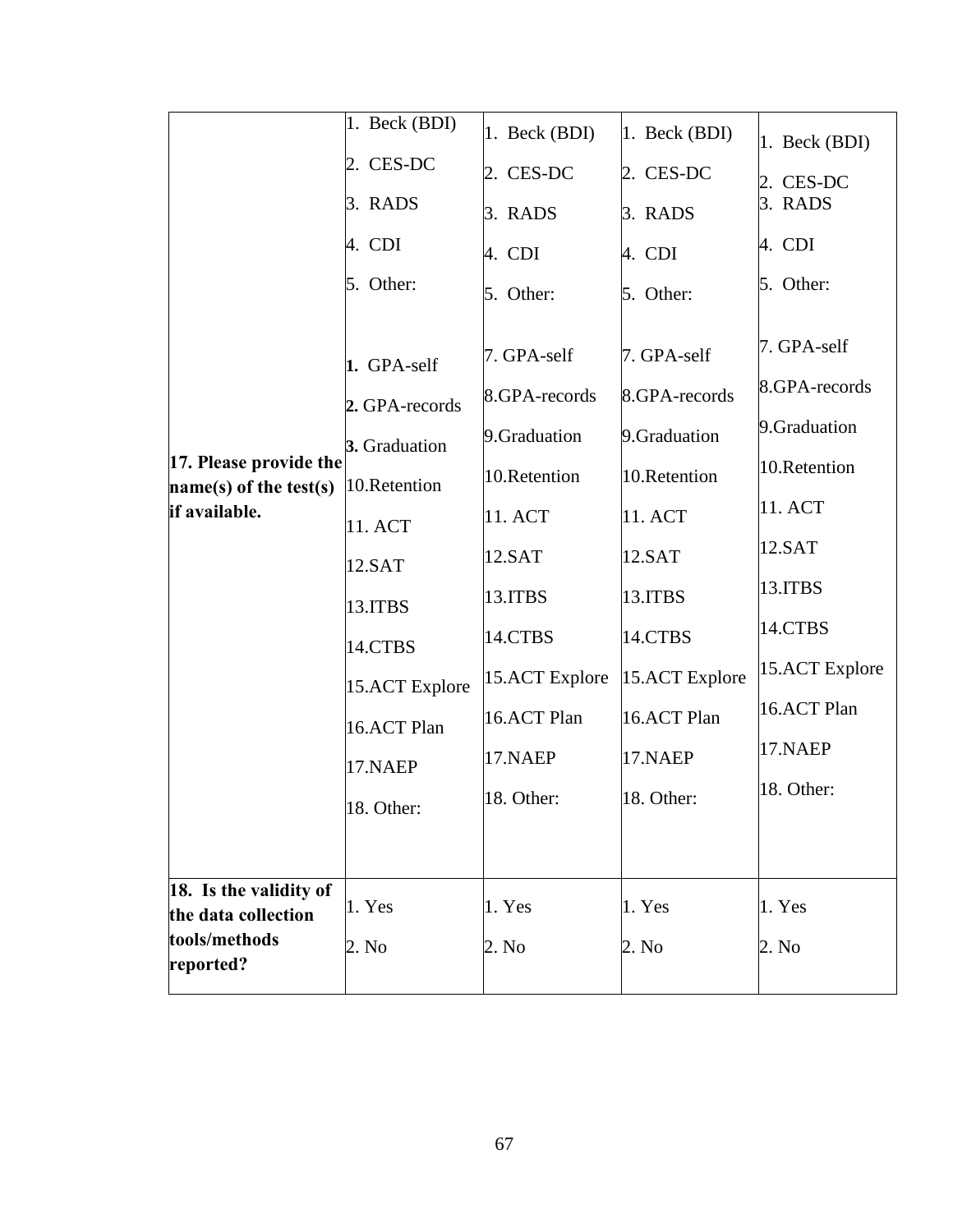|                                                                                 | 1. Previous<br>validity research<br>cited                                                                                                                                                                   | 1. Previous<br>validity research<br>cited                                                                                                                                                                   | 1. Previous<br>validity research<br>cited                                                                                                                                                                   | 1. Previous<br>validity research<br>cited                                                                                                                                                                  |  |
|---------------------------------------------------------------------------------|-------------------------------------------------------------------------------------------------------------------------------------------------------------------------------------------------------------|-------------------------------------------------------------------------------------------------------------------------------------------------------------------------------------------------------------|-------------------------------------------------------------------------------------------------------------------------------------------------------------------------------------------------------------|------------------------------------------------------------------------------------------------------------------------------------------------------------------------------------------------------------|--|
| 19. What (construct)<br>validity procedures<br>were reported?                   | 2. Common<br>practice (studies<br>using similar<br>assessment<br>procedures cited)<br>3. Preliminary<br>investigation<br>(e.g., pilot study,<br>item ratings by<br>experts)<br>4. Other (please<br>specify) | 2. Common<br>practice (studies<br>using similar<br>assessment<br>procedures cited)<br>3. Preliminary<br>investigation<br>(e.g., pilot study,<br>item ratings by<br>experts)<br>4. Other (please<br>specify) | 2. Common<br>practice (studies<br>using similar<br>assessment<br>procedures cited)<br>3. Preliminary<br>investigation<br>(e.g., pilot study,<br>item ratings by<br>experts)<br>4. Other (please<br>specify) | 2. Common<br>practice (studies<br>using similar<br>assessment<br>procedures cited)<br>3. Preliminary<br>investigation<br>(e.g., pilot study,<br>item ratings by<br>experts)<br>4. Other (please<br>specify |  |
| 20. Is the reliability of<br>the data collection<br>tools/methods<br>reported?. | 1. Yes<br>2. No                                                                                                                                                                                             | 1. Yes<br>2. No                                                                                                                                                                                             | 1. Yes<br>2. No                                                                                                                                                                                             | 1. Yes<br>2. No                                                                                                                                                                                            |  |
|                                                                                 | 1. Cronbach'<br>alpha                                                                                                                                                                                       | 1. Cronbach'<br>alpha                                                                                                                                                                                       | 1. Cronbach'<br>alpha                                                                                                                                                                                       | 1. Cronbach'<br>alpha                                                                                                                                                                                      |  |
| 21. What reliability<br>coefficient was<br>reported?                            | 2. Test–retest<br>3. Interrater<br>reliability<br>4. Other (please<br>specify)                                                                                                                              | 2. Test-retest<br>3. Interrater<br>reliability<br>4. Other (please<br>specify)                                                                                                                              | 2. Test-retest<br>3. Interrater<br>reliability<br>4. Other (please<br>specify)                                                                                                                              | 2. Test-retest<br>3. Interrater<br>reliability<br>4. Other (please<br>specify)                                                                                                                             |  |
| 22. What was the<br>value for the metric<br>in 19?                              |                                                                                                                                                                                                             |                                                                                                                                                                                                             |                                                                                                                                                                                                             |                                                                                                                                                                                                            |  |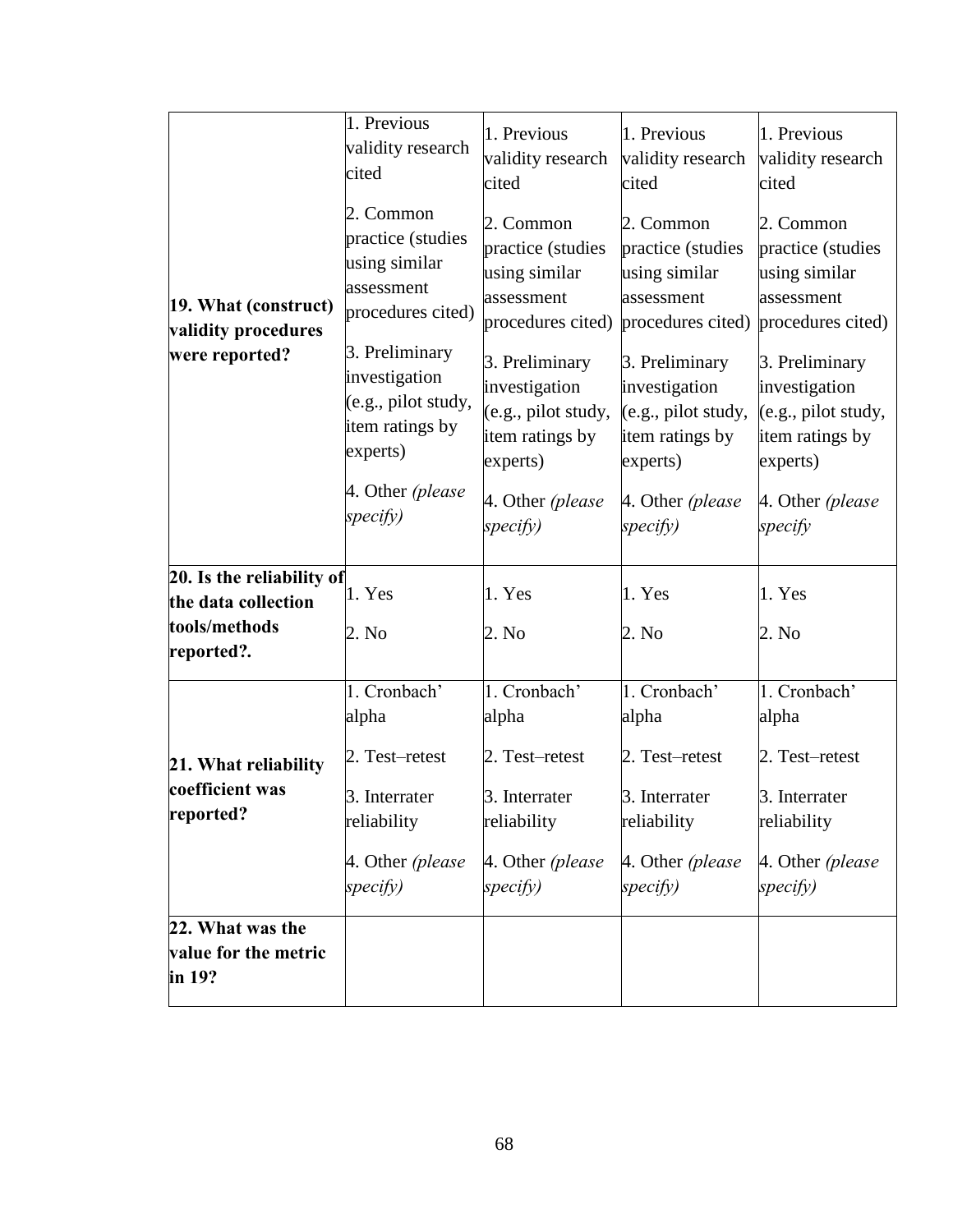| 23. Correlation for<br>depression at baseline<br>on achievement at<br>time point two                                                          | 1.                         |
|-----------------------------------------------------------------------------------------------------------------------------------------------|----------------------------|
| (controlling for<br>achievement at<br>baseline)                                                                                               | 99. Not reported           |
| 24. Correlation for<br>achievement at<br><b>baseline</b> on<br>depression at time<br>point two (controlling<br>for depression at<br>baseline) | 1.<br>99. Not reported     |
| 25. Correlation<br>matrix provided                                                                                                            | 1. Yes<br>99. Not provided |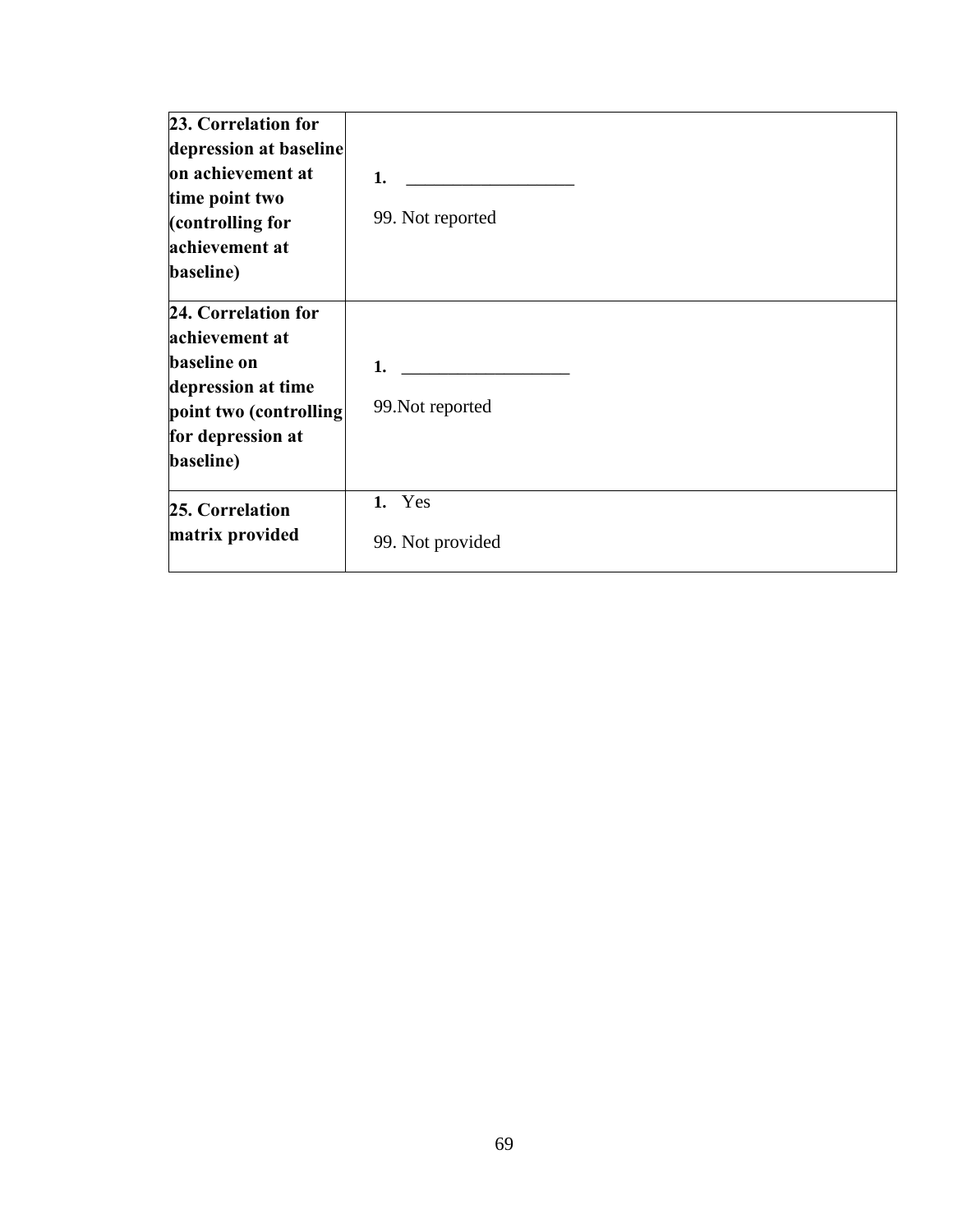#### Table 4: References for Studies Used in Meta-Analysis

Chang, E. S., Greenberger, E., Chen, C., Heckhausen, J., & Farruggia, S. P. (2010). Nonparental adults as social resources in the transition to adulthood. *Journal of Research On Adolescence*, *20*, 1065-1082.

Chen, R., & Simons-Morton, B. (2009). Concurrent changes in conduct problems and depressive symptoms in early adolescents: A developmental person-centered approach. *Development and Psychopathology*, *21*, 285-307.

Chen, X., Yang, F., & Wang, L. (2013). Relations between shyness-sensitivity and internalizing problems in Chinese children: Moderating effects of academic achievement. *Journal of Abnormal Child Psychology*, *41*, 825-836.

Colarossi, L. G. (2000, August). Gender differences in social support from parents, teachers, and peers: Implications for adolescent development. (Unpublished doctoral dissertation). University of Michigan, Ann Arbor, MI.

Cunningham, J. N., Kliewer, W., & Garner, P. W. (2009). Emotion socialization, child emotion understanding and regulation, and adjustment in urban African American families: Differential associations across child gender. *Development and Psychopathology*, *21*, 261-283.

Denault, A., Poulin, F., & Pedersen, S. (2009). Intensity of participation in organized youth activities during the high school years: Longitudinal associations with adjustment. *Applied Developmental Science*, *13*, 74-87.

Fredriksen, K., Rhodes, J., Reddy, R., & Way, N. (2004). Sleepless in Chicago: Tracking the Effects of Adolescent Sleep Loss During the Middle School Years. *Child Development*, *75*, 84-95.

Halonen, A., Aunola, K., Ahonen, T., & Nurmi, J. (2006). The role of learning to read in the development of problem behaviour: A cross-lagged longitudinal study. *British Journal of Educational Psychology*, *76*, 517-534.

Janosz, M., Archambault, I., Pagani, L. S., Pascal, S., Morin, A. S., & Bowen, F. (2008). Are there detrimental effects of witnessing school violence in early adolescence? *Journal of Adolescent Health*, *43*, 600-608.

Kim, S. Y., Chen, Q., Wang, Y., Shen, Y., & Orozco-Lapray, D. (2013). Longitudinal linkages among parent–child acculturation discrepancy, parenting, parent–child sense of alienation, and adolescent adjustment in Chinese immigrant families. *Developmental Psychology*, 49, 900-912.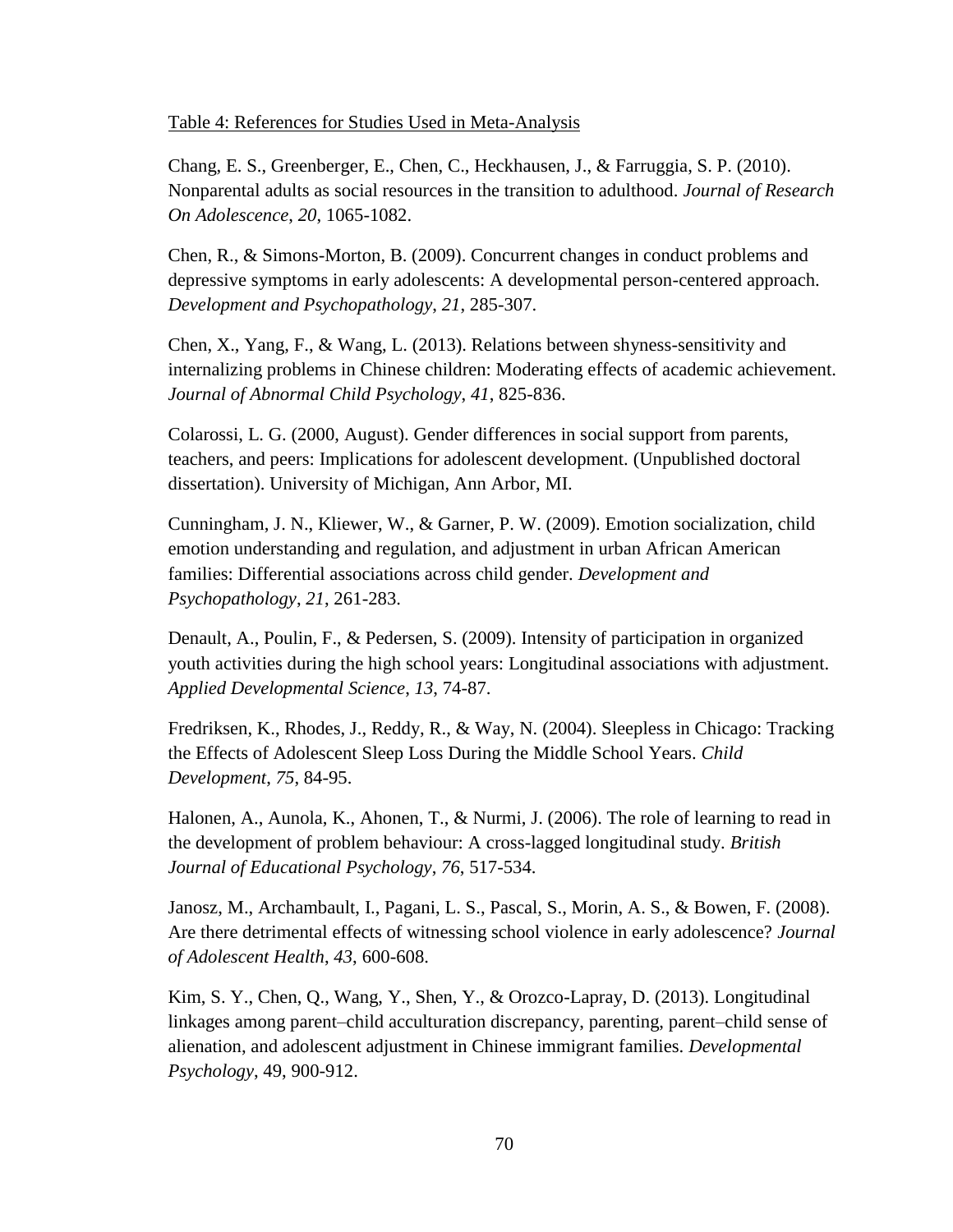Latendresse, S. J. (2004). Perceptions of parenting among affluent youth: Exploring antecedents of middle school adjustment trajectories. (Unpublished doctoral dissertation). Columbia University, New York, NY.

Mcgrath, E. P. (2000). Depressive symptoms and negative self-perceptions in childhood: Cognitive distortion, academic performance, peer relationships. (Unpublished dissertation). University of California at Los Angeles, Los Angeles, CA.

Mikami, A. Y., & Hinshaw, S. P. (2006). Resilient Adolescent Adjustment Among Girls: Buffers of Childhood Peer Rejection and Attention-Deficit/Hyperactivity Disorder. *Journal of Abnormal Child Psychology*, *34*, 825-839.

Morales, J. R., & Guerra, N. G. (2006). Effects of Multiple Context and Cumulative Stress on Urban Children's Adjustment in Elementary School. *Child Development*, *77*, 907-923.

Repetto, P. B. (2003). A longitudinal study of depressive symptoms among African-American adolescents: Their patterns of change and effects on school outcomes and substance use. (Unpublished dissertation). University of Michigan, Ann Arbor, MI.

Roeser, R. W., & Eccles, J. S. (1998). Adolescents' perceptions of middle school: Relation to longitudinal changes in academic and psychological adjustment. *Journal of Research on Adolescence*, *8*, 123-158.

Rudolph, K. D., Lambert, S. F., Clark, A. G., & Kurlakowsky, K. D. (2001). Negotiating the transition to middle school: The role of self-regulatory processes. *Child Development*, *72*, 929-946.

Schwartz, D., Gorman, A. H., Duong, M. T., & Nakamoto, J. (2008). Peer relationships and academic achievement as interacting predictors of depressive symptoms during middle childhood. *Journal of Abnormal Psychology*, *117*, 289-299.

Shin, H. (2010). Does depression moderate or mediate the relations between deficits in competence and aggression?: A short-term longitudinal study of Korean children. *School Psychology International*, *31*(4), 331-352. doi:10.1177/0143034310377139

Trost, K., & El-Khouri, B. M. (2008). Mapping Swedish females' educational pathways in terms of academic competence and adjustment problems. *Journal of Social Issues*, *64*, 157-174.

Useche, A. C. (2015). Effects of family, schools, and community contexts on children's self-regulation, competence in mathematics and reading, and social and emotional adjustment. (Unpublished dissertation). University of Florida, Gainesville, FL.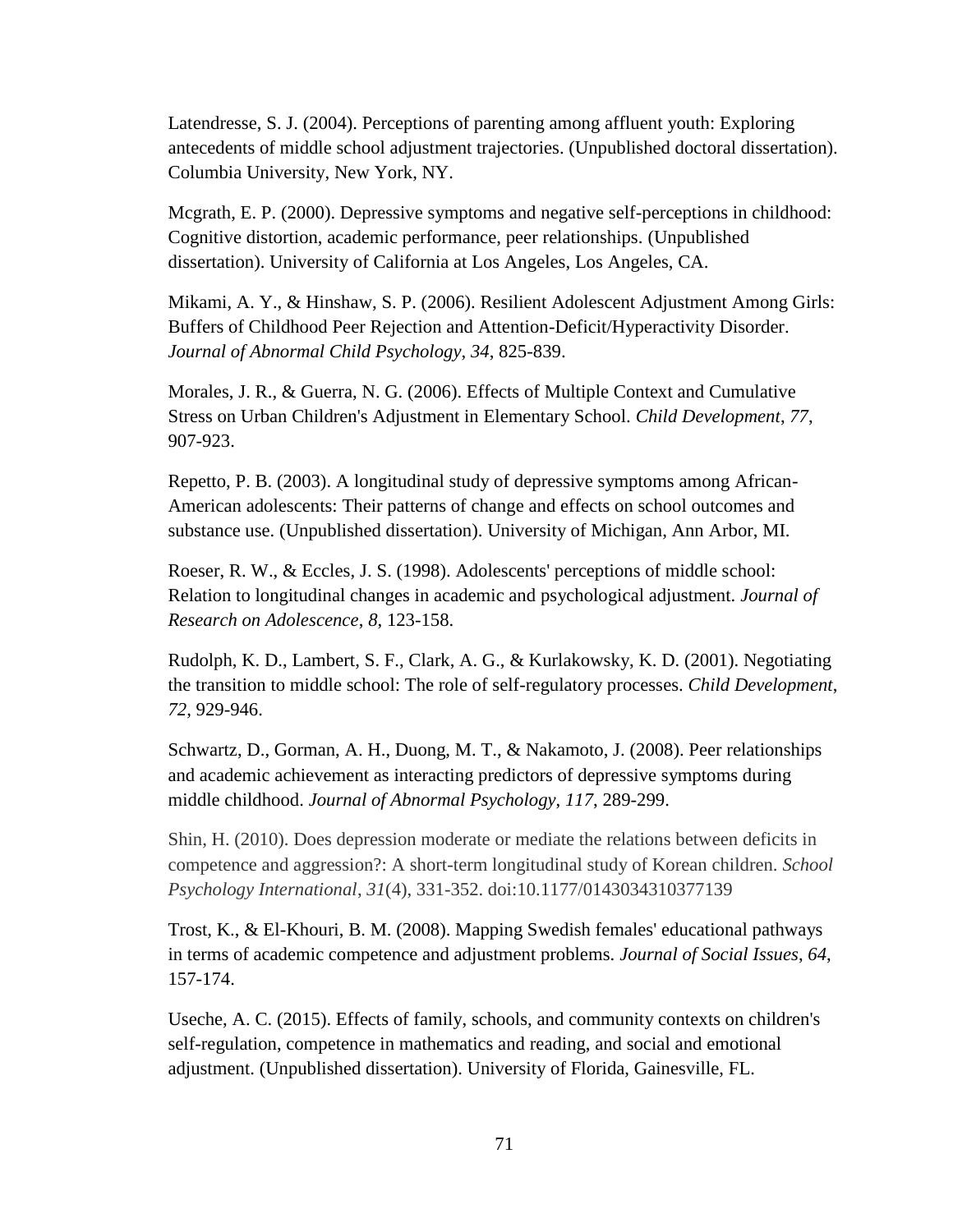van Lier, P. C., Vitaro, F., Barker, E. D., Brendgen, M., Tremblay, R. E., & Boivin, M. (2012). Peer victimization, poor academic achievement, and the link between childhood externalizing and internalizing problems. *Child Development*, *83*, 1775-1788.

Vargas, D. A., Roosa, M. W., Knight, G. P., & O'Donnell, M. (2013). Family and cultural processes linking family instability to Mexican American adolescent adjustment. *Journal of Family Psychology*, *27*, 387-397.

Verboom, C. E., Sijtsema, J. J., Verhulst, F. C., Penninx, B. H., & Ormel, J. (2014). Longitudinal associations between depressive problems, academic performance, and social functioning in adolescent boys and girls. *Developmental Psychology*, *50*, 247-257.

Wang, M., Chow, A., Hofkens, T., & Salmela-Aro, K. (2015). The trajectories of student emotional engagement and school burnout with academic and psychological development: Findings from Finnish adolescents. *Learning and Instruction*, *36,* 57-65.

Yong, M., Fleming, C. B., McCarty, C. A., & Catalano, R. F. (2014). Mediators of the associations between externalizing behaviors and internalizing symptoms in late childhood and early adolescence. *The Journal of Early Adolescence*, *34*, 967-1000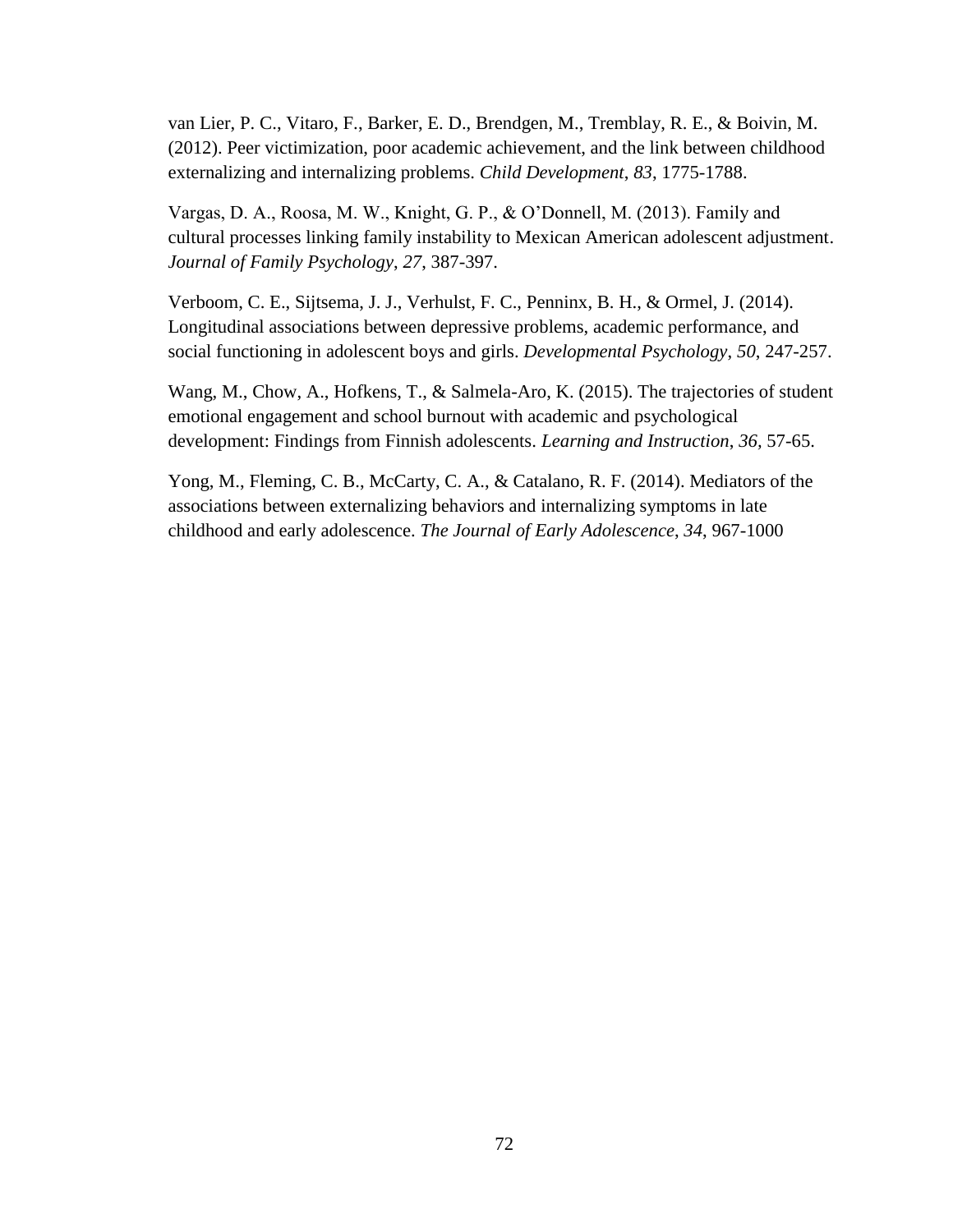| STUDY AUTHORS                                                                | AGE AT IST WAVE        | FEMALE<br>æ  | LAPSE BETWEEN FIRST AND FINAL DATA WAVES (MONTHS) | GPA SELF/PARENT REPORT I , GPA<br>FROM RECORDS, GRADUATION 3,<br>GRADE RETENTION 4, NATL.<br>STAND. TEST 5, STATE STAND. TEST | $\begin{array}{ll} \text{ACHEVEMET SUB-ANALYSIS: GRA} \\ \text{VS BEVERYTHING ELSE:} \\ \text{(FVERYTHNG ELSE = 0, GPA = 1)} \end{array}$ | DEPRESSION MEASURE: (BDI 1, CES<br>D 2, RADS 3, CDI 4, DISC 5, CBCL 6,<br>OTHER 7) | $\begin{array}{lll} \text{DEPRESSION SUB-ANALYSIS: SEL-} \\ \text{REPORT} = 1, & \text{OTHER REPORT} = 2, \\ \text{COMBO} = \text{NA} \end{array}$ | DEPRESSION SUB-ANALYSIS: CDI<br>VS NON-CDI (CDI = 0, NON-CDI = 1) | $\approx$ | CORRELATION T1 ACHIEVEMENT<br>TO T1 DEPRESSION | CORRELATION T1 ACHIEVEMENT<br>TO T2 DEPRESSION | CORRELATION TI DEPRESSION TO<br>T2 DEPRESSION | CORRELATION TI DEPRESSION TO<br>T2 ACHIEVEMENT | $\begin{array}{ll} \text{TI}\ \text{ACHEVENIENT} \ \text{TO}\ \text{TZ} \\ \text{ACHEVENENTY} \end{array}$ | PUBLICATION STATUS<br>(0=PUBLISHED, 1=UNPUBLISHED)<br>DISSERTATION) | BETA EFFECT SIZE (TI ACH TO T2<br>DEP, CONTROL FOR TI DEP) | STANDARD ERROR BETA (TI ACH<br>TO T2 DEP, CONTROL FOR TI DEP) | BETA EFFECT SIZE (T1 DEP TO T2<br>ACH, CONTROL FOR T1 ACH) | STANDARD ERROR BETA (TI DEP TO T2 ACH, CONTROL FOR T1 ACH) |
|------------------------------------------------------------------------------|------------------------|--------------|---------------------------------------------------|-------------------------------------------------------------------------------------------------------------------------------|-------------------------------------------------------------------------------------------------------------------------------------------|------------------------------------------------------------------------------------|----------------------------------------------------------------------------------------------------------------------------------------------------|-------------------------------------------------------------------|-----------|------------------------------------------------|------------------------------------------------|-----------------------------------------------|------------------------------------------------|------------------------------------------------------------------------------------------------------------|---------------------------------------------------------------------|------------------------------------------------------------|---------------------------------------------------------------|------------------------------------------------------------|------------------------------------------------------------|
| Chang,<br>Greenberger,<br>Chen et al.<br>(2010)                              | 18                     | 60           | 12                                                | $\mathbf{1}$                                                                                                                  | -1                                                                                                                                        | $\overline{2}$                                                                     | $\mathbf{1}$                                                                                                                                       | $\mathbf{1}$                                                      | 754       | $-0.19$                                        | $-0.12$                                        | 0.5                                           | $-0.13$                                        | 0.29                                                                                                       | $\overline{0}$                                                      | $-0.027$                                                   | 0.0359                                                        | $-0.074$                                                   | 0.0310                                                     |
| Chen &<br>Simons-<br>Martin<br>(2009)                                        | 11.0<br>$\overline{0}$ | 54           | 24                                                | $\tau$                                                                                                                        | $\Omega$                                                                                                                                  | 5                                                                                  | $\mathbf{1}$                                                                                                                                       | $\mathbf{1}$                                                      | 108       | $-0.15$                                        | 0.03                                           | 0.25                                          | $-0.16$                                        | 0.19                                                                                                       | $\mathbf{1}$                                                        | 0.052                                                      | 0.0935                                                        | $-0.137$                                                   | 0.0855                                                     |
| Chen, Yang<br>& Wang<br>(2013)                                               | 9.33                   | 49.5         | 12                                                | $\overline{2}$                                                                                                                | -1                                                                                                                                        | $\overline{4}$                                                                     | $\mathbf{1}$                                                                                                                                       | $\mathbf{0}$                                                      | 1155      | $-0.26$                                        | $-0.25$                                        | 0.56                                          | $-0.23$                                        | $-0.04$                                                                                                    | $\mathbf{0}$                                                        | $-0.112$                                                   | 0.0245                                                        | $-0.240$                                                   | 0.0329                                                     |
| Colarossi<br>females<br>(2000)                                               | 6.6                    | 100          | 12                                                | $\mathbf{1}$                                                                                                                  | -1                                                                                                                                        | $\overline{7}$                                                                     | 1                                                                                                                                                  | $\mathbf{1}$                                                      | 125       | $-0.13$                                        | $-0.12$                                        | 0.57                                          | $-0.14$                                        | 0.7                                                                                                        | $\mathbf{1}$                                                        | $-0.048$                                                   | 0.0611                                                        | $-0.054$                                                   | 0.0585                                                     |
| Colarossi<br>males (2000)                                                    | 6.6                    | $\mathbf{0}$ | 12                                                | $\mathbf{1}$                                                                                                                  | $\mathbf{1}$                                                                                                                              | $7\phantom{.0}$                                                                    | 1                                                                                                                                                  | $\mathbf{1}$                                                      | 92        | $-0.15$                                        | $-0.06$                                        | 0.54                                          | $-0.06$                                        | 0.69                                                                                                       | $\mathbf{1}$                                                        | 0.018                                                      | 0.0951                                                        | 0.031                                                      | 0.0850                                                     |
| Cunningham,<br>Kliewer, &<br>Garner<br>(2009)<br>females                     | 11.2<br>9              | 50           | 6                                                 | 1                                                                                                                             | -1                                                                                                                                        | $\overline{7}$                                                                     | <b>NA</b>                                                                                                                                          | $\mathbf{1}$                                                      | 35        | $-0.38$                                        | $-0.39$                                        | 0.72                                          | 0.22                                           | 0.7                                                                                                        | $\overline{0}$                                                      | $-0.113$                                                   | 0.1264                                                        | 0.596                                                      | 0.0897                                                     |
| Cunningham.<br>Kliewer, &<br>Garner<br>$(2009)$ males                        | 11.2<br>$\overline{9}$ | 50           | 6                                                 | $\mathbf{1}$                                                                                                                  | $\mathbf{1}$                                                                                                                              | $7\phantom{.0}$                                                                    | NA                                                                                                                                                 | $\mathbf{1}$                                                      | 34        | 0.11                                           | 0.24                                           | 0.72                                          | 0.22                                           | 0.58                                                                                                       | $\overline{0}$                                                      | 0.163                                                      | 0.1313                                                        | 0.161                                                      | 0.1370                                                     |
| Denault.<br>Poulin, &<br>Pederson<br>(2009)                                  | 12.3<br>$\bf 8$        | 59           | 36                                                | 2                                                                                                                             | -1                                                                                                                                        | $\overline{4}$                                                                     | 1                                                                                                                                                  | $\bf{0}$                                                          | 362       | $-0.26$                                        | $-0.07$                                        | 0.47                                          | $-0.17$                                        | 0.62                                                                                                       | $\mathbf{0}$                                                        | 0.066                                                      | 0.0531                                                        | $-0.011$                                                   | 0.0387                                                     |
| Fredriksen.<br>Rhodes,<br>Reddy, &<br>Way (2004)                             | 11.5                   | 49.6         | 24                                                | $\mathbf{1}$                                                                                                                  | -1                                                                                                                                        | $\overline{4}$                                                                     | $\mathbf{1}$                                                                                                                                       | $\mathbf{0}$                                                      | 2259      | $-0.27$                                        | $-0.15$                                        | 0.39                                          | $-0.25$                                        | 0.48                                                                                                       | $\overline{0}$                                                      | $-0.049$                                                   | 0.0211                                                        | $-0.128$                                                   | 0.0156                                                     |
| Halonen,<br>AUnola,<br>Ahonen, &<br>Nurmi (2006)                             | 6.25                   | 46.9         | 30                                                | $7\phantom{.0}$                                                                                                               | $\mathbf{0}$                                                                                                                              | $7\phantom{.0}$                                                                    | $\overline{2}$                                                                                                                                     | $\mathbf{1}$                                                      | 196       | $-0.19$                                        | $-0.11$                                        | 0.36                                          | $-0.21$                                        | 0.54                                                                                                       | $\mathbf{0}$                                                        | $-0.056$                                                   | 0.0665                                                        | $-0.112$                                                   | 0.0606                                                     |
| Janosz,<br>Archambault,<br>Pagani,<br>Pascal,<br>Morin, &<br>Bowen<br>(2008) | 12.8                   | 48.4         | 10                                                | $\overline{1}$                                                                                                                | -1                                                                                                                                        | $\overline{1}$                                                                     | $\mathbf{1}$                                                                                                                                       | $\mathbf{1}$                                                      | 1104      | $-0.06$                                        | $-0.14$                                        | 0.59                                          | $-0.06$                                        | 0.55                                                                                                       | $\overline{0}$                                                      | $-0.108$                                                   | 0.0246                                                        | $-0.029$                                                   | 0.0243                                                     |
| Kim, Chen,<br>Wang, Shen,<br>& Orozco-<br>Lapray<br>(2013)                   | 13.0<br>$\overline{4}$ | 54.4         | 48                                                | $\tau$                                                                                                                        | $\theta$                                                                                                                                  | $\overline{2}$                                                                     | 1                                                                                                                                                  | $\mathbf{1}$                                                      | 379       | $-0.16$                                        | $-0.16$                                        | 0.35                                          | $-0.16$                                        | 0.74                                                                                                       | $\overline{0}$                                                      | $-0.109$                                                   | 0.0475                                                        | $-0.036$                                                   | 0.0324                                                     |

# Table 5: Publication and Methodology Information for Included Studies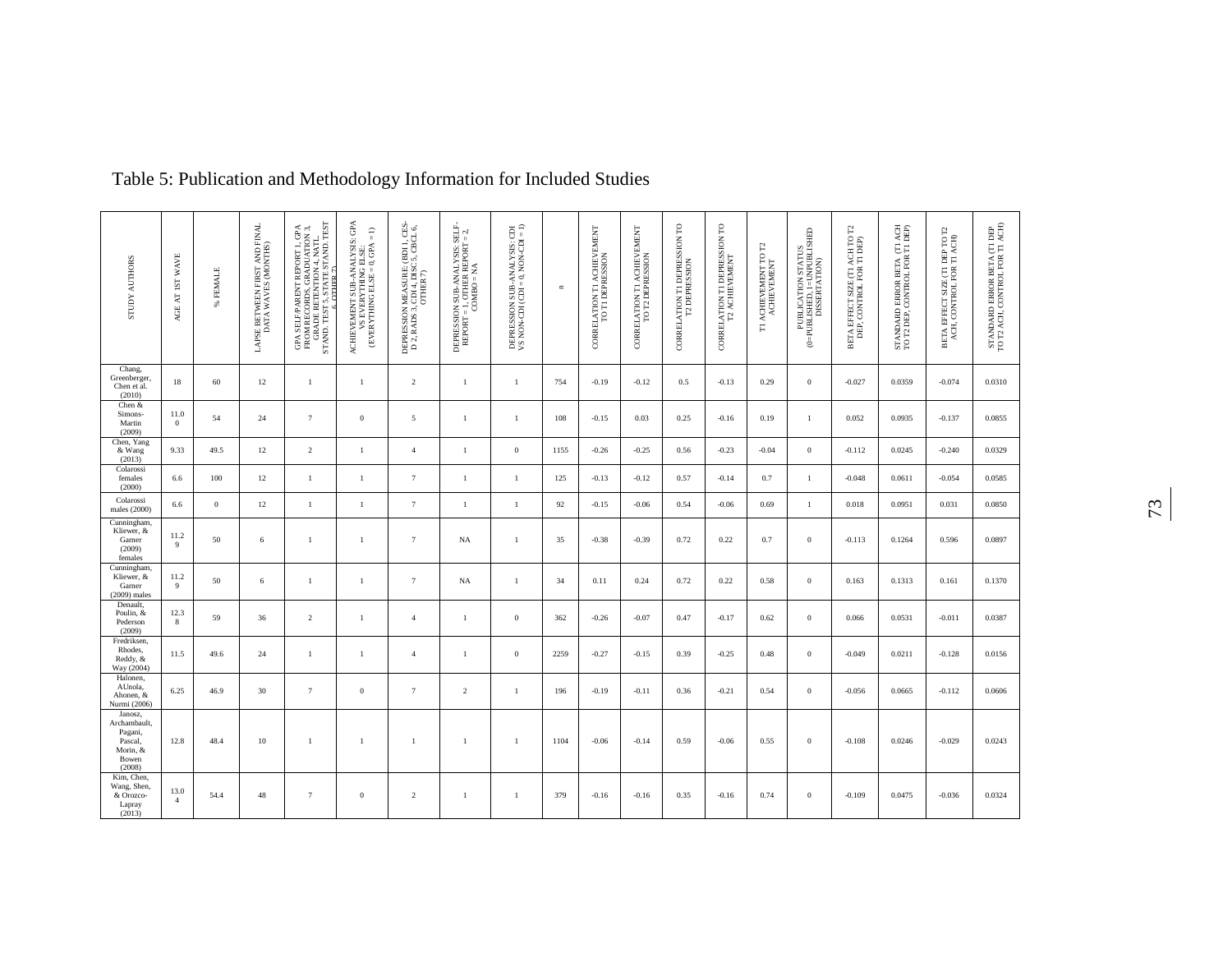| Latendresse<br>(2004)<br>females                                                | 11.5       | 100      | 24  | 2               | $\mathbf{1}$     | $\overline{4}$  | $\mathbf{1}$   | $\boldsymbol{0}$ | 138   | $-0.38$  | $-0.25$  | 0.5   | $-0.19$  | 0.74  | 1              | $-0.073$ | 0.0793 | 0.101    | 0.0557 |
|---------------------------------------------------------------------------------|------------|----------|-----|-----------------|------------------|-----------------|----------------|------------------|-------|----------|----------|-------|----------|-------|----------------|----------|--------|----------|--------|
| Latendresse<br>$(2004)$ males                                                   | 11.5       | $\bf{0}$ | 24  | 2               | $\mathbf{1}$     | $\overline{4}$  | $\mathbf{1}$   | $\boldsymbol{0}$ | 152   | $-0.23$  | $-0.33$  | 0.52  | $-0.18$  | 0.75  | -1             | $-0.224$ | 0.0699 | $-0.008$ | 0.0532 |
| McGrath<br>(2000)                                                               | 9.5        | 46.8     | 36  | 2               | $\mathbf{1}$     | $\overline{4}$  | <b>NA</b>      | $\boldsymbol{0}$ | 227   | $-0.22$  | $-0.13$  | 0.58  | $-0.25$  | 0.49  | -1             | $-0.003$ | 0.0615 | $-0.145$ | 0.0643 |
| Mikami &<br>Hinshaw<br>(2006)                                                   | 9.5        | 100      | 54  | $\tau$          | $\boldsymbol{0}$ | $\tau$          | NA             | 1                | 209   | $-0.46$  | $-0.27$  | 0.54  | $-0.39$  | 0.82  | $\overline{0}$ | $-0.032$ | 0.0728 | $-0.016$ | 0.0480 |
| Morales &<br>Guerra<br>(2006)<br>(average of<br>math and<br>reading)            | 10.5       | 50       | 24  | 5               | $\overline{0}$   | 6               | $\mathcal{D}$  | 1                | 2745  | $-0.03$  | $-0.11$  | 0.10  | $-0.10$  | 0.26  | $\bf{0}$       | $-0.104$ | 0.0197 | $-0.095$ | 0.0179 |
| Repetto<br>(2003)                                                               | 14.4<br>9  | 50.8     | 48  | $\sqrt{2}$      | $\mathbf{1}$     | $\tau$          | $\mathbf{1}$   | $\mathbf{1}$     | 850   | $-0.089$ | $-0.045$ | 0.028 | $-0.026$ | 0.006 | 1              | $-0.045$ | 0.0409 | 0.101    | 0.0386 |
| Roeser &<br>Eccles (1998)                                                       | 12.5       | 50       | 24  | 2               | $\mathbf{1}$     | $\overline{7}$  | $\mathbf{1}$   | $\mathbf{1}$     | 1046  | $-0.09$  | $-0.26$  | 0.36  | 0.12     | 0.79  | $\bf{0}$       | $-0.233$ | 0.0304 | $-0.051$ | 0.0208 |
| Rudolph,<br>Lambert,<br>Clark, &<br>Kurlakowsky<br>$(2001)$ males               | 11.2       | 51.1     | 6.5 | 2               | 1                | $\overline{4}$  | $\mathbf{1}$   | $\theta$         | 329   | $-0.35$  | $-0.21$  | 0.58  | $-0.22$  | 0.72  | $\bf{0}$       | $-0.001$ | 0.0533 | 0.028    | 0.0470 |
| Schwartz,<br>Gorman,<br>Duong, &<br>Nakamoto<br>(2008)                          | 9.1        | 47.9     | 12  | $\overline{2}$  | -1               | $\overline{4}$  | $\mathbf{1}$   | $\boldsymbol{0}$ | 199   | $-0.32$  | $-0.42$  | 0.48  | $-0.34$  | 0.68  | $\bf{0}$       | $-0.295$ | 0.0571 | $-0.134$ | 0.0568 |
| Shin (2010)                                                                     | 11.5       | 55       | 6   | $\overline{7}$  | $\mathbf{0}$     | $\overline{4}$  | 1              | $\boldsymbol{0}$ | 455   | $-0.45$  | $-0.41$  | 0.71  | $-0.43$  | 0.8   | $\bf{0}$       | $-0.108$ | 0.0450 | $-0.086$ | 0.0377 |
| Trost & El-<br>Khouri<br>(2008)                                                 | 10         | 100      | 36  | 2               | -1               | $\tau$          | $\mathbf{1}$   | 1                | 479   | $-0.14$  | $-0.24$  | 0.25  | $-0.14$  | 0.8   | $\bf{0}$       | $-0.204$ | 0.0490 | $-0.027$ | 0.0367 |
| Useche<br>(2015)<br>(average of 4)<br>samples)                                  | 5.5        | 49       | 36  | $7\phantom{.0}$ | $\theta$         | $\tau$          | $\overline{2}$ | 1                | 12652 | $-0.19$  | $-0.20$  | 0.57  | $-0.19$  | 0.65  | -1             | $-0.099$ | 0.0082 | $-0.071$ | 0.0068 |
| Van Lier,<br>Vitaro,<br>Barker,<br>Brendgen,<br>Tremblay, &<br>Boivin<br>(2012) | 7.1        | 48.8     | 12  | $7\phantom{.0}$ | $\mathbf{0}$     | $\tau$          | 2              | 1                | 1558  | $-0.38$  | $-0.38$  | 0.38  | $-0.33$  | 0.77  | -1             | $-0.276$ | 0.0278 | $-0.046$ | 0.0177 |
| Vargas,<br>Roosa,<br>Knight, &<br>O'Donnell<br>(2013)                           | 10.4       | 49       | 24  | 2               | -1               | 5               | 1              | $\mathbf{1}$     | 749   | 0.16     | 0.09     | 0.45  | $-0.1$   | 0.51  | $\bf{0}$       | 0.025    | 0.0344 | 0.027    | 0.0335 |
| Verboom,<br>Sijtsema,<br>Verhulst,<br>Penninx, &<br>Ormel (2014)                | 11.0<br>-9 | 50.8     | 24  | $7\phantom{.0}$ | $\theta$         | $7\phantom{.0}$ | 2              | $\mathbf{1}$     | 2230  | $-0.12$  | $-0.08$  | 0.41  | 0.06     | 0.18  | $\bf{0}$       | $-0.030$ | 0.0208 | 0.082    | 0.0260 |
| Wang, Chow,<br>Hofkens, &<br>Salmela-Aro<br>(2015)                              | 15.9<br>8  | 52.2     | 24  | $\mathbf{1}$    | -1               | $7\phantom{.0}$ | $\mathbf{1}$   | $\mathbf{1}$     | 362   | $-0.02$  | $-0.08$  | 0.42  | 0.04     | 0.66  | $\bf{0}$       | $-0.076$ | 0.0485 | $-0.034$ | 0.0395 |
| Yong,<br>Fleming,<br>McCarty, &<br>Catalano<br>(2014)                           | $\tau$     | 46.8     | 24  | 6               | $\mathbf{0}$     | $\tau$          | $\mathbf{1}$   | 1                | 983   | $-0.07$  | $-0.07$  | 0.61  | $-0.05$  | 0.68  | $\bf{0}$       | $-0.025$ | 0.0236 | 0.001    | 0.0238 |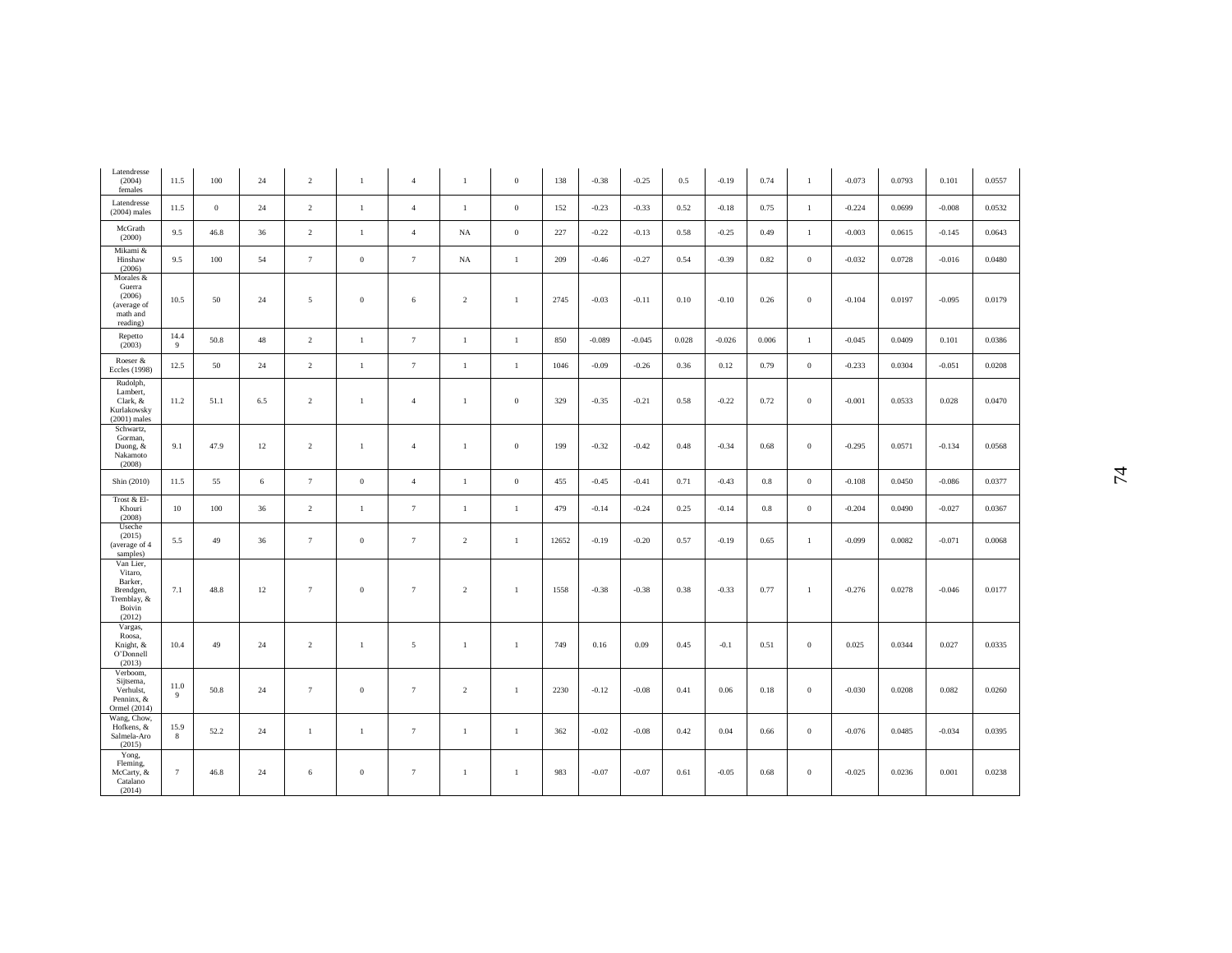#### **Table 6: Trim and Fill Analysis**

#### **Trim and Fill analysis (T1 ACH -> T2 DEP, controlling for T1 DEP) (looking for missing studies on the left side)**

Estimated number of missing studies on the left side:  $5 (SE = 3.5923)$ 

Model Results:

estimate se zval pval ci.lb ci.ub -0.1024 0.0180 -5.6789 <.0001 -0.1377 -0.0670 \*\*\*

Signif. codes:  $0$  '\*\*\*'  $0.001$  '\*\*'  $0.01$  '\*'  $0.05$  '.'  $0.1$  ' ' 1

#### **Trim and Fill analysis (T1 ACH -> T2 DEP, controlling for T1 DEP) (looking for missing studies on the right side)**

Estimated number of missing studies on the right side:  $0 (SE = 2.5178)$ 

Model Results:

estimate se zval pval ci.lb ci.ub -0.0824 0.0177 -4.6637 <.0001 -0.1171 -0.0478 \*\*\*

#### **Trim and Fill analysis (T1 DEP -> T2 ACH, controlling for T1 ACH) (looking for missing studies on the left side)**

Estimated number of missing studies on the left side:  $0 (SE = 3.0103)$ 

Model Results:

estimate se zval pval ci.lb ci.ub -0.0242 0.0214 -1.1339 0.2568 -0.0661 0.0177

#### **Trim and Fill analysis (T1 DEP -> T2 ACH, controlling for T1 ACH) (looking for missing studies on the right side)**

Estimated number of missing studies on the right side:  $6 (SE = 3.5916)$ 

Model Results:

estimate se zval pval ci.lb ci.ub 0.0077 0.0223 0.3423 0.7321 -0.0361 0.0514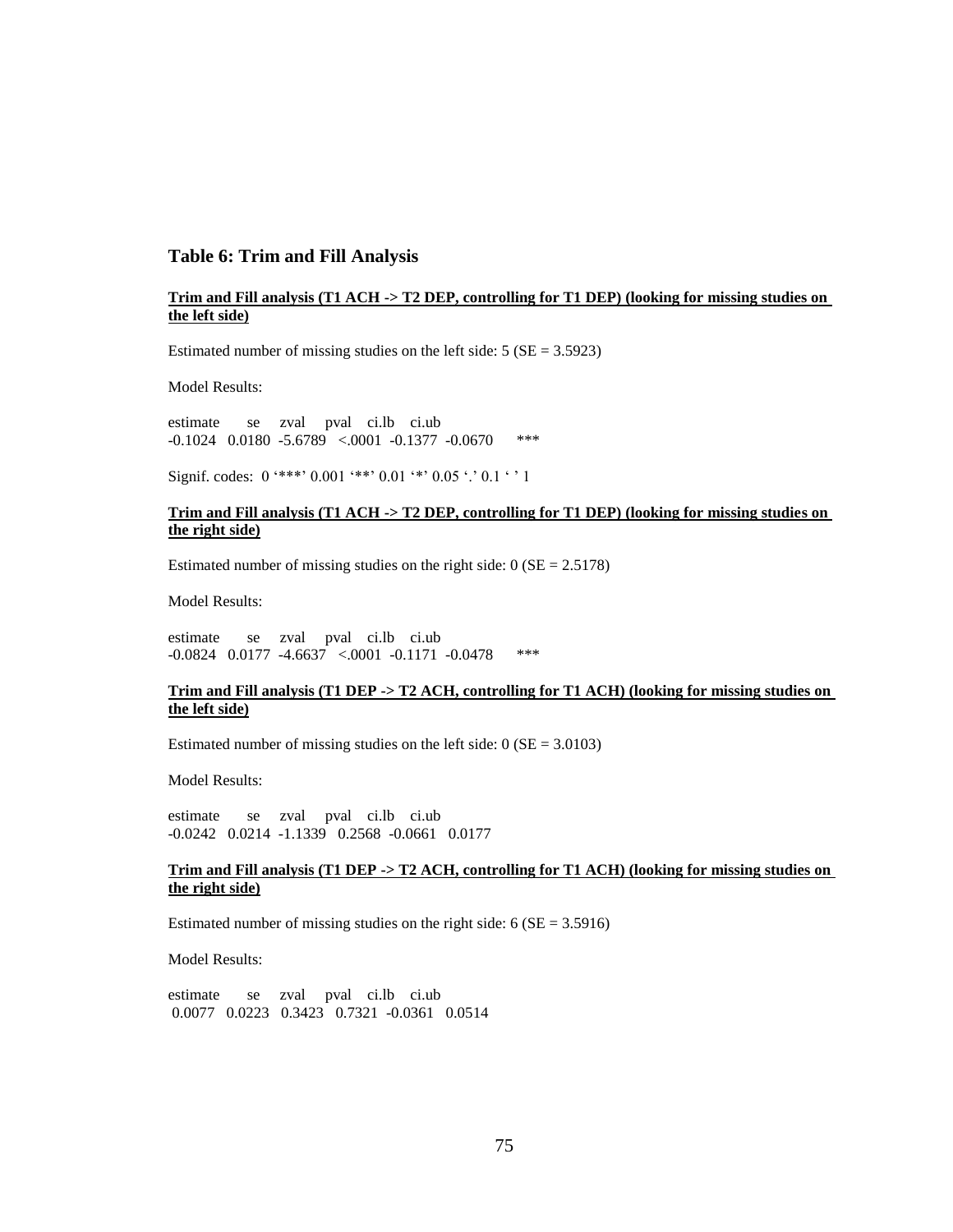

Figure 1. Screening Results Flowchart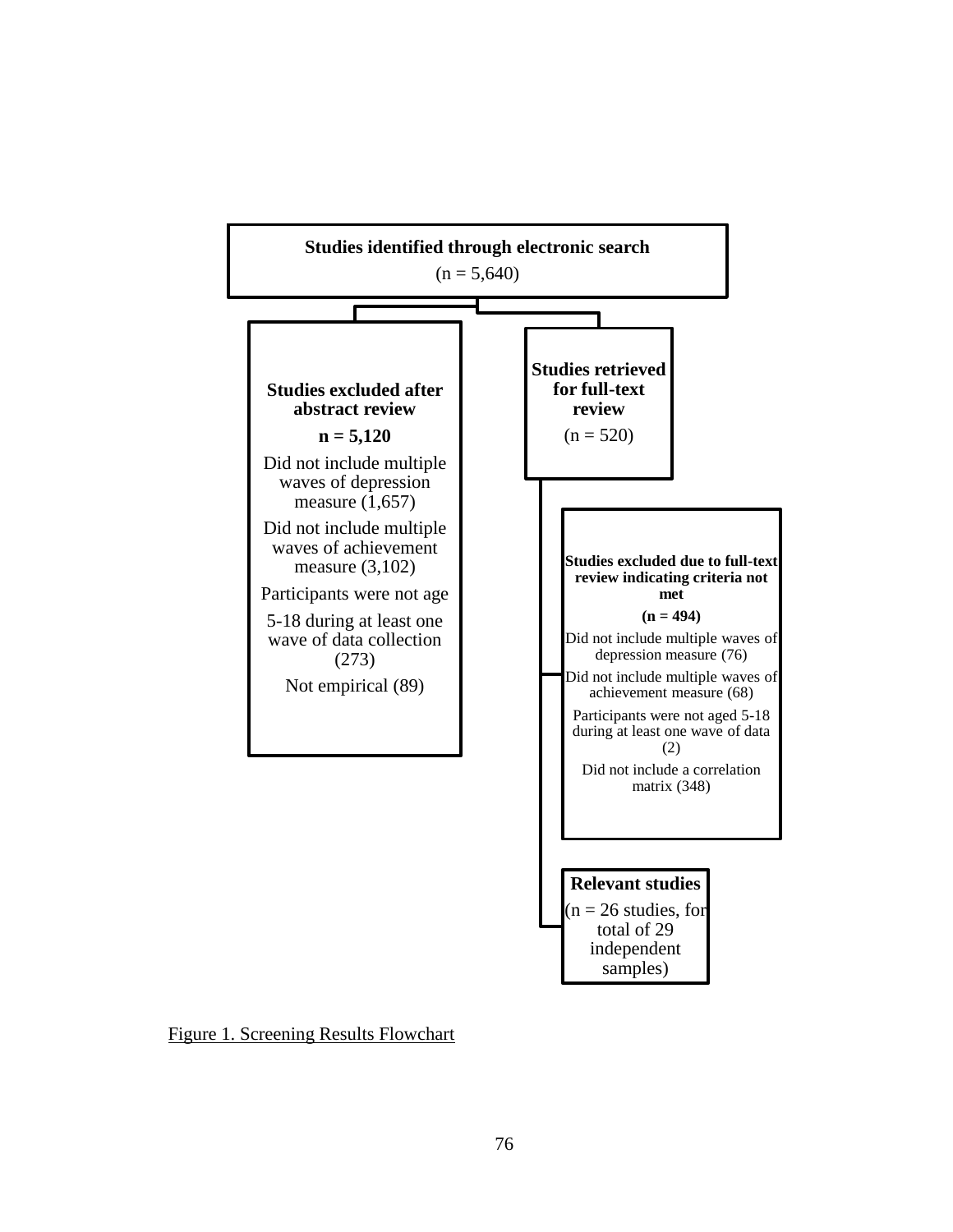

Figure 2. Funnel Plot of Achievement to Depression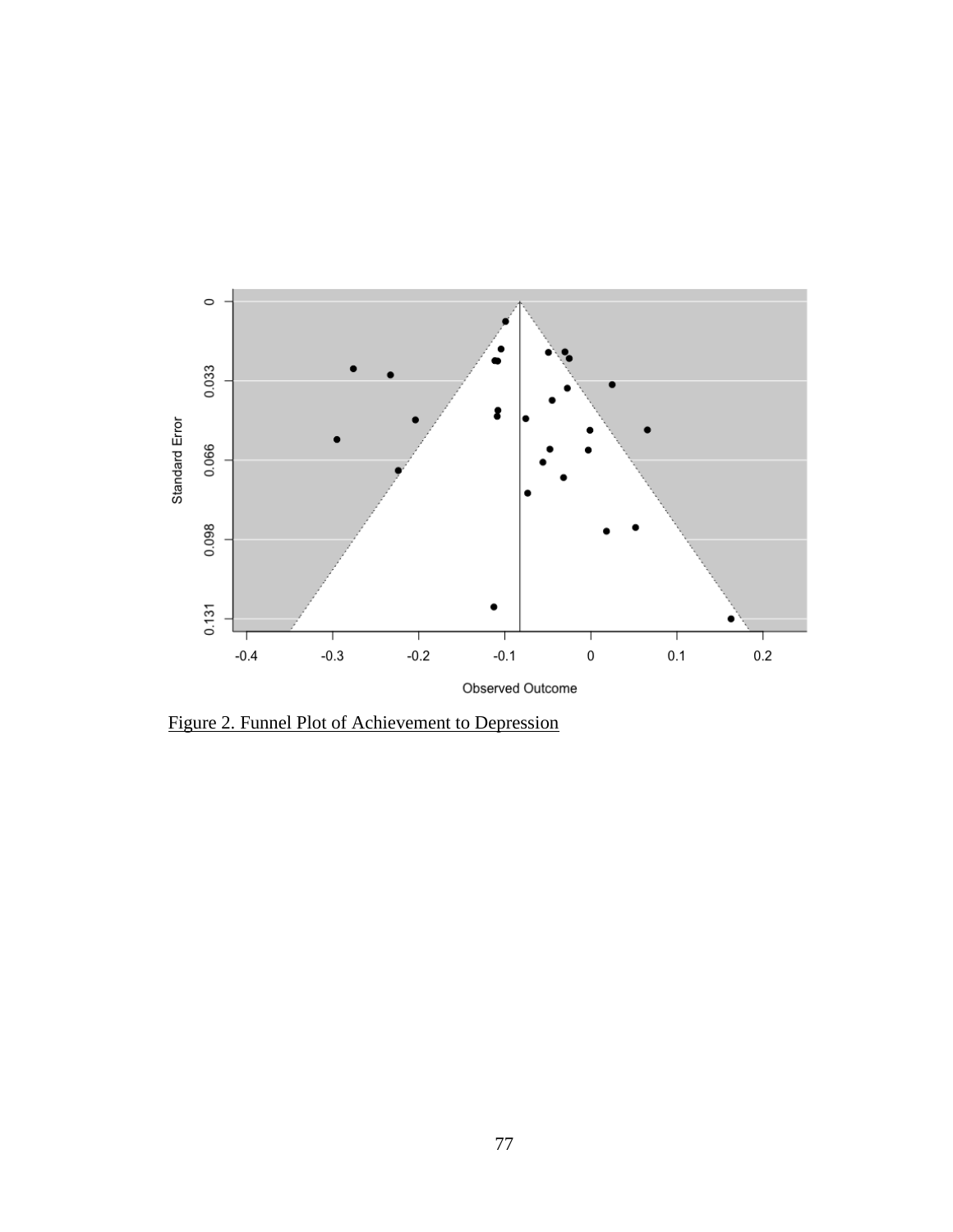

Figure 3: Funnel Plot of Depression to Achievement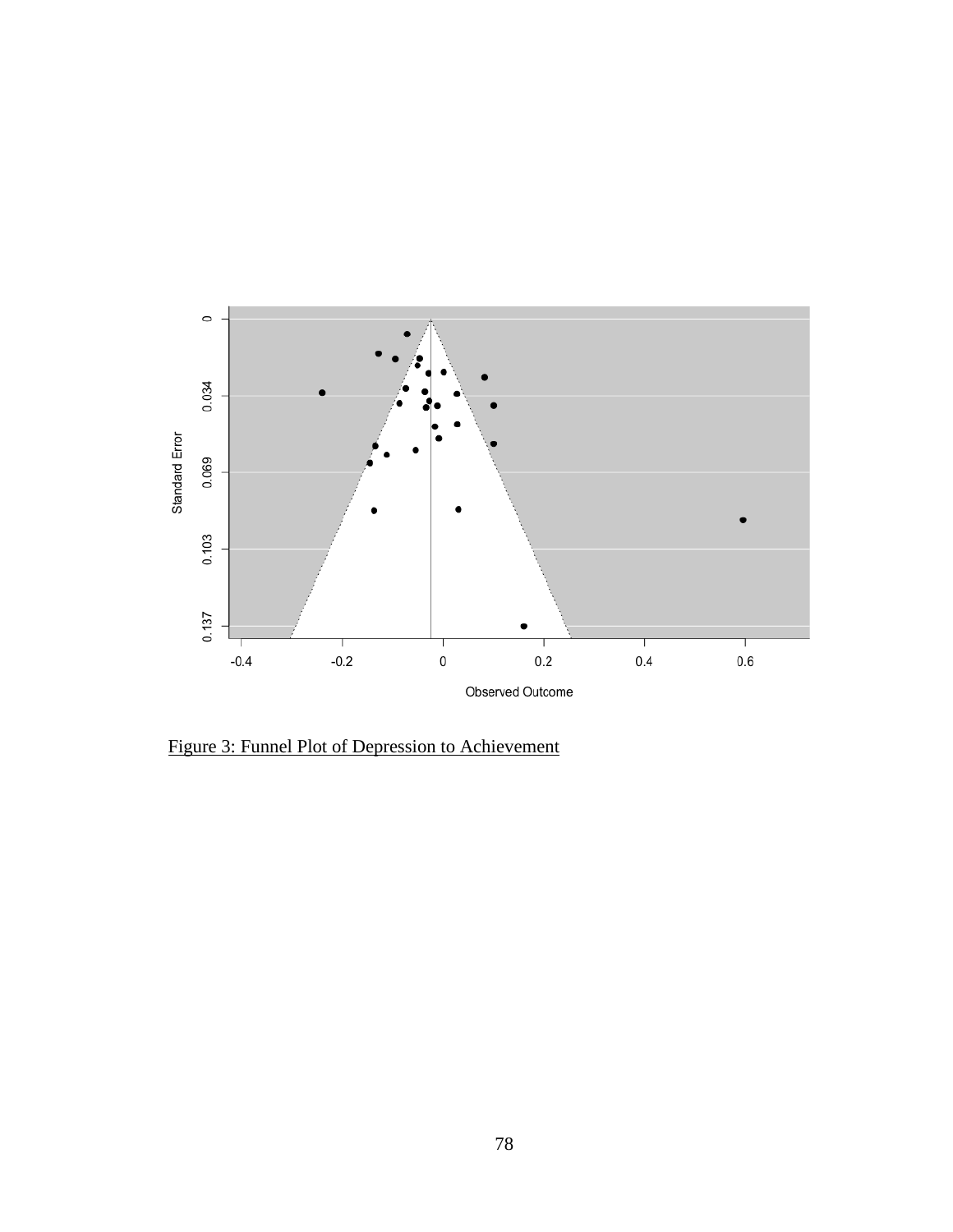### CURRICULUM VITA RACHEL ELIZABETH BUEHNER, M.Ed. Licensed Psychological Associate

### **Contact Information**

[Rachel.Buehner@ky.gov](mailto:Rachel.Buehner@ky.gov)

### **Licenses Held**

Licensed Psychological Associate, Commonwealth of Kentucky, License #138908

### **Education**

| 2017          | <b>Ph.D. in Counseling Psychology</b><br>University of Louisville<br>Mentors: Dr. Patrick Pössel and Dr. Jeffrey Valentine<br>Dissertation "A Meta-Analysis of the Longitudinal Relationship<br>Between Adolescent Depression and Achievement" |  |  |  |  |  |  |  |
|---------------|------------------------------------------------------------------------------------------------------------------------------------------------------------------------------------------------------------------------------------------------|--|--|--|--|--|--|--|
| 2009          | <b>Master of Education in Counseling Psychology</b><br>University of Louisville<br>Mentor: Dr. Patrick Pössel                                                                                                                                  |  |  |  |  |  |  |  |
| 2003          | <b>Bachelor of Arts in Psychology</b><br>University of Louisville<br>Mentor: Dr. Barbara Burns                                                                                                                                                 |  |  |  |  |  |  |  |
| <b>Awards</b> |                                                                                                                                                                                                                                                |  |  |  |  |  |  |  |
| 2016          | Employee of the Month for the Kentucky Correctional Institution<br>for Women, September 2016                                                                                                                                                   |  |  |  |  |  |  |  |
| 2014          | National Register of Health Services Psychologists New<br>Psychologist Trainee Register Credentialing Scholarship                                                                                                                              |  |  |  |  |  |  |  |
| 2011          | "On the Spot" Award for Provision of Collateral Services to<br>Families in Need<br><b>Seven Counties Services</b>                                                                                                                              |  |  |  |  |  |  |  |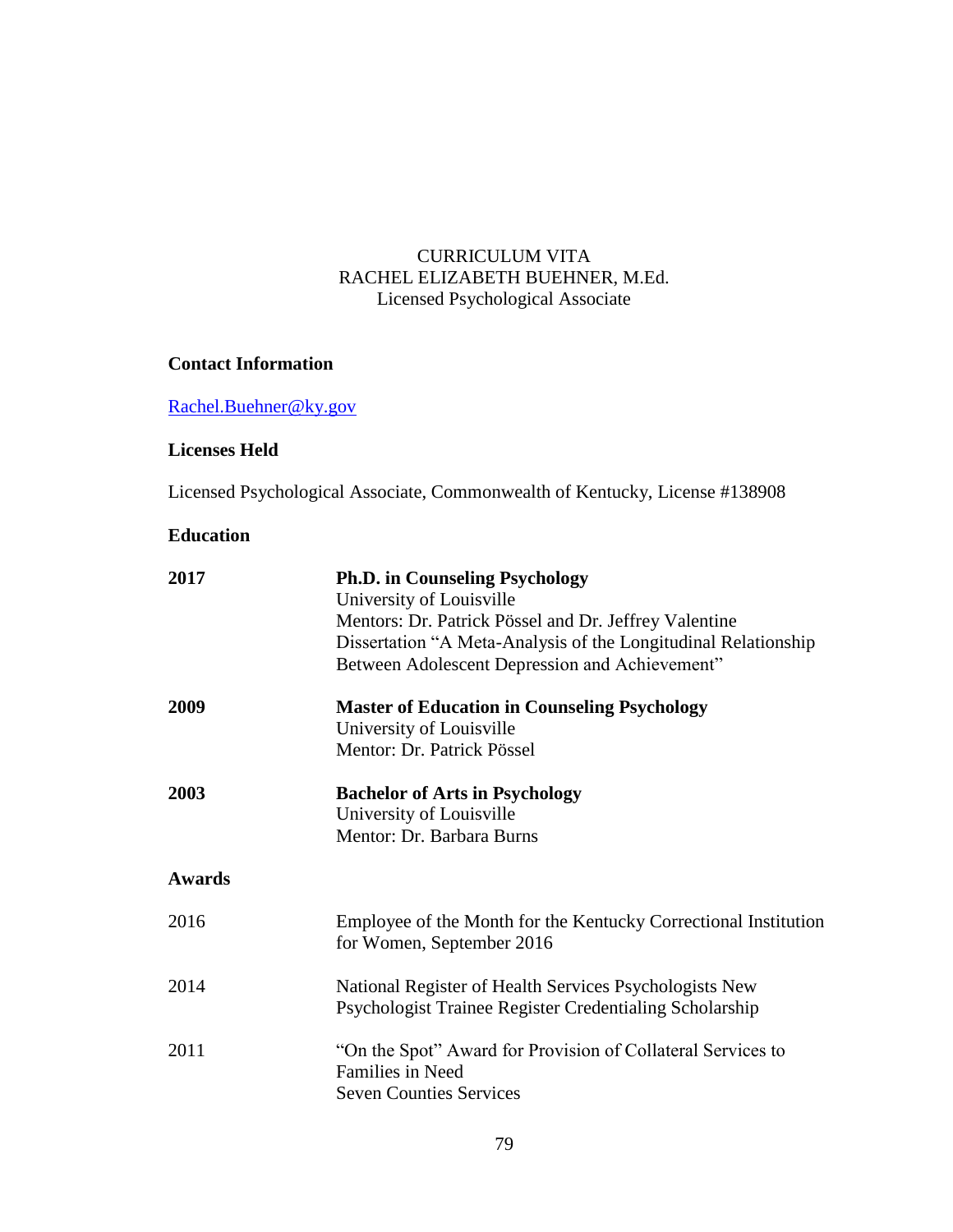| 2010 | "On the Spot" Award for Planning of an Employee Retreat<br><b>Seven Counties Services</b>                                                                                                          |
|------|----------------------------------------------------------------------------------------------------------------------------------------------------------------------------------------------------|
| 2003 | Distinguished Service Award for Advancement of the Field<br><b>American Statistical Association</b>                                                                                                |
| 2002 | <b>Outstanding Performance Award for Classified and</b><br>Professional/Administrative Staff (Honorable Mention)<br>Presented by University President Dr. James Ramsey<br>University of Louisville |

## **Employment and Training History**

| 2014-2017        | Psychologist (Master's Level)<br>Kentucky Correctional Institution for Women<br>300 Ash Avenue, Pewee Valley, KY 40058                                                                              |
|------------------|-----------------------------------------------------------------------------------------------------------------------------------------------------------------------------------------------------|
|                  | Commonwealth of Kentucky Department of Corrections<br>Supervisor: Brian King, Psy.D., (502) 241-8454, ext. 2201                                                                                     |
| $2013 - 2014$    | Pre-Doctoral Intern<br>Jefferson County Internship Consortium, Louisville, KY<br>Training Director: David Finke, Ph.D.<br>Asst. Training Dir./ Supervisor: Erin Jenkins Baker, Psy.D.               |
| $2009 - 2013$    | Practicum Student/Therapist, Seven Counties Services<br>Supervisors: Elizabeth Jackson, Ph.D., & Scott Berry, Ph.D.                                                                                 |
| $2009 - 2010$    | Administrative Clerk to Ginger Crumbo, Psy.D.<br>drginger@drginger.net                                                                                                                              |
| $2007 - 2010$    | <b>Counseling Practicum Student/Counselor</b><br>St. Raphael the Archangel School<br>Supervisor: Colleen Pittman, M.Ed., cpittman@iglou.com<br>Licensed Doctoral Supervisor: Ginger Crumbo, Psy. D. |
| <b>Fall 2007</b> | Psychological Assessment Practicum Student<br>Archdiocese of Louisville<br>Licensed Doctoral Supervisor: Ginger Crumbo, Psy.D.<br>drginger@drginger.net                                             |